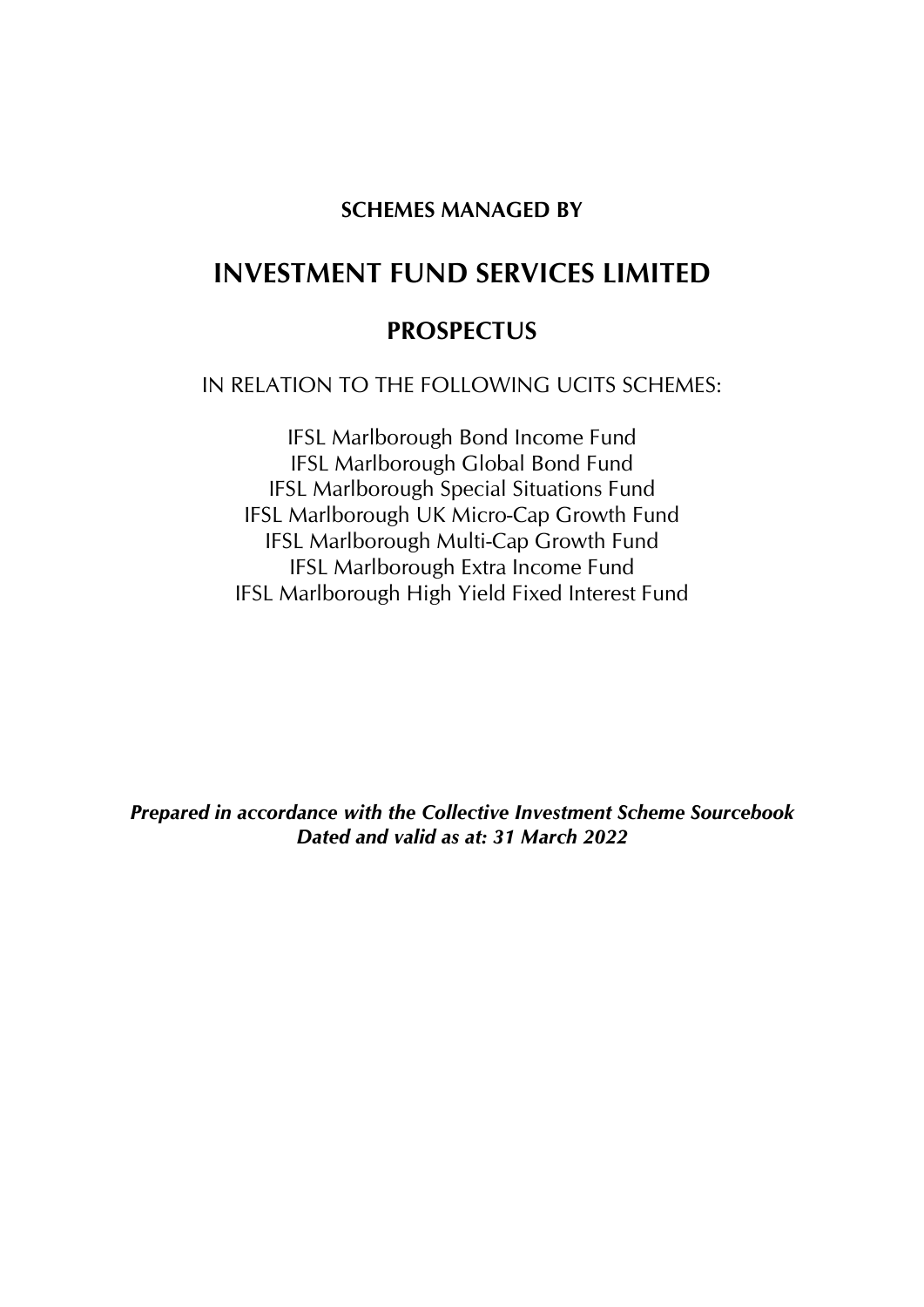|                | <b>DEFINITIONS</b>                                   | 5              |
|----------------|------------------------------------------------------|----------------|
| 1              | THE AUTHORISED FUND MANAGER                          | $\overline{7}$ |
| $\mathbf{2}$   | <b>THE TRUSTEE</b>                                   | 8              |
| 3              | <b>THE REGISTER</b>                                  | 10             |
| 4              | THE INVESTMENT MANAGER                               | 10             |
| 5              | THE SUB-INVESTMENT MANAGERS                          | 10             |
| 6              | <b>THE AUDITOR</b>                                   | 10             |
| $\overline{7}$ | <b>CONSTITUTION OF THE SCHEMES</b>                   | 11             |
| 8              | <b>INVESTMENT OBJECTIVES AND POLICY</b>              | 12             |
| 9              | <b>TERMINATION OF THE SCHEMES</b>                    | 12             |
| 10             | <b>CHARACTERISTICS OF UNITS IN THE SCHEMES</b>       | 13             |
| 11             | <b>TITLE TO UNITS</b>                                | 13             |
| 12             | <b>MEETINGS AND VOTING RIGHTS</b>                    | 14             |
| 13             | <b>VALUATION OF PROPERTY</b>                         | 15             |
| 14             | <b>DILUTION ADJUSTMENT</b>                           | 15             |
| 15             | <b>CHARGES</b>                                       | 16             |
| 16             | <b>ACCOUNTING PERIODS</b>                            | 19             |
| 17             | <b>REPORTS</b>                                       | 19             |
| 18             | <b>DETERMINATION AND DISTRIBUTION OF INCOME</b>      | 19             |
| 19             | <b>ISSUE AND REDEMPTION OF UNITS</b>                 | 20             |
| 20             | <b>UK TAXATION</b>                                   | 23             |
| 21             | <b>INDIVIDUAL SAVINGS ACCOUNTS</b>                   | 26             |
| 22             | <b>MONEY LAUNDERING PROCEDURES</b>                   | 26             |
| 23             | <b>GENERAL INFORMATION</b>                           | 27             |
| 24             | <b>RISK WARNINGS</b>                                 | 29             |
| 25             | <b>COMPENSATION SCHEME</b>                           | 30             |
| 26             | <b>CONFLICTS OF INTEREST</b>                         | 30             |
| 27             | <b>GOVERNING LAW</b>                                 | 31             |
| 28             | <b>FAIR TREATMENT OF INVESTORS</b>                   | 31             |
|                | <b>APPENDIX 1 - FUND INFORMATION</b>                 | 33             |
|                |                                                      |                |
|                |                                                      |                |
|                |                                                      |                |
|                |                                                      |                |
|                |                                                      |                |
|                |                                                      |                |
|                |                                                      |                |
|                | <b>APPENDIX 2 - INVESTMENT AND BORROWING POWERS:</b> | 54             |
|                |                                                      |                |
|                |                                                      |                |
|                | <b>APPENDIX 3 - INVESTMENT AND BORROWING POWERS:</b> | 65             |
|                |                                                      |                |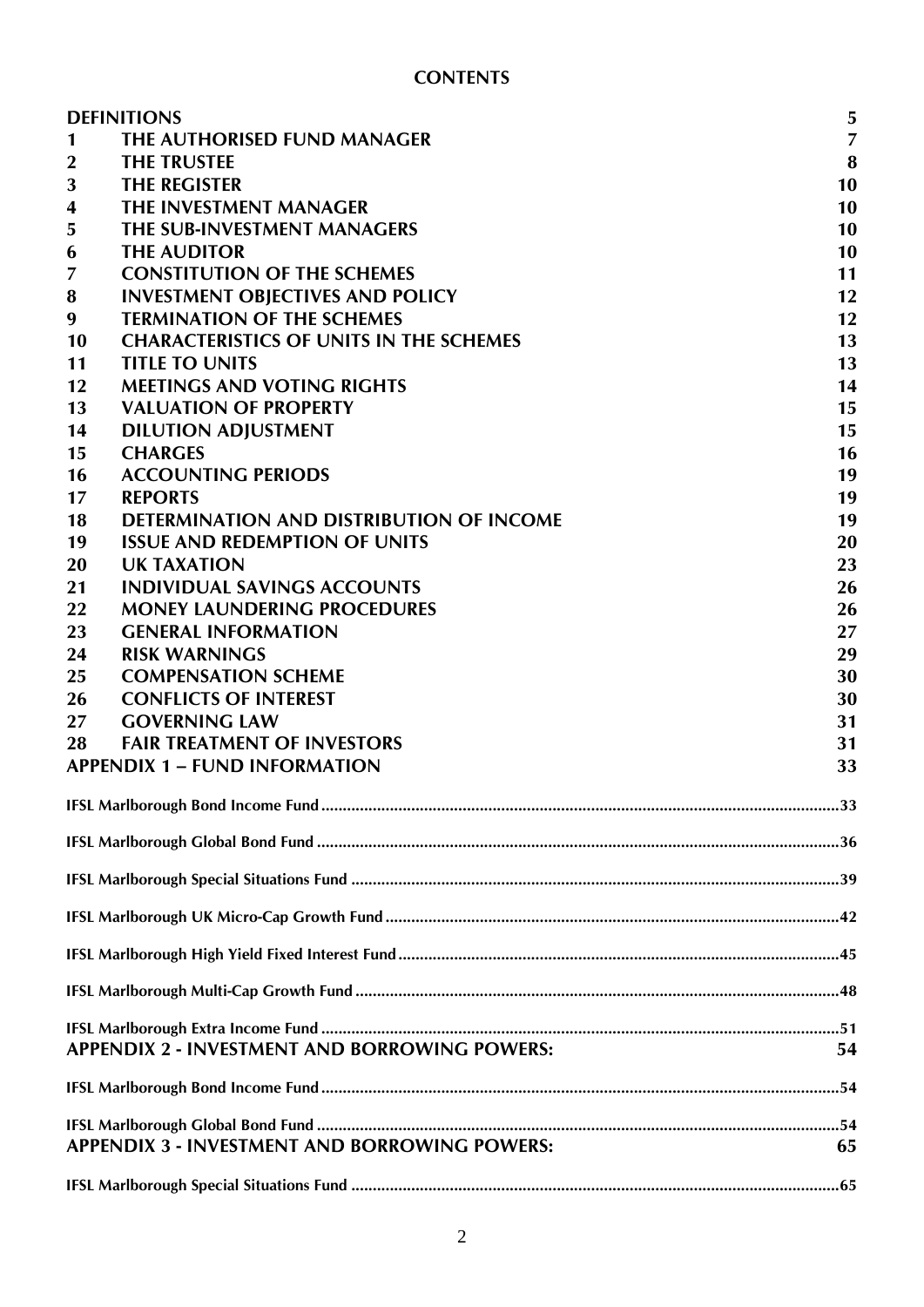| 74 |
|----|
| 75 |
| 77 |
| 79 |
|    |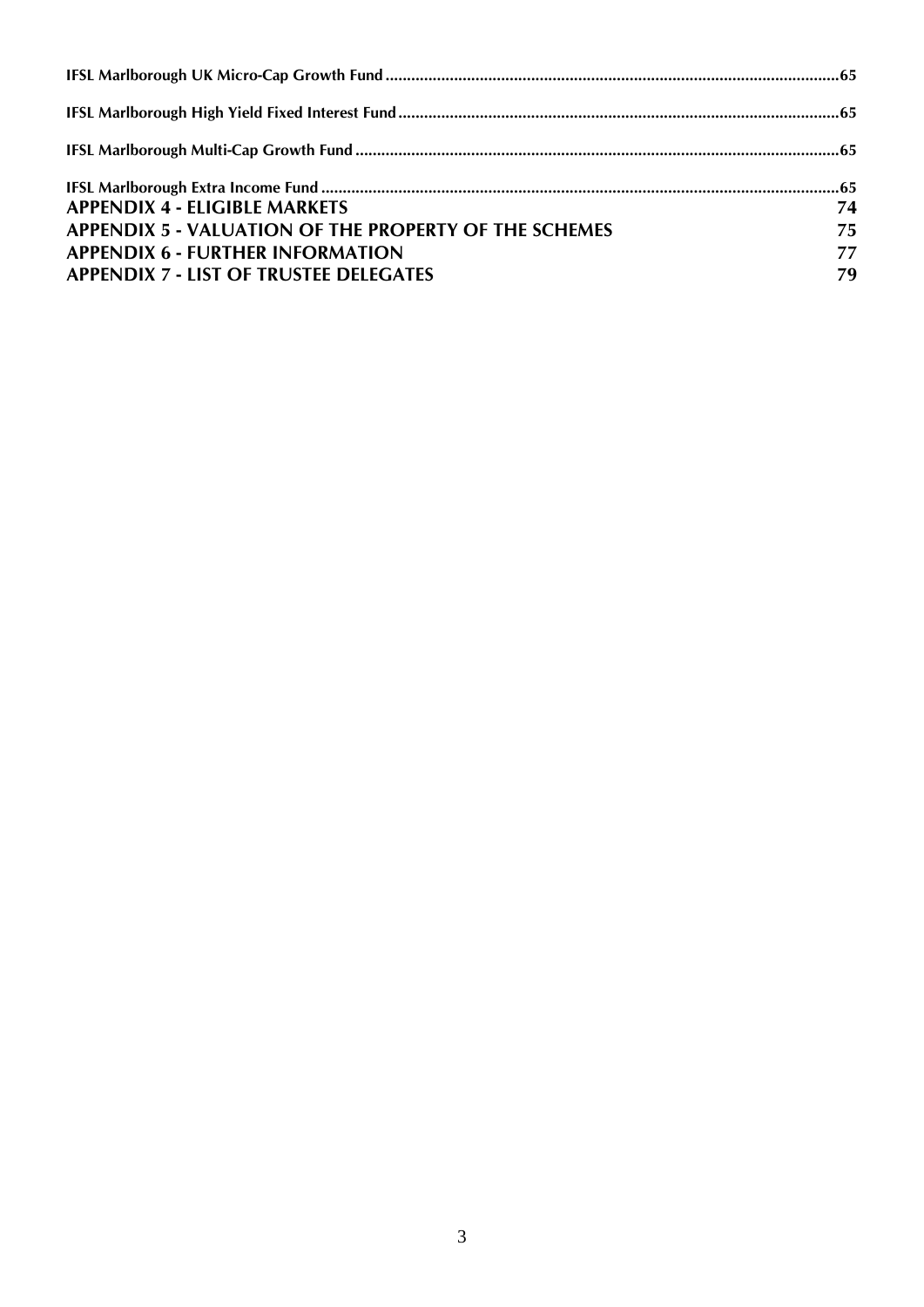This Prospectus has been prepared in accordance with the Collective Investment Scheme Sourcebook of the Financial Conduct Authority and constitutes the Prospectus of the IFSL Marlborough Bond Income Fund, IFSL Marlborough Global Bond Fund, IFSL Marlborough Special Situations Fund, IFSL Marlborough UK Micro-Cap Growth Fund, IFSL Marlborough High Yield Fixed Interest Fund, IFSL Marlborough Multi-Cap Growth Fund, IFSL Marlborough Extra Income Fund.

## **THIS PROSPECTUS IS IMPORTANT. IF YOU ARE IN ANY DOUBT AS TO THE MEANING OF ANY INFORMATION CONTAINED IN THIS PROSPECTUS, YOU SHOULD CONSULT THE MANAGER OR YOUR FINANCIAL ADVISER.**

No person has been authorised by the Schemes or the Manager to give any information or to make any representations about the Schemes in connection with the offering of units other than those contained in this Prospectus and, if given or made, such information or representations must not be relied upon as having been made by the Schemes or the Manager. The delivery of this Prospectus (whether or not accompanied by any reports) or the issues of units shall not, under any circumstance, create any implication that the affairs of the Schemes have not changed since the date hereof.

This Prospectus is intended for distribution in the United Kingdom. Its distribution may be restricted in other countries. Persons into whose possession this Prospectus comes are required to inform themselves about and to observe any such restrictions. It does not constitute an offer or solicitation to anyone in any jurisdiction in which such offer or solicitation is unlawful or in which the person making such offer or solicitation is not qualified so to do, or to anyone to whom it is unlawful to make such an offer or solicitation.

Potential investors should not treat the contents of this Prospectus as advice relating to legal, taxation, investment or any other matters and are recommended to consult their own professional advisers concerning the acquisition, holding or disposal of units.

This Prospectus has been approved for the purpose of Section 21 of the Financial Services and Markets Act 2000 by Investment Fund Services Limited.

Unitholders are deemed to have taken notice of the provisions of the Trust Deed for the relevant Fund which is binding on each of its investors. A copy of the Trust Deed is available on request from the Manager.

This is based on information, law and practice as at the "valid as at" date on the front cover and below. The Schemes and the Manager cannot be bound by a Prospectus which is out of date when a new version has been issued. Investors should check with the Manager that this is the most recently published Prospectus.

#### **US Tax Reporting**

The Schemes are required to comply with certain reporting requirements in order to avoid a 30% US withholding tax on interest income and the proceeds of sales of US securities and other US financial instruments. Complying with such requirements may require the Schemes to request certain information and documentation from Unitholders, and to agree to provide such information and documentation to the IRS if requested to do so. Any Unitholder that fails to provide the required information may be subject to a compulsory redemption of their units and/or mandatory penalties.

Units have not been and will not be registered under the United States Securities Act of 1933, as amended. They may not be offered or sold in the United States of America, its territories and possessions, any State of the United States of America and the District of Columbia or offered or sold to US Persons (as defined below). The Schemes have not been and will not be registered under the United States Investment Company Act of 1940, as amended. The Manager has not been and will not be registered under the United States Investment Advisers Act of 1940.

A "U.S Person" means any citizen or resident of the United States of America, its territories and possessions including the State and District of Columbia and all areas subject to its jurisdiction (including the Commonwealth of Puerto Rico), any corporation, trust, partnership or other entity created or organised in or under the laws of the United States of America, any state thereof or any estate or trust the income of which is subject to United States federal income tax, regardless of source. The expression also includes any person falling within the definition of the term "U.S Person" under Regulation S promulgated under the United States Securities Act of 1933.

This Prospectus is dated and valid as at 31<sup>st</sup> March 2022.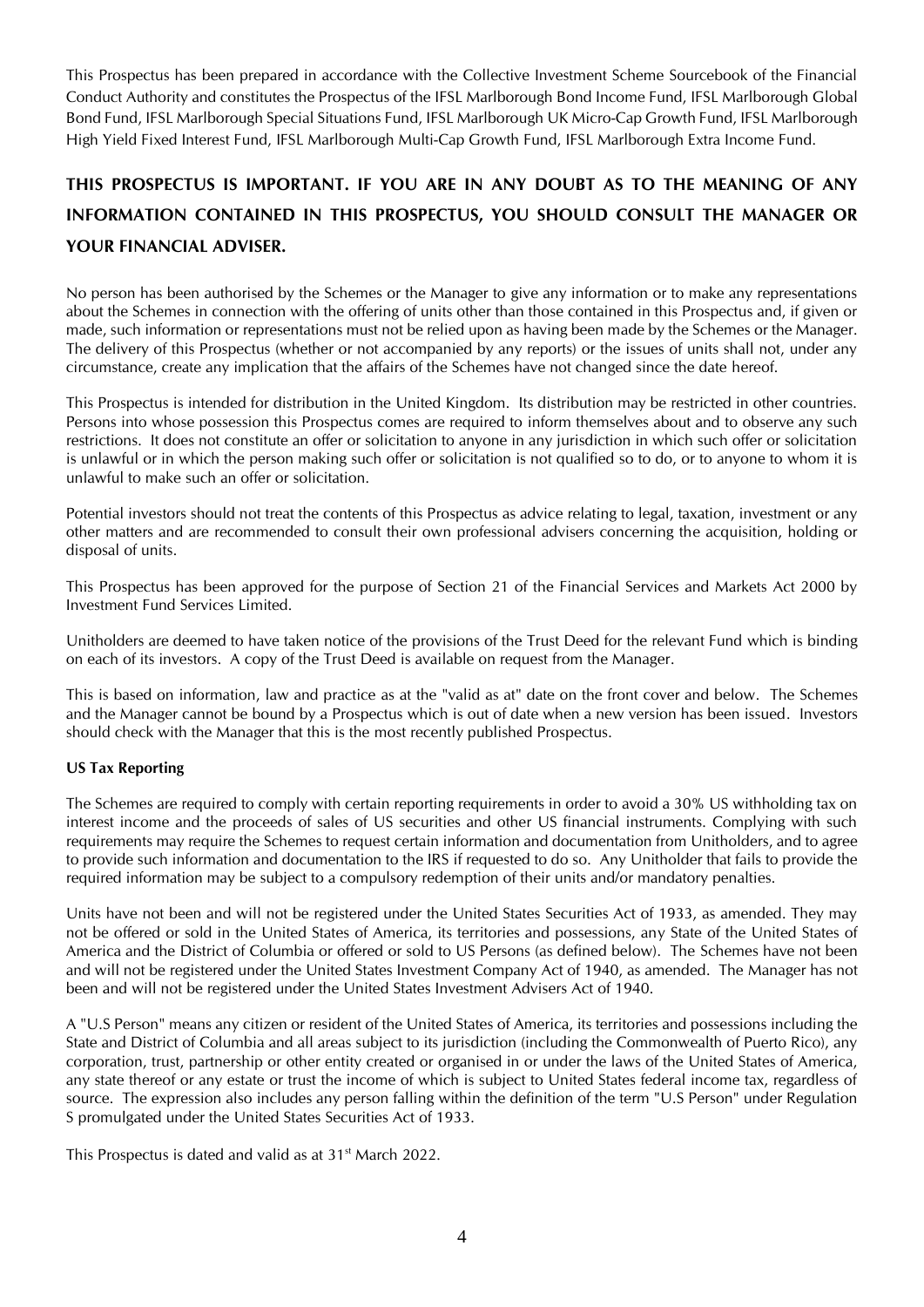## <span id="page-4-0"></span>**DEFINITIONS**

| "the Act"                                                 | the Financial Services and Markets Act 2000, as amended, restated, re-enacted or<br>replaced from time to time;                                                                                                                                                                                   |
|-----------------------------------------------------------|---------------------------------------------------------------------------------------------------------------------------------------------------------------------------------------------------------------------------------------------------------------------------------------------------|
| "Collective Investment<br>Scheme Sourcebook" or<br>"COLL" | the Collective Investment Schemes Sourcebook made by the FCA pursuant to<br>Section 247 of the Act as amended, restated, re-enacted or replaced from time to<br>time;                                                                                                                             |
| "EEA"                                                     | means the European Economic Area;                                                                                                                                                                                                                                                                 |
| "FCA"                                                     | the Financial Services Authority in respect of matter prior to 1 April 2013 and, in<br>respect of matters after that date, the Financial Conduct Authority or any successor<br>entity from time to time;                                                                                          |
| "Funds or Fund"                                           | the Schemes or a Scheme as the context requires;                                                                                                                                                                                                                                                  |
| "Investment Manager"                                      | Marlborough Investment Management Limited, Croxall Hall, Croxall Road,<br>Croxall, Nr Alrewas, Staffordshire, WS13 8RA;                                                                                                                                                                           |
| "ISA"                                                     | an individual savings account under the Individual Savings Account Regulations<br>1998 (as amended);                                                                                                                                                                                              |
| "The Manager"                                             | Investment Fund Services Limited;                                                                                                                                                                                                                                                                 |
| "The Scheme(s)"                                           | IFSL Marlborough Bond Income Fund, IFSL Marlborough Global Bond Fund, IFSL<br>Marlborough Special Situations Fund, IFSL Marlborough UK Micro-Cap Growth<br>Fund, IFSL Marlborough High Yield Fixed Interest Fund, IFSL Marlborough Multi-<br>Cap Growth Fund, IFSL Marlborough Extra Income Fund; |
| "Sub-Investment Manager(s)"                               | The Sub-Investment Manager of the Schemes as set out below.                                                                                                                                                                                                                                       |
|                                                           | Hargreave Hale Limited, 88 Wood Street, London, EC2V 7QR.                                                                                                                                                                                                                                         |
|                                                           | Aberdeen Asset Managers Limited, Bow Bells House, 1 Bread Street, London,<br>EC4M 9HH.                                                                                                                                                                                                            |
|                                                           | The "Sub-Investment Manager" shall mean one of the Sub-Investment Managers as<br>the context may require.                                                                                                                                                                                         |
| "The Trust Deed"                                          | a trust deed constituting a Scheme as amended by any supplemental deeds;                                                                                                                                                                                                                          |
| "The Trustee"                                             | HSBC Bank plc;                                                                                                                                                                                                                                                                                    |
| "Unit"                                                    | a Class A and/or Class P income or accumulation Unit in the Schemes (as<br>applicable);                                                                                                                                                                                                           |
| "Unitholder"                                              | a holder of Units in one of the Schemes;                                                                                                                                                                                                                                                          |
| "UCITS"                                                   | means an Undertaking for Collective Investment in Transferable Securities. This<br>will include a UCITS Scheme or an EEA UCITS scheme, as defined in the Financial<br>Conduct Authority Handbook;                                                                                                 |
| "UCITS Directive"                                         | means the European Parliament and Council Directive of 13 July 2009 on the<br>coordination of laws, regulations and administrative provisions relation to<br>undertakings for collective investment in transferable securities (UCITS) (No.<br>2009/65/EC) (as amended);                          |
| "UCITS Scheme"                                            | means a UK UCITS, as defined in the FCA Handbook;                                                                                                                                                                                                                                                 |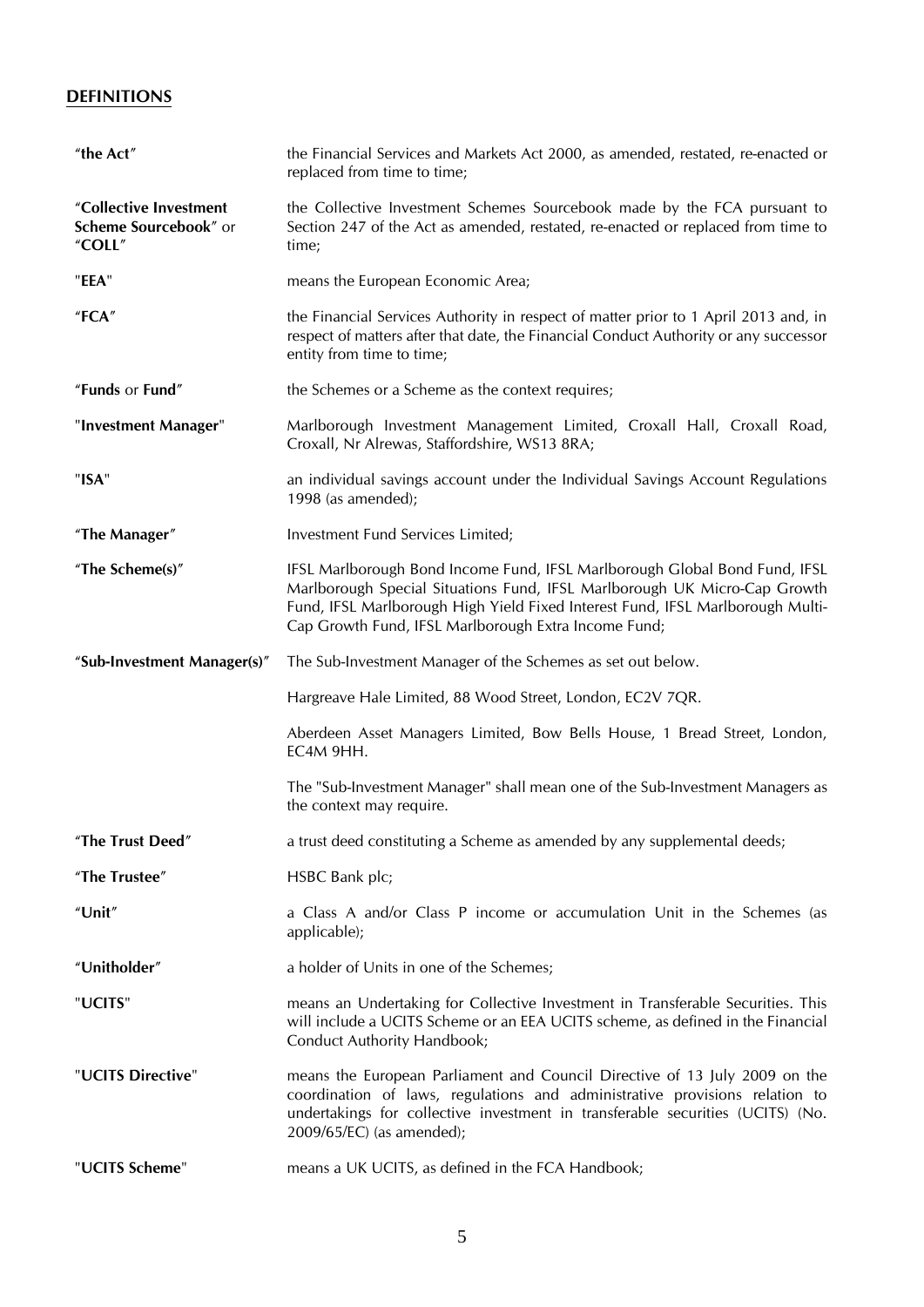"**UK UCITS**" means, in accordance with sections 236A and 237 of the Financial Services and Markets Act 2000, a collective investment scheme which may consist of several sub-funds, which is either an authorised unit trust scheme, an authorised contractual scheme, or an authorised open-ended investment company with the sole object of collective investment of capital raised from the public in transferable securities or other liquid financial assets, operating on the principle of riskspreading, with units which are, at the request of holders, repurchased or redeemed, directly or indirectly, out of those undertakings' assets, and which has identified itself as a UCITS in its prospectus and has been authorised accordingly by the FCA;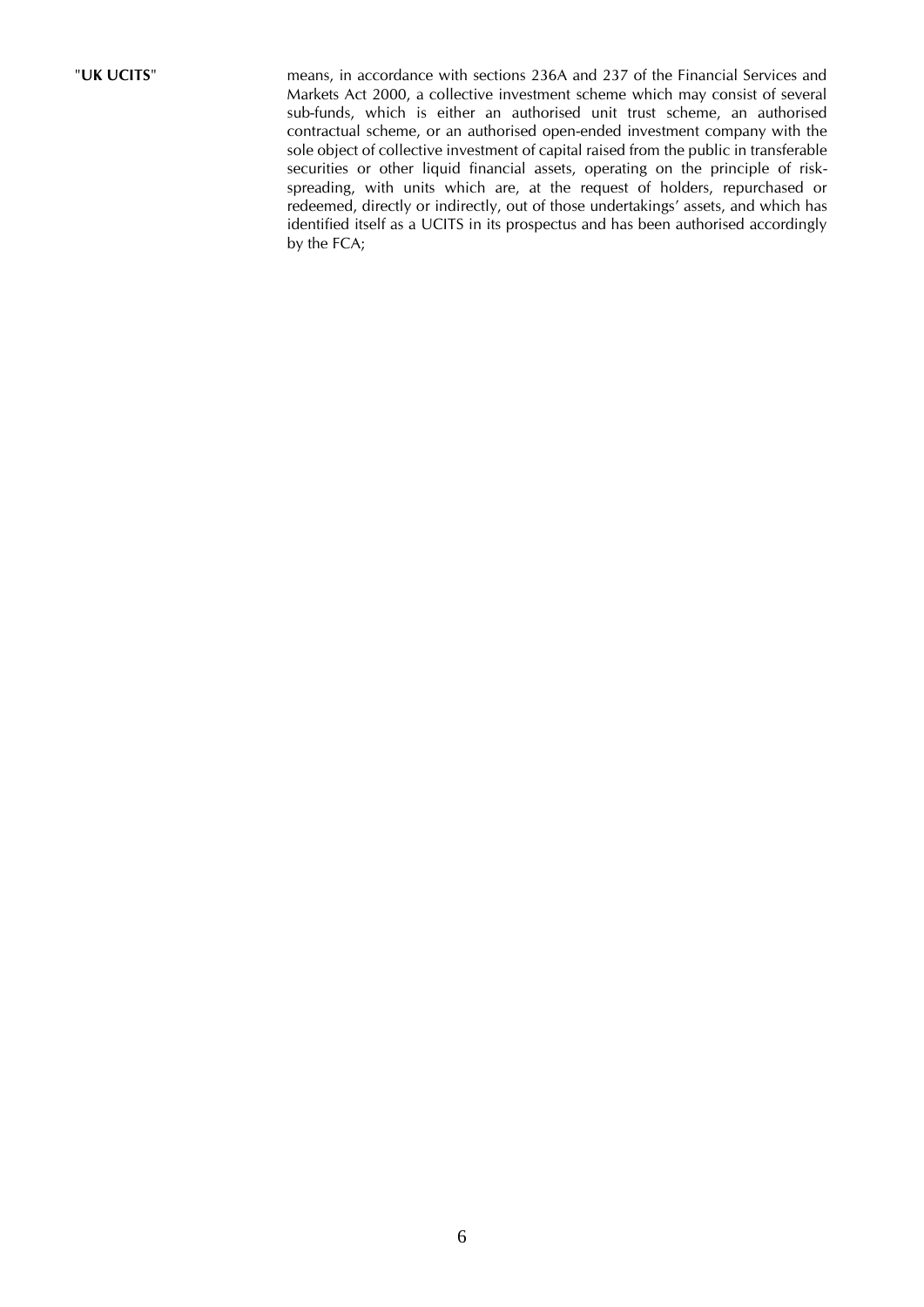### <span id="page-6-0"></span>**1 THE AUTHORISED FUND MANAGER**

| Name                              | Investment Fund Services Limited.                                                                                                                                                                                                                                                                                                                                                                                                                                                                                                                                                                                                                                                                        |
|-----------------------------------|----------------------------------------------------------------------------------------------------------------------------------------------------------------------------------------------------------------------------------------------------------------------------------------------------------------------------------------------------------------------------------------------------------------------------------------------------------------------------------------------------------------------------------------------------------------------------------------------------------------------------------------------------------------------------------------------------------|
| Corporate form                    | Private limited company.                                                                                                                                                                                                                                                                                                                                                                                                                                                                                                                                                                                                                                                                                 |
| Country of incorporation          | Incorporated in England and Wales.                                                                                                                                                                                                                                                                                                                                                                                                                                                                                                                                                                                                                                                                       |
| Holding company                   | A wholly owned subsidiary of Marlborough Group Holdings Limited, the Manager's<br>ultimate holding company is UFC Fund Management plc which is incorporated in<br>England and Wales.                                                                                                                                                                                                                                                                                                                                                                                                                                                                                                                     |
| Registered office and head office | Marlborough House, 59 Chorley New Road, Bolton, BL1 4QP                                                                                                                                                                                                                                                                                                                                                                                                                                                                                                                                                                                                                                                  |
| Date of Incorporation             | 16 <sup>th</sup> February 2007                                                                                                                                                                                                                                                                                                                                                                                                                                                                                                                                                                                                                                                                           |
| Share Capital                     | Issued and paid up share capital of £10,000.                                                                                                                                                                                                                                                                                                                                                                                                                                                                                                                                                                                                                                                             |
| Authorisation                     | Authorised and regulated by the Financial Conduct Authority.                                                                                                                                                                                                                                                                                                                                                                                                                                                                                                                                                                                                                                             |
| <b>Remuneration Policy</b>        | The Manager has put in place a remuneration policy (the "Remuneration Policy") that<br>is in accordance with the requirements of SYSC 19 E of the FCA. The Remuneration<br>Policy is designed to ensure that the Manager's remuneration practices are consistent<br>with and promote sound and effective risk management, do not encourage risk taking<br>and are consistent with the risk profile of the Schemes. The Manager considers the<br>Remuneration Policy to be appropriate to the size, internal operations, nature scale<br>and complexity of the Schemes and in line with the risk profile, risk appetite and the<br>strategy of the Schemes.                                               |
|                                   | The matters covered by the Remuneration Policy include:                                                                                                                                                                                                                                                                                                                                                                                                                                                                                                                                                                                                                                                  |
|                                   | an assessment of the individual member of staff's performance;<br>$\bullet$<br>restrictions on the awarding of guaranteed variable remuneration;<br>٠<br>the balance between fixed and variable remuneration;<br>$\bullet$<br>any payment of remuneration in the form of units or shares in the Schemes;<br>٠<br>any mandatory deferral periods for the payment of some or all of the variable<br>$\bullet$<br>remuneration component;<br>reduction or cancellation of remuneration<br>in the case<br>the<br>ot<br>$\bullet$<br>underperformance.                                                                                                                                                        |
|                                   | The Remuneration Policy will apply to the fixed and variable (if any) remuneration<br>received by the identified staff.                                                                                                                                                                                                                                                                                                                                                                                                                                                                                                                                                                                  |
|                                   | The Manager will make details of its latest Remuneration Policy available on its<br>website, www.ifslfunds.com, including a description of how remuneration and<br>benefits are calculated and the identity of the persons responsible for awarding the<br>remuneration and benefits. The Manager will provide paper copies free of charge upon<br>written request to its operating address.                                                                                                                                                                                                                                                                                                             |
|                                   | In respect of any investment management delegates, the Manager requires that:(i) the<br>entities to which such activities have been delegated are subject to regulatory<br>requirements on remuneration that are equally as effective as those applicable under<br>the European Securities and Market's (ESMA's) Guidelines on Sound Remuneration<br>Policies under the UCITS Directive and AIFMD / Article 14 of the UCITS Directive; or<br>(ii) appropriate contractual arrangements are put in place with entities to which such<br>activities have been delegated in order to ensure that there is no circumvention of the<br>remuneration rules set out in the ESMA Guidelines or the FCA Handbook. |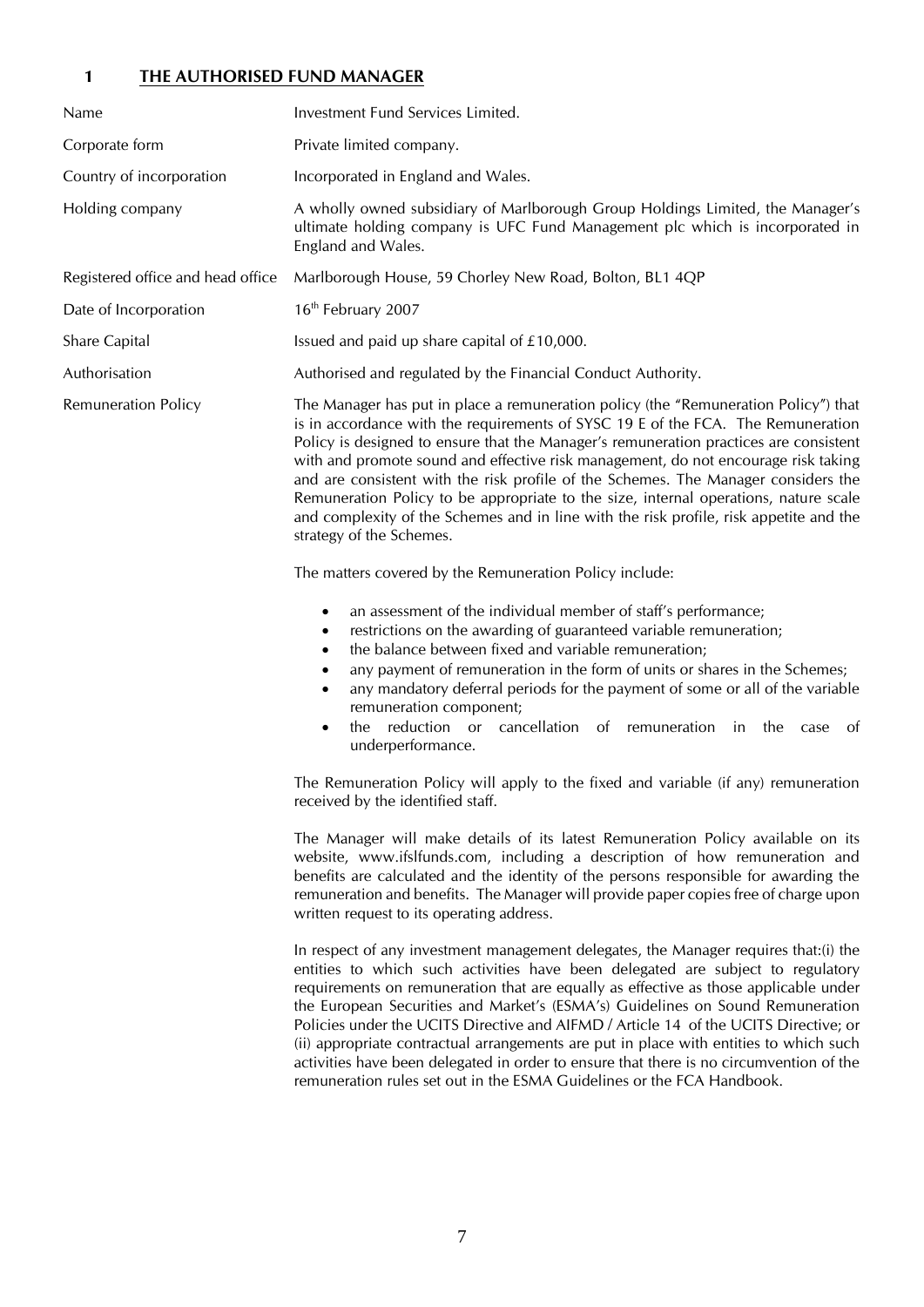## <span id="page-7-0"></span>**2 THE TRUSTEE**

| Name                                                   | <b>HSBC Bank plc</b>                                                                                                                                                                                                                                                                                                                                                                                                                                                                                                                                                     |  |
|--------------------------------------------------------|--------------------------------------------------------------------------------------------------------------------------------------------------------------------------------------------------------------------------------------------------------------------------------------------------------------------------------------------------------------------------------------------------------------------------------------------------------------------------------------------------------------------------------------------------------------------------|--|
| Corporate form                                         | a public limited company incorporated in England and Wales with company<br>registration number 00014259.                                                                                                                                                                                                                                                                                                                                                                                                                                                                 |  |
| Holding company                                        | The Trustee's ultimate holding company is HSBC Holdings plc, which is incorporated<br>in England and Wales.                                                                                                                                                                                                                                                                                                                                                                                                                                                              |  |
| Registered office and head office                      | 8, Canada Square, London, E14 5HQ.                                                                                                                                                                                                                                                                                                                                                                                                                                                                                                                                       |  |
| Principal business activity                            | Provision of financial services, including trustee and depositary services.                                                                                                                                                                                                                                                                                                                                                                                                                                                                                              |  |
| Authorisation                                          | Authorised by the Prudential Regulation Authority and regulated by the Financial<br>Conduct Authority and the Prudential Regulation Authority.                                                                                                                                                                                                                                                                                                                                                                                                                           |  |
| Terms of appointment                                   | Pursuant to the agreement dated 13th October 2016 (as novated) between the<br>Schemes, the Manager and the Trustee (the "Depositary Services Agreement") and for<br>the purposes of and in compliance with the Regulations, the Trustee has been<br>appointed as the Trustee to the Schemes. The appointment of the Trustee under the<br>Depositary Services Agreement may be terminated without cause by not less than 6<br>months written notice provided that the Depositary Services Agreement does not<br>terminate until a replacement Trustee has been appointed. |  |
|                                                        | The fees to which the Trustee is entitled are set out below under the heading "Charges".                                                                                                                                                                                                                                                                                                                                                                                                                                                                                 |  |
| Key Duties of the Trustee                              | The Trustee provides services to the Schemes as set out in the Depositary Services<br>Agreement and, in doing so, shall comply with the Regulations. The Trustee's duties<br>include the following:                                                                                                                                                                                                                                                                                                                                                                      |  |
|                                                        | ensuring that the Scheme's cash flows are properly monitored and that all<br>(i)<br>payments made by or on behalf of applicants upon the subscription to units of the<br>Schemes have been received.                                                                                                                                                                                                                                                                                                                                                                     |  |
|                                                        | safekeeping of the Scheme Property, which includes (i) holding in Custody all<br>(ii)<br>financial instruments that can be registered in a financial instrument account opened<br>in the Trustee's books and all financial instruments that can be physically delivered to<br>the Trustee; and (ii) verifying the ownership of other assets and maintaining records<br>accordingly.                                                                                                                                                                                      |  |
|                                                        | ensuring that issues, redemptions and cancellations of the units of each<br>(iii)<br>Scheme are carried out in accordance with the Trust Deed, the Prospectus and the<br>Regulations.                                                                                                                                                                                                                                                                                                                                                                                    |  |
|                                                        | ensuring that in transactions involving Scheme Property any consideration is<br>(iv)<br>remitted to the Schemes within the usual time limits.                                                                                                                                                                                                                                                                                                                                                                                                                            |  |
|                                                        | ensuring that the value of the units of the Schemes is calculated in accordance<br>(v)<br>with the Regulations.                                                                                                                                                                                                                                                                                                                                                                                                                                                          |  |
|                                                        | carrying out the instructions of the Manager unless they conflict with the Trust<br>(v <sub>i</sub> )<br>Deed, the Prospectus or the Regulations.                                                                                                                                                                                                                                                                                                                                                                                                                        |  |
|                                                        | ensuring that a Scheme's income is applied in accordance with the<br>(vii)<br>Regulations.                                                                                                                                                                                                                                                                                                                                                                                                                                                                               |  |
| Delegation<br>safekeeping<br><sub>of</sub><br>function | The Trustee may delegate its safekeeping functions subject to the terms of the<br>Depositary Services Agreement. The Trustee has delegated to a number of delegates<br>the custody of certain Scheme Property entrusted to the Trustee for safekeeping in<br>accordance with the terms of written agreements between the Trustee and those<br>delegates.                                                                                                                                                                                                                 |  |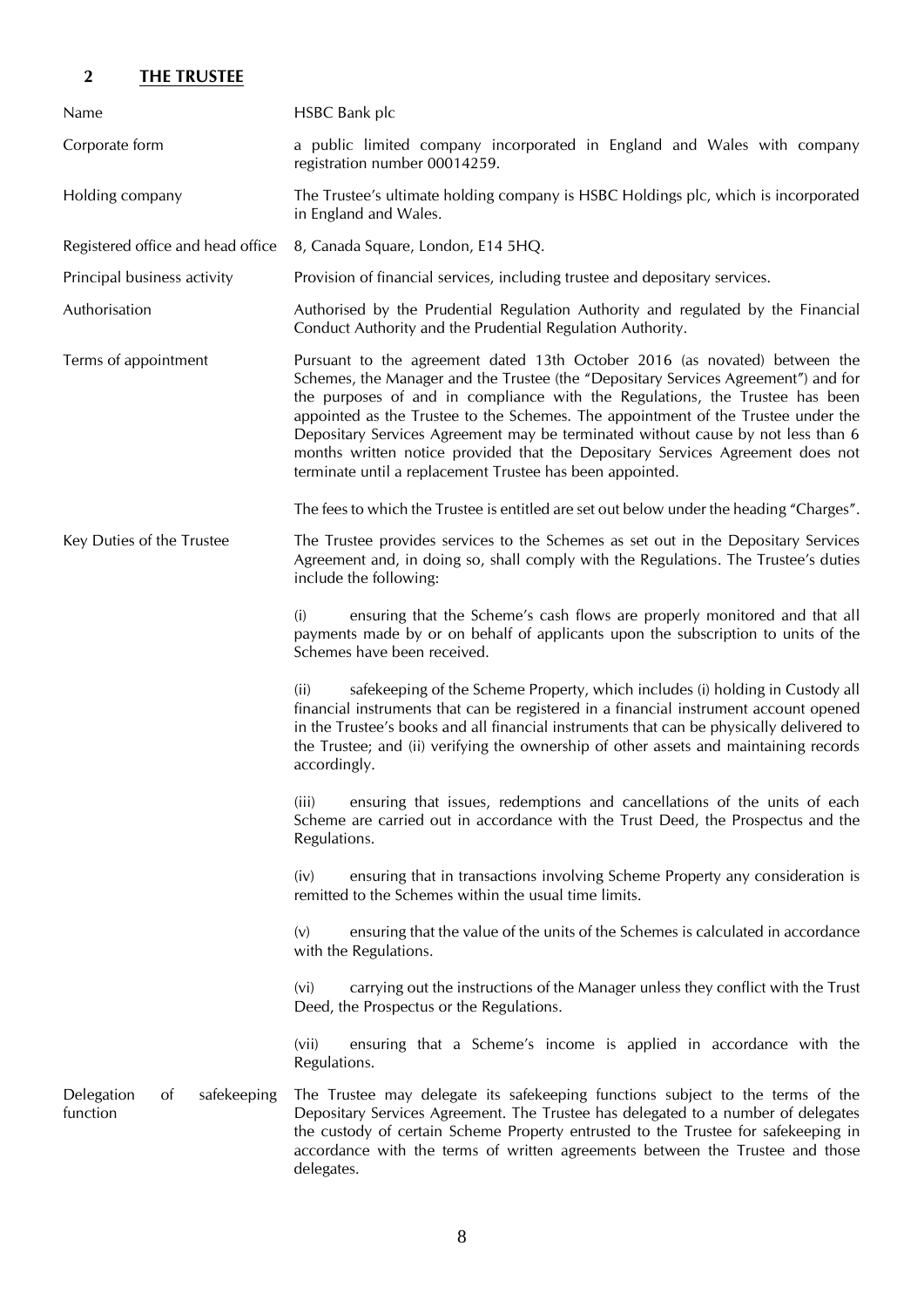A list of delegates is set out in Appendix 7. Unitholders should note that the list of delegates is updated only at each Prospectus review.

Conflicts From time to time actual or potential conflicts of interest may arise between the Trustee and its delegates. For example, such conflicts may arise; (i) where an appointed delegate is an affiliated group company and is providing a product or service to the Schemes and has a financial or business interest in such product or service; or, (ii) where an appointed delegate is an affiliated group company which receives remuneration for other related products or services it provides to the Schemes. The Trustee maintains a conflict of interest policy to address this.

> In addition, actual or potential conflicts of interest may also arise between the Schemes, the Unitholders or the Manager on the one hand and the Trustee on the other hand. For example, such actual or potential conflict may arise because the Trustee is part of a legal entity or is related to a legal entity which provides other products or services to the Schemes and from which fees and profits in relation to the provision of those products or services may arise and from which the Trustee may benefit directly or indirectly. In addition, the Trustee may have a financial or business interest in the provision of such products or services, or receives remuneration for related products or services provided to the Schemes, or may have other clients whose interests may conflict with those of the Schemes, the Unitholders or the Manager.

> In particular, HSBC Bank plc may provide foreign exchange services to the Schemes for which they are remunerated out of the property of the Schemes. HSBC Bank plc or any of its affiliates or connected persons may also act as market maker in the investments of the Schemes; provides broking services to Schemes and/or to other funds or companies; acts as financial adviser, banker, derivatives counterparty or otherwise provides services to the issuer of the investments of the Schemes; acts in the same transaction as agent for more than one client; has a material interest in the issue of the investments of the Schemes; or earns profits from or has a financial or business interest in any of these activities.

> The Trustee will ensure that any such additional services provided by it or its affiliates are on terms which are not materially less favourable to the Schemes than if the conflict or potential conflict had not existed.

> The Trustee has a conflict of interest policy in place to identify, manage and monitor on an on-going basis any actual or potential conflict of interest. The Trustee has functionally and hierarchically separated the performance of its trustee tasks from its other potentially conflicting tasks. The system of internal controls, the different reporting lines, the allocation of tasks and the management reporting allow potential conflicts of interest and the Trustee issues to be properly identified, managed and monitored.

Liability of the Trustee In general, the Trustee is liable for losses suffered by the Schemes as a result of its negligence or wilful default to properly fulfil its obligations. Subject to the paragraph below, and pursuant to the Depositary Services Agreement, the Trustee will be liable to the Schemes for the loss of financial instruments of the Schemes which are held in its custody. The Trustee will not be indemnified out of the Scheme Property for the loss of financial instruments where it is so liable.

> The liability of the Trustee will not be affected by the fact that it has delegated safekeeping to a third party.

> The Trustee will not be liable where the loss of financial instruments arises as a result of an external event beyond the reasonable control of the Trustee, the consequences of which would have been unavoidable despite all reasonable efforts to the contrary. The Trustee shall not be liable for any indirect, special or consequential loss.

> In the event there are any changes to the Trustee's liability under the Regulations, the Manager will inform unitholders of such changes without delay.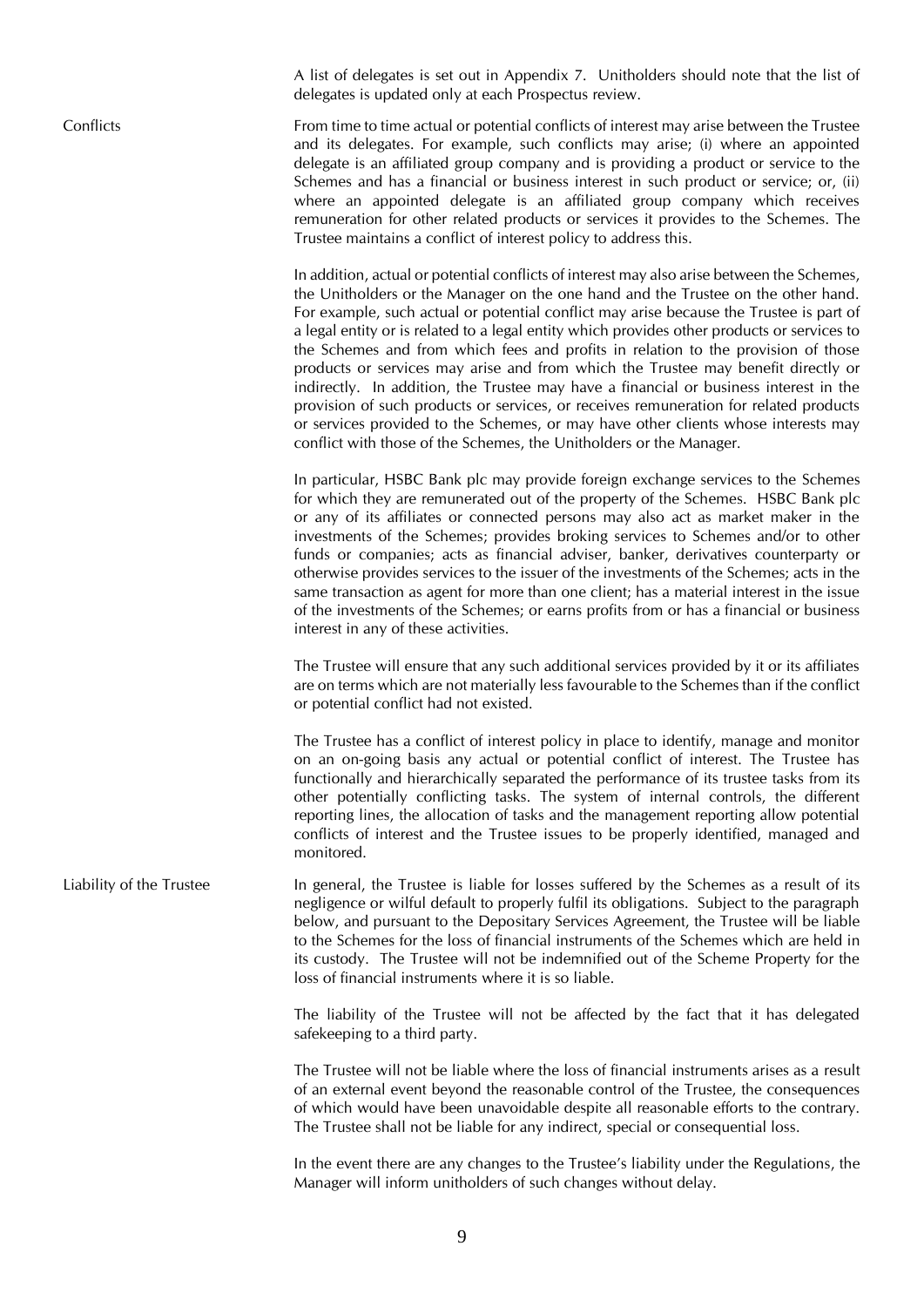the Depositary Services Agreement. Updated Information Up to date information regarding the name of the Trustee, any conflicts of interest and delegations of the Trustee's safekeeping functions will be made available to unitholders upon written request to the Manager.

Unitholders have no personal right to directly enforce any rights or obligations under

### <span id="page-9-0"></span>**3 THE REGISTER**

- Name Investment Fund Services Limited
- Address Marlborough House, 59 Chorley New Road, Bolton, BL1 4QP

The Register of Unitholders is maintained and can be inspected at the office of the Manager, as shown above.

#### <span id="page-9-1"></span>**4 THE INVESTMENT MANAGER**

Marlborough Investment Management Limited is the Investment Manager in relation to the Schemes. The Investment Manager's principal activity is the provision of investment management services. The Investment Manager is authorised and regulated by the FCA.

Pursuant to an agreement between the Investment Manager and the AFM, the Investment Manager provides general discretionary investment management services in respect of the IFSL Marlborough Bond Income Fund and IFSL Marlborough Global Bond Fund. The Investment Manager has chosen to delegate the day-to-day investment management to the Sub-Investment Managers for the IFSL Marlborough Special Situations Fund, IFSL Marlborough Multi-Cap Growth Fund, IFSL Marlborough UK Micro-Cap Growth Fund IFSL Marlborough Extra Income Fund and IFSL Marlborough High Yield Fixed Interest Fund. The Investment Manager has the authority to make decisions on behalf of the AFM in relation to the Schemes' investments subject always to the provisions of the Trust Deed of the Scheme, this Prospectus, the Regulations and the investment objectives and policies of the Schemes. The Investment Manager is remunerated by the AFM out of the annual management charge.

#### <span id="page-9-2"></span>**5 THE SUB-INVESTMENT MANAGERS**

**Hargreave Hale Limited** ("Hargreave Hale") is the Sub-Investment Manager in relation to the following Schemes:

- IFSL Marlborough Special Situations Fund,
- IFSL Marlborough Multi-Cap Growth Fund,
- IFSL Marlborough UK Micro-Cap Growth Fund; and
- IFSL Marlborough Extra Income Fund.

Hargreave Hale's principal activity is the provision of investment advisory management services. Hargreave Hale is authorised and regulated by the FCA.

**Aberdeen Asset Managers Limited** ("Aberdeen") is the Sub-Investment Manager in relation to the following Schemes:

• IFSL Marlborough High Yield Fixed Interest Fund

Aberdeen's principal activity is the provision of investment advisory management services. Aberdeen is authorised and regulated by the Financial Conduct Authority.

Pursuant to an agreement between the Sub-Investment Manager, the Investment Manager and the Manager, the Sub-Investment Manager provides general discretionary investment management services in respect of the respective Scheme. The Sub-Investment Managers have the authority to make decisions on behalf of the Investment Manager in relation to the Scheme's investments subject always to the provisions of the Trust Deed of the Scheme, this Prospectus, the Regulations and the investment objectives and policies of the Schemes.

**Marlborough Investment Management Limited** has retained the day-to-day investment management of the following Schemes:

- IFSL Marlborough Bond Income Fund; and
- IFSL Marlborough Global Bond Fund.

#### <span id="page-9-3"></span>**6 THE AUDITOR**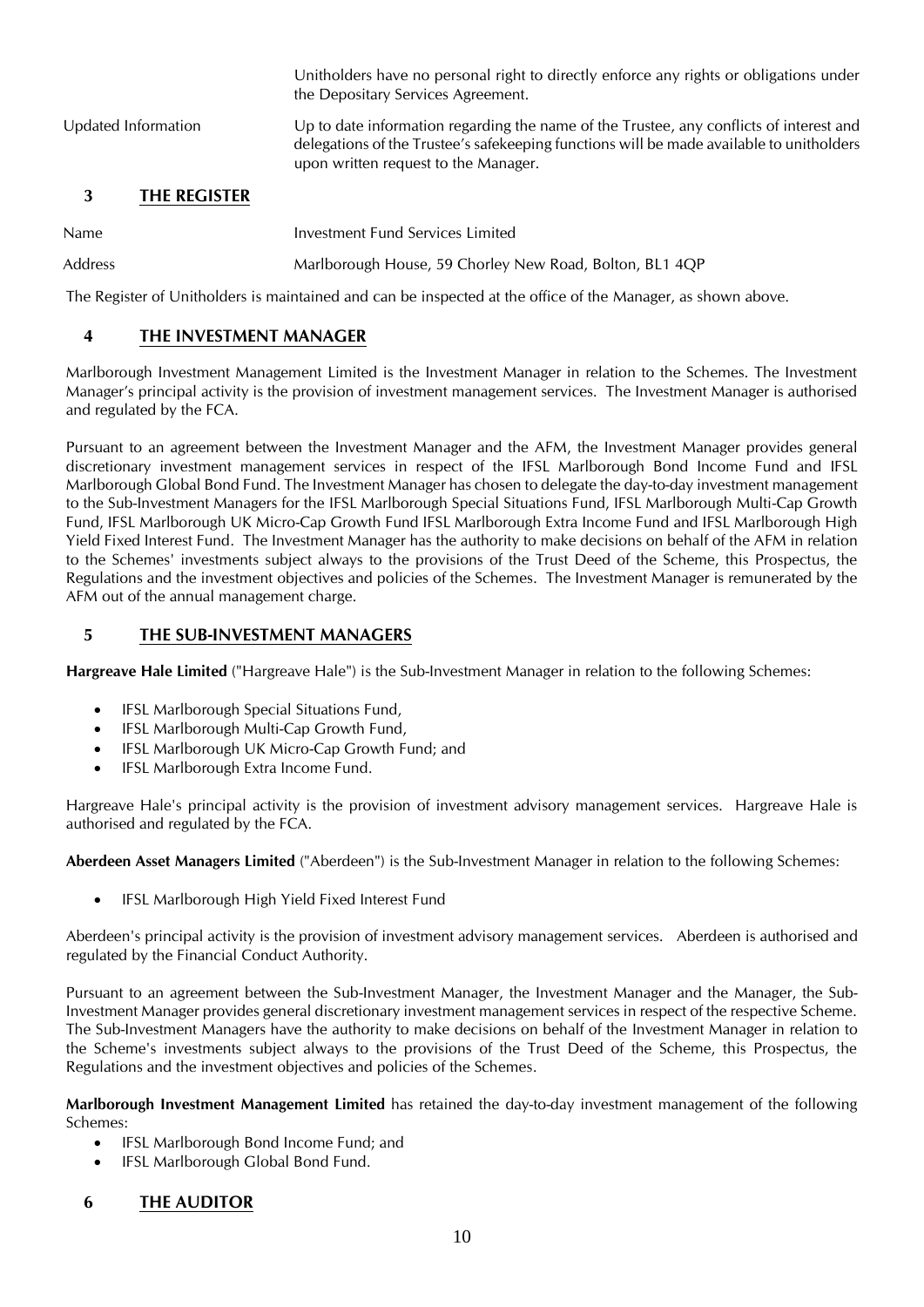Name Ernst & Young LLP.

Address **Atria One, 144 Morrison Street, Edinburgh EH3 8EX.** 

### <span id="page-10-0"></span>**7 CONSTITUTION OF THE SCHEMES**

The dates of authorisation of each of the Schemes are set out in Appendix 1. The Schemes were established by Trust Deed on the following dates:

- (a) IFSL Marlborough Bond Income Fund 14 July 1998 (PRN: 186936);
- (b) IFSL Marlborough Global Bond Fund 28 May 1987 (PRN: 107342);
- (c) IFSL Marlborough Special Situations Fund 26 May 1995 (PRN: 171953);
- (d) IFSL Marlborough UK Micro-Cap Growth Fund 8 September 2004 (PRN: 402389);
- (e) IFSL Marlborough High Yield Fixed Interest Fund 21 October 2004 (PRN: 407993);
- (f) IFSL Marlborough Multi-Cap Growth Fund 26 May 1995 (PRN: 171954);
- (g) IFSL Marlborough Extra Income Fund 26 May 1995 (PRN: 171951).

The Schemes were previously known as Marlborough Bond Income Fund, Marlborough Global Bond Fund, Marlborough Special Situations Fund, Marlborough UK Micro-Cap Growth Fund, Marlborough Multi-Cap Growth Fund, Marlborough Extra Income Fund and Marlborough High Yield Fixed Interest Fund. Each of the Schemes were renamed on 26 November 2021 to reflect the appointment of Investment Fund Services Limited as Manager.

The Schemes are authorised unit trusts and are UCITS Schemes for the purposes of COLL. This means that Units in the Schemes are available for investment by all classes of investor in the UK. A UCITS Scheme benefits from certain passporting rights under the UCITS Directive.

The base currency of the Schemes is sterling. It is not intended that the Schemes will invest in any immovable property or tangible moveable property.

It is intended that the Manager will manage the Schemes so that they will be an eligible investment for the stocks and shares component of an ISA.

#### **Typical Investor**

The Schemes are suitable for retail investors, professional investors and eligible counterparties whose investment requirements are aligned with the objectives, policies and risk profiles of the Schemes. The Schemes will be distributed primarily via fund platforms, wealth managers, discretionary fund managers and financial institutions. The Schemes have no complex features or guarantees and investors do not necessarily need to have investment experience however a basic understanding of investment markets, the kind of underlying investments of the Schemes and the risks involved in investment is important.

This Prospectus contains detail on the Schemes' objectives, investment strategies, risks, performance, distribution policy and fees and expenses. All investors are expected to have also read the Key Investor Information Document (KIID) which is intended to help investors understand the nature and risks of investing in the Schemes.

The Schemes may not be suitable for certain investors, including but not limited to those whose objectives and needs are not consistent with the nature of the Schemes, those who are unable to commit capital for a sufficient term or do not have sufficient resources to bear any loss which may result from an investment in the Schemes. The Schemes are also not committed to meeting any specific ethical, social, religious or environmental restrictions which some investors may be seeking.

Further information on the intended target market for the Schemes is available from the Manager upon request. If you are in any doubt as to the suitability of the Schemes, you should consult an appropriately qualified financial adviser prior to making an investment.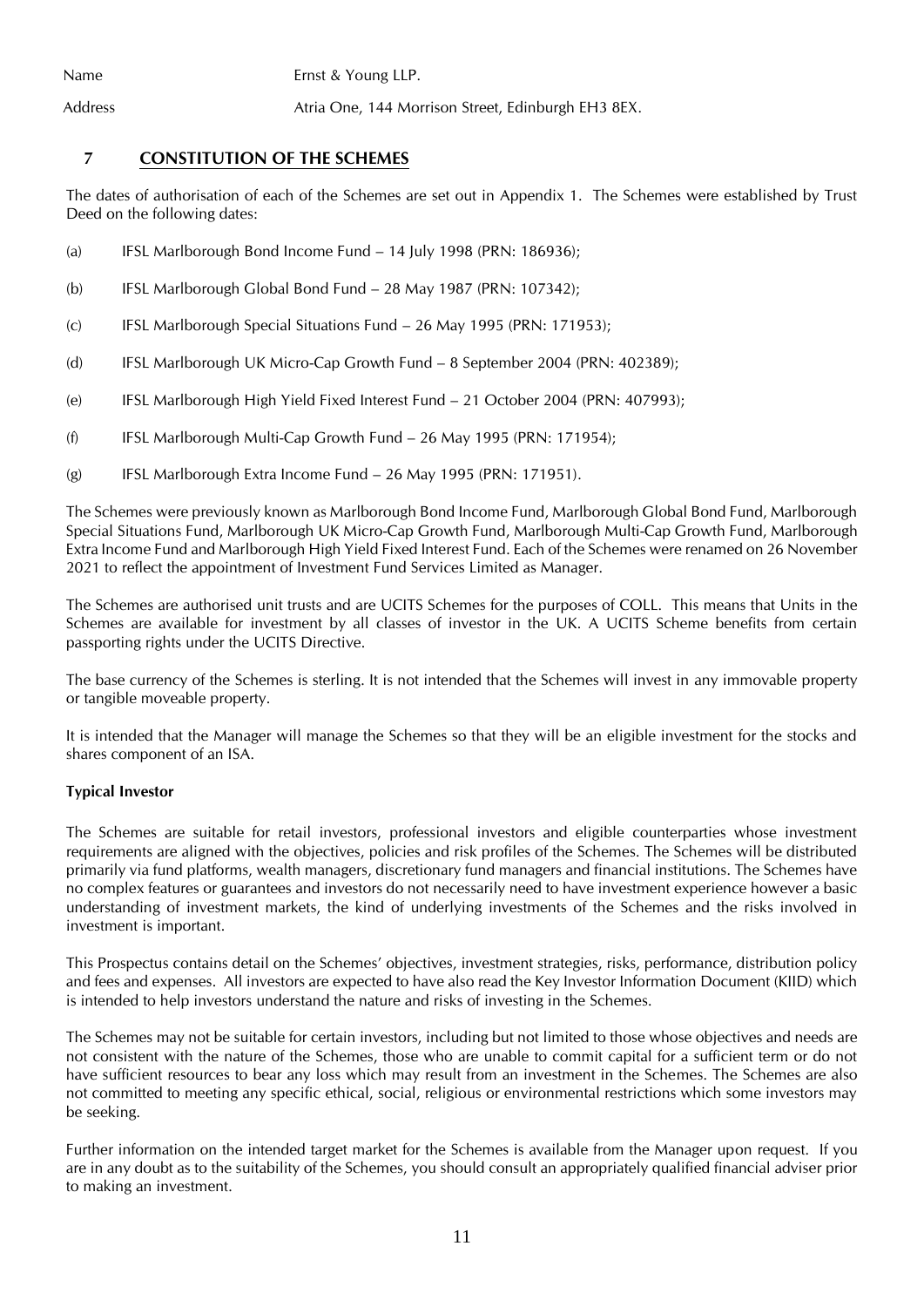All investors in the relevant Unit classes will, subject to the Manager's discretion, need to meet the applicable investment requirements set out in section 19 below. Income or accumulation units are available in each Scheme as detailed in Appendix 1.

### <span id="page-11-0"></span>**8 INVESTMENT OBJECTIVES AND POLICY**

The investment objectives of each of the Schemes are set out in Appendix 1 as are details of the Manager's investment policy for achieving those objectives. The eligible markets applicable to the Schemes are set out in Appendix 4. An eligible market is (in summary) a market established in a UK or EEA State on which transferable securities admitted to official listing in the Member State are dealt in or traded.

#### **Investment Powers**

COLL prescribes certain limitations on the investments which may be included in the property of each of the Schemes which are applicable to UCITS Schemes, and these are summarised in Appendix 2 and Appendix 3.

With effect from 2 February 2007 the IFSL Marlborough Bond Income Fund and the IFSL Marlborough Global Bond Fund are permitted to employ the full range of investment and borrowing powers under COLL, and Appendix 2 sets out a summary of the applicable investment and borrowing powers in relation to these Schemes.

The IFSL Marlborough Bond Income Fund and the IFSL Marlborough Global Bond Fund are permitted to invest in derivative and forward transactions for hedging purposes and for investment purposes as part of the Schemes' investment objective and policy. The Schemes' investment powers in relation to derivatives mean that for regulatory purposes they will be regarded as high volatility funds. However, it is intended that the Investment Manager's and any Sub-Investment Managers' use of derivative techniques will have the overall intention of reducing the volatility of returns, reflecting the investment policies for the Schemes generally.

The IFSL Marlborough Special Situations Fund, IFSL Marlborough UK Micro-Cap Growth Fund, IFSL Marlborough High Yield Fixed Interest Fund, IFSL Marlborough Multi-Cap Growth Fund, IFSL Marlborough Extra Income Fund are permitted to employ more restrictive investment and borrowing powers under COLL, and these are set out in summary in Appendix 3.

With the exception of the IFSL Marlborough Bond Income Fund and the IFSL Marlborough Global Bond Fund, the Schemes may invest in derivatives and forward transactions for hedging purposes only.

The Manager does not anticipate that the use of derivatives will have any significant effect on the risk profile of the Schemes.

### <span id="page-11-1"></span>**9 TERMINATION OF THE SCHEMES**

A Scheme may be wound up upon the happening of any of the events relevant to the Scheme in question set out in COLL which include, without limitation:

- (a) if the order declaring the relevant Scheme to be an authorised unit trust is revoked;
- (b) the passing of an extraordinary resolution winding up the Scheme (provided the FCA's prior consent to the resolution has been obtained by the Manager or Trustee);
- (c) in response to a request to the FCA by the Manager or the Trustee for the revocation of the authorisation order, the FCA has agreed, inter alia, that, on the conclusion of the winding up of the Scheme, the FCA will agree to that request; and
- (d) pursuant to a scheme of arrangement which is to result in the Scheme being left with no property.

The procedure for winding up the Scheme is as follows:-

- (a) Upon the effective date of any approved scheme of arrangement pursuant to COLL the Trustee will wind up the Scheme in accordance with the approved scheme of arrangement;
- (b) in any other case, the Trustee will as soon as practicable after the Scheme falls to be wound up, realise the property of the Scheme and, after paying out of it all liabilities properly so payable and retaining provision for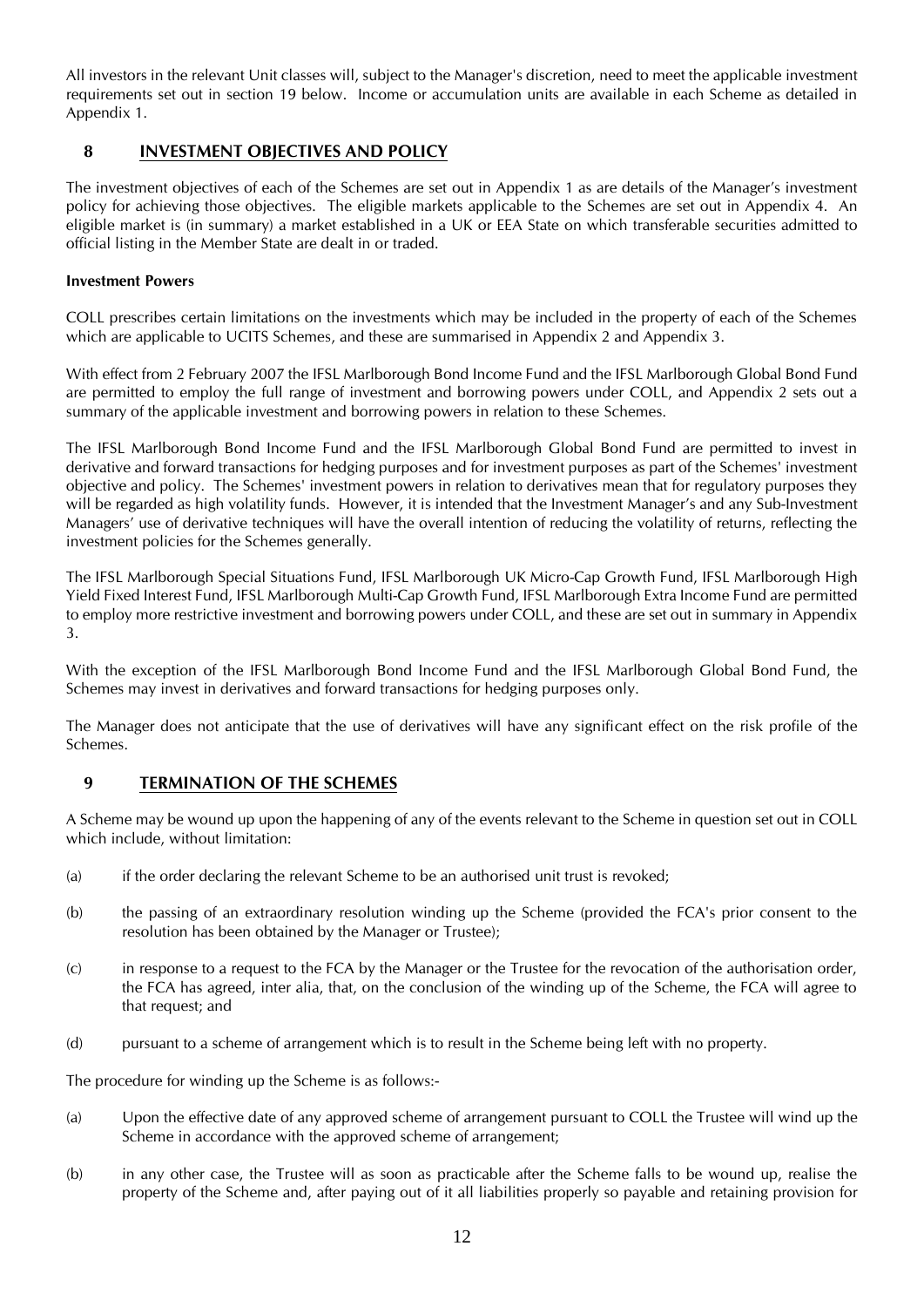the costs of the winding-up distribute the proceeds to the holders and the Manager (upon production by them of evidence as to their entitlement) proportionately to their respective interests in the Scheme;

- (c) any unclaimed net proceeds or other cash held by the Trustee after the expiry of twelve months from the date on which the same became payable will be paid by the Trustee into court subject to the Trustee having a right to receive out of it any expenses incurred by them in making and relating to that payment into court;
- (d) where the Trustee and one or more Unitholders agree, the Trustee does not have to realise the property of the Scheme proportionate to the entitlement of that or those Unitholders. Instead, the Trustee may distribute that part in the form of property. Before distributing that property, the Trustee will make such adjustments or retain such provision as appears to the Trustee to be appropriate ensuring that, a proportionate share of the liabilities and costs is borne by that or those holders;
- (e) when the winding up is complete, the Trustee shall notify the FCA in writing. At the same time the Manager or Trustee shall request that the FCA revokes the order of authorisation under section 256 of the Act (as appropriate).

### <span id="page-12-0"></span>**10 CHARACTERISTICS OF UNITS IN THE SCHEMES**

The Trust Deed of each of the Schemes authorises the issue of both income and accumulation Units.

#### **Income Units**

An income Unit is a Unit in respect of which net income is to be distributed and which represents one undivided share in the property of the Scheme.

#### **Accumulation Units**

An accumulation Unit is a Unit in respect of which net income is accumulated and retained in the property of the Scheme concerned and is reflected in the price of such Unit.

As at the date of this Prospectus the Manager intends to issue accumulation Units only in respect of the IFSL Marlborough UK Micro-Cap Growth Fund and the IFSL Marlborough Special Situations Fund. Only income Units will be issued in respect of the IFSL Marlborough Bond Income Fund, IFSL Marlborough Extra Income Fund and the IFSL Marlborough High Yield Fixed Interest Fund. Both income and accumulation Units are available in respect of the IFSL Marlborough Global Bond Fund and IFSL Marlborough Multi-Cap Growth Fund.

#### **Unit Classes**

The Trust Deeds for the schemes allow for the issue of different unit classes. Each class may differ by factors such as fees and charges. The Classes of units currently issued by each Scheme is set out in Appendix 1. Units in each class rank pari passu with units of other classes in the same scheme and differ only by issue criteria and charging.

#### **Switching Units**

Unitholders in a Scheme are permitted to switch all or some of their units between different unit types or classes. This includes switching from income to accumulation units or between Class A Units and/or Class P Units, where applicable, and subject to the restrictions on holding each class of unit described above and in section 19 below. Such switches of unit class or unit type can be carried out at no charge. Instructions to switch units must be received by the Manager in writing. Instructions may also be accepted, at the Manager's sole discretion, by telephone or email. Units will be switched at the next available valuation point following receipt of the instruction. The number of new units received will be determined by the price of old and new units at the valuation point when the conversion or switch is carried out. Switches between unit classes in the same scheme are not treated as a disposal for UK Tax purposes.

In no circumstances will a Unitholder who switches units in one class of units for units in any other class be given a right by law to cancel or withdraw from or cancel the transaction.

In certain circumstances the Manager may mandatorily convert a unitholder's investment from one unit class into another unit class. The Manager will only undertake such a conversion where the proposed unit class has identical or preferential terms and the Manager will provide unitholders with no less than 60 days' notice

### <span id="page-12-1"></span>**11 TITLE TO UNITS**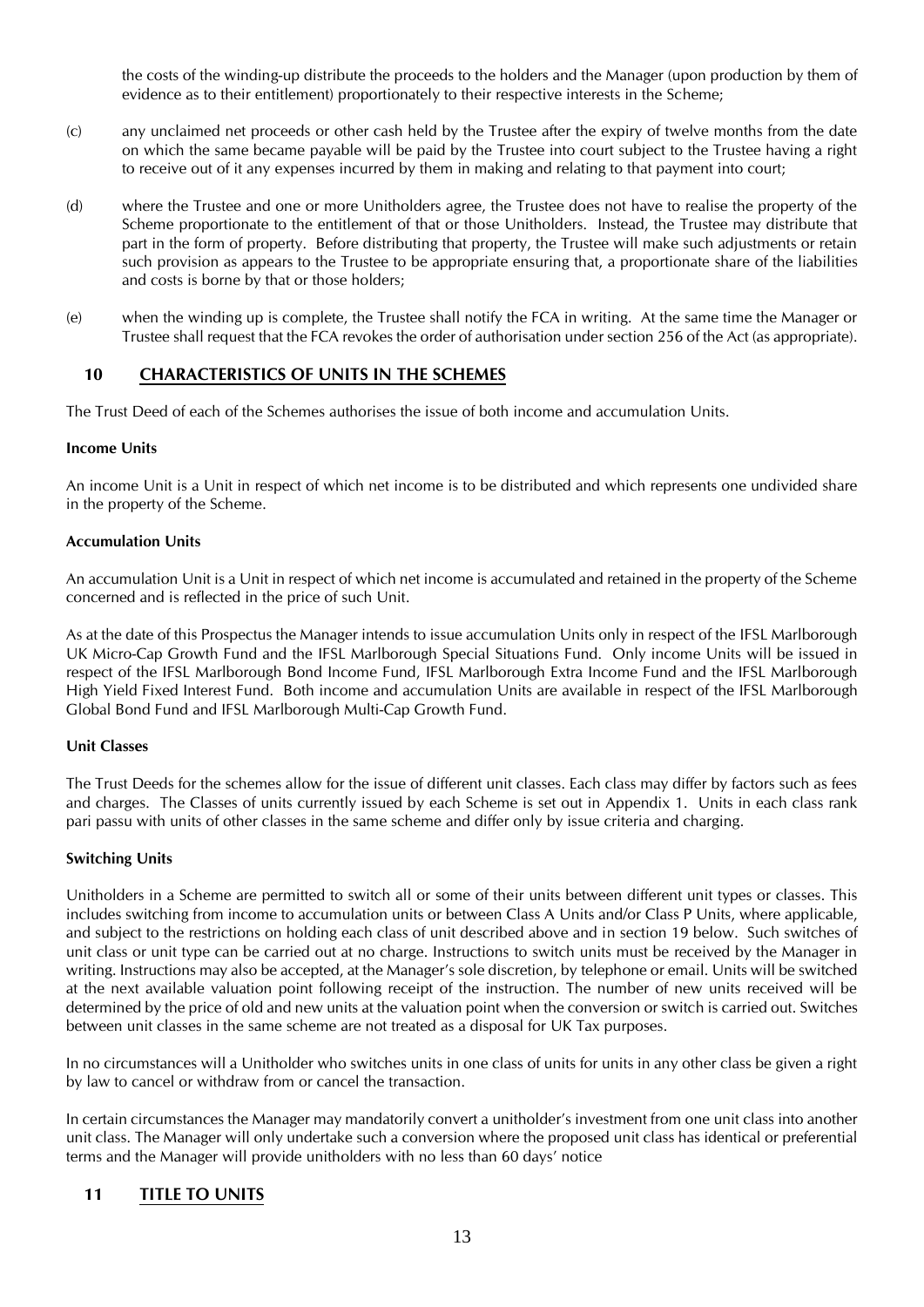Each holder of a Unit in each of the Schemes is entitled to participate in the property of the Schemes and the income thereof in proportion to their Unit-holding. A Unitholder's right in respect of each of the Schemes as represented by their Units is that of a beneficial interest under a trust. Unitholders do not have any proprietary interest in the underlying assets of a Scheme.

Title to Units will be evidenced in a register (the "Register"). No certificates will be issued to Unitholders. A Unitholder's contract note will be evidence of title to their Units although the Register would ultimately be conclusive evidence. The Register can be inspected by Unitholders at the offices of the Manager at Marlborough House, 59 Chorley New Road, Bolton, BL1 4QP. No notice of any trust, express, implied or constructive shall be entered on the Register in respect of any Unit, and the Manager and the Trustee shall not be bound by any such notice.

A Unitholder is not liable to make any further payment after they have paid the purchase price of the Unit. Unitholders will not be liable for the debts of a Scheme.

The Trust Deed of each Scheme allows the Manager to charge a fee for issuing any documents (with the exception of the Prospectus and copies of entries on the Register relating to a Unitholder) or for amending any entry on the Register otherwise than on the issue or sale of Units.

### <span id="page-13-0"></span>**12 MEETINGS AND VOTING RIGHTS**

A meeting of Unitholders duly convened and held in accordance with COLL shall be competent and by extraordinary resolution may approve any modification alteration or addition to the provisions of either the Trust Deed or the Prospectus which, the Manager and the Trustee have agreed to be a fundamental change in accordance with COLL. This would include, without limitation, any proposal for a Scheme of arrangement and certain changes to a Scheme's investment objective and/or investment policy.

Entitlement to receive notice of a particular meeting or adjourned meeting and to vote at such a meeting is determined by reference to those persons who are holders of Units on the date seven days before the notice is sent ("**the cut-off date"**), but excluding any persons who are known not to be Unitholders at the date of the meeting or other relevant date.

At a meeting of Unitholders the quorum for the transaction of business is two Unitholders, present in person or by proxy. If a quorum is not present within half an hour of the time appointed the meeting will be dissolved (if requisitioned by Unitholders) or in any other case will be adjourned to a day and time at least seven days later. If at such an adjourned meeting a quorum is not present within 15 minutes of the appointed time, one person entitled to count in a quorum will be a quorum.

On a show of hands every Unitholder who (being an individual) is present in person or by proxy, or (being a corporation) is present by one of its duly authorised representatives, shall have one vote. On a poll votes may be given in person or by proxy and the voting rights for each Unit must be the proportion of the voting rights attached to all of the Units in issue that the price of the Unit bears to the aggregate price (or prices) of all of the Units in issue on the cut-off date. A Unitholder entitled to more than one vote need not, if they vote, use all of their votes or cast all of the votes they uses in the same way. A vote will be decided on a show of hands unless (before or on the declaration of the result of the show of hands) a poll is demanded by the chairman, at least two Unitholders or the Trustee.

In the case of joint holders the vote of the senior who tenders a vote, whether in person or by proxy, shall be accepted to the exclusion of the votes of the other joint holders and for this purpose seniority is determined by the order in which the names stand in the Register of holders.

A Unitholder may appoint a proxy to attend a meeting and vote in their place. An instrument appointing a proxy may be in any usual or common form or in any other form approved by the Manager. It should be in writing under the hand of the appointer or their attorney or, if the appointer is a corporation, either under the common seal, executed as a deed or under the hand of a duly authorised representative or attorney.

The Manager is entitled to attend any meeting but, except in relation to third party Units, is not entitled to count in the quorum or vote, and any Units it holds are not treated as being in issue for the purposes of the meeting. An associate of the Manager is entitled to attend the meeting and may be counted in the quorum, but may not vote except in relation to third party Units. For this purpose, third party Units are Units held on behalf of or jointly with a person who, if himself the registered Unitholder, would be entitled to vote, and from whom the Manager or the associate (as relevant) has received voting instructions.

The Unitholders may request the convening of a general meeting by requisition pursuant to and in accordance with COLL. Unitholders in general meeting may, amongst other things, pass a resolution to remove the Manager.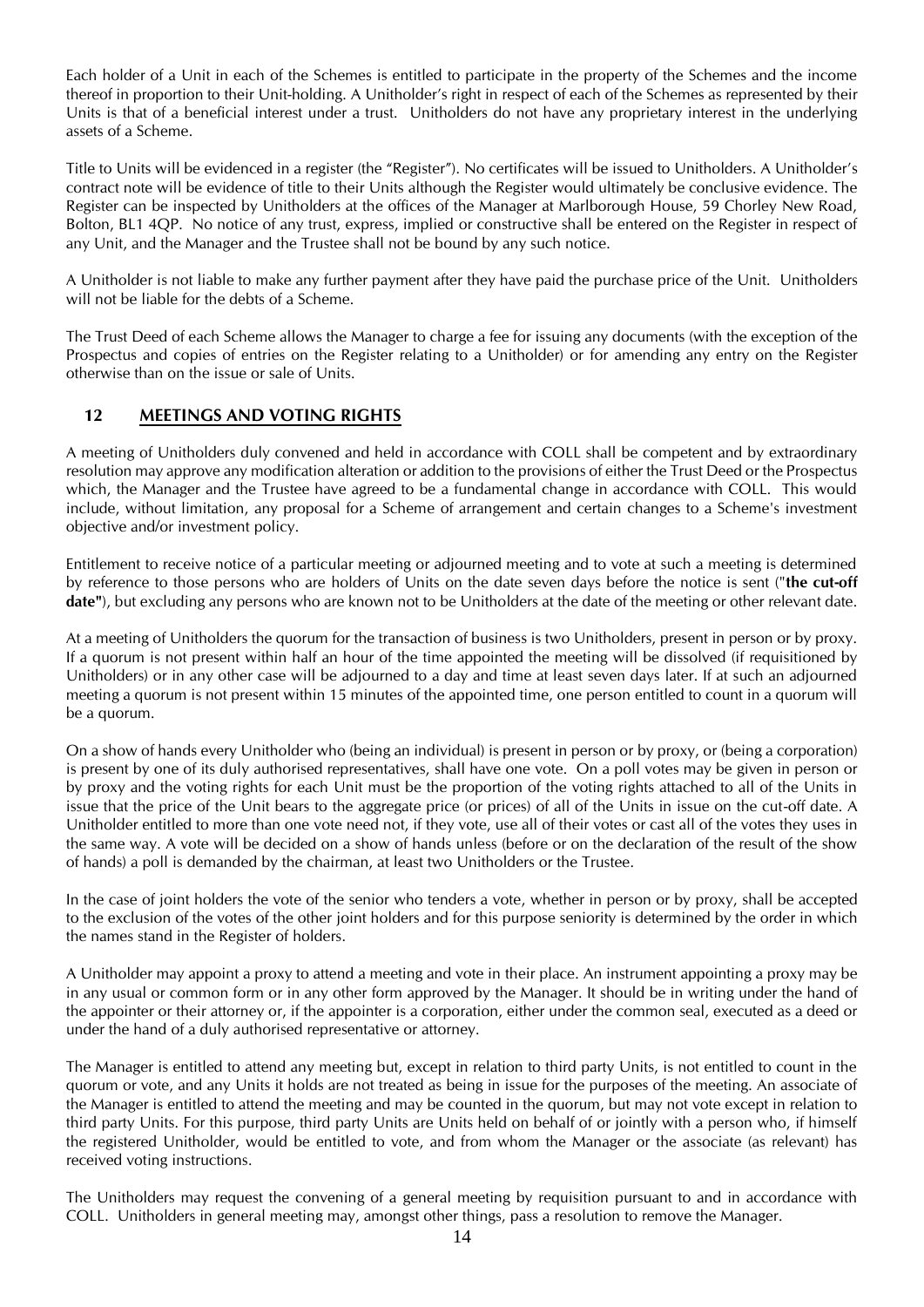### <span id="page-14-0"></span>**13 VALUATION OF PROPERTY**

#### **Valuation of the property of the Schemes**

Each Unit represents a proportional share of the overall property attributable to a Scheme. Therefore, the value of a Unit is calculated in broad outline, by calculating the net value of property attributable to the Scheme, and dividing that value (or that part of that value attributed to Units of the class in question) by the number of Units (of the class in question) in issue. The assets comprising the property of each Scheme will be valued in accordance with COLL, on the terms as set out in Appendix 5.

The valuation of the property of each of the Schemes will take place on the days set out in Appendix 1 at 12 noon in order to calculate the prices of the Units.

The Schemes operate single-pricing which means that subject to any initial charge or redemption charge, the price of a Unit for both buying and selling purposes will be the same and determined by reference to a particular valuation point.

The Manager may carry out additional valuations if it considers it desirable to do so, and must inform the Trustee if it does so.

Details of how the value of the property of the Schemes is determined in relation to each purpose for which such property must be valued is set out in Appendix 5 to this Prospectus.

#### **Pricing basis**

The Manager deals at a forward price; that is to say at the price ruling at the next valuation point. A forward price is the price calculated at the next Valuation Point after the purchase or redemption is deemed to be accepted by the Manager. Units in the Schemes are single priced. Investors should bear in mind that on purchase, the Manager's initial charge is deducted from the investment at the outset. In addition, for both purchases and sales by investors, there may be a dilution adjustment as described below.

#### **Publication of Prices**

The prices of Units are published in the Financial Times, where there are both Income and Accumulation Units in issue only the price of Income Units will be published. **Only the price of Class A Units will be published.** In addition, all prices can be obtained from our website www.ifslfunds.com or by calling us on 0808 145 2500. The Manager is not responsible for any errors in publication or non-publication.

#### <span id="page-14-1"></span>**14 DILUTION ADJUSTMENT**

**What is 'dilution'? -** Where the Schemes buy or sell underlying investments in response to a request for the issue or redemption of Units, they will generally incur a cost (diluting the value of the Scheme), made up of dealing costs and any spread between the bid and offer prices of the investments concerned, which is not reflected in the purchase or redemption price paid by or to the Unitholder and which is referred to as "dilution".

To mitigate the effect of dilution on the Schemes as explained above, the Manager will recover the costs of dilution from investors on the issue or redemption of Units in the Schemes. Instead of making a separate charge to investors when Units in the Schemes are bought and sold, COLL permits the Manager to move the price at which Units are bought or sold on any given day. The single price can be swung higher or lower at the discretion of the Manager on the sale or redemption of Units in the Schemes. This price movement from the mid-market price is known as the dilution adjustment. Any dilution adjustment applied is included in the price applied to the deal and is not disclosed separately.

The dilution adjustment for the Schemes will be calculated by reference to the estimated costs of dealing in the underlying investments of the Schemes, including any dealing spreads, commission and transfer taxes. The need to apply the dilution adjustment will depend on the volume of sales (Units issued) or redemptions. The amount of the dilution adjustment is reflected in the Schemes in respect of which it has been applied.

#### **What is the Manager's policy regarding dilution adjustment?**

Where applied, the amount of any swing is based on the estimated costs of dealing in the underlying investments of the relevant Scheme, including any dealing spreads, taxes or broker commissions (for example). In particular, the Manager may swing the price (make a dilution adjustment) in the following circumstances: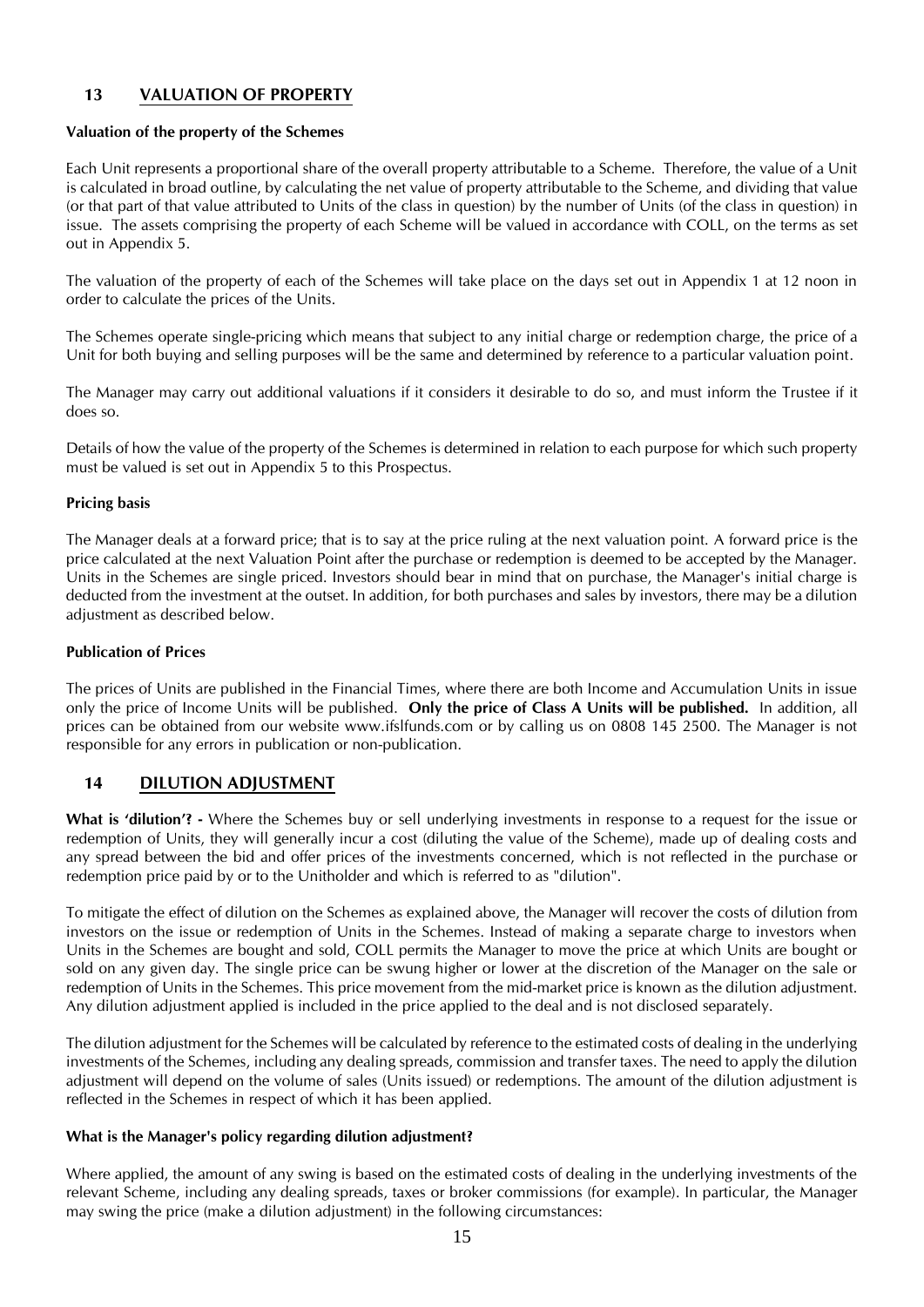- in the case of a "large deal" relative to the relevant Scheme's size, where the potential cost to that Scheme justifies the application of an adjustment;
- if the net effect of Unit issues and redemptions during the period between two valuation points represents a potential impact on ongoing Unitholders;
- where a Scheme is in decline (i.e. is experiencing a net outflow of investment);
- where there are inflows into a Scheme (i.e. is experiencing a net inflow of investment);
- in any other case where the Manager believes that adjusting the Unit price is required to safeguard the interests of Unitholders.

As the requirement to swing the price is directly related to the net issue and sale of Units in a Scheme, it is not possible to accurately predict when or how often dilution will occur in the future, however the Manager anticipates this to be infrequent.

#### **How will it affect Unitholders?**

On the occasions that the dilution adjustment is not applied there may be an adverse impact on the total assets of the Schemes which may otherwise constrain the future growth of the Schemes. The Manager's dilution policy was introduced on 1 st April 2019, therefore historic information on dilution adjustments made to Unit prices is not currently available and as a result the Manager is unable to accurately predict the likelihood of a dilution adjustment being applied, however the Manager anticipates this to be infrequent. Any dilution adjustment will be applied consistently and, in the usual course of business, automatically.

Estimates of the dilution adjustments for each Scheme are set out below, based on the assets held in each Scheme and the market conditions at  $31<sup>st</sup>$  December 2021:

| Scheme                                     | Dilution adjustment estimate    | Dilution adjustment estimate   |
|--------------------------------------------|---------------------------------|--------------------------------|
|                                            | applicable to redemptions as at | applicable to purchases as at  |
|                                            | 31 <sup>st</sup> December 2021  | 31 <sup>st</sup> December 2021 |
| IFSL Marlborough Bond Income Fund          | $-0.3746\%$                     | 0.3746%                        |
| IFSL Marlborough Global Bond Fund          | $-0.2721%$                      | 0.2721%                        |
| IFSL Marlborough Special Situations Fund   | $-0.8673%$                      | 1.1153%                        |
| IFSL Marlborough UK Micro-Cap Growth Fund  | $-1.4655\%$                     | 1.5970%                        |
| IFSL Marlborough Multi-Cap Growth Fund     | $-0.3097\%$                     | 0.6282%                        |
| IFSL Marlborough Extra Income Fund         | $-0.3590%$                      | 0.6875%                        |
| IFSL Marlborough High Yield Fixed Interest | $-0.4177\%$                     | $0.4177\%$                     |
| Fund                                       |                                 |                                |

The Manager's decision on whether or not to make a dilution adjustment, and at what level a dilution adjustment might be made in a particular case or generally, will not prevent it from making a different decision on future similar transactions.

The Manager will review the dilution adjustment on a quarterly basis, however it may at its discretion re-evaluate the adjustment in the event of significant market movement. The Manager may alter its current dilution adjustment policy by giving Unitholders notice and amending the prospectus at least 60 days before the change to the dilution policy is to take effect.

### <span id="page-15-0"></span>**15 CHARGES**

#### **Preliminary charge**

The Manager may include in the issue price of Units a preliminary charge on such Units. Details of the current rate of the Preliminary Charge for each Scheme can be found in Appendix 1. The Manager may at its discretion waive or discount this charge.

#### **Periodic charge**

The Manager is also entitled under the Trust Deed to make a periodic charge on the value of the property of each of the Schemes. The current levels of the periodic charge for each Scheme are shown in Appendix 1 together with details of the basis on which the charge is made. Any increase in the periodic charge is subject to 60 days' prior written notice to the Unitholders in accordance with COLL. The Manager may at its discretion waive or discount this charge.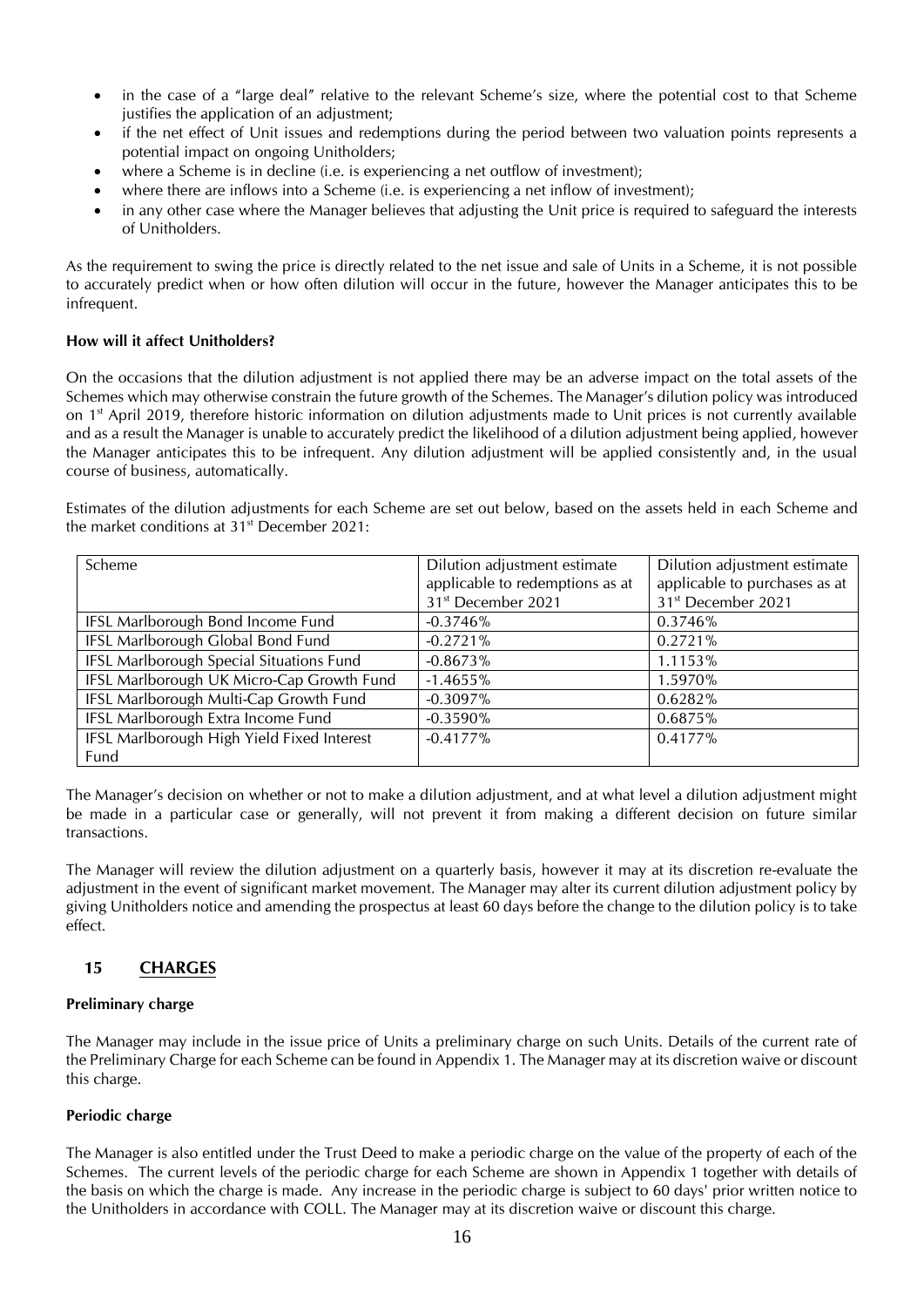The periodic charge charged during a calendar month is paid to the manager no more frequently than weekly, and is charged to the income of the Schemes, except in the case of the IFSL Marlborough Extra Income Fund where the full amount is charged wholly to the capital accounts, and in the case the IFSL Marlborough Bond Income Fund and the IFSL Marlborough High Yield Fixed Interest Funds, where 50% of the Manager's periodic charge is deducted from capital rather than from income. This may constrain the capital growth of these Schemes.

#### **Charge on redemption**

The Manager is entitled under the Trust Deeds to make a charge on redemption of Units in each of the Schemes but at present does not intend to make such a charge for any of the Schemes.

Other charges and expenses

#### **Remuneration of the Trustee**

The Trustee is remunerated out of the property of the Schemes in respect of its services. The Trustee is currently paid on a sliding scale per annum on the total value of all funds managed by the Manager and under the trusteeship of the Trustee plus VAT of the value of the property of the Schemes. The Trustee's fee accrues daily and the calculation of the fee is based upon the first or only valuation point on each business day. The fee charged during a calendar month is paid to the Trustee on or as soon as reasonably practicable after the last business day of that calendar month.

- 0.030% per annum of the first £200 million of the Scheme property;
- 0.015% per annum of the next £800 million of the Scheme property;
- 0.0075% per annum of the balance over £1 billion.

In addition, the Trustee makes transaction charges and custody charges. These charges are of such amounts as may be agreed by the Manager and the Trustee. Transaction charges vary from country to country. Details of the ranges of charges based on geographic area are given below ("Transaction charge"). Custody charges vary according to geographic location and market value of the holdings (calculated in the same manner as for the Manager's periodic charge). Similar details of the current ranges of charges of the most commonly used countries are set out below ("Custody charge").

#### **Ranges of charges**

| <b>Item</b>                | Range           |
|----------------------------|-----------------|
| <b>Transaction Charges</b> | $£8$ to $£60$   |
| <b>Custody Charges</b>     | 0.005% to 0.14% |

The custody charges and transaction charges can be increased on 60 days' prior written notice to Unitholders in accordance with COLL.

#### **Expenses**

The Trustee is entitled to be reimbursed out of the property of each of the Schemes for:

- (a) expenses properly incurred in performing duties imposed on it; or
- (b) exercising powers conferred upon it by COLL,

together with any VAT due on such expenses which shall be payable in addition. The relevant duties may include without limitations:

- Delivery of stock to the Trustee or Custodian;
- custody of assets;
- collection of income
- submission of tax returns;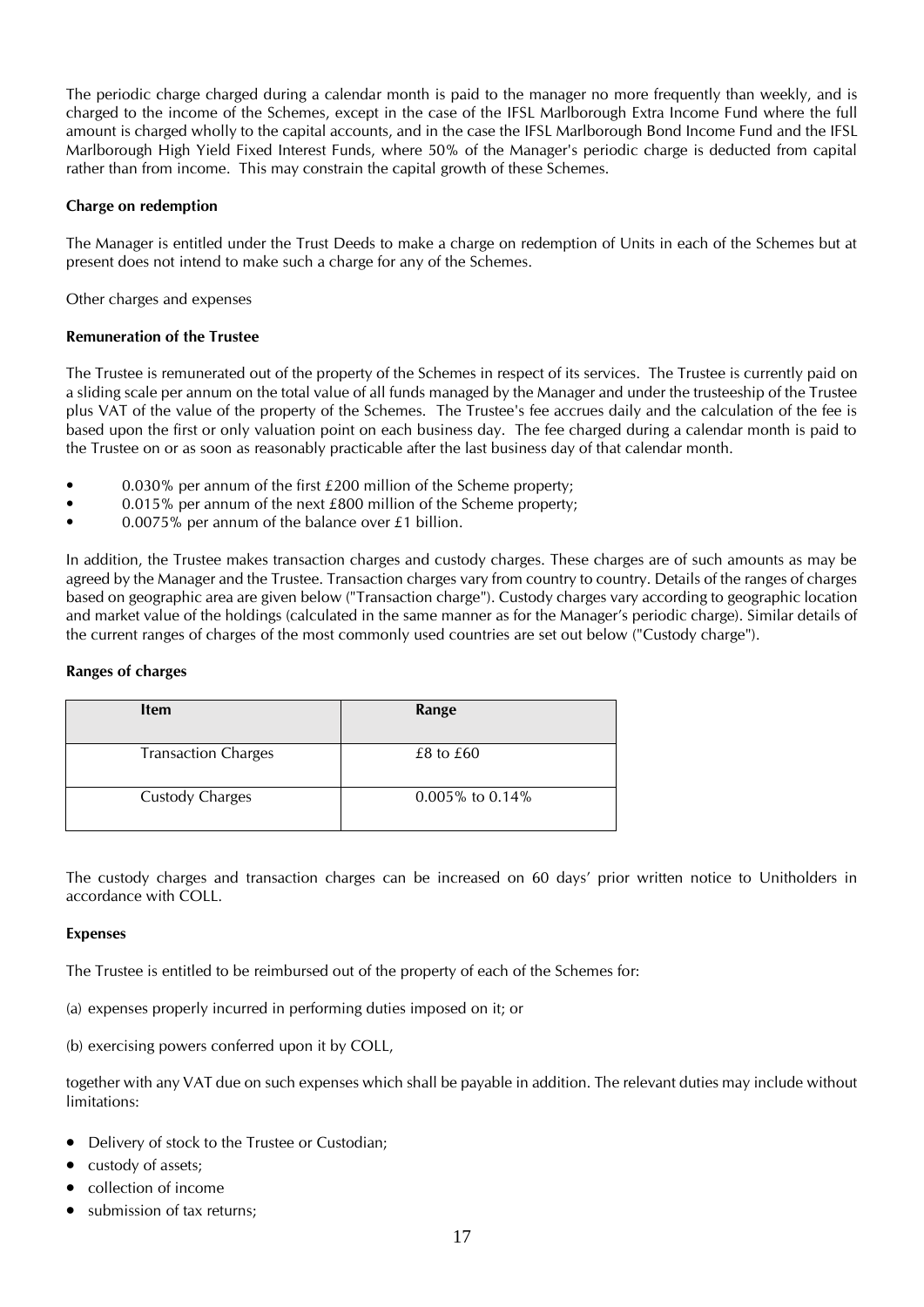- handling tax claims;
- preparation of the Trustee's annual report;
- such other duties as the Trustee are required by Law to perform.

In particular, the Trustee may be paid the following expenses or disbursements (plus VAT):

- (i) All expenses of registration of assets in the name of the Trustee or its nominees or agents; of acquiring, holding, realising or otherwise dealing with any asset; of custody of documents; of insurance of documents and of collecting income or capital; of opening bank accounts; of effecting currency transactions and transmitting money relating to borrowings or other permitted transactions; of obtaining advice, including legal, accountancy or other advice; of conducting legal proceedings; of communicating with holders, the Manager, the Registrar or other persons in respect of each of the Schemes, relating to any enquiry by the Trustee into the conduct of the Manager and any report to holders or otherwise relating to the performance by the Trustee of its duties or the exercise by the Trustee of its powers; and
- (ii) All charges of nominees or agents in connection with any of the matters referred to at (i) above; and
- (iii) Any other costs, disbursements or expenses accepted under the laws of England and Wales from time to time as being properly chargeable by the Trustee.

If any person, at the request of the Trustee in accordance with COLL, provides services including but not limited to those of a custodian of property of the Schemes, the expenses and disbursements hereby authorised to be paid to the Trustee out of the property of the Scheme shall extend to the remuneration of such persons as approved by the Trustee and the Manager.

#### **Additional Expenses**

Certain other expenses are also permitted by COLL and by the Trust Deed to be paid out of the property of each of the Schemes. At present these comprise in relation to each Scheme:

- (a) Transaction costs, including (without limitation):
	- (i) the fees and/or expenses incurred in acquiring, registering and disposing of investments, such as (for example) broker's commissions (where permitted under the FCA Handbook), fiscal charges and other disbursements which are necessarily incurred in effecting transactions for a Scheme and normally shown on contract notes, confirmation notes and difference accounts as appropriate;
	- (ii) the direct and indirect transaction and operational costs and/or fees arising from time to time as a result of the Manager's use of efficient portfolio management techniques (as described in Appendix 2 and Appendix 3);
- (b) Interest on any borrowings permitted under the Trust Deed and all charges incurred in negotiating, entering into, varying, carrying into effect with or without variation, maintaining and terminating the borrowing arrangements.
- (c) Taxation and duties payable in respect of the property of each of the Schemes, the Trust Deed or the issue of Units.
- (d) Any costs incurred in modifying the Trust Deed constituting each Scheme, including costs incurred in respect of meetings of Unitholders convened for the purpose, where the modification is:
	- (i) Necessary to implement any change in the law (including changes in COLL);
	- (ii) Necessary as a direct consequence of any change in the law (including changes in COLL); or
	- (iii) Expedient having regard to any fiscal enactment and which the Manager and the Trustee agree is in the interests of the Unitholders; or
	- (iv) To remove obsolete provisions from the Trust Deed constituting each of the Schemes.
- (e) Any costs incurred in respect of meetings of Unitholders convened on a requisition by Unitholders not including the Manager or an associate of the Manager.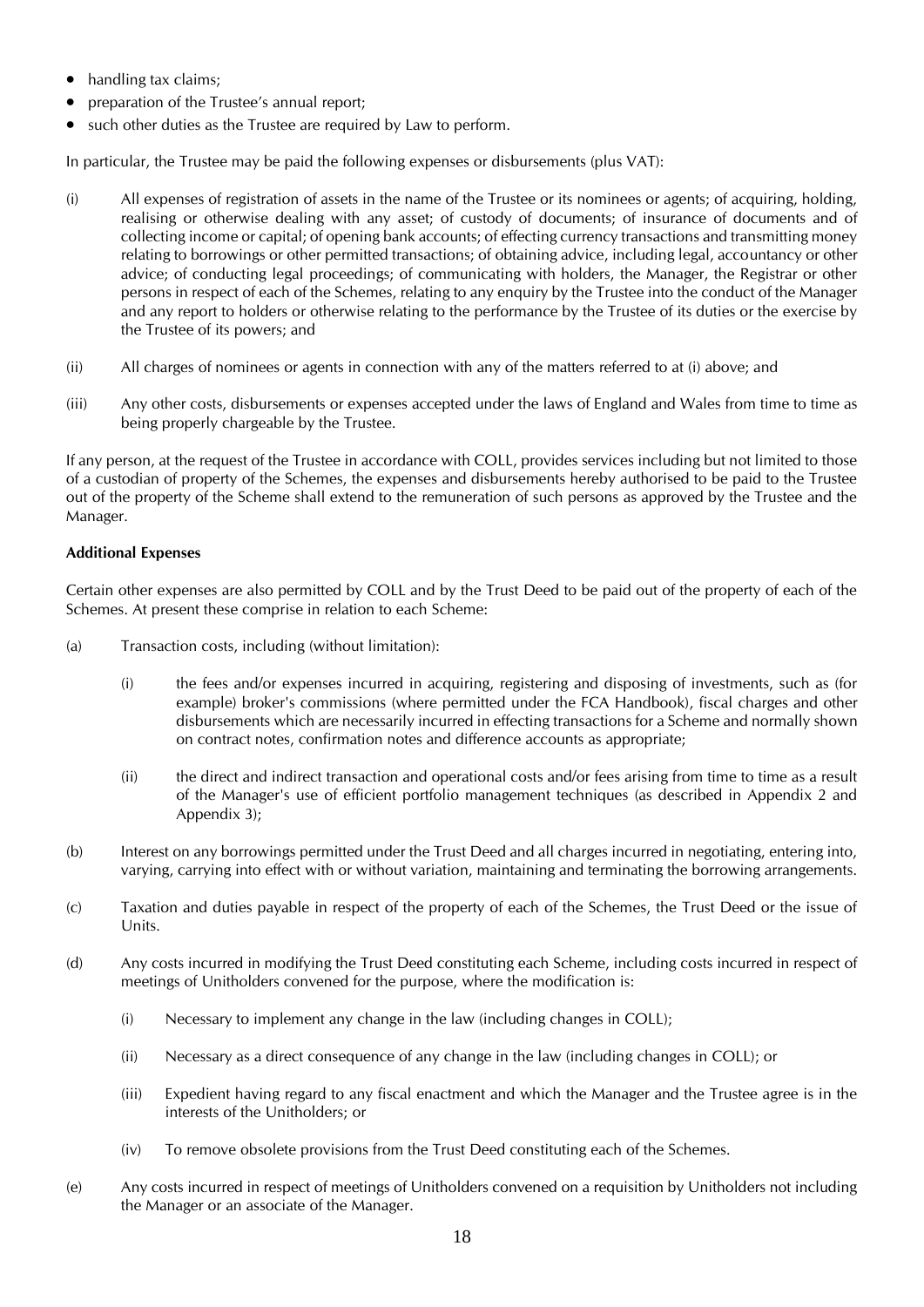- (f) The expenses of the Trustee in convening a meeting of Unitholders convened by the Trustee alone.
- (g) The audit fees of the auditor and any expenses of the auditor.
- (h) The fees of the FCA under Section 113 (8) of the Act or the corresponding periodic fees of any regulatory authority in a country or territory outside the United Kingdom in which Units in the Schemes are or may be marketed.
- (i) Any payment permitted by COLL in connection with liabilities on a transfer of assets.
- (j) All fees charged by and any expenses and disbursements agreed for payment to any registrar appointed under the Regulations; this includes fees, expenses and disbursements relating to the establishment of any sub-register. At present the Manager is the register for the Schemes. The charge is a fixed annual amount together with an additional amount for each Unitholder on the register at the beginning of the accounting period concerned. The current charge is a fixed annual amount of £200 together with an additional amount of £10.75 per Unitholder.

#### **Where applicable VAT shall be payable on these expenses in addition to the expenses themselves. Any such VAT will be chargeable out of the property of the Schemes.**

### <span id="page-18-0"></span>**16 ACCOUNTING PERIODS**

The annual and interim accounting periods applicable to each Scheme are set out in Appendix 1 to this Prospectus.

### <span id="page-18-1"></span>**17 REPORTS**

The dates on which the annual report (the "**long report**") of each of the Schemes will be made available to Unitholders is set out in Appendix 1. Copies of these long reports are available on our website at [www.ifslfunds.com.](http://www.ifslfunds.com/) Alternatively copies can be obtained free of charge from the Manager at its operating address or by calling 0808 145 2500.

### <span id="page-18-2"></span>**18 DETERMINATION AND DISTRIBUTION OF INCOME**

The income in relation to Units issued by the IFSL Marlborough Bond Income Fund, the IFSL Marlborough Global Bond Fund, the IFSL Marlborough Multi-Cap Growth Fund, the IFSL Marlborough Extra Income Fund and the IFSL Marlborough High Yield Fixed Interest Fund is distributed to all respective Unitholders of income Units in accordance with the provisions of the Trust Deed of the relevant Scheme and COLL. The annual and interim allocation dates for this Scheme are set out in Appendix 1.

The distribution periods for each Scheme are detailed in Appendix 1. Units purchased within these periods will be Group 2 Units. At the next distribution they become Group 1 Units.

Income equalisation applies only to Group 2 Units. It is the average amount of income included in the purchase price of all Group 2 Units and is refunded to Unitholders of these Units as a return of capital. Upon the first allocation of income following the purchase of a Unit in a Scheme, the relevant Unitholder will receive as part of that allocation a capital sum representing that part of the purchase price of the Unit which was attributable to income accrued up to the time of purchase and is, accordingly, properly classifiable as a capital expense of the Unitholder at the time of purchase.

The amount so paid, known as "income equalisation", will be an amount arrived at by taking the aggregate of the Manager's best estimate of the amounts of income included in the price of Units of that class issued or sold in the annual accounting period in question and dividing that aggregate by the number of those Units and applying the resultant average to each of the Units in question. Being capital it is not liable to income tax but must be deducted from the cost of Units for the purposes of UK taxation of chargeable gains.

In the case of accumulation Units, income is allocated to the Unit such that it becomes part of the capital property of that Unit.

The income available for distribution or accumulation in relation to each Scheme is determined in accordance with COLL. Broadly it comprises all sums deemed by the Manager, after consultation with the Auditor, to be in the nature of income received or receivable for the account of the Scheme and attributable to the Scheme in respect of the accounting period concerned, after deducting net charges and expenses paid or payable out of such income and after making such adjustments as the Manager considers appropriate, after consulting the Auditors in accordance with COLL, in relation to taxation and other matters.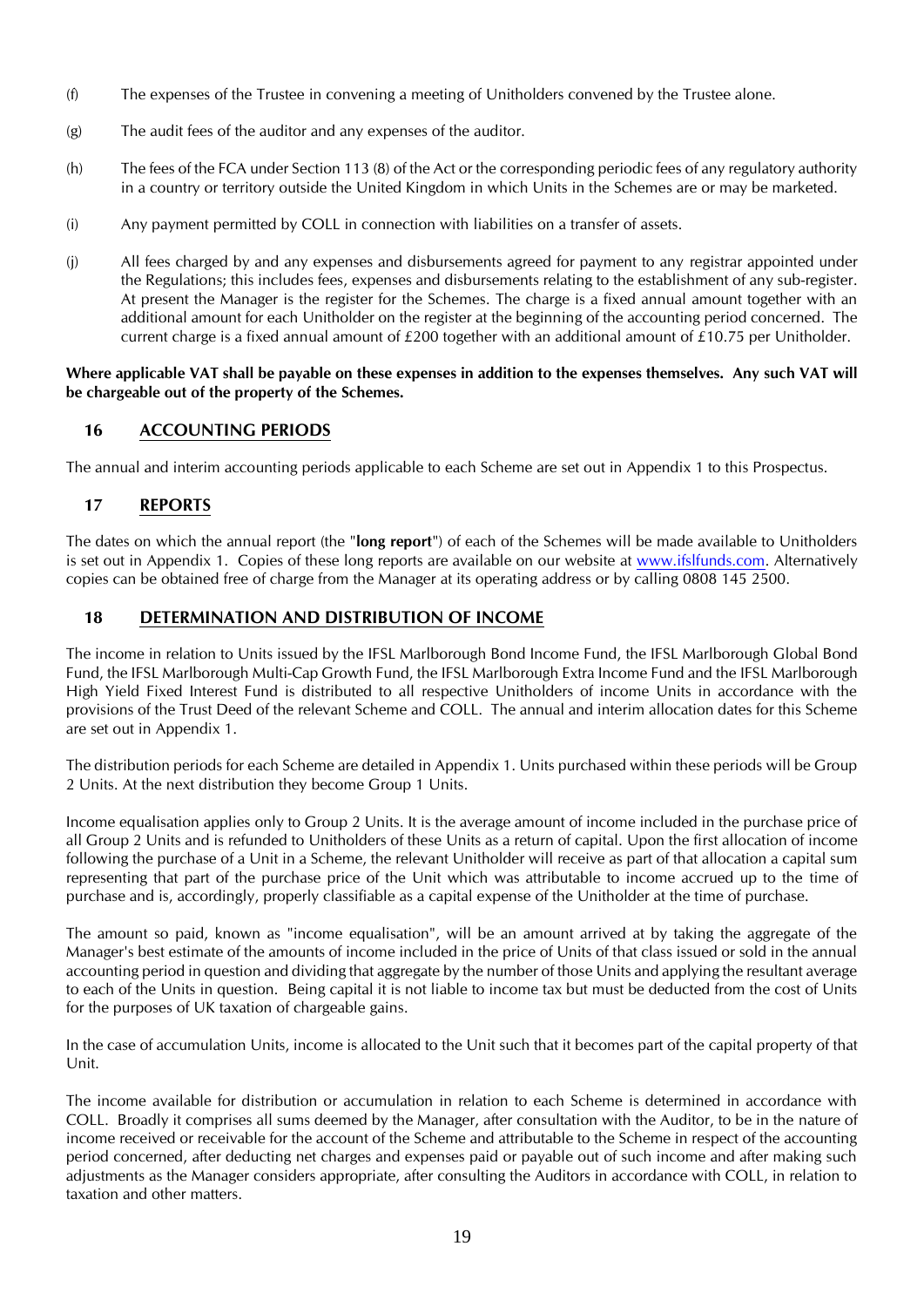Payments will be made by bank automated credit system. Cheques will not be sent for new investors who invest after 11th July 2018. Where new investor's bank details are not known or are inaccurate, accumulation Units will be purchased, where available, otherwise any income from income Units will be reinvested.

If any distributions are unclaimed these will be added to the capital of the Scheme concerned after the expiration of six years from the date of the distribution.

#### <span id="page-19-0"></span>**19 ISSUE AND REDEMPTION OF UNITS**

#### **Dealing**

Units in the Schemes may be bought or sold on any day the Manager is open for business. These "business days" are normally Monday to Friday each week between 9.00 a.m. to 5.00 p.m. Business days do not include:

UK public and bank holidays or any day on which the London Stock Exchange is not open and excluding the last trading day before the 25<sup>th</sup> December or any day on which the Manager has notified the Trustee that it is not open for normal business or otherwise agreed between the Manager and the Trustee. In addition, also excluding US Federal holidays when the New York Stock Exchange is closed. A list of such days treated as non-business days can be obtained from the AFM upon request. For settlement only, US Federal holidays will be counted as a "Business Day";

Subject to any restrictions applicable to certain classes of units, Units may be bought and sold by written instructions to Investment Fund Services Limited, Marlborough House, 59 Chorley New Road, Bolton, BL1 4QP. The Manager may also, at its sole discretion, accept instructions by telephone on 0808 145 2501, email to dealing@ifslfunds.com, or by facsimile on 01204 533 045 on such terms as it may specify.

Instructions accepted on any day will be dealt with at the next valuation point following receipt of such instructions. Valuation points for each of the Schemes can be found in Appendix 1.

#### **Buying Units**

Units will be allocated at not more than the true price applicable at the next valuation point following receipt of instructions.

Save where the Manager, in exceptional circumstances, agrees to a lower figure the following minima apply to the Units issued by each of the Schemes:

| Unit class | <b>Minimum initial investment</b> | Minimum subsequent investment |
|------------|-----------------------------------|-------------------------------|
| Class A    | £1.000                            | £1.000                        |
| Class P    | £1.000                            | £1.000                        |

Where investment is by means of the regular savings plan option, the minimum monthly investment is £100. The minimum investment, holding and redemption requirements set out above are subject to the Manager's discretion.

A contract note giving details of the transaction will be issued on the next business day following purchase. Settlement is due by return of post on receipt of the contract note. Unit certificates will not be issued. The contract note will be evidence of title although the register would ultimately be conclusive evidence.

Applications for Units, however made, are irrevocable (except in the case where cancellation rights are applied – see below). Subject to its obligations under COLL, the Manager reserves the right to reject any application in whole or in part. In that event application monies or any balance will be returned to the applicant by post at the applicant's risk.

Where the total price payable for all units for which the application is made would include a fraction of one penny it will be rounded up or down to the nearest penny. Payment in respect of applications must be received no later than the fourth business day after the relevant dealing day. However, the Manager reserves the right to request that payment in respect of applications be received prior to the relevant dealing day.

If an applicant defaults in making any payment in money or transfer of property due to the Manager in respect of the purchase of units, that applicant shall indemnify the Manager and/or the relevant Scheme (as the case may be) in respect of any loss or cost incurred by either of them as a result of such default and the Manager is entitled to make any necessary amendment to the register as a result. The Manager may in its discretion delay arranging for the issue of the units until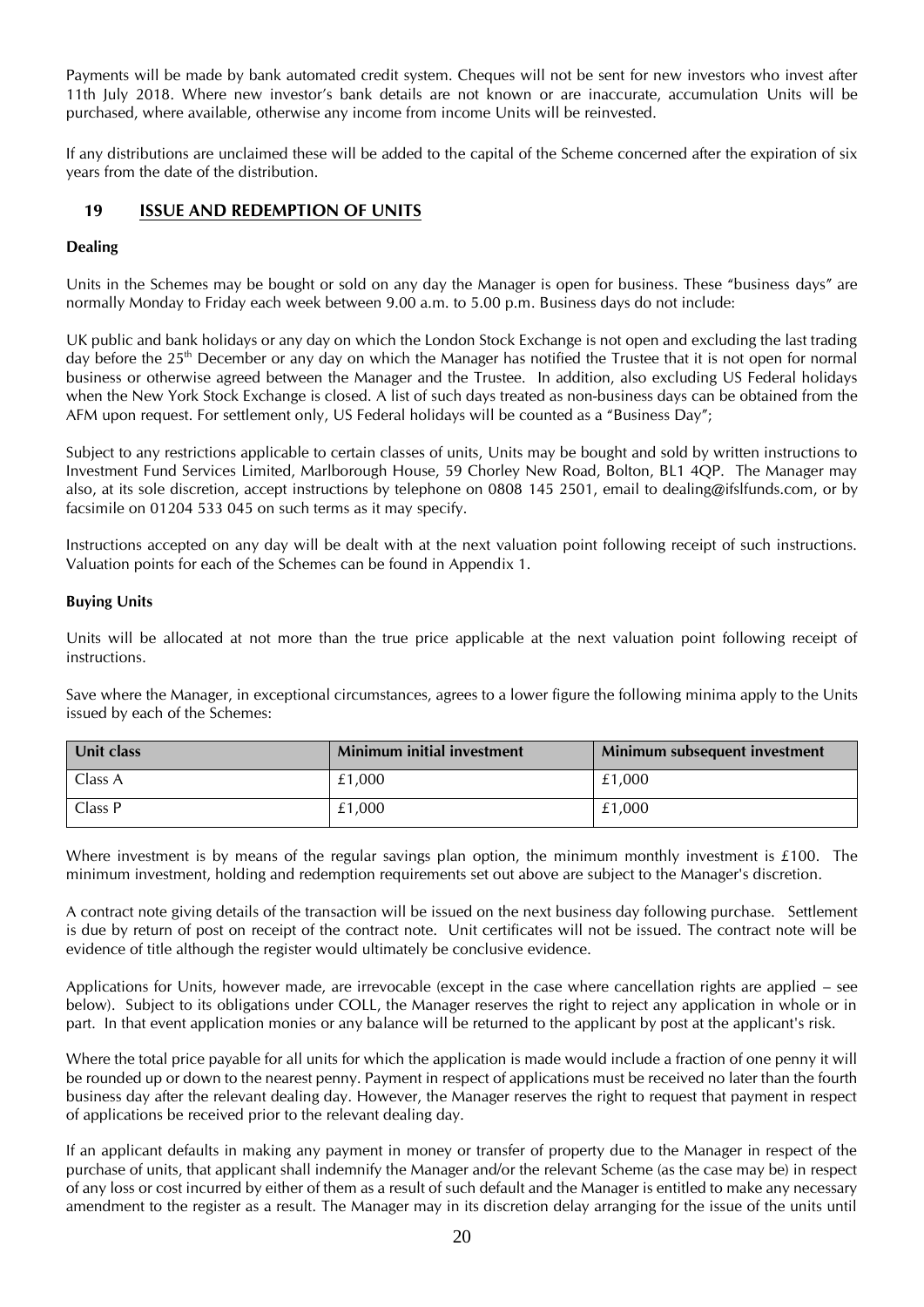payment has been received.

Applicants who have received advice may have the right to cancel their application to buy units at any time during the 14 days after the date on which they receive a cancellation notice from the Manager. If an applicant decides to cancel the investment, and the value of the investment has fallen at the time the Manager receives the completed cancellation notice, they will not receive a full refund as an amount equal to any fall in value will be deducted from the sum originally invested.

#### **In specie application**

The Manager may, by special arrangement and at its discretion, agree to arrange for the issue of Units in exchange for assets other than cash but only if the Trustee is satisfied that acquisition of the assets in exchange for the Units to be issued is not likely to result in any material prejudice to the interests of Unitholders or potential Unitholders of the Scheme concerned.

#### **Selling Units**

Holders may redeem Units by application in writing to the Manager. The Manager will normally buy back Units from registered holders free of commission, at not less than the true price applicable at the next valuation point following receipt of instructions. Instructions can also be given by telephone or facsimile although redemption proceeds will only be released upon the Manager's receipt of an original copy of the investor's signature.

A contract note will be issued to confirm the transaction. Payment of the amount due will be issued by the close of the fourth business day following the later of:

- (a) the valuation point immediately after the request to redeem; or
- (b) the time when the Manager has all duly executed instruments and authorisations to effect transfer of title to the Units (normally on receipt of a properly completed renunciation form from the Unitholder).

Payment of redemption proceeds will only be made after the completion of any Money Laundering Regulations (see below).

The following redemption and holding requirements apply to the unit classes:

| <b>Unit class</b> | <b>Minimum holding</b> | <b>Minimum redemption</b> |
|-------------------|------------------------|---------------------------|
| Class A           | £1,000                 | £500                      |
| Class P           | £1,000                 | £500                      |

#### **In specie redemption**

If a Unitholder requests the redemption of Units, the Manager may, if it considers the deal is substantial in relation to the total size of the Fund, arrange for the Fund to cancel the Units and transfer Scheme Property to the Unitholder instead of paying the price of the Units in cash, or, if required by the Unitholder, pay the net proceeds of sale of the relevant Scheme Property to the Unitholder.

A deal involving Units representing 5% or more in value of the Fund will normally be considered substantial. However, the Manager may at its discretion agree an in specie redemption with a Unitholder whose Units represent less than 5% in value of the Fund.

In such cases, the Manager will serve a notice on the Unitholder within two Business Days of receipt of the redemption instruction that it proposes to make an in specie redemption and setting out the Scheme Property to be transferred to the Unitholder. The Unitholder may within four Business Days of receiving the notice serve a notice on the Manager requiring the Manager to sell the selected Scheme Property and pay the proceeds to the Unitholder.

The Manager will select the property to be transferred (or sold) in consultation with the Trust's Trustee. The Manager must ensure that the property selection is made with a view to achieving no greater advantage or disadvantage to the redeeming Unitholder than to continuing Unitholders.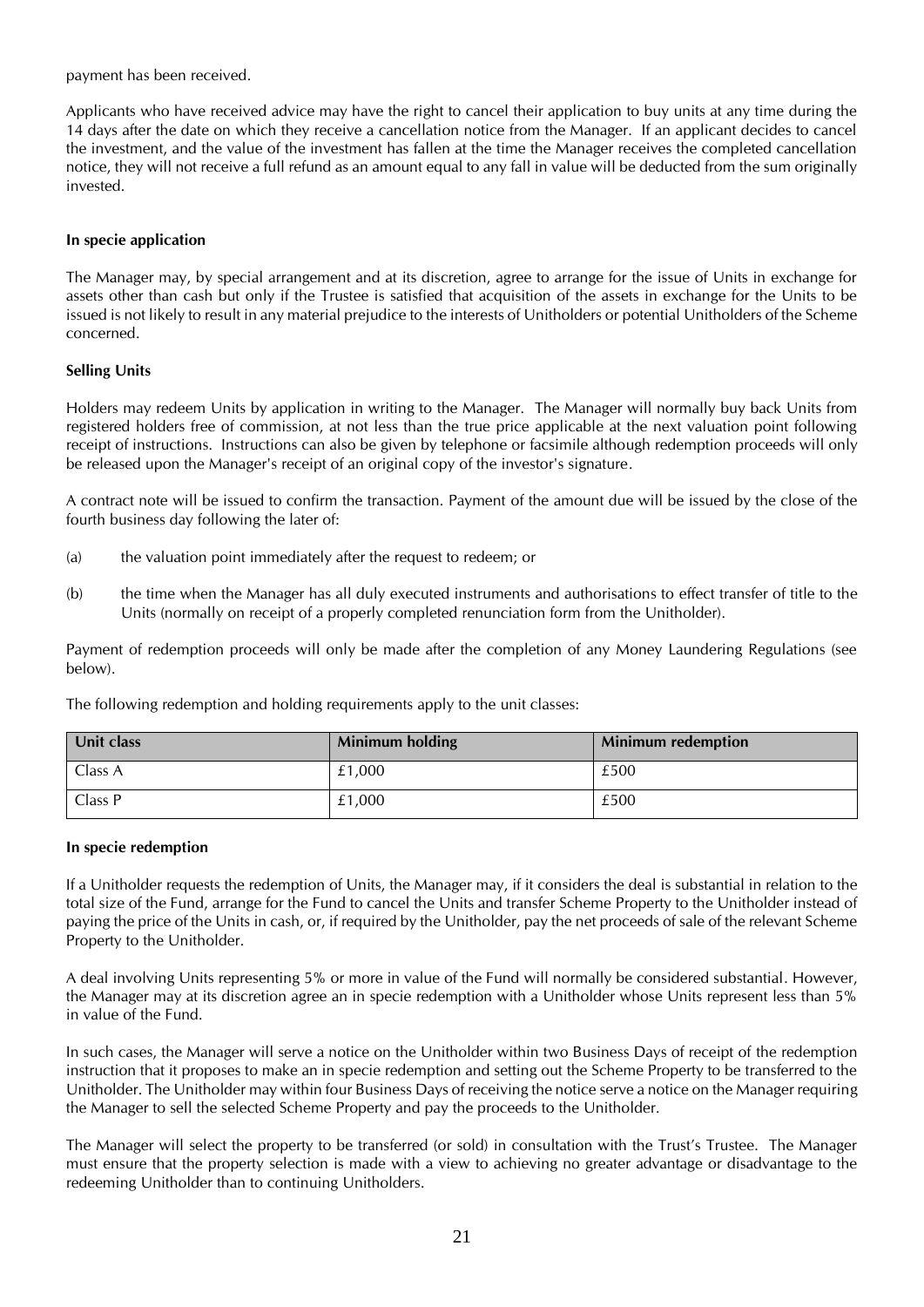#### **Electronic Communication of Transfer / Renunciation of Title to Funds**

The Manager may accept instructions to transfer or renounce title to units by electronic communication in certain, limited circumstances following our prior agreement which will only be given on a case by case basis. In such circumstances the Manager will accept electronic communication only where the Manager can satisfy itself that the communication is from the unitholder and is genuine. The Manger does not intend, however, to accept electronic instructions as a matter of course and will require signed, hard copy instructions in accordance with the above.

#### **DEFERRED REDEMPTION**

If redemptions in the Fund on a particular Dealing Day exceed 10% of the Fund's value, the Manager may, with the prior agreement of the Trust's Trustee, or if the Trustee so requires, defer redemptions to the next valuation point in accordance with the FCA's COLL rules.

Any such deferral is undertaken in such a manner as to ensure the consistent treatment of all Unitholders who have sought to redeem Units at the valuation point at which redemptions are deferred. All deals relating to the earlier valuation point are completed before these relating to a later valuation point are considered.

The intention of a deferred redemption is to reduce the impact of dilution on the Fund. In times of high levels of redemption, deferred redemption enables the Manager to protect the interests of continuing Unitholders and potential Unitholders, by allowing the Manager to match the sale of the Fund's property to the level of redemptions of Units in that Fund.

#### **Mandatory redemption of Units**

If the Manager reasonably believes that any Units are owned directly or beneficially in circumstances which:

- (a) constitute a breach of the law or governmental regulation (or any interpretation of a law or regulation by a competent authority) of any country or territory; or
- (b) may (or may if other Units are acquired or held in like circumstances) result in a Scheme incurring any liability to taxation or suffering any other adverse consequences (including a requirement to register under any securities or investment or similar laws or governmental regulation of any country or territory);
- (c) are held in any manner by virtue of which the Unitholder(s) in question is/are not qualified to hold such Units or;
- (d) are owned by a Unitholder who is registered in a jurisdiction (where the Scheme is not registered or recognised by the relevant competent authority) whereby communication with that unitholder by the Manager, on behalf of the Scheme, might constitute a breach of the regulations in that jurisdiction (unless specific action is taken by the Manager to prevent such a communication constituting a breach),

it may give notice to the holder of such Units requiring them to transfer the Units to a person who is qualified or entitled to own them or to request the redemption of the Units by the Manager. If the holder does not either transfer the Units to a qualified person or establish to the Manager's satisfaction that they and any person on whose behalf they hold the Units are qualified and entitled to hold and own them, they will be deemed on the expiry of a thirty-day period to have requested their redemption.

Where the Manager decides to close a unit class in any of the Funds, the Manager may mandatorily redeem a unitholder's investment. The Manager will provide unitholders with no less than 30 days' notice prior to the redemption.

#### **Suspension of Dealings**

The Manager may, with the prior agreement of the Trust's Trustee, or must if the Trustee so requires, temporarily suspend, without prior notice to Unitholders, the issue, cancellation, sale and redemption of Units in one or more Funds of the Trust, if the Manager or the Trustee is of the opinion that due to exceptional circumstances there is good and sufficient reason to do so, having due regard to the interests of Unitholders. For example, but without limitation, on the closure or suspension of dealing on a relevant stock exchange, or the inability of the Manager to ascertain properly the value of any or all of the assets or realise any material part of the assets of the Fund or Funds.

The Manager will notify Unitholders as soon as it is practicable of any decision to suspend dealings and the exceptional circumstances which have led to the decision to do so. The Manager and Trustee will keep the suspension under ongoing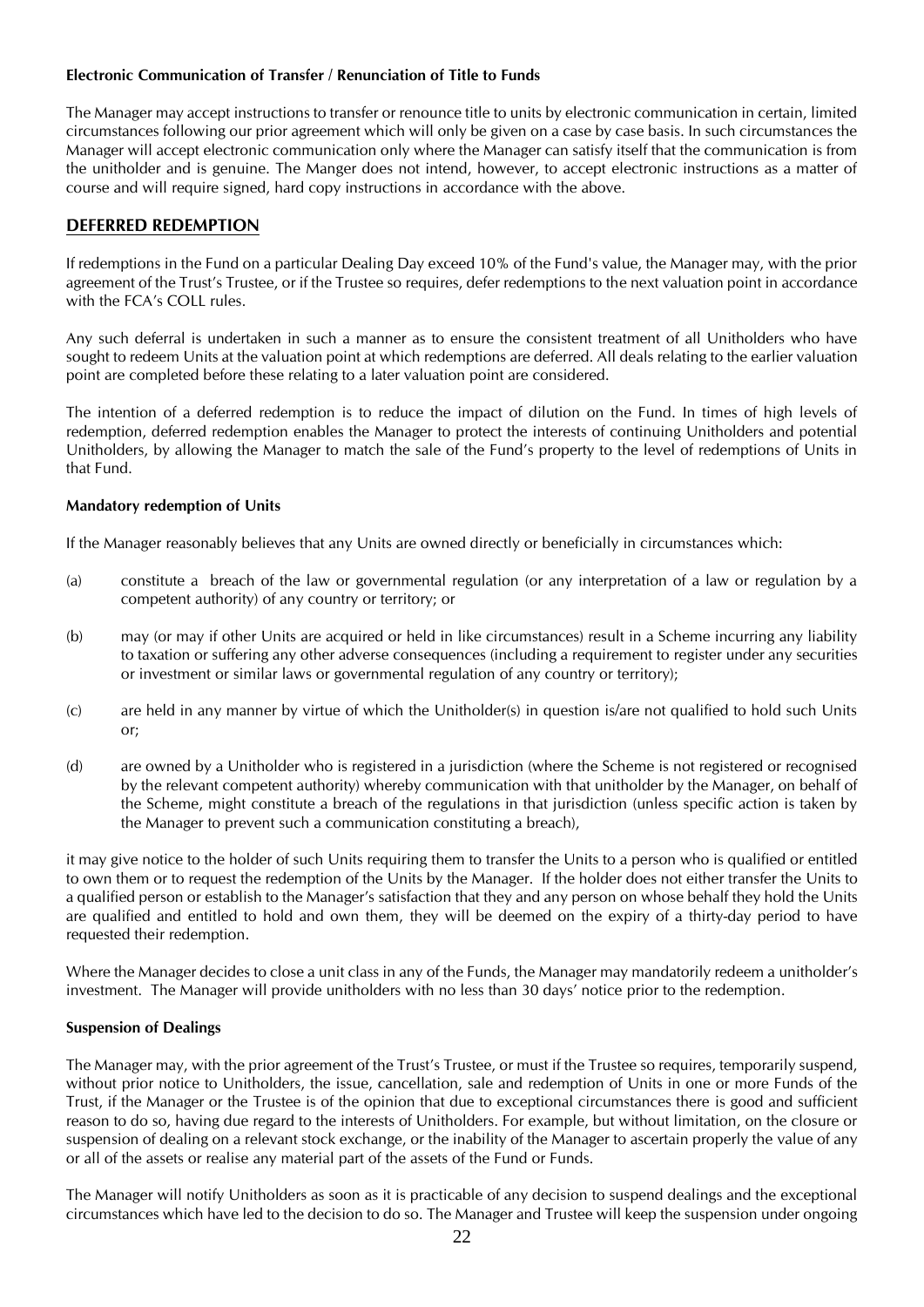review and will conduct a formal review of the reasons for the suspension at least every 28 days. Unitholders will be kept informed in writing of updates concerning any suspension. The FCA will be notified immediately of any suspension of dealing in Units and will be kept informed of the results of the formal reviews conducted by the Manager and Trustee.

Re-calculation of the Unit price for the purpose of dealings in Units will commence on the next valuation point following the ending of the suspension.

During any suspension, the Manager will permit a Unitholder to withdraw any redemption request provided that this withdrawal is in writing and is received before the period of suspension ends. Any redemption request not withdrawn will be dealt with on the first Dealing Day following the end of the suspension.

### <span id="page-22-0"></span>**20 UK TAXATION**

THE FOLLOWING SUMMARY IS BASED ON CURRENT UK LAW AND HM REVENUE & CUSTOMS' PRACTICE WHICH MAY CHANGE. IT IS INTENDED TO OFFER SOME GUIDANCE TO PERSONS (OTHER THAN DEALERS IN SECURITIES) ON THE UK TAXATION OF THE SCHEME AND ITS UNITHOLDERS. IT SHOULD NOT BE REGARDED AS DEFINITIVE OR EXHAUSTIVE AND PROSPECTIVE INVESTORS SHOULD SEEK THEIR OWN PROFESSIONAL ADVICE ON THE TAXATION OR EXCHANGE CONTROL CONSEQUENCES OF INVESTING IN ANY OF THE SCHEMES.

IN PARTICULAR, THIS SUMMARY PRINCIPALLY ADDRESSES THE TAXATION CONSEQUENCES FOR AN INVESTOR WHO IS AN INDIVIDUAL RESIDENT AND DOMICILED IN THE UK FOR UK TAX PURPOSES, ALTHOUGH IT DOES NOT TAKE ACCOUNT OF PARTICULAR INDIVIDUAL CIRCUMSTANCES. CONSEQUENTLY POTENTIAL INVESTORS WHO ARE NOT INDIVIDUALS AND POTENTIAL INVESTORS WHO MAY BE SUBJECT TO TAXATION OR EXCHANGE CONTROL IN A JURISDICTION OTHER THAN THE UK SHOULD CONSULT THEIR OWN PROFESSIONAL ADVISERS.

#### **I TAXATION OF THE SCHEME**

#### **(a) Income**

As an authorised unit trust, each Scheme is treated as a company and consequently is liable to corporation tax on its taxable income, after relief for its allowable expenses of management. Corporation tax will be payable at a special rate applicable to authorised Unit trusts (currently 20%). Where an accounting period of the Scheme falls into two financial years for which different tax rates apply, there will be an apportionment of income between them for tax purposes.

None of the Schemes will be chargeable to UK corporation tax on dividends from UK resident companies.

If, for an accounting period, allowable management expenses exceed a Scheme's taxable income then that Scheme generates a tax loss for that period.

Income from overseas sources may be taxed in that overseas jurisdiction as well as in the UK. Depending on the exact circumstances, some or all of that overseas tax may be offset against UK corporation tax payable by the Scheme.

#### **(b) Chargeable gains**

As an authorised unit trust, each Scheme is exempt from UK capital gains tax and corporation tax on chargeable gains arising on the sale of its investments. The Schemes will not be entitled to corporation tax relief on losses which are treated as capital in nature.

#### **(c) Stamp taxes**

The Funds are liable to pay SDRT (or stamp duty) when they purchase underlying investments subject to SDRT (or stamp duty). The position of incoming and outgoing investors is covered below.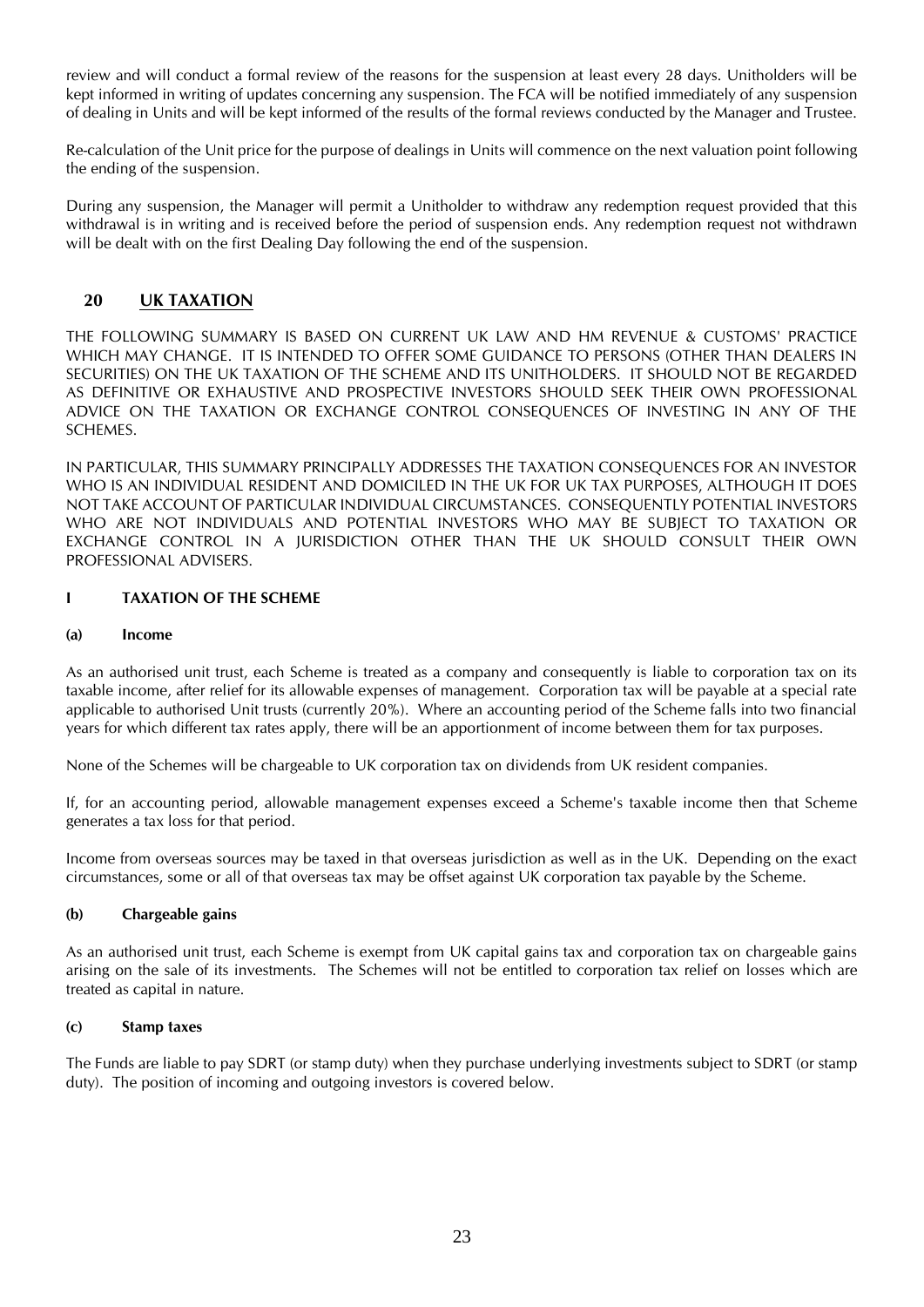#### **II TAXATION OF THE UNITHOLDER**

#### **(a) Income**

For each Scheme, the amounts shown as available for distribution in the distribution accounts of that Scheme may be designated by that Scheme for distribution as dividends or as yearly interest, but only a Unit trust holding more than 60% of its investments in interest-bearing securities can designate distributions as yearly interest.

#### **IFSL MARLBOROUGH SPECIAL SITUATIONS FUND, IFSL MARLBOROUGH MULTI-CAP GROWTH FUND, IFSL MARLBOROUGH UK MICRO-CAP GROWTH FUND AND IFSL MARLBOROUGH EXTRA INCOME FUND (the "Non-Bond Schemes")**

It is expected that each of the four Schemes listed as Non-Bond Schemes above will show amounts available for distribution as available for distribution as dividends, in which case the following will apply.

The Funds will make dividend distributions without deduction of income tax. The first £2,000 dividend income including of dividend distributions received by individual investors in any tax year is covered by the dividend allowance and is exempt from UK income tax. Amounts received in excess of this should be reported on the individual investor's UK Self-Assessment Tax Return and individual investors liable to income tax at the basic rate will have an additional liability to income tax equal to 7.5% of the dividends to the extent that such sum, when treated as the top slice of the individual's income, falls above the threshold for basic rate tax. Higher rate taxpayers will have a further liability to income tax equal to 32.5% of the dividends to the extent that such sum, when treated as the top slice of the individual's income, falls above the threshold for higher rate tax. Additional rate taxpayers will have a further liability to income tax equal to 38.1% of the dividends to the extent that such sum, when treated as the top slice of the individual's income, falls above the threshold for the additional rate of tax.

Dividend distributions received by corporate Unitholders chargeable to UK corporation tax will need to be streamed into 'franked' and 'unfranked' income according to the underlying gross income of the Scheme.

In broad terms, the portion treated as being 'franked' will be such proportion of the Scheme's total income (brought into account when determining the distribution for the period in question) which consists of dividend income received which is treated as exempt under Part 9A of CTA 2009. The 'franked' portion will be treated as exempt dividend income when received by a UK resident corporate Unitholder (unless the Unitholder is treated as a dealer in securities for tax purposes). The 'unfranked' portion will be treated as an annual payment from which income tax at a rate of 20% has been deducted. A UK resident corporate Unitholder will, therefore, be liable to corporation tax at the rate applicable to that corporate Unitholder but with credit for the income tax deducted. Such Unitholders may, therefore, be liable to further tax or entitled to reclaim the deemed tax credit from HMRC. Any ability to claim repayment of the income tax credit will be limited to the corporate Unitholder's share of the Fund's liability to corporation tax for the distribution period in question.

Dividend distributions will be made gross to Unitholders who are not UK resident. Non resident Unitholders who are individuals are not liable to UK income tax on the dividend distribution. Non-UK resident Unitholders are recommended to seek professional advice as to the tax consequences of receiving a dividend distribution under the law of the jurisdiction of their residence.

Non resident trusts may be chargeable to UK income tax on distributions made by the Scheme and are recommended to seek professional advice.

#### **IFSL MARLBOROUGH BOND INCOME FUND, IFSL MARLBOROUGH GLOBAL BOND FUND, IFSL MARLBOROUGH HIGH YIELD FIXED INTEREST FUND (the "Bond Schemes")**

It is expected that each of the three Schemes listed as Bond Schemes above will show amounts available for distribution as yearly interest, in which case the following will apply.

For holders of accumulation Units, the UK tax treatment will be the same as if they held income Units, albeit that they do not receive the income represented by the yearly interest distribution at the time of that distribution and that income is instead re-invested. Such holders will be treated as having received the re-invested income and will be issued a tax voucher accordingly.

The three Schemes listed as Bond Schemes above will make all interest distributions gross, that is without the deduction of income tax.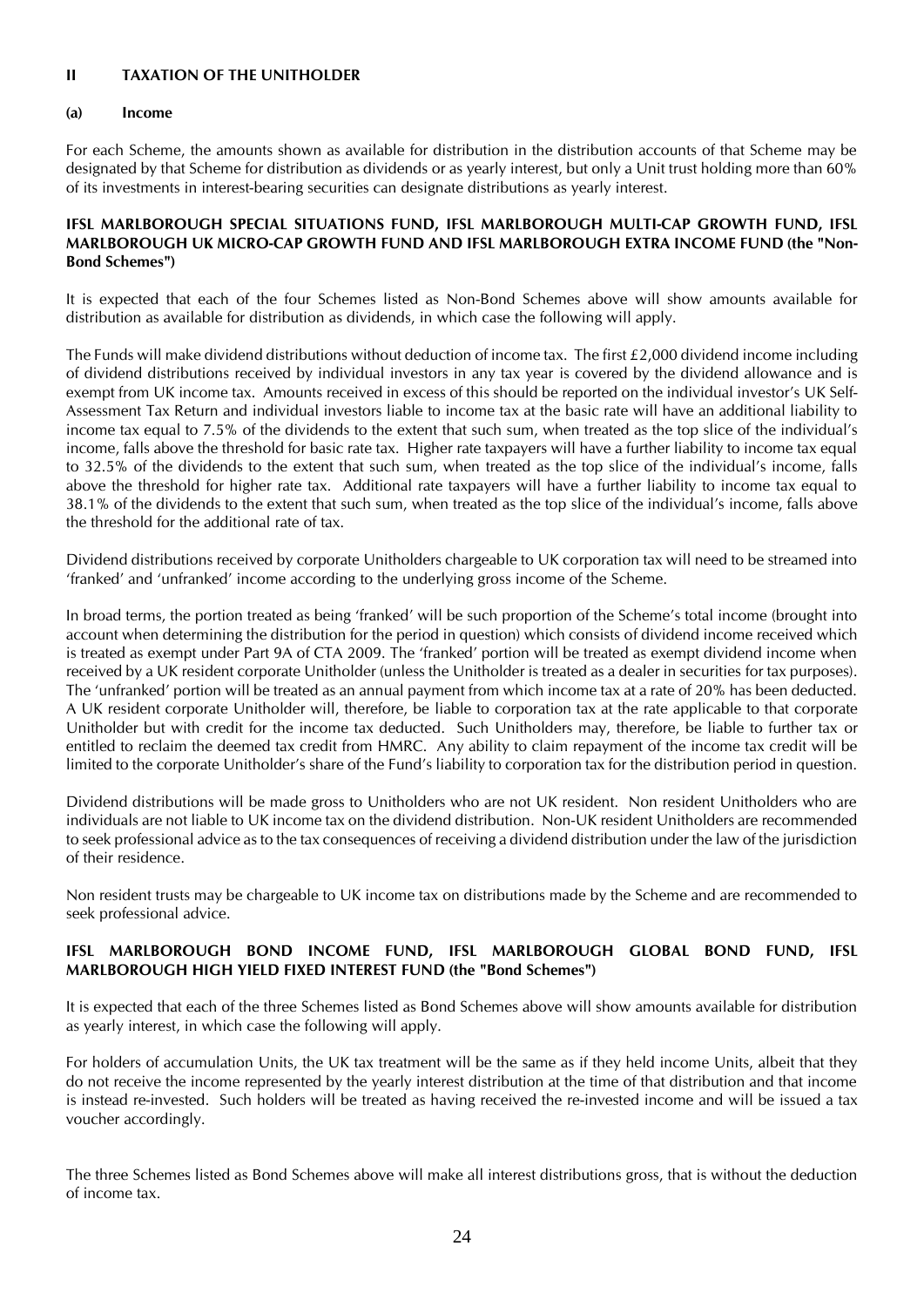For Unitholders who are individuals resident in the UK and other Unitholders within the charge to UK income tax, the distribution is treated as savings income in the hands of individuals, however, no tax will be deducted from the interest distributions at source. Income is taxable at the basic rate (20%), higher rate (40%) or additional rate (45%) depending on the individual's personal tax circumstances. The first £1,000 of total savings income from all sources for basic rate taxpayers (£500 for higher rate taxpayers) is not subject to UK tax, although it forms part of the individual's total income for the purpose of calculating their income tax liability.

For Unitholders within the charge to UK corporation tax (which includes non-resident Unitholders who are carrying on a trade in the UK through a permanent establishment) and Unitholders who are resident in countries other than the UK for tax purposes, no tax will be deducted from the interest distribution at source. The tax regime relating to corporate loan relationships contained in Part 5 of the Corporation Tax Act 2009 is generally applied to yearly interest distributions to such Unitholders as if the yearly interest distribution were interest on a loan by the Unitholder to the Bond Scheme in question.

For Unitholders who are resident in countries other than the UK for tax purposes (and who do not fall within the categories of Unitholders described in the previous two paragraphs), no tax will be deducted from the interest distribution at source.

#### **(b) Chargeable gains**

#### **IFSL MARLBOROUGH SPECIAL SITUATIONS FUND, IFSL MARLBOROUGH MULTI-CAP GROWTH FUND, IFSL MARLBOROUGH UK MICRO-CAP GROWTH FUND AND IFSL MARLBOROUGH EXTRA INCOME FUND (the "Non-Bond Schemes")**

For each of the four Schemes listed as Non-Bond Schemes above, the following will apply.

Capital gains made by individual Unitholders who are resident in the UK for tax purposes on the sale, disposal or as a result of any other chargeable event will be tax free if they fall within an individual's annual capital gains exemption. For the tax year 2021/2022, the first £12,300 of an individual's chargeable gains (that is after deduction of allowable losses) from all sources will, therefore, be exempt from capital gains tax. Subject to their personal circumstances, gains in excess of this amount are taxed at 10% for basic rate taxpayers and 20% for higher and additional rate taxpayers.

Unitholders who are non UK resident will not normally be liable to UK tax on capital gains arising on a sale, disposal or other chargeable event unless the unit holding is connected with a trade carried on by the Unitholder through a UK branch or agency or certain anti-avoidance provisions relating to temporary non-UK residence apply.

Capital gains made by Unitholders liable to UK corporation tax will be taxable at the corporation tax rate applicable to that corporate Unitholder after taking account the availability of any historic indexation relief. The main rate of corporation tax is currently 19%.

#### **IFSL MARLBOROUGH BOND INCOME FUND, IFSL MARLBOROUGH GLOBAL BOND FUND, IFSL MARLBOROUGH HIGH YIELD FIXED INTEREST FUND (the "Bond Schemes")**

It is expected that each of the three Schemes listed as Bond Schemes above will make investments such that more than 60% of the market value of those investments is invested in "qualifying investments" (which, broadly means interestbearing investments). On this basis, the following will apply.

On the disposal of Units in any of the Bond Schemes, Unitholders who are UK resident or ordinarily resident individuals should be treated for UK tax purposes in the same way as on a disposal of Units in any of the Non-Bond Schemes. That is to say, they may, depending on their personal circumstances, be charged to UK capital gains tax on any chargeable gains arising from the disposal. Disposal for these purposes includes a sale or redemption of such Units. No UK capital gains tax would be chargeable to the extent that an individual's total chargeable gains for the year falls within their annual exemption.

Chargeable gains arising from the disposal of Units in any of the Bond Schemes to Unitholders within the charge to UK corporation tax (which includes non-resident Unitholders who are carrying on a trade in the UK through a permanent establishment) are subject to different UK tax treatment than gains arising to such Unitholders on a disposal of Units in one of the Non-Bond Schemes. In relation to a disposal of Units in any of the Bond Schemes by such a Unitholder, the tax regime relating to corporate loan relationships contained in Part 5 of the Corporation Tax Act 2009 should apply. As such, any gain on that disposal (provided, in the case of a non-resident Unitholder carrying on a trade in the UK through a permanent establishment, the Units disposed of were used by or held for the purposes of such trade or such permanent establishment) will generally be treated as a profit or gain from that loan relationship and should be brought into account accordingly.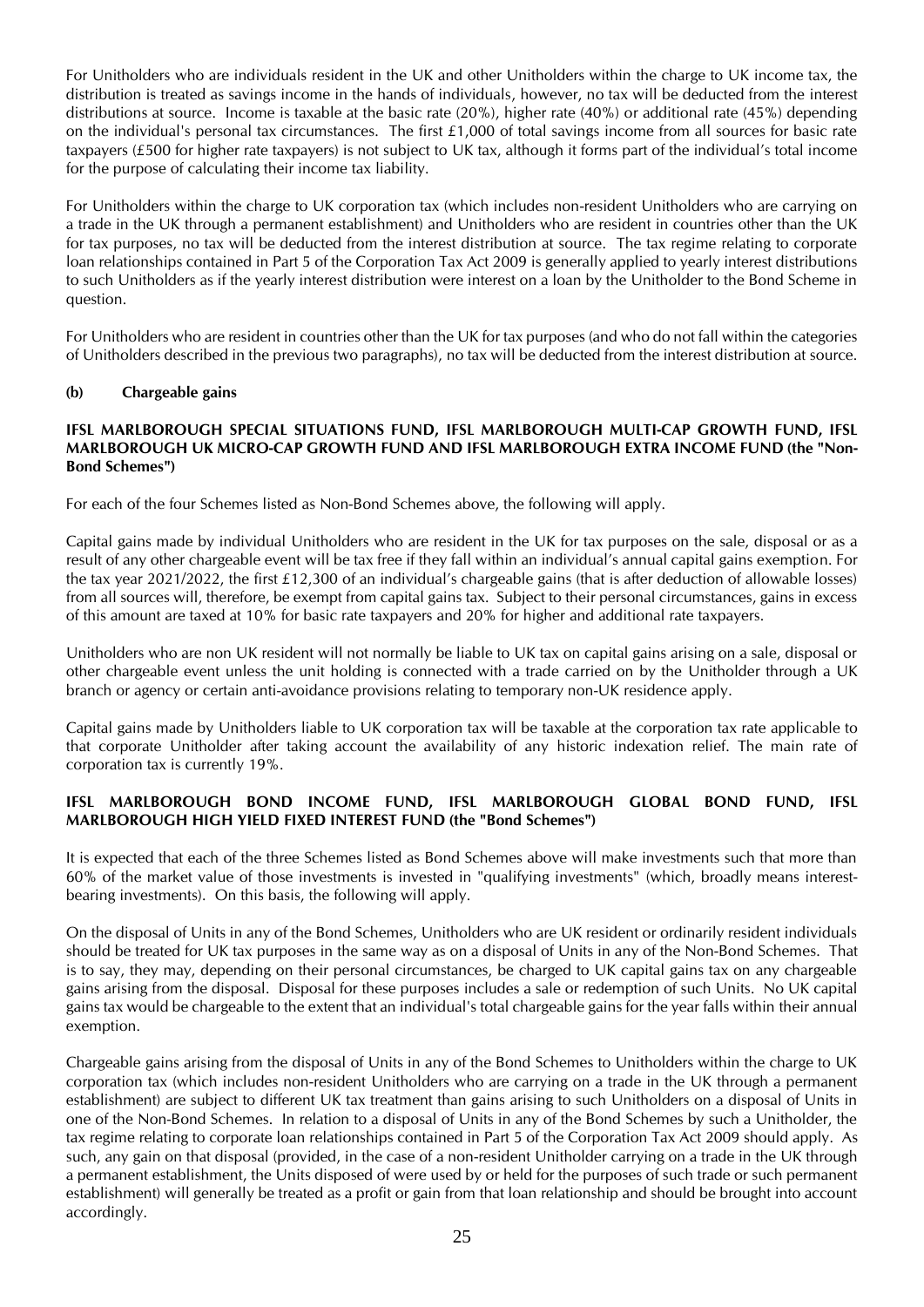For accumulation Units, income accumulated and on which income tax or corporation tax on income has been paid can be added to the cost of those accumulation Units when computing the amount of any chargeable gain.

Proceeds on the redemption of Units are paid without deduction of tax.

#### **(c) Inheritance tax**

Units held in any of the Schemes will generally form part of a person's estate and will therefore potentially be subject to UK inheritance tax ("IHT").

IHT is chargeable on the death of a person, on gifts made within the seven years before a person's death and (immediately) on gifts to most types of trusts. The rate of tax is 0% up to a cumulative nil-rate limit (currently £325,000). The excess is charged at 20% where the tax is charged during a person's lifetime and 40% if the tax is charged on or by reference to the person's death. Where tax is charged both during lifetime and again on death by reference to the same transfer, credit is given for the lifetime tax suffered.

For these purposes gifts may include transfers at less than full market value unless the transferor can show that there was no gratuitous intent.

For investors who are neither domiciled in the UK nor (by virtue or long-residence here) deemed to be domiciled in the UK, Units held in any of the Schemes are likely to be treated as excluded property. The same treatment is likely to apply to Units held by a trust established by a person who was, at the time the trust was established, neither domiciled nor deemed domiciled in the UK.

#### **III STAMP DUTY RESERVE TAX ("SDRT")**

There is generally no stamp duty reserve tax (SDRT) charge on the acquisition or surrender of Units but SDRT can arise on:

### **(i) Third party transfers of Units without reregistration**

Where a third party buys Units from a Unitholder and the transaction is not handled by the Manager (i.e. a third party purchase where only beneficial ownership of the Units change) then the principal SDRT charge on agreements to transfer for consideration will still apply at 0.5%.

#### **(ii) Non-pro rata in specie redemptions**

Non-pro rata in specie redemptions are subject to the principal SDRT charge at 0.5% on any chargeable securities acquired by the redeeming Unitholder.

### <span id="page-25-0"></span>**21 INDIVIDUAL SAVINGS ACCOUNTS**

At the date of publication of this Prospectus the Schemes satisfied the eligibility requirements to be qualifying investments for a stocks and shares component of an ISA.

### <span id="page-25-1"></span>**22 MONEY LAUNDERING PROCEDURES**

The Manager and the Schemes are subject to the UK's anti-Money Laundering regulations and the Manager may in its absolute discretion require verification of identity from any person applying for Units (the "**Applicant**") including, without limitation, any Applicant who:

- a) tenders payment by way of cheque or banker's draft on an account in the name of a person or persons other than the Applicant; or
- b) appears to the Manager to be acting on behalf of some other person.

In the former case, verification of the identity of the Applicant may be required. In the latter case, verification of the identity of any person on whose behalf the Applicant appears to be acting may be required.

Until satisfactory proof of identity is provided, the Manager reserves the right to refuse to issue Units, pay the proceeds of the redemption of Units, or pay income on Units to investors. In the case of a purchase of Units where the Applicant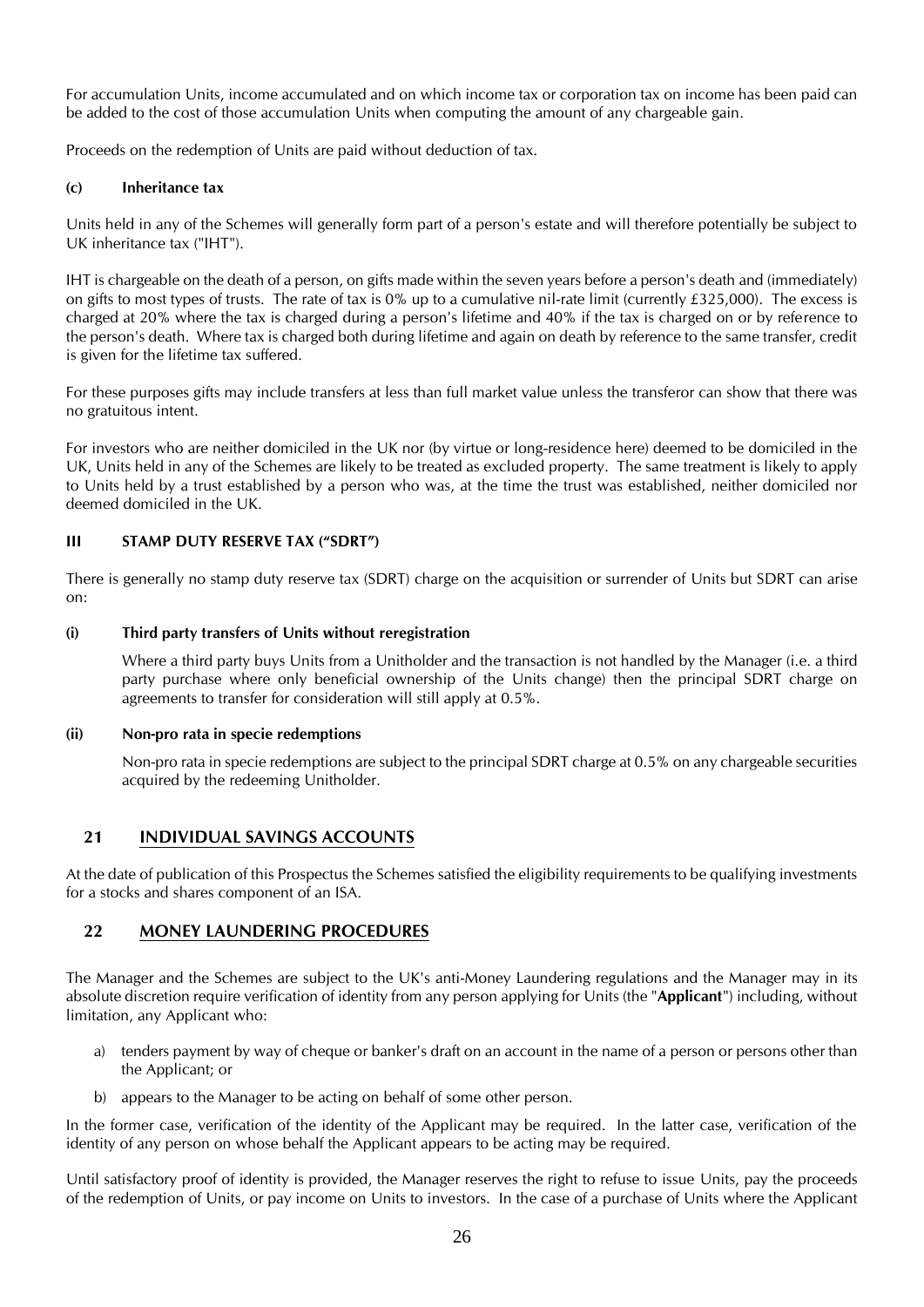is not willing or is unable to provide the information request within a reasonable period, the Manager also reserves the right to sell the Units purchased and return the proceeds to the account from which the subscription was made. These proceeds may be less than the original investment. The Manager will not be liable for any share price movements occurring during delays while money laundering checks are carried out.

The Manager will, where possible, verify identity using information from credit reference agencies. Where this is not possible or where the Manager decides, at its own discretion, that it is appropriate further documentation will be requested.

### <span id="page-26-0"></span>**23 GENERAL INFORMATION**

- 1. Copies of the Trust Deeds, any supplemental deeds, the Prospectus, the latest Key Investor Information Documents and the most recent Manager's annual and half-yearly long reports and accounts for each Scheme may be inspected at and obtained from the Manager at the address given above.
- 2. The Manager's voting policy (which sets out how and when voting rights attached to the Fund's investments are to be exercised), execution policy (which sets out the procedures to be followed when transactions are carried out on behalf of the Fund) and inducement policy (which sets out the types of payments, including fees, commissions and nonmonetary benefits, which may be received or made by a third party in respect of the Fund, where permitted by the FCA rules) are available on request, free of charge from the Manager at Marlborough House, 59 Chorley New Road, Bolton BL1 4QP.
- 3. The Manager may from time to time communicate with Unitholders. All notices and documents required to be served on Unitholders shall be served by post to the address of such Unitholder as evidenced on the Register. All documents and remittances are sent at the risk of the Unitholder.
- 4. The Manager will upon the written request of a Unitholder provide information supplementary to this Prospectus relating to the methods used to determine the quantitative limits applying in the risk management of the Scheme, the methods used for the purposes of such risk management and any recent development of the risk and yields of the main categories of investment.
- 5. Any Unitholder wishing to make a complaint should contact the Manager in the first instance and thereafter may complain directly to the Financial Ombudsman Service ("FOS"), Exchange Tower, London E14 9SR. More details about the FOS are available on request from the Manager.
- 6. For security, telephone calls to the Unit trust administration area and the sales and marketing area may be recorded.
- 7. All profits and/or losses which the Manager makes in connection with the sale and repurchase of Units will be retained by the Manager.
- 8. The Manager is under no obligation to account to the Trustee or to the Unitholders (or any of them) for any profits made by the Manager on the issue of Units in the Schemes or on the re-issue or cancellation of Units previously redeemed by the Manager.
- 9. The Manager does not permit the Schemes to be used for the purposes of "market timing". For this purpose market timing is defined as a trading strategy with the intention of taking advantage of short term changes in market prices. The Manager will undertake monitoring activities to ensure that market timing does not take place in relation to the Schemes.

#### **Data Protection**

The data controller in respect of the personal data you provide on your application form (or you otherwise submit to the Manager in connection with your application for the services generally) is the Manager, who you can contact using the contact details below.

The Manager will process the personal data that you provide as set out below:

| <b>Purpose</b>                 | Type of data                    | <b>Basis for processing</b>    |
|--------------------------------|---------------------------------|--------------------------------|
| Providing investment and       | Identity, contact and financial | Performance of a contract with |
| administration services to you | data                            | you                            |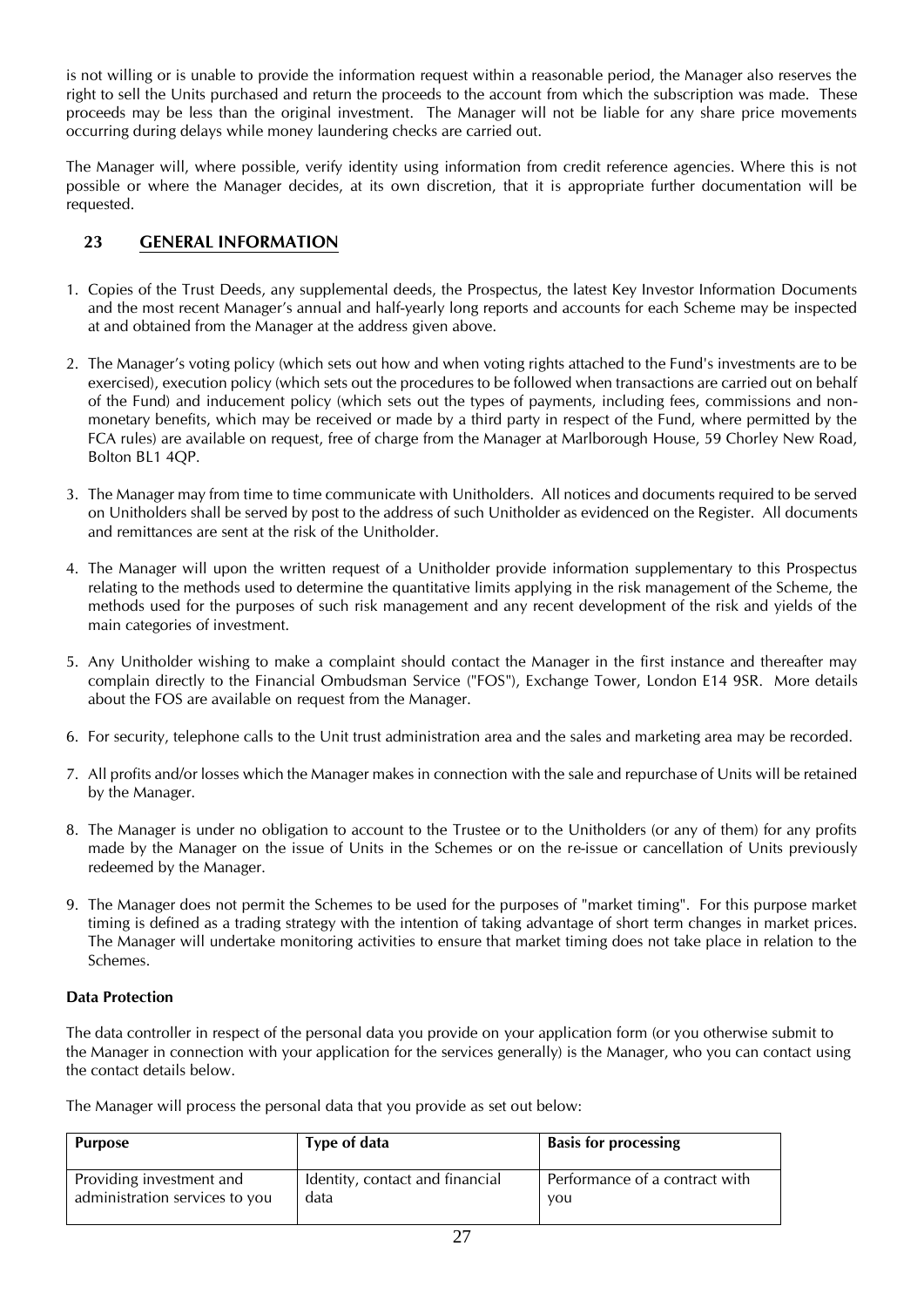| Carrying out identity checks,<br>anti-money laundering checks<br>and checks with fraud<br>prevention agencies                                                      | Identity, contact and financial<br>data                                                                    | Necessary to comply with a legal<br>obligation                                                                                                                                                                                                                                 |
|--------------------------------------------------------------------------------------------------------------------------------------------------------------------|------------------------------------------------------------------------------------------------------------|--------------------------------------------------------------------------------------------------------------------------------------------------------------------------------------------------------------------------------------------------------------------------------|
| Statistical analysis to understand<br>how you use the Manager's<br>services                                                                                        | Identity, contact, financial,<br>transaction, technical, usage and<br>marketing and communications<br>data | Necessary for the Manager's<br>legitimate interests (to improve its<br>services and develop its business)                                                                                                                                                                      |
| To inform you about updates to<br>the service and to notify you<br>about other products and<br>services offered by the Manager<br>that may be of relevance to you. | Identity, contact, usage and<br>marketing and communications<br>data                                       | Necessary for the Manager's<br>legitimate interests (to market its<br>services and develop its business)<br>or, if the Manager cannot rely on<br>legitimate interest for direct<br>electronic marketing, where you<br>have given us your consent to<br>receive such marketing. |
| To ask you to participate in<br>surveys for market research<br>purposes, and to analyse those<br>surveys and research to<br>benchmark our services.                | Identity, contact and marketing<br>and communications data                                                 | Necessary for our legitimate<br>interests (to improve our services<br>and develop our business)                                                                                                                                                                                |

The Manager strives to provide you with choices regarding certain personal data uses particularly around marketing and advertising. It is possible to opt in to receiving marketing communications by contacting the Manager using the details below. If you do not provide the Manager with the personal data that the Manager specifies is required for the supply and administration of the services, then the Manager may not be able to provide the services to you.

To the extent that it is necessary for the supply and administration of the services, the Manager may disclose your information: (a) to credit reference agencies to assess your eligibility for the product or service applied for and to verify your identity; (b) to third parties who the Manager uses to assist it in administering the Trust; (c) another division or part of the Manager's group (if there is a restructuring of the Manager's business) or to the buyer of the business (if the business is sold); or (d) where the Manager is under a duty to disclose your personal data in order to comply with a legal obligation or to protect the rights, property or safety of the Manager, its associates, or others. Where an authorised financial adviser acts on your behalf, the Manager will disclose information concerning your investment to that financial adviser.

Your personal data may be processed outside the United Kingdom where it is necessary in order to provide the services to you. In each instance, the Manager will ensure that the transfer is in compliance with the requirements of applicable data protection law (such as the transfer being to a country approved as providing adequate protection; there being appropriate safeguards in place; or one of the derogations for specific situations applying to the transfer).

The Manager will keep your personal data stored on its systems for as long as it takes the Manager to provide the services to you. The Manager will retain and use your information as necessary to comply with its legal obligations, resolve disputes and enforce its rights. The Manager reviews its data retention policies regularly and will retain your personal data only as long as necessary for the purpose for which it processes that data.

Data protection legislation gives you the right to access information held about you. In the event that an access request is unfounded, excessive or especially repetitive, the Manager may charge a 'reasonable fee' for meeting that request. Similarly, the Manager may charge a reasonable fee to comply with requests for further copies of the same information (that fee will be based upon the administrative costs of providing the information).

You are entitled to receive the personal data that you have provided to the Manager in a structured, commonly used and machine-readable format, and to transmit that data to another data controller. You can exercise your data protection rights, including your rights to access, restrict, object to the processing of, rectify and erase your personal data by writing to the Manager at: Marlborough House, 59 Chorley New Road, Bolton, BL1 4QP. If you are unhappy with the way in which your personal data is being processed you have a right to lodge a complaint with the Information Commissioner's Office. You can report your concerns by telephoning their helpline on 0303 123 1113 or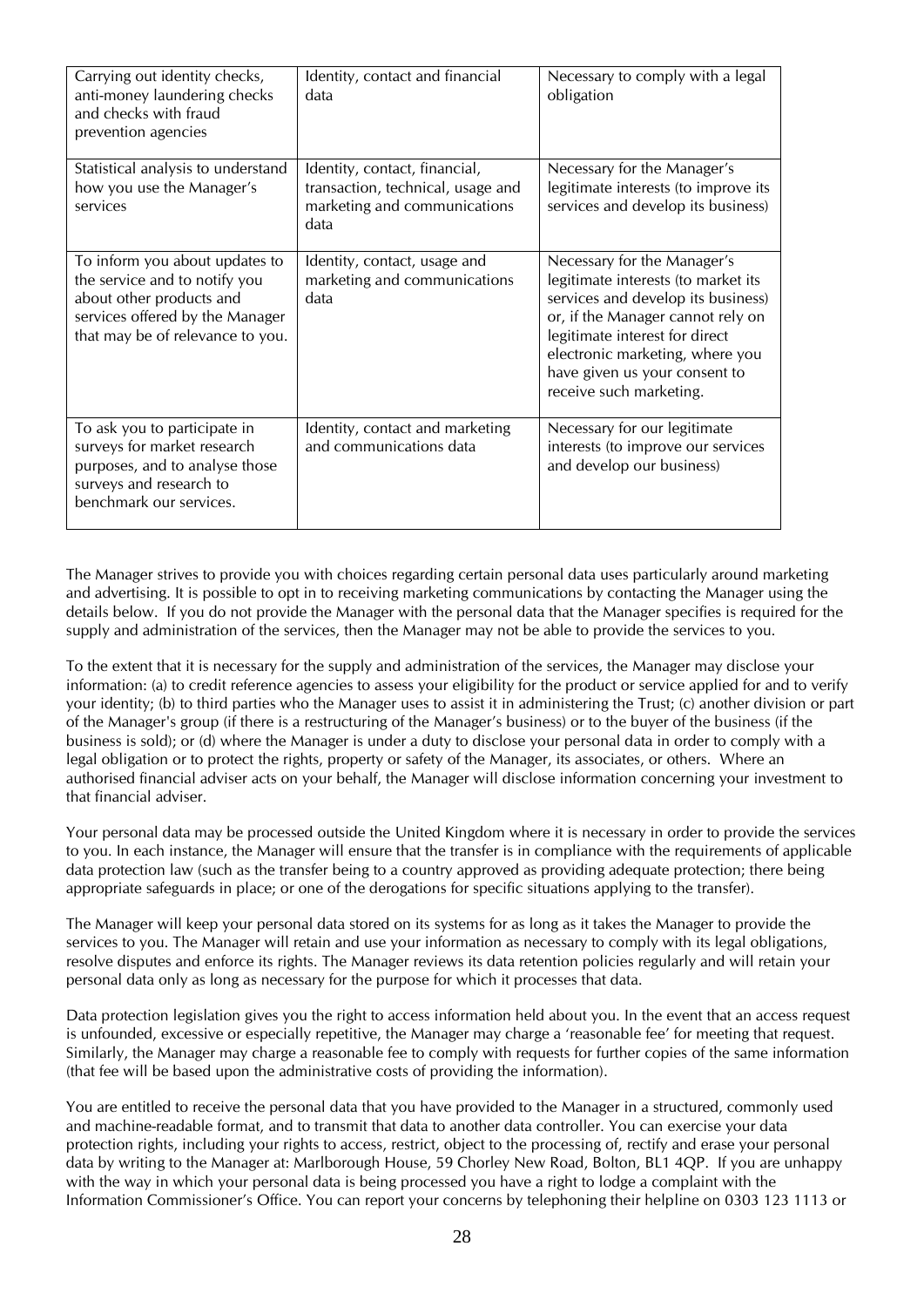through their website at https://ico.org.uk/concerns.

### <span id="page-28-0"></span>**24 RISK WARNINGS**

The following risk factors should be considered before making your investment decision:

- 1. Past performance is not necessarily a guide to future performance. Investments and the income derived from them can fall as well as rise and the investor may not get back the amount originally invested.
- 2. If you have any doubts about the suitability of an investment, please contact an authorised financial adviser. Please note Investment Fund Services Limited does not provide investment advice.
- 3. Each Scheme is subject to an initial charge and consequently charges are not made uniformly throughout the period of an investment.
- 4. For Schemes paying out income, the level of income payments may not be constant and may fluctuate.
- 5. For Schemes where the annual management charge is to be taken from the income generated by the Scheme and there is insufficient income within the Scheme to meet that charge, the balance will be deducted from the Scheme's capital and to that extent may constrain capital growth.
- 6. Whilst equity investments carry potential for attractive returns over the longer term, the volatility of these returns can also be relatively high.
- 7. Changes in exchange rates between currencies may cause the value of both the capital and income of your investment to increase and diminish.
- 8. Inflation may affect the real value of your savings and investments, which may reduce the buying power of the money you have saved and your investments.
- 9. Where cancellation rights are applicable, if you choose to exercise your cancellation rights and the value of your investment falls before notice of cancellation is received by us in writing, a full refund of the original investment may not be provided but rather the original amount less the fall in value.
- 10.In the case of the IFSL Marlborough Extra Income Fund, the whole of the annual Manager's charge is deducted from capital rather than income. In the case of the IFSL Marlborough Bond Income Fund and the IFSL Marlborough High Yield Fixed Interest Fund, half of the Manager's annual charge is deducted from capital rather than income. The future growth of these Schemes may be constrained or capital eroded as a result.
- 11.The IFSL Marlborough Special Situations Fund and the IFSL Marlborough UK Micro-Cap Growth Fund may invest in smaller companies which carry a higher degree of risk than funds investing in larger companies. The shares of smaller companies may be less liquid and their performance more volatile over shorter time periods. These funds can also invest in smaller companies listed on the Alternative Investment Market (AIM) which also carry the risks described above.
- 12.Further risks applying to the IFSL Marlborough Bond Income Fund, IFSL Marlborough Global Bond Fund and IFSL Marlborough High Yield Fixed Interest Fund are as follows:
	- (a) Unlike income from an individual bond, the level of income from the Schemes is not fixed and may fluctuate.
	- (b) The Schemes will invest in high-yielding corporate bonds. The underlying investments of fixed interest and bond funds are subject to two types of risk, market (interest) risk and credit risk. The value of these bonds, and therefore the value of the shares or Units in the fund, will be impacted by fluctuations in interest rates and the perceived credit risk of an issuer. An increase in long-term interest rates is likely to reduce the Unit price of the fund and vice versa. In addition, the share/Unit price is likely to be reduced by the default or perceived increase in credit risk of an issuer of an underlying investment.
	- (c) In general, the higher the rate of interest, the higher the perceived credit risk of the issuer.
	- (d) The Schemes may invest in sub-investment grade bonds. These bonds have a lower credit rating and carry a higher degree of risk of default on repayment.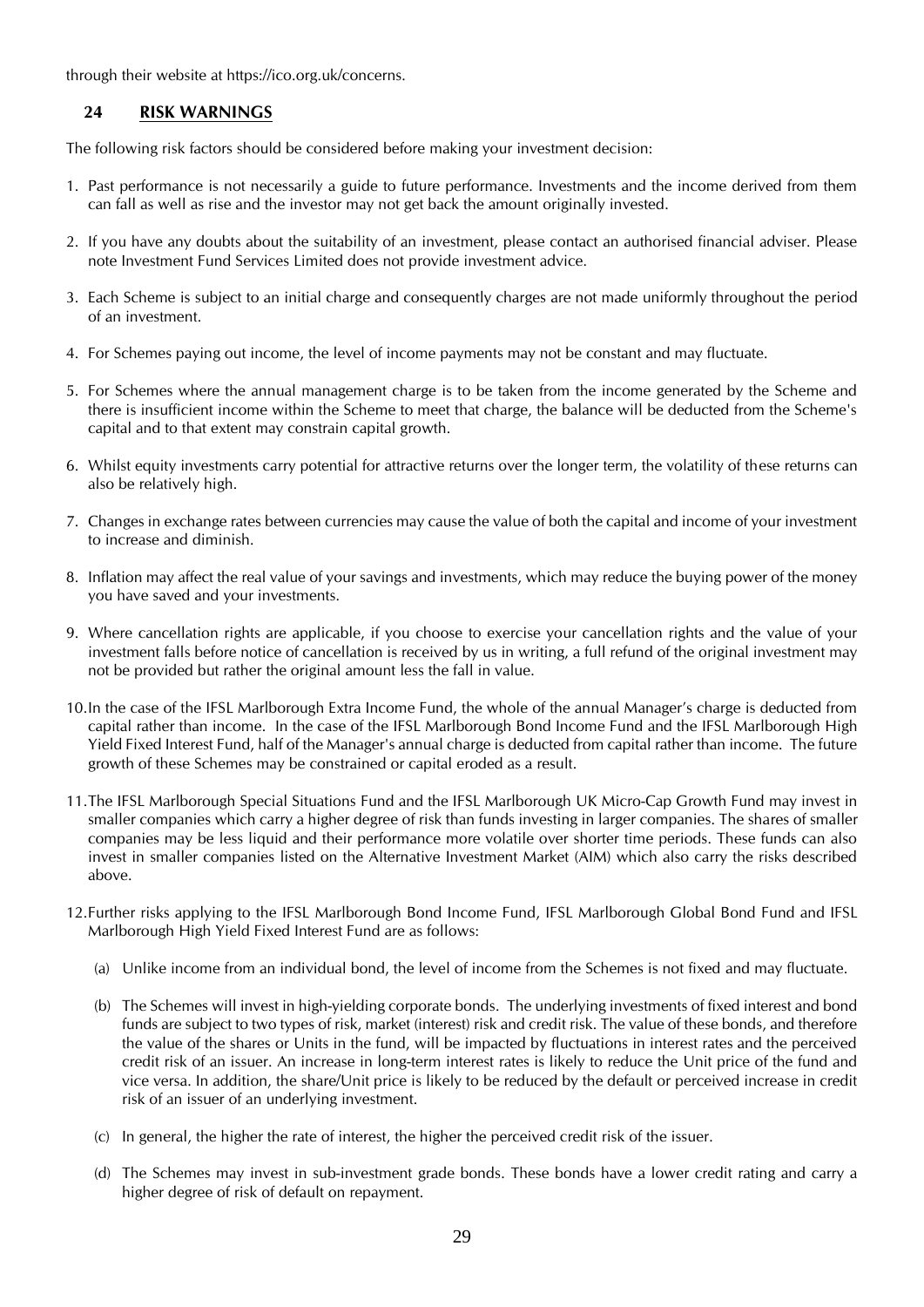- (e) In risk terms, corporate bond funds are often considered to be a "half-way house" between equity funds and building society accounts. Unlike a bank or building society account where your capital is secure, corporate bond funds are not, however, risk free. In view of the special risks associated with investment in funds containing investments that are below investment grade, generally such funds should be considered a greater risk than investments in equity funds and it is recommended that investment in such funds should not constitute the sole or principal component of any portfolio.
- (f) Bond yields (and as a consequence bond prices) are determined by market perception as to the appropriate level of yields given the economic background. Key determinants include economic growth prospects, inflation, the government's fiscal position, short-term interest rates and international market comparisons. The returns from bonds are fixed at the time of purchase. Therefore the fixed coupon payable and final redemption proceeds are known at the outset. This means that if a bond is held until its redemption date, the total return achieved is unaltered from its purchase date. Over the life of a bond, however, the yield (and hence market price) at any given time will depend on the market environment at that time. Therefore, a bond sold before its redemption date is likely to have a different price to its purchase level and a profit or loss may be incurred.
- 13.ISA Investments The favourable tax treatment of ISAs may not be maintained indefinitely. If you are unsure of your tax position you should consult a tax adviser.
- 14.In certain circumstances, for hedging purposes to reduce or eliminate risk arising from fluctuations in interest or exchange rates and in the price of investments, the Schemes may enter into certain derivatives transactions, including, without limitation, forward transactions, futures and options. The value of these investments may fluctuate significantly. By holding these types of investments there is a risk of capital depreciation in relation to certain assets of the Schemes. There is also the potential for capital appreciation of such assets.
- 15.The IFSL Marlborough Bond Income Fund and the IFSL Marlborough Global Bond Fund are permitted to invest in derivative and forward transactions for hedging purposes and as part of the Schemes' investment objective and policy. The Schemes' investment powers in relation to derivatives mean that for regulatory purposes they will be regarded as high volatility funds. However, the Investment Manager's and any Sub-Investment Manager's use of derivative techniques will have the overall intention of reducing the volatility of returns, reflecting the investment policies for the Schemes generally.
- 16.The summary of the UK tax treatment in section 20 is based on current law and practice which is subject to change. It does not take into account individual circumstances which may affect the UK tax treatment. In particular the levels of relief from taxation may depend upon individual circumstances.

### <span id="page-29-0"></span>**25 COMPENSATION SCHEME**

The Financial Services Compensation Scheme Limited has been established under the rules of the FCA as a "rescue fund" for certain clients of firms authorised and regulated by the FCA which have gone out of business. The Manager will supply you with further details of the scheme on written request to its operating address. Alternatively, you can visit the scheme's website at www.fscs.org.uk or by writing to the Financial Services Compensation Scheme, PO Box 300, Mitcheldean, GL17 1DY.

### <span id="page-29-1"></span>**26 CONFLICTS OF INTEREST**

The Manager is in the same corporate group and has an agreement in place with the Investment Manager under the terms of which it works closely on the structuring, marketing and distribution of the Schemes. Whilst the Manager remains at all times responsible for the Schemes on a legal and regulatory basis, the Investment Manager may request changes to the Schemes, subject always to applicable rules and the Manager's duties to the Schemes and the Unitholders. For example, the Investment Manager may request changes to be made to the investment objective and policy of a Scheme (unless these are required by the FCA) or any other material changes to the Trust Deeds or this Prospectus. Given the relationship between the Manager and the Investment Manager in this context there is the potential for the Manager's own commercial interests to conflict with the interests of the Schemes and Unitholders. In that respect, in accordance with all applicable regulatory requirements, the Manager maintains and operates organisational, governance and administrative arrangements with a view to taking all reasonable steps to prevent such conflicts from adversely affecting the interests of the Schemes and their respective Unitholders.

The Manager, the Investment Manager and other companies within the Manager's and/or the Investment Manager's group may, from time to time, act as Manager, investment manager or advisers (as applicable) to other funds or sub-funds which may follow similar investment objectives and policies to the Schemes. It is therefore possible that the Manager and/or the Investment Manager may in the course of their business have potential conflicts of interest with the Schemes or a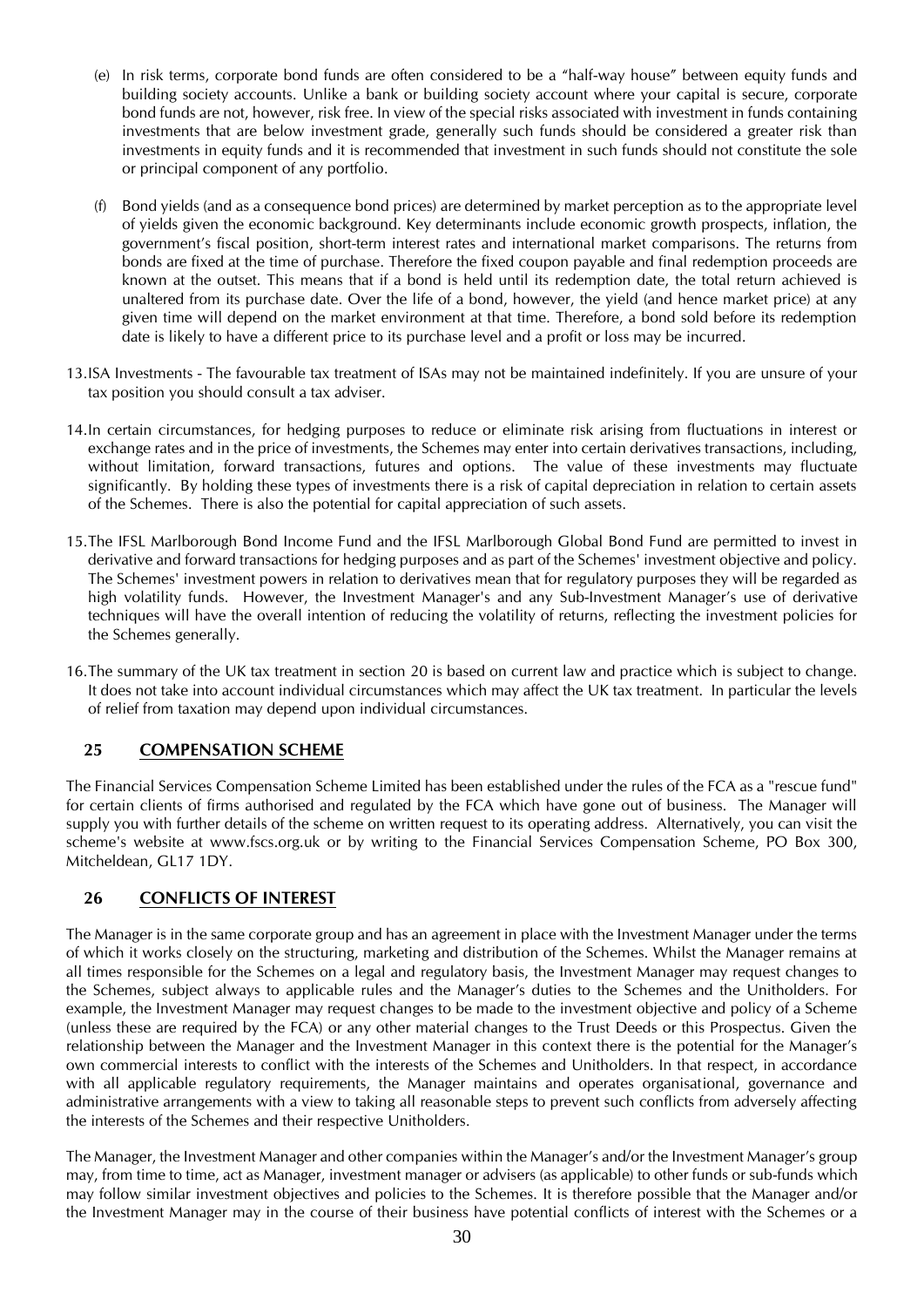particular sub-fund or that a conflict exists between the Schemes and other funds managed by the Manager. The Manager and the Investment Manager maintain and operate effective organisational and administrative arrangements with a view to taking all reasonable steps to prevent such conflicts from adversely affecting the interests of the Schemes.

The Manager and the Investment Manager will take all appropriate steps to identify and prevent or manage such conflicts and each of the Manager and the Investment Manager will have regard in such event to its obligations under the Trust Deeds and the applicable investment management agreement respectively and, in particular, to its obligation to act in the best interests of the Schemes so far as practicable, having regard to its obligations to other clients, when undertaking any investment business where potential conflicts of interest may arise. Where a conflict of interest cannot be avoided, the Manager and the Investment Manager will ensure that the Schemes and other collective investment schemes it manages are fairly treated.

The Manager acknowledges that there may be some situations where the organisational or administrative arrangements in place for the management of conflict of interest are not sufficient to ensure, with reasonable confidence, that risks of damage to the interests of the Schemes and their Unitholders will be prevented. Should any such situations arise the Manager will, as a last resort where such conflict(s) cannot be avoided, disclose these to Unitholders in an appropriate manner.

The Trustee or any associate of the Trustee, the Manager or the Investment Manager may (subject to COLL) hold money on deposit from, lend money to, or engage in stock lending transactions in relation to the Schemes, so long as the services concerned are provided on arm's length terms.

The Trustee, the Manager, Investment Manager or any Sub-Investment Manager or any associate of any of them may sell or deal in the sale of property to the Schemes or purchase property from the Schemes provided the applicable provisions of the COLL apply and are observed.

Subject to compliance with COLL the Manager may be party to or interested in any contract, arrangement or transaction to which a Scheme is a party or in which it is interested.

The Manager, Investment Manager and the Sub-Investment Managers (and other companies within their respective groups) may, from time to time, act as managers to other funds or sub-funds which follow similar investment objectives to that of the Schemes. It is therefore possible that the Manager, Investment Manager and/or the Sub-Investment Managers may in the course of their business have potential conflicts of interest with the Schemes. The Trustee may act as the depositary of other open-ended investment companies and as trustee or custodian of other collective investment schemes.

Details of the Manager's conflicts of interest policy are available from the Manager, upon request.

### <span id="page-30-0"></span>**27 GOVERNING LAW**

The Schemes, the Trust Deeds, this Prospectus and any matters arising out of or in connection with a Unitholder's investment in a Scheme and the establishment, management and administration of the Schemes shall be governed by and construed in accordance with the laws of England and Wales. Any dispute or claim in connection with the rights of the Unitholders and/or the subject matter or formation of the Trust Deeds and this Prospectus and/or the construction and effect of the provisions of the Trust Deeds and this Prospectus shall be subject to the exclusive jurisdiction of the courts of England and Wales.

Potential investors should note that there are a number of legal instruments providing for the recognition and enforcement of foreign judgments in England and Wales. Depending on the nature and jurisdiction of the original judgment, the 2005 Hague Convention on Choice of Court Agreements, which has force of law in the UK by virtue of section 3D of the Civil Jurisdiction and Judgments Act 1982 as introduced by the Private International Law (Implementation of Agreements) Act 2020; the Civil Jurisdiction and Judgments Act 1982 as amended by the Civil Jurisdiction and Judgments (Amendment) Regulations 2014, the Administration of Justice Act 1920 and the Foreign Judgments (Reciprocal Enforcement) Act 1933 may apply. There are no legal instruments providing for the recognition and enforcement of judgments obtained in jurisdictions outside those covered by the instruments above, although such judgments might be enforceable at common law.

### <span id="page-30-1"></span>**28 FAIR TREATMENT OF INVESTORS**

The Manager seeks to ensure the fair and equitable treatment of Unitholders by complying with the Regulations, the Fund's Instrument, and this Prospectus. The Manager employs a variety of management information to monitor both its own and its delegates' activities to ensure that the Funds perform in accordance with expectations and that Unitholders receive service and information of an acceptable standard.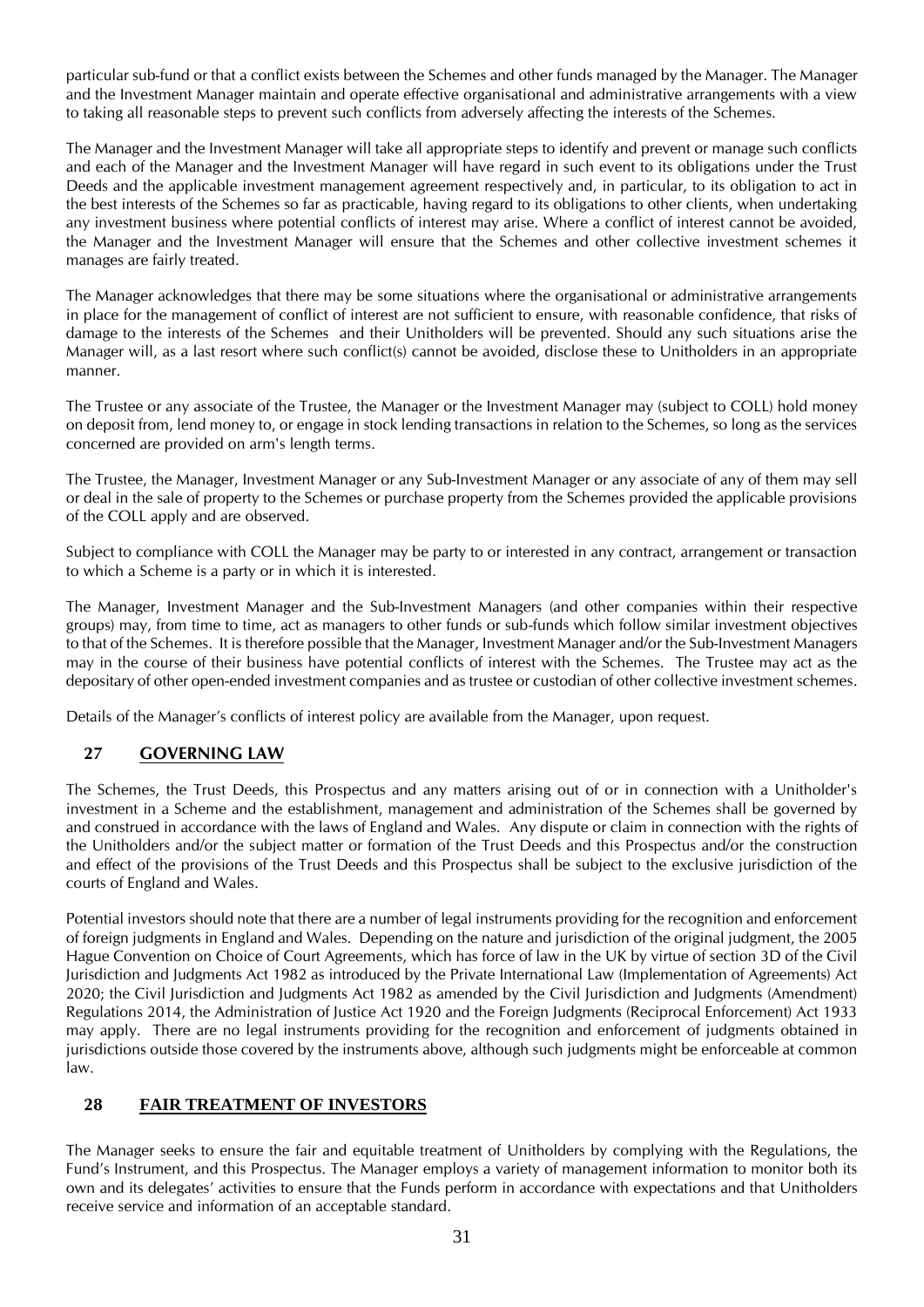As at the date of this Prospectus the Manager has not granted preferential treatment or the right to obtain preferential treatment to any investor or potential investor in the Funds. As such, all investors in the Funds will invest in the same manner and on the same terms.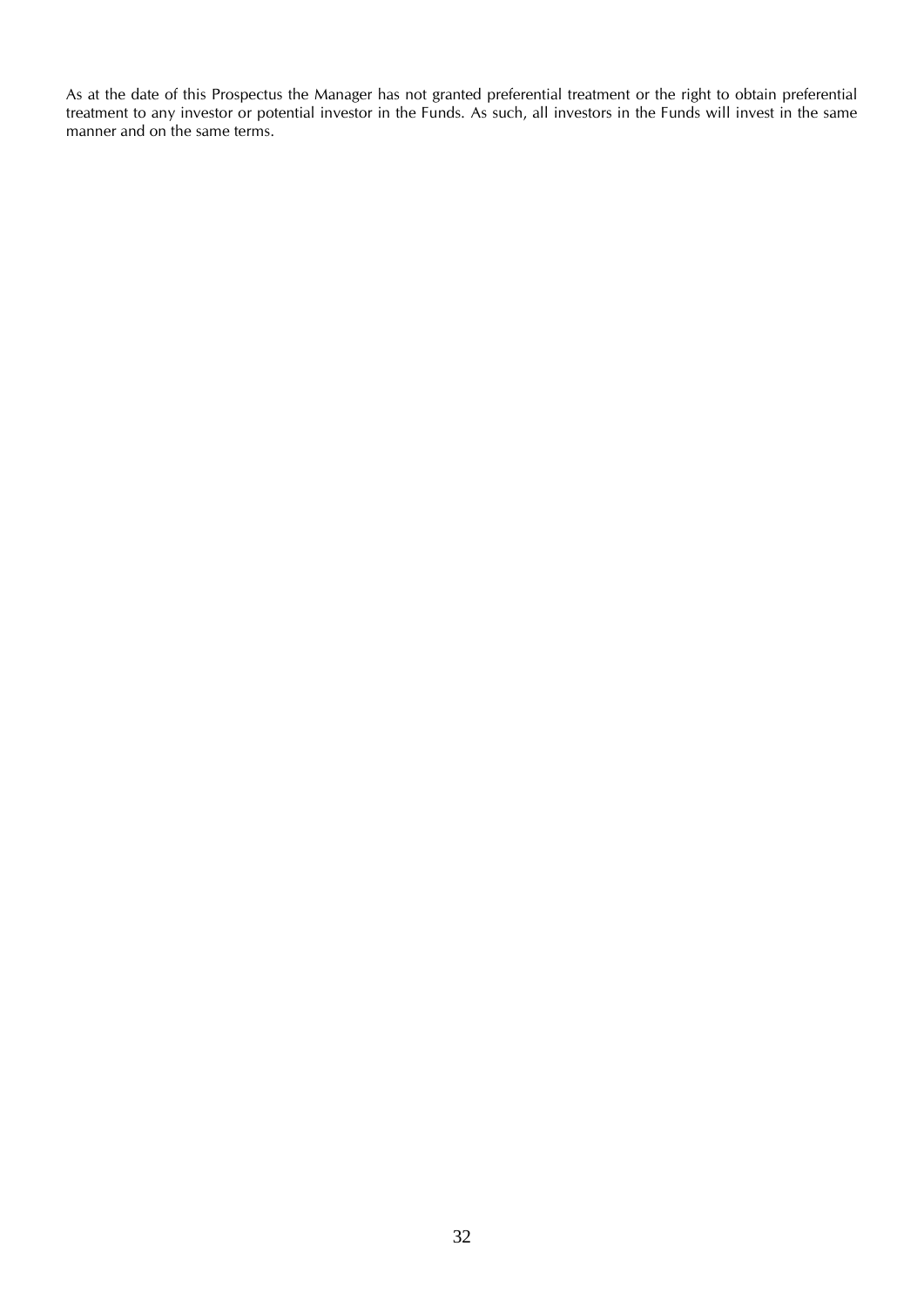# **APPENDIX 1 – Fund Information**

*IFSL Marlborough Bond Income Fund*

<span id="page-32-1"></span><span id="page-32-0"></span>

| Date of authorisation:                                                                           | 21 July 1998                                                                                                                                                                                                                                                                                                                                                                                                                      |
|--------------------------------------------------------------------------------------------------|-----------------------------------------------------------------------------------------------------------------------------------------------------------------------------------------------------------------------------------------------------------------------------------------------------------------------------------------------------------------------------------------------------------------------------------|
| Investment Objective:                                                                            | The aim of the Fund is to provide income, that is, money paid out from an<br>investment as interest, with the potential for some capital growth, that is,<br>to increase the value of your investment. The Fund aims to outperform the<br>average of the IA Sterling Corporate Bond sector over any 5 year period,<br>after any charges have been taken out of the Fund. However, there is no<br>certainty this will be achieved. |
| Current Investment Policy,<br>general<br>nature of portfolio and any intended<br>specialisation: | At least 80% of the Fund will be invested in bonds issued by companies<br>and institutions. These will be investment grade bonds which are loans<br>issued by entities that have a high capacity to repay the debt.                                                                                                                                                                                                               |
|                                                                                                  | The Fund may also invest in sub-investment grade bonds which can be<br>more vulnerable to changing economic conditions, bonds issued by<br>governments, shares (including preference shares and permanent interest<br>bearing shares), bonds which may be converted into shares (known as<br>convertible bonds) and money market instruments (which are shorter term<br>loans).                                                   |
|                                                                                                  | The Fund is actively managed which means the Manager decides which<br>investments to buy or sell and when. The Manager's principal aim is to buy<br>bonds and hold them to maturity in order to maximise the income<br>generated, although some investments may be sold prior to maturity.                                                                                                                                        |
|                                                                                                  | The Fund invests in a diversified portfolio of securities and has no<br>constraints in relation to industry.                                                                                                                                                                                                                                                                                                                      |
|                                                                                                  | The Manager uses derivatives (instruments whose returns are linked to<br>another asset, market or other variable factor) and forward transactions, for<br>the purposes of efficient portfolio management in order to reduce currency<br>risk in the Fund, also known as hedging.                                                                                                                                                  |
|                                                                                                  | From time to time, the Fund may also use derivative instruments to gain<br>exposure to certain currencies or manage interest rate risk in the Fund.                                                                                                                                                                                                                                                                               |
|                                                                                                  | The Fund may hold up to 20% in cash to enable the ready settlement of<br>liabilities, for the efficient management of the Fund and in pursuit of the<br>Fund's objectives.                                                                                                                                                                                                                                                        |
| Performance target:                                                                              | The performance target is the level of performance the Fund aims to deliver<br>however there is no certainty this will be achieved.                                                                                                                                                                                                                                                                                               |
|                                                                                                  | The Investment Association (IA), the trade body for UK investment<br>managers, has created a number of 'sectors' as a way of dividing funds into<br>broad groups with similar characteristics. The Fund will be in the IA<br>Sterling Corporate Bond sector. This Fund aims to be in the top half of all<br>funds included in this sector, as published by Morningstar.                                                           |
| <b>Scheme Characteristics:</b>                                                                   | The Scheme has been structured to concentrate on the generation of<br>income as a higher priority than on capital growth. This may accordingly<br>constrain capital growth.                                                                                                                                                                                                                                                       |
| <b>Valuation Point:</b>                                                                          | 12 noon on each business day excluding the last business day before 25<br>December.                                                                                                                                                                                                                                                                                                                                               |
| Types of Units in issue:                                                                         | Class A and Class P Income Units                                                                                                                                                                                                                                                                                                                                                                                                  |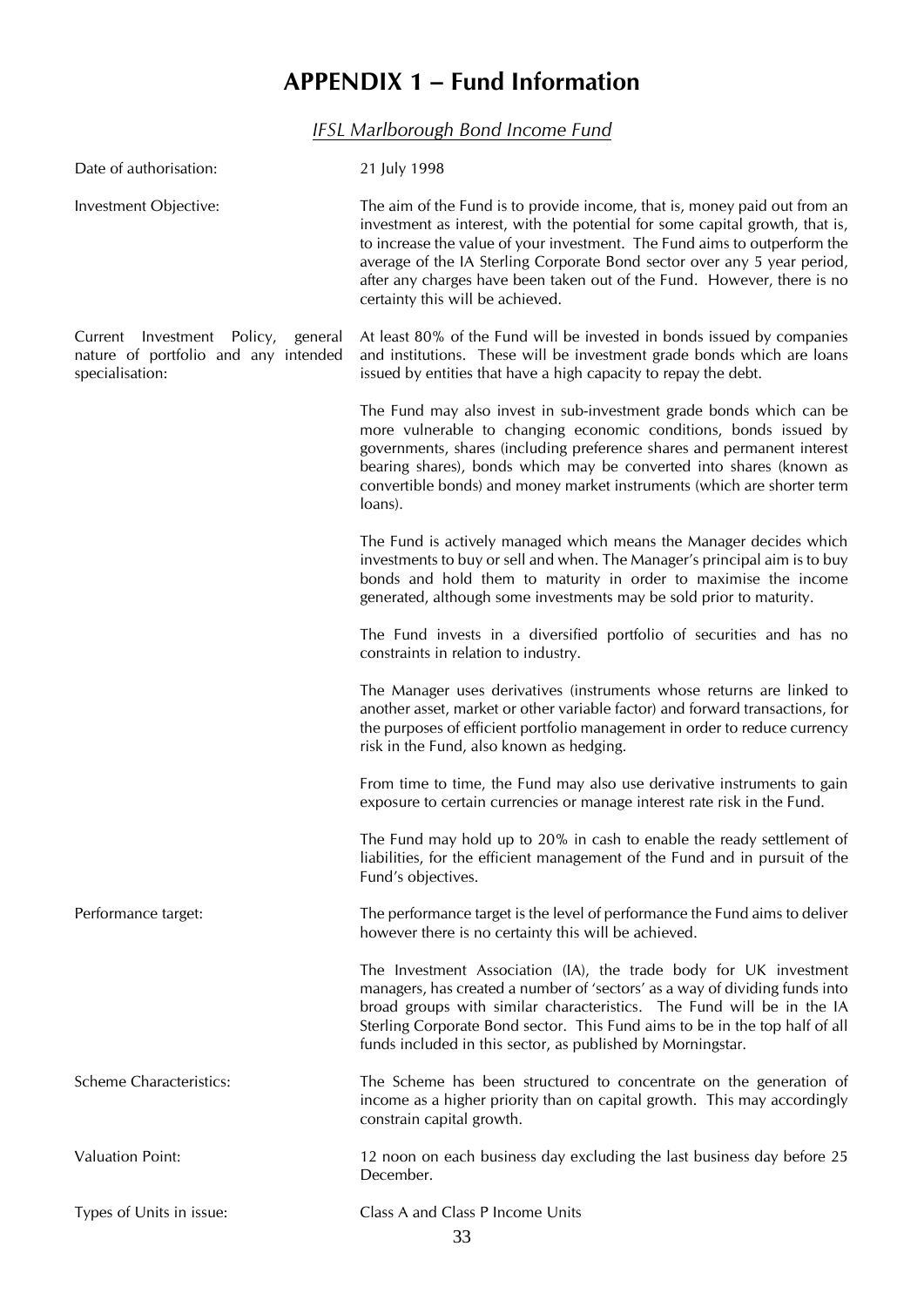| <b>Accounting Reference Date:</b>                                       | 31 May                                                                                                                                                                                                                               |
|-------------------------------------------------------------------------|--------------------------------------------------------------------------------------------------------------------------------------------------------------------------------------------------------------------------------------|
| Annual Management Charge:                                               | Class A Units: 1.50%<br>Class P Units: 0.75%                                                                                                                                                                                         |
|                                                                         | Charged equally between capital and income accounts which may<br>constrain the capital growth of the Scheme. Any increase in the annual<br>management charge is subject to 60 days' prior written notice in<br>accordance with COLL. |
| Preliminary Charge:                                                     | Class A Units: 5.00%<br>Class P Units: 0.00%                                                                                                                                                                                         |
|                                                                         | Any increase in the preliminary charge is subject to 60 days' prior written<br>notice in accordance with COLL.                                                                                                                       |
| Basis of calculating periodic charge<br>(Management and Trustee fee):   | The periodic charge shall accrue daily and be calculated on the basis of<br>the value of the property of the Scheme on the first or only valuation point<br>on each business day.                                                    |
| Interim Accounting Period:                                              | 1 June to 30 November                                                                                                                                                                                                                |
| Annual Income Allocation Date:                                          | 31 July                                                                                                                                                                                                                              |
| Interim Income Allocation Dates:                                        | 31 October, 31 January and 30 April                                                                                                                                                                                                  |
| <b>Grouping Periods:</b>                                                | 1 June to 31 August (First Grouping Period), 1 September to 30 November<br>(Second Grouping Period), 1 December to the last day in February (Third<br>Grouping Period) and 1 March to 31 May (Fourth Grouping Period).               |
| Dates of the publication of the annual<br>and half-yearly long reports: | 31 July and 31 January respectively                                                                                                                                                                                                  |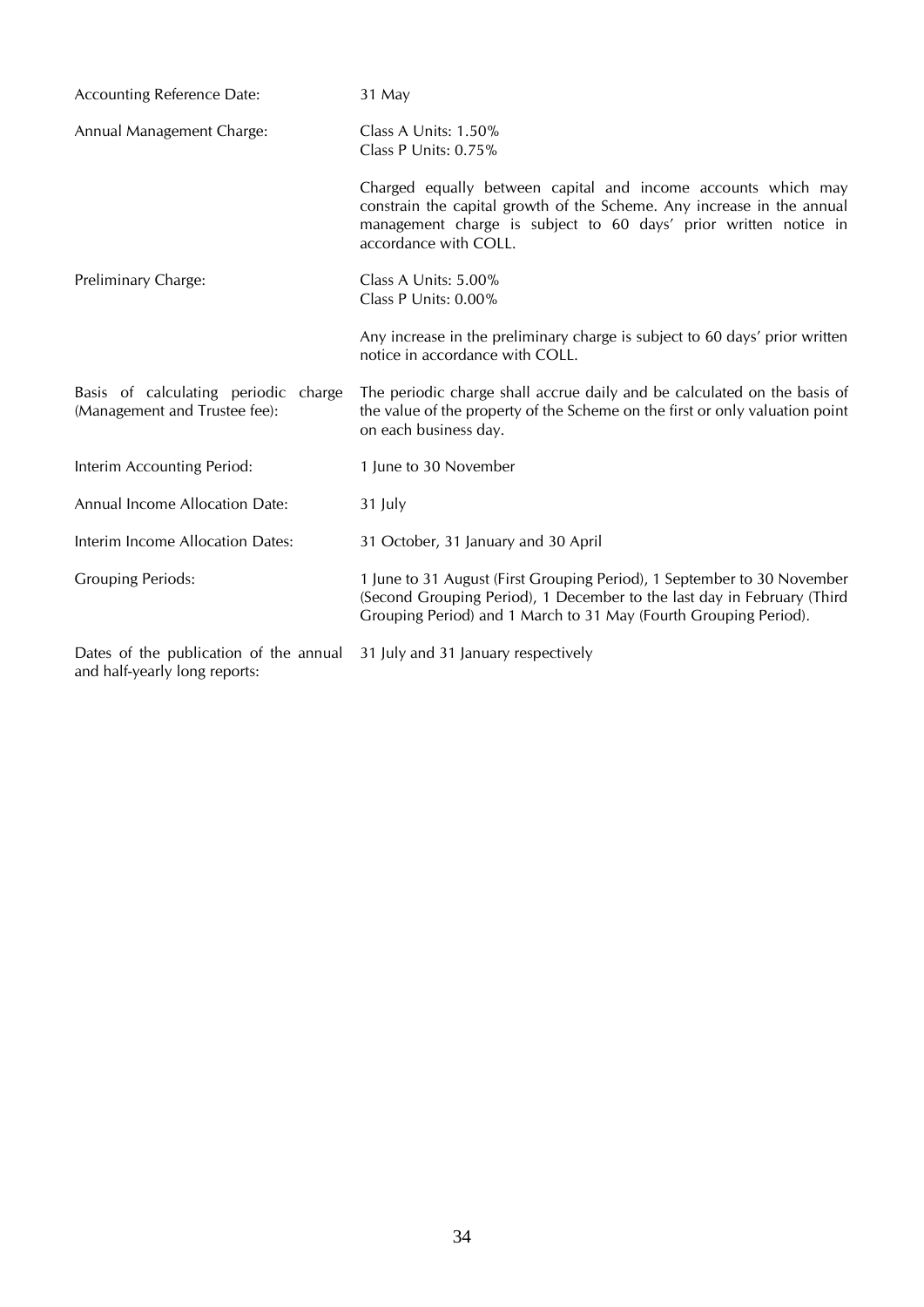### **Performance Information**

### **IFSL Marlborough Bond Income Fund Class A Units**

### **1 st January 2017 – 31 st December 2021, Bid to Bid, UK Basic Rate, Based in UK Sterling**

### **Net Income Distributed**

| <b>Name</b>                                         | % Growth  | % Growth  | % Growth  | % Growth  | % Growth  |
|-----------------------------------------------------|-----------|-----------|-----------|-----------|-----------|
|                                                     | 01 Jan 17 | 01 Jan 18 | 01 Jan 19 | 01 Jan 20 | 01 Jan 21 |
|                                                     | to        | to        | to        | to        | to        |
|                                                     | 31 Dec 17 | 31 Dec 18 | 31 Dec 19 | 31 Dec 20 | 31 Dec 21 |
| <b>IFSL Marlborough Bond</b><br>Income Fund Class A | 5.47      | $-2.19$   | 6.54      | 5.73      | $-2.66$   |

Source: Morningstar

**The value of your units may go down as well as up. Past performance is not a guide to future performance.**

## **Target Benchmark Performance**

| <b>Name</b>                          | % Growth  | % Growth  | % Growth  | % Growth   | % Growth  |
|--------------------------------------|-----------|-----------|-----------|------------|-----------|
|                                      | 1 Jan 17  | 1 Jan 18  | 1 Jan 19  | 1 Jan $20$ | 1 Jan 21  |
|                                      | to        | tο        | tο        | to         | tο        |
|                                      | 31 Dec 17 | 31 Dec 18 | 31 Dec 19 | 31 Dec 20  | 31 Dec 21 |
| IA Sterling Corporate<br>Bond sector | 5.40      | $-2.48$   | 9.23      | 6.08       | 0.89      |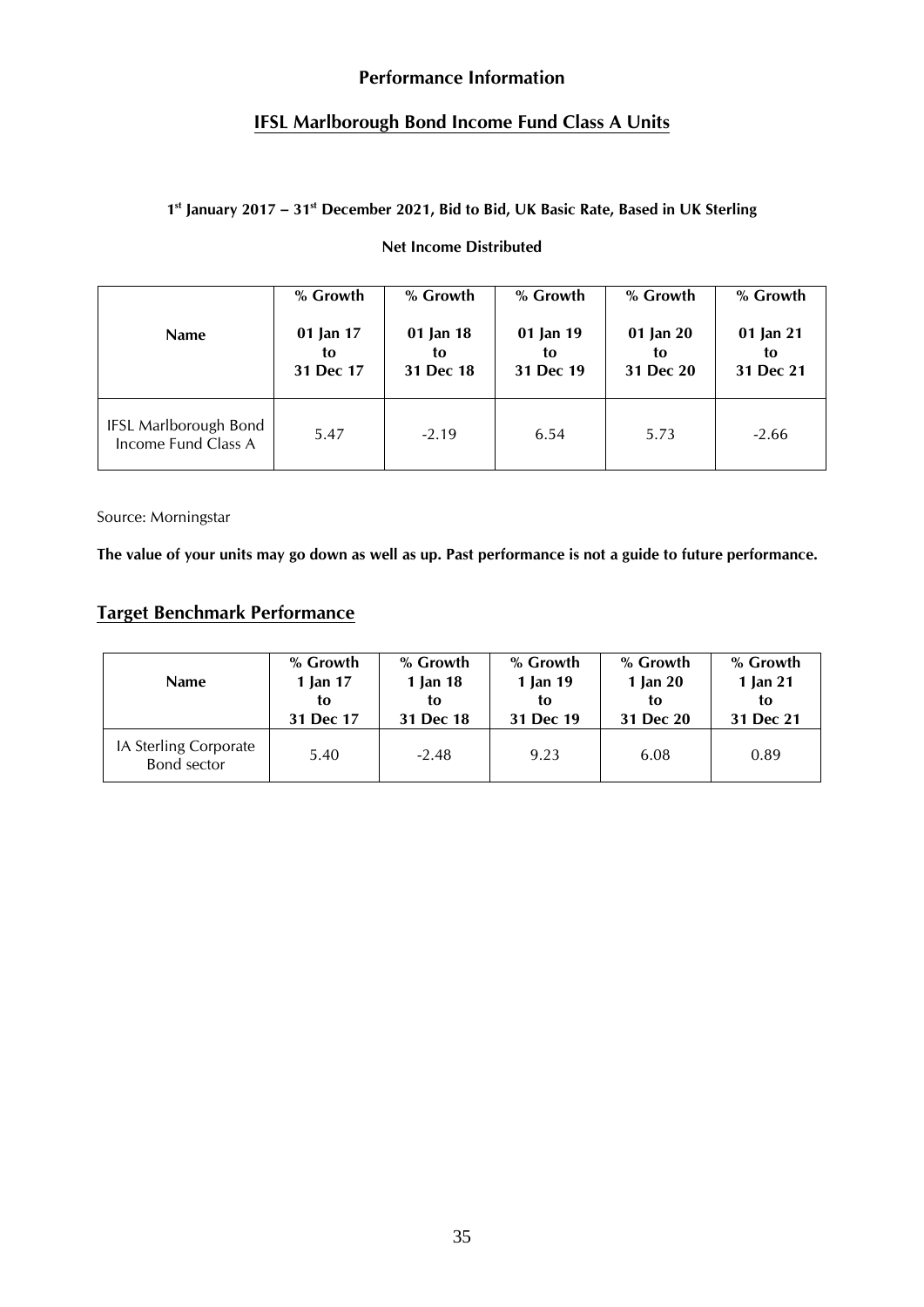## *IFSL Marlborough Global Bond Fund*

<span id="page-35-0"></span>

| Date of authorisation:                                                                           | 29 April 1988                                                                                                                                                                                                                                                                                                                                                                                          |
|--------------------------------------------------------------------------------------------------|--------------------------------------------------------------------------------------------------------------------------------------------------------------------------------------------------------------------------------------------------------------------------------------------------------------------------------------------------------------------------------------------------------|
| Investment Objective:                                                                            | The aim of the Fund is to provide both income, that is money paid out from<br>an investment as interest, and capital growth, that is to increase the value<br>of your investment. The Fund aims to outperform the average of the IA<br>Global Mixed Bond sector over any 5 year period, after any charges have<br>been taken out of the Fund. However, there is no certainty this will be<br>achieved. |
| Current Investment Policy,<br>general<br>nature of portfolio and any intended<br>specialisation: | At least 80% of the Fund will be invested in bonds. This will include bonds<br>issued by companies, governments and institutions.                                                                                                                                                                                                                                                                      |
|                                                                                                  | Investments will include both investment grade bonds, which are loans<br>issued by entities that have a high capacity to repay the debt, as well as<br>sub-investment grade bonds which can be more vulnerable to changing<br>economic conditions.                                                                                                                                                     |
|                                                                                                  | The Fund may also invest in shares (including preference shares and<br>permanent interest bearing shares), bonds which may be converted into<br>shares (known as convertible bonds) and money market instruments<br>(which are shorter term loans).                                                                                                                                                    |
|                                                                                                  | The Fund is actively managed which means the Manager decides which<br>investments to buy or sell and when. The Manager's principal aim is to buy<br>bonds and hold them to maturity in order to maximise the income<br>generated from investments, although some investments may be sold prior<br>to maturity.                                                                                         |
|                                                                                                  | The Fund invests in a diversified portfolio of securities and has no<br>constraints in relation to country or industry.                                                                                                                                                                                                                                                                                |
|                                                                                                  | The Manager uses derivatives (instruments whose returns are linked to<br>another asset, market or other variable factor) and forward transactions, for<br>the purposes of efficient portfolio management in order to reduce currency<br>risk in the Fund, also known as hedging, and for investment purposes, to<br>gain exposure to certain currencies as part of the overall investment<br>strategy. |
|                                                                                                  | From time to time, the Fund may also use derivative instruments to manage<br>interest rate risk in the Fund.                                                                                                                                                                                                                                                                                           |
|                                                                                                  | The Fund may hold up to 20% in cash to enable the ready settlement of<br>liabilities, for the efficient management of the Fund and in pursuit of the<br>Fund's objectives.                                                                                                                                                                                                                             |
| Performance target:                                                                              | The performance target is the level of performance the Fund aims to deliver<br>however there is no certainty this will be achieved.                                                                                                                                                                                                                                                                    |
|                                                                                                  | The Investment Association (IA), the trade body for UK investment<br>managers, has created a number of 'sectors' as a way of dividing funds into<br>broad groups with similar characteristics. The Fund will be in the IA Global<br>Mixed Bond sector. This Fund aims to be in the top half of all funds<br>included in this sector, as published by Morningstar.                                      |
| <b>Valuation Point:</b>                                                                          | 12 noon on each business day excluding the last business day before 25<br>December.                                                                                                                                                                                                                                                                                                                    |
| Types of Units in issue:                                                                         | Class A and Class P Income and Accumulation Units                                                                                                                                                                                                                                                                                                                                                      |
| Accounting Reference Date:                                                                       | 20 February                                                                                                                                                                                                                                                                                                                                                                                            |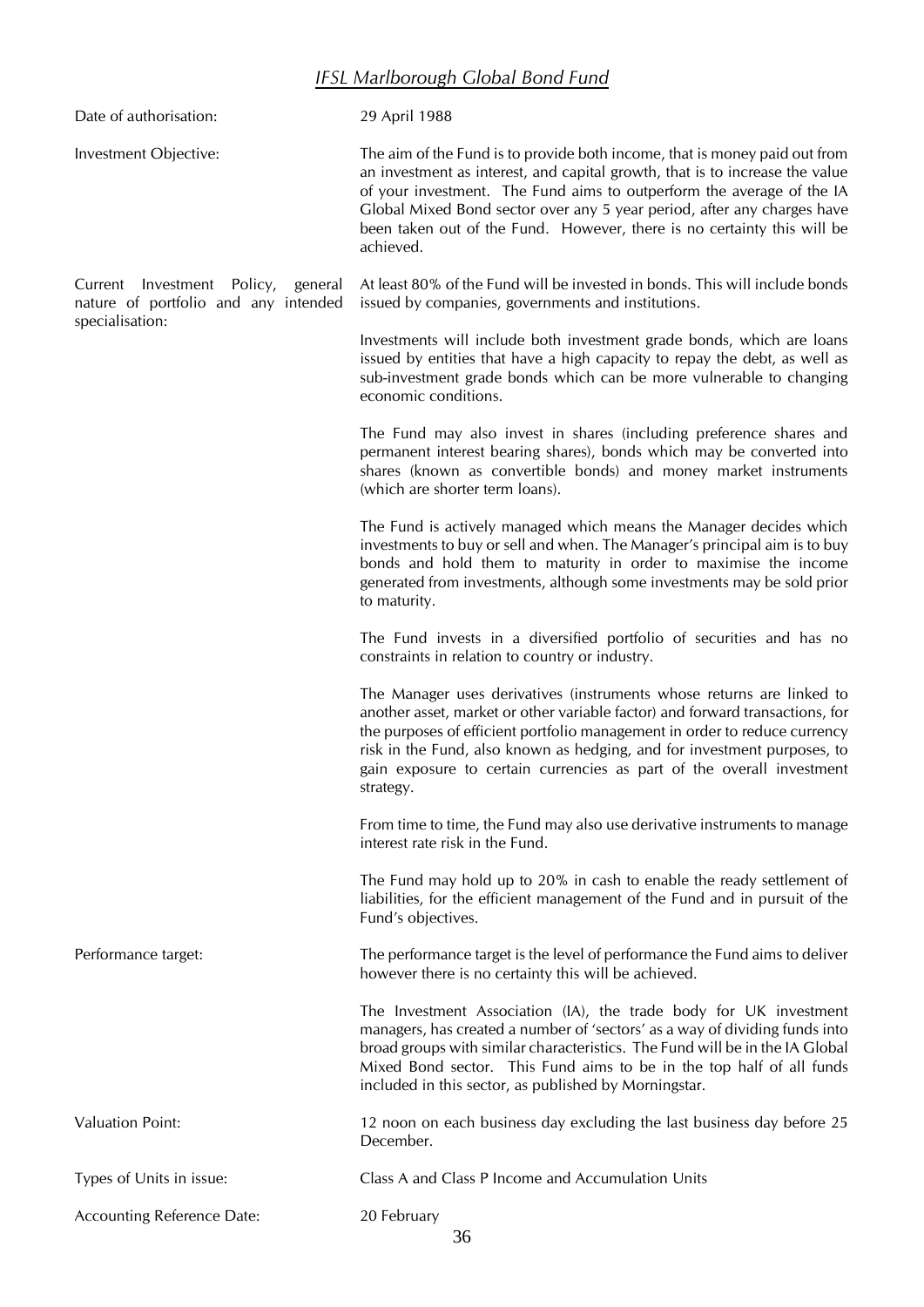| Annual Management Charge:                                               | Class A Units: $1.125%$<br>Class P Units: 0.375%                                                                                                                                  |
|-------------------------------------------------------------------------|-----------------------------------------------------------------------------------------------------------------------------------------------------------------------------------|
|                                                                         | Any increase in the annual management charge is subject to 60 days' prior<br>written notice in accordance with COLL.                                                              |
| Preliminary Charge:                                                     | Class A Units: 5.00%<br>Class P Units: 0.00%                                                                                                                                      |
|                                                                         | Any increase in the preliminary charge is subject to 60 days' prior written<br>notice in accordance with COLL.                                                                    |
| Basis of calculating periodic charge<br>(Management and Trustee fee):   | The periodic charge shall accrue daily and be calculated on the basis of<br>the value of the property of the Scheme on the first or only valuation point<br>on each business day. |
| Interim Accounting Period:                                              | 21 February to 20 August                                                                                                                                                          |
| Annual Income Allocation Date:                                          | 20 April                                                                                                                                                                          |
| Interim Income Allocation Date:                                         | 20 October                                                                                                                                                                        |
| <b>Grouping Periods:</b>                                                | 21 February to 20 August (First Grouping Period) and 21 August to 20<br>February (Second Grouping Period)                                                                         |
| Dates of the publication of the annual<br>and half-yearly long reports: | 20 April and 20 October                                                                                                                                                           |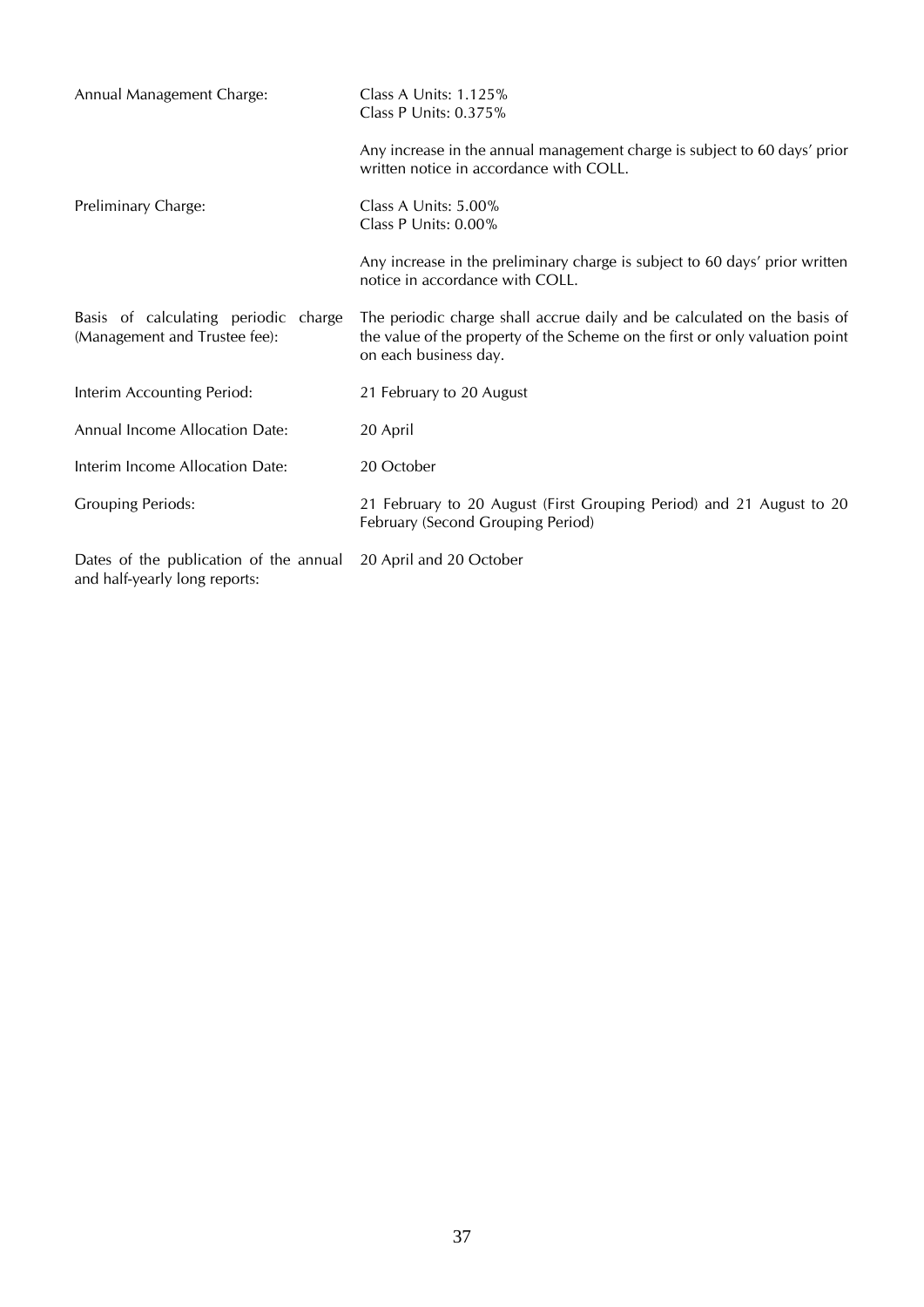## **Performance Information**

## **IFSL Marlborough Global Bond Fund Class A Units**

### **1 st January 2017 – 31 st December 2021, Bid to Bid, UK Basic Rate, Based in UK Sterling**

## **Net Income Reinvested**

| <b>Name</b>                                            | % Growth  | % Growth  | % Growth  | % Growth  | % Growth  |
|--------------------------------------------------------|-----------|-----------|-----------|-----------|-----------|
|                                                        | 01 Jan 17 | 01 Jan 18 | 01 Jan 19 | 01 Jan 20 | 01 Jan 21 |
|                                                        | to        | to        | to        | to        | to        |
|                                                        | 31 Dec 17 | 31 Dec 18 | 31 Dec 19 | 31 Dec 20 | 31 Dec 21 |
| <b>IFSL Marlborough</b><br>Global Bond Fund<br>Class A | 3.23      | $-0.89$   | 6.60      | 4.75      | $-2.50$   |

Source: Morningstar

**The value of your units may go down as well as up. Past performance is not a guide to future performance.**

# **Target Benchmark Performance**

| <b>Name</b>                    | % Growth  | % Growth  | % Growth  | % Growth  | % Growth  |
|--------------------------------|-----------|-----------|-----------|-----------|-----------|
|                                | 1 Jan 17  | 1 Jan 18  | 1 Jan 19  | 1 Jan 20  | 1 Jan 21  |
|                                | to        | to        | to        | tο        | to        |
|                                | 31 Dec 17 | 31 Dec 18 | 31 Dec 19 | 31 Dec 20 | 31 Dec 21 |
| IA Global Mixed<br>Bond sector | 1.29      | 0.32      | 5.19      | 5.65      | $-2.19$   |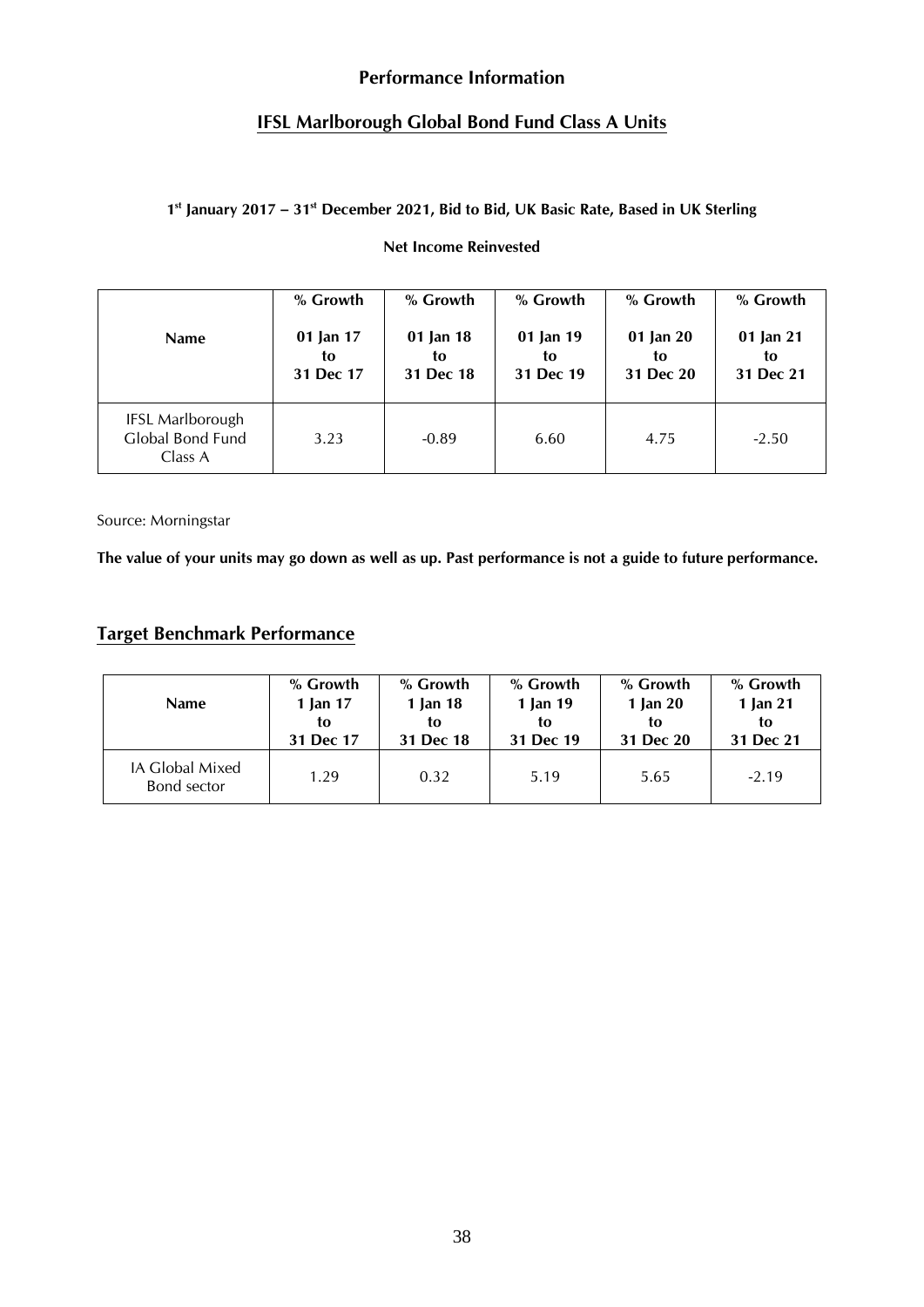# *IFSL Marlborough Special Situations Fund*

| Date of authorisation:                                                                           | 7 June 1995                                                                                                                                                                                                                                                                                                                                                                                                                                |
|--------------------------------------------------------------------------------------------------|--------------------------------------------------------------------------------------------------------------------------------------------------------------------------------------------------------------------------------------------------------------------------------------------------------------------------------------------------------------------------------------------------------------------------------------------|
| Investment Objective:                                                                            | The aim of the Fund is to provide capital growth, that is, to increase the<br>value of your investment, however, there is no certainty this will be<br>achieved.                                                                                                                                                                                                                                                                           |
| Current Investment Policy,<br>general<br>nature of portfolio and any intended<br>specialisation: | At least 80% of the Fund will be invested in the shares of companies listed<br>in the UK, incorporated or domiciled in the UK or with significant business<br>operations in the UK. This will include a range of small, medium and large<br>companies. In any event, at least 60% of the Fund shall be invested in<br>smaller companies, defined as companies with a market capitalisation of<br>less than £2.5bn at the time of purchase. |
|                                                                                                  | The aim of the investment team is to identify companies which they believe<br>show good long-term growth potential, or which appear to be under-<br>valued given their future prospects.                                                                                                                                                                                                                                                   |
|                                                                                                  | The team consider economic and market conditions, but the main focus is<br>on individual company analysis and selection.                                                                                                                                                                                                                                                                                                                   |
|                                                                                                  | Following the same investment philosophy, the Fund may also invest in<br>companies which are listed on overseas stock exchanges, other securities<br>which offer returns linked to the company performance, such as,<br>preference shares, convertible bonds and warrants.                                                                                                                                                                 |
|                                                                                                  | The Fund may, from time to time, hold shares in companies that become<br>unquoted following investment, due to a delisting or other corporate event,<br>for example. The Fund will not make new investment into the shares of<br>companies that are unquoted.                                                                                                                                                                              |
|                                                                                                  | The Fund is actively managed, which means the investment manager<br>decides which investments to buy or sell and when. The Fund invests in a<br>diverse portfolio of investments and is not constrained by any industry or<br>sector.                                                                                                                                                                                                      |
|                                                                                                  | The Fund may hold cash to enable ready settlement of liabilities (including<br>the redemption of units), for the efficient management of the Fund and in<br>order to meet its objective.                                                                                                                                                                                                                                                   |
| Assessing performance:                                                                           | The Investment Association (IA), the trade body for UK investment<br>managers, has created a number of 'sectors' as a way of dividing funds into<br>broad groups with similar characteristics.                                                                                                                                                                                                                                             |
|                                                                                                  | The Fund's investment policy puts it in the IA UK All Companies sector.<br>You may want to assess the Fund's performance compared to the<br>performance of this sector.                                                                                                                                                                                                                                                                    |
| <b>Valuation Point:</b>                                                                          | 12 noon on each business day excluding the last business day before 25<br>December.                                                                                                                                                                                                                                                                                                                                                        |
| Types of Units in issue:                                                                         | Class A Accumulation Units and Class P Accumulation Units                                                                                                                                                                                                                                                                                                                                                                                  |
| Accounting Reference Date:                                                                       | 20 December                                                                                                                                                                                                                                                                                                                                                                                                                                |
| Annual Management Charge:                                                                        | Class A Units 1.50% and Class P Units 0.75%                                                                                                                                                                                                                                                                                                                                                                                                |
|                                                                                                  | Any increase in the annual management charge is subject to 60 days' prior<br>written notice in accordance with COLL.                                                                                                                                                                                                                                                                                                                       |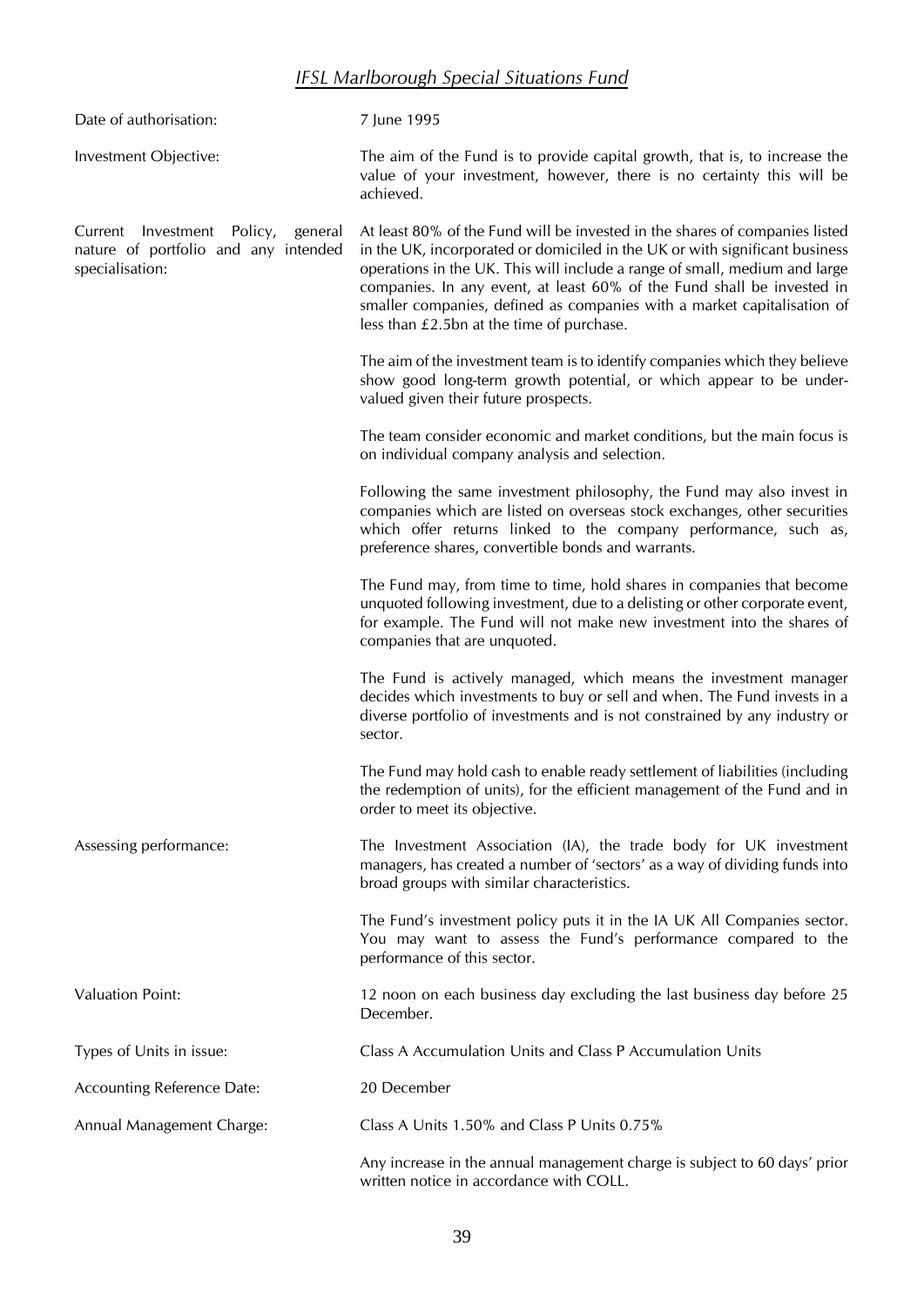| Preliminary Charge:                                                     | Class A Units $5.00\%$ and Class P Units $0.00\%$                                                                                                                                 |
|-------------------------------------------------------------------------|-----------------------------------------------------------------------------------------------------------------------------------------------------------------------------------|
|                                                                         | Any increase in the preliminary charge is subject to 60 days' prior written<br>notice in accordance with COLL.                                                                    |
| Basis of calculating periodic charge<br>(Management and Trustee fee):   | The periodic charge shall accrue daily and be calculated on the basis of<br>the value of the property of the Scheme on the first or only valuation point<br>on each business day. |
| Interim Accounting Period:                                              | 21 December to 20 June                                                                                                                                                            |
| Annual Income Allocation Date:                                          | 20 February                                                                                                                                                                       |
| Interim Income Allocation Date:                                         | 20 August                                                                                                                                                                         |
| <b>Grouping Periods:</b>                                                | 21 December to 20 June (First Grouping Period) and 21 June to 20<br>December (Second Grouping Period)                                                                             |
| Dates of the publication of the annual<br>and half-yearly long reports: | 20 February and 20 August respectively                                                                                                                                            |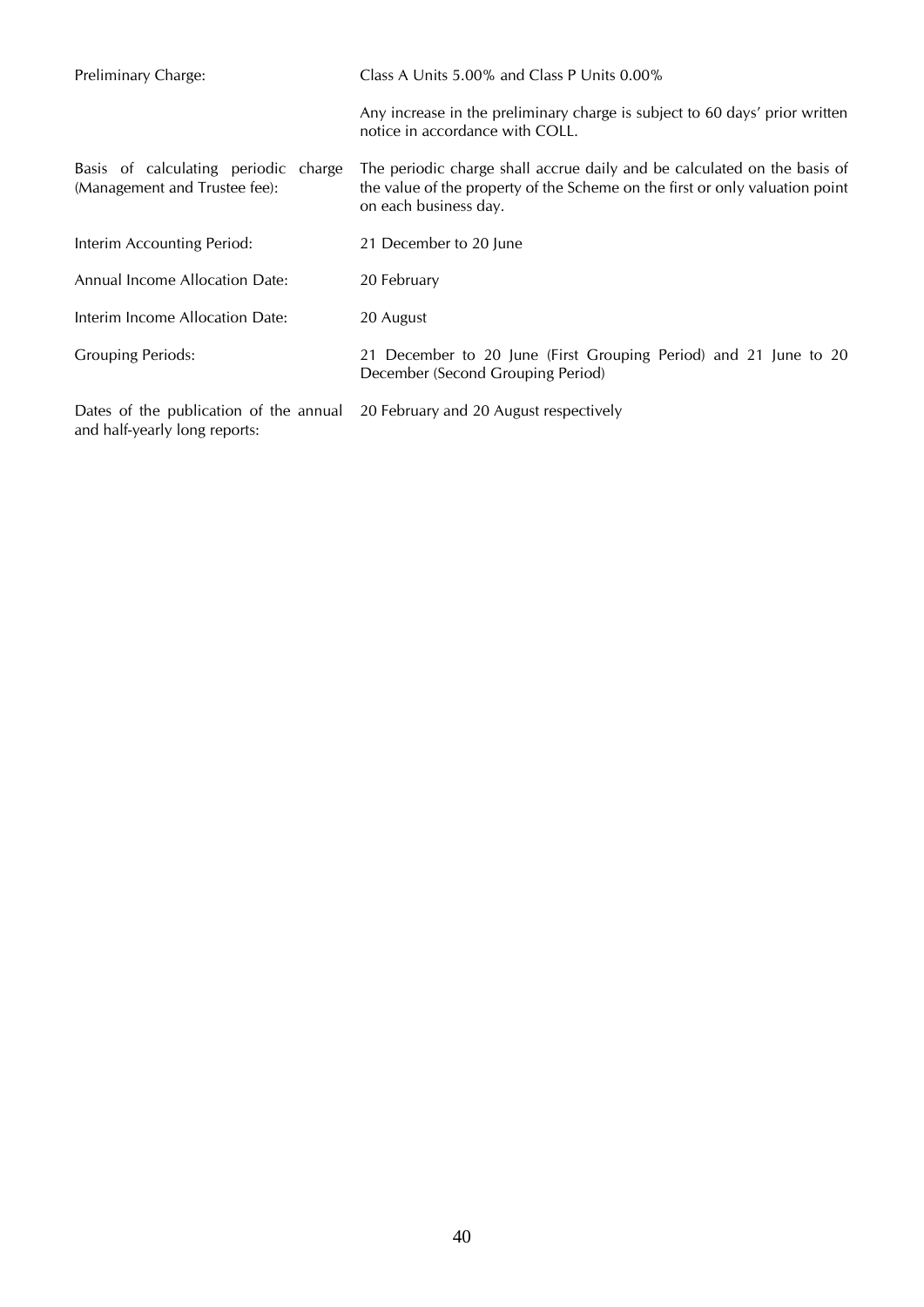## **Performance Information**

# **IFSL Marlborough Special Situations Fund Class A Units**

### **1 st January 2017 – 31 st December 2021, Bid to Bid, UK Basic Rate, Based in UK Sterling**

## **Net Income Reinvested**

|                                                                      | % Growth                     | % Growth                     | % Growth                     | % Growth                     | % Growth                     |
|----------------------------------------------------------------------|------------------------------|------------------------------|------------------------------|------------------------------|------------------------------|
| <b>Name</b>                                                          | 01 Jan 17<br>to<br>31 Dec 17 | 01 Jan 18<br>tο<br>31 Dec 18 | 01 Jan 19<br>to<br>31 Dec 19 | 01 Jan 20<br>to<br>31 Dec 20 | 01 Jan 21<br>to<br>31 Dec 21 |
| <b>IFSL Marlborough</b><br><b>Special Situations Fund</b><br>Class A | 26.10                        | $-12.20$                     | 19.42                        | 16.41                        | 20.12                        |

Source: Morningstar

**The value of your units may go down as well as up. Past performance is not a guide to future performance.**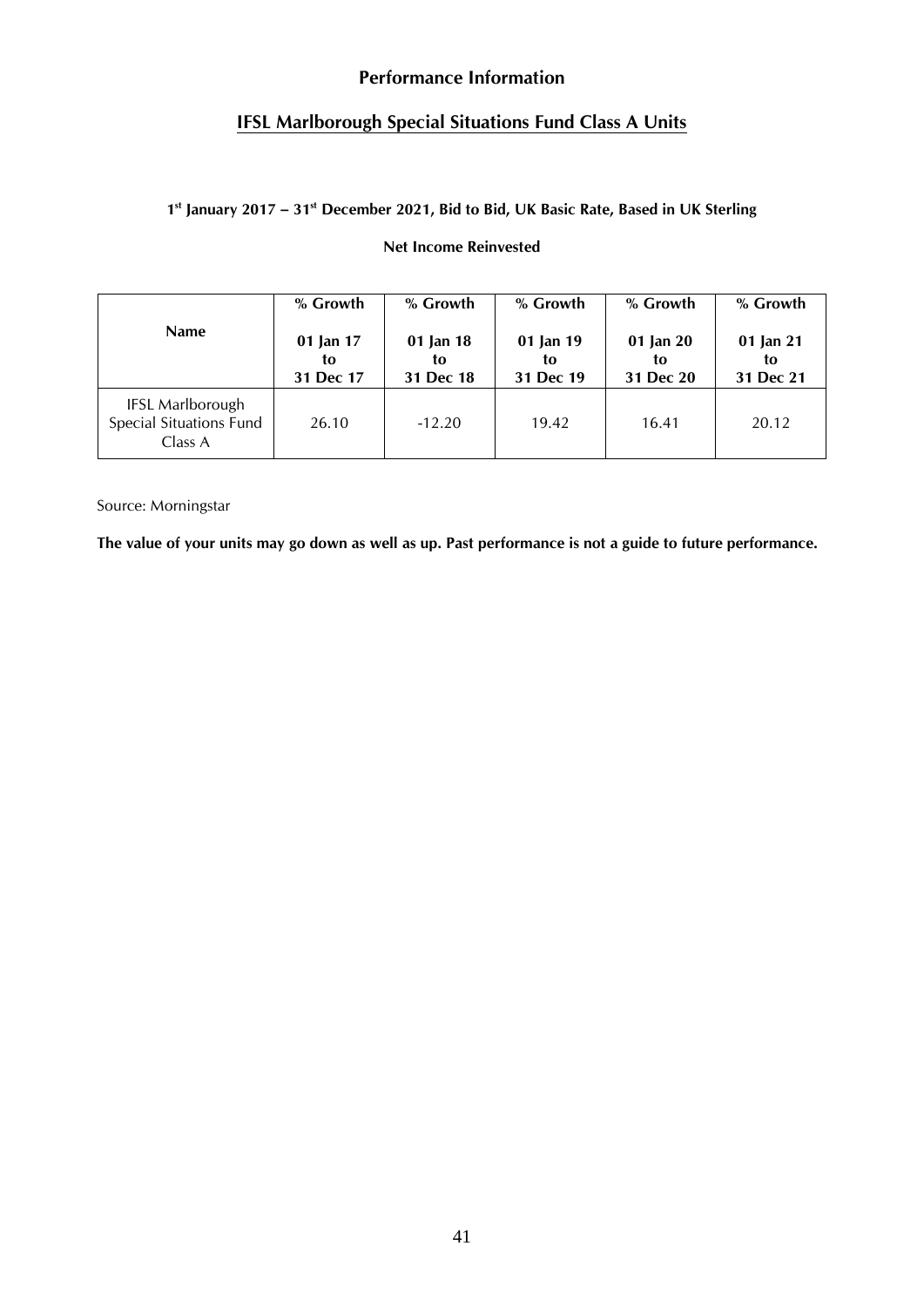# *IFSL Marlborough UK Micro-Cap Growth Fund*

| Date of authorisation:                                                                           | 9 September 2004                                                                                                                                                                                                                                                                                                                                                                                                |
|--------------------------------------------------------------------------------------------------|-----------------------------------------------------------------------------------------------------------------------------------------------------------------------------------------------------------------------------------------------------------------------------------------------------------------------------------------------------------------------------------------------------------------|
| Investment Objective:                                                                            | The aim of the Fund is to increase the value of your investment by more<br>than any increase in the FTSE SmallCap Index (ex-Investment Companies),<br>after any charges have been taken out of the Fund, over any 5 year period.<br>However, there is no certainty this will be achieved.                                                                                                                       |
| Current Investment Policy,<br>general<br>nature of portfolio and any intended<br>specialisation: | At least 80% of the Fund will be invested in the shares of smaller<br>companies<br>and investment trusts listed on UK stock exchanges. These will be<br>incorporated/domiciled in the UK or will have significant business<br>operations in the UK. These are companies whose market capitalisation<br>(the market value of a company's shares) is $£250m$ or less at the time the<br>initial purchase is made. |
|                                                                                                  | These investments will include very small companies, whose market<br>capitalisation is less than £150m.                                                                                                                                                                                                                                                                                                         |
|                                                                                                  | The aim of the investment team is to identify companies which they believe<br>show good long-term growth potential, or which appear to be under-<br>valued given their future prospects.                                                                                                                                                                                                                        |
|                                                                                                  | The team consider economic and market conditions, but the main focus is<br>on individual company analysis and selection.                                                                                                                                                                                                                                                                                        |
|                                                                                                  | Following the same investment philosophy, the Fund may also invest in<br>companies which are listed on overseas stock exchanges, the shares of<br>larger companies, other securities which offer returns linked to the<br>company performance, such as, preference shares, convertible bonds and<br>warrants, and unquoted companies.                                                                           |
|                                                                                                  | The Fund is actively managed, which means the investment manager<br>decides which investments to buy or sell and when. The Fund invests in a<br>diverse portfolio of investments and is not constrained by any industry or<br>sector.                                                                                                                                                                           |
|                                                                                                  | The Fund may hold cash, government bonds and money market<br>instruments (short terms loans typically issued by governments and banks)<br>to enable ready settlement of liabilities (including the redemption of units),<br>for the efficient management of the Fund and in order to meet its objective.                                                                                                        |
| Performance target:                                                                              | The performance target is the level of performance the Fund aims to deliver<br>however there is no certainty this will be achieved. The FTSE SmallCap<br>Index (ex-Investment Companies) has been chosen as the performance<br>target as it has similar aims and objectives to the Fund.                                                                                                                        |
| Assessing performance:                                                                           | The Investment Association (IA), the trade body for UK investment<br>managers, has created a number of 'sectors' as a way of dividing funds into<br>broad groups with similar characteristics.                                                                                                                                                                                                                  |
|                                                                                                  | The Fund's investment policy puts it in the IA UK Smaller Companies<br>sector. You may want to assess the Fund's performance compared to the<br>performance of this sector.                                                                                                                                                                                                                                     |
| <b>Valuation Point:</b>                                                                          | 12 noon on each business day excluding the last business day before 25<br>December.                                                                                                                                                                                                                                                                                                                             |
| Types of Units in issue:<br><b>Accounting Reference Date:</b>                                    | Class A Accumulation Units and Class P Accumulation Units<br>31 July                                                                                                                                                                                                                                                                                                                                            |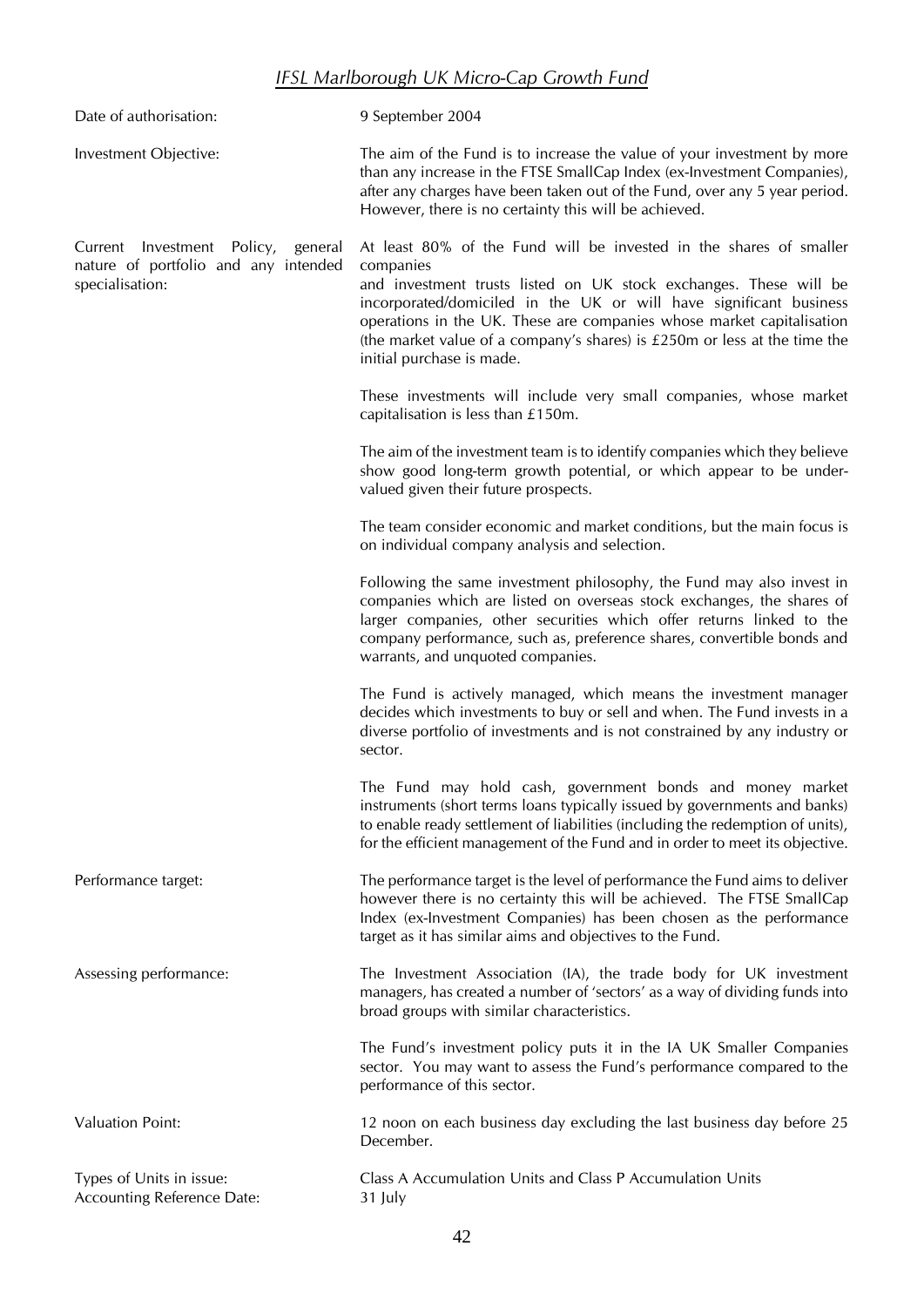| Annual Management Charge:                                               | Class A Units 1.50% and Class P Units 0.75%                                                                                                                                          |
|-------------------------------------------------------------------------|--------------------------------------------------------------------------------------------------------------------------------------------------------------------------------------|
|                                                                         | Any increase in the annual management charge is subject to 60 days' prior<br>written notice in accordance with COLL.                                                                 |
| Preliminary Charge:                                                     | Class A Units 5.00% and Class P Units 0.00%                                                                                                                                          |
|                                                                         | Any increase in the preliminary charge is subject to 60 days' prior written<br>notice in accordance with COLL.                                                                       |
| Basis of calculating periodic charge<br>(Management and Trustee fee):   | The periodic charge shall accrue daily and be calculated on the basis of<br>the<br>value of the property of the Scheme on the first or only valuation point on<br>each business day. |
| Interim Accounting Period:                                              | 1 August to 31 January                                                                                                                                                               |
| Annual Income Allocation Date:                                          | 30 September                                                                                                                                                                         |
| <b>Grouping Periods:</b>                                                | 1 August to 31 July                                                                                                                                                                  |
| Dates of the publication of the annual<br>and half-yearly long reports: | 30 September and 31 March respectively                                                                                                                                               |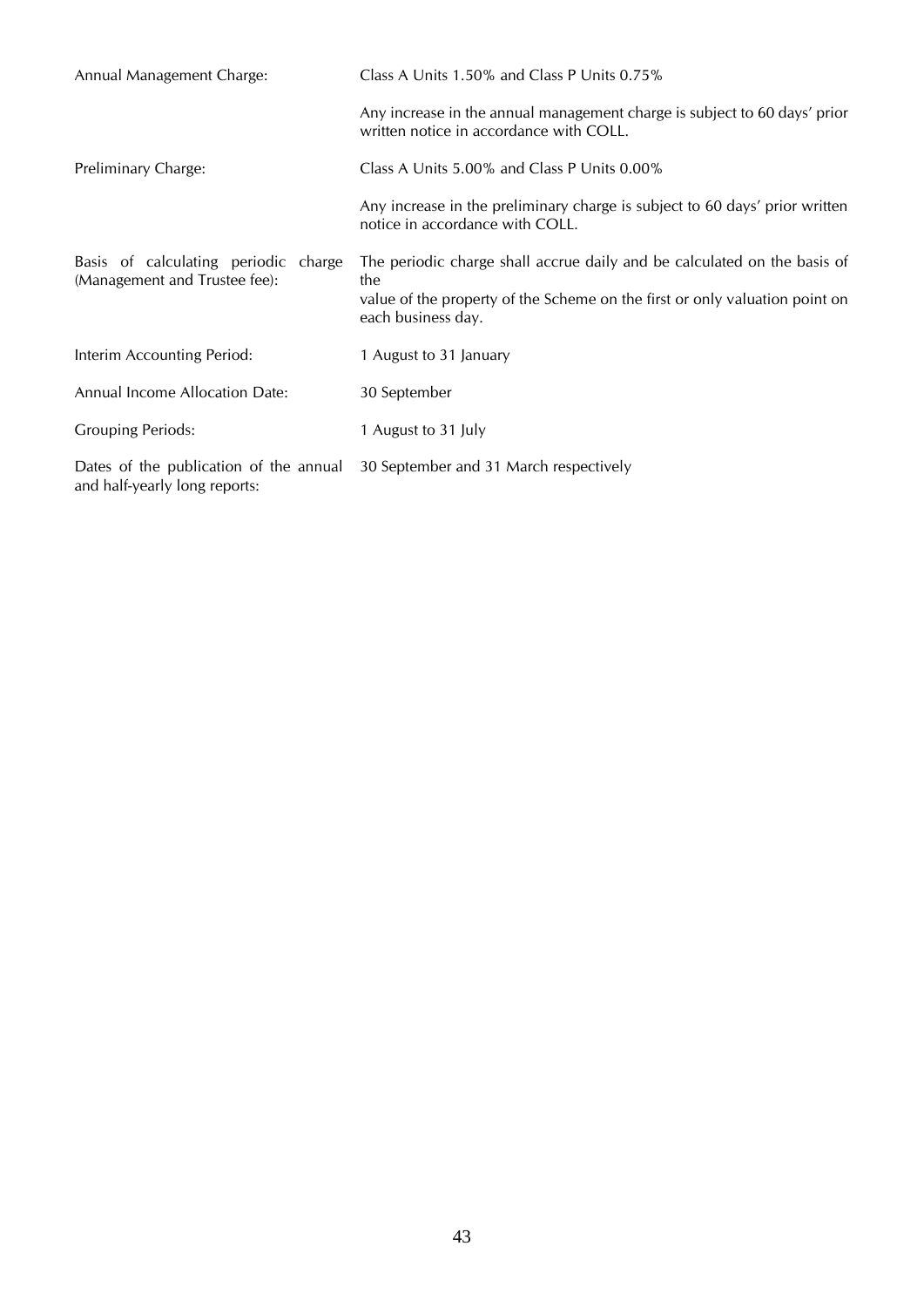# **IFSL Marlborough UK Micro Cap Growth Fund Class A Units**

## **1 st January 2017 – 31 st December 2021, Bid to Bid, UK Basic Rate, Based in UK Sterling**

## **Net Income Reinvested**

| <b>Name</b>                                             | % Growth<br>01 Jan 17<br>to | % Growth<br>01 Jan 18<br>to | % Growth<br>01 Jan 19<br>to | % Growth<br>01 Jan 20<br>to | % Growth<br>01 Jan 21<br>to |
|---------------------------------------------------------|-----------------------------|-----------------------------|-----------------------------|-----------------------------|-----------------------------|
|                                                         | 31 Dec 17                   | 31 Dec 18                   | 31 Dec 19                   | 31 Dec 20                   | 31 Dec 21                   |
| IFSL Marlborough UK<br>Micro Cap Growth<br>Fund Class A | 32.33                       | $-10.79$                    | 20.88                       | 21.78                       | 23.78                       |

Source: Morningstar

**The value of your units may go down as well as up. Past performance is not a guide to future performance.**

# **Target Benchmark Performance**

| <b>Name</b>                                          | % Growth  | % Growth  | % Growth  | % Growth   | % Growth  |
|------------------------------------------------------|-----------|-----------|-----------|------------|-----------|
|                                                      | 1 Jan 17  | 1 Jan 18  | 1 Jan 19  | 1 Jan $20$ | 1 Jan 21  |
|                                                      | to        | tο        | to        | tο         | to        |
|                                                      | 31 Dec 17 | 31 Dec 18 | 31 Dec 19 | 31 Dec 20  | 31 Dec 21 |
| FTSE SmallCap Index<br>(ex-Investment)<br>Companies) | 15.61     | $-13.80$  | 17.68     | 1.65       | 31.26     |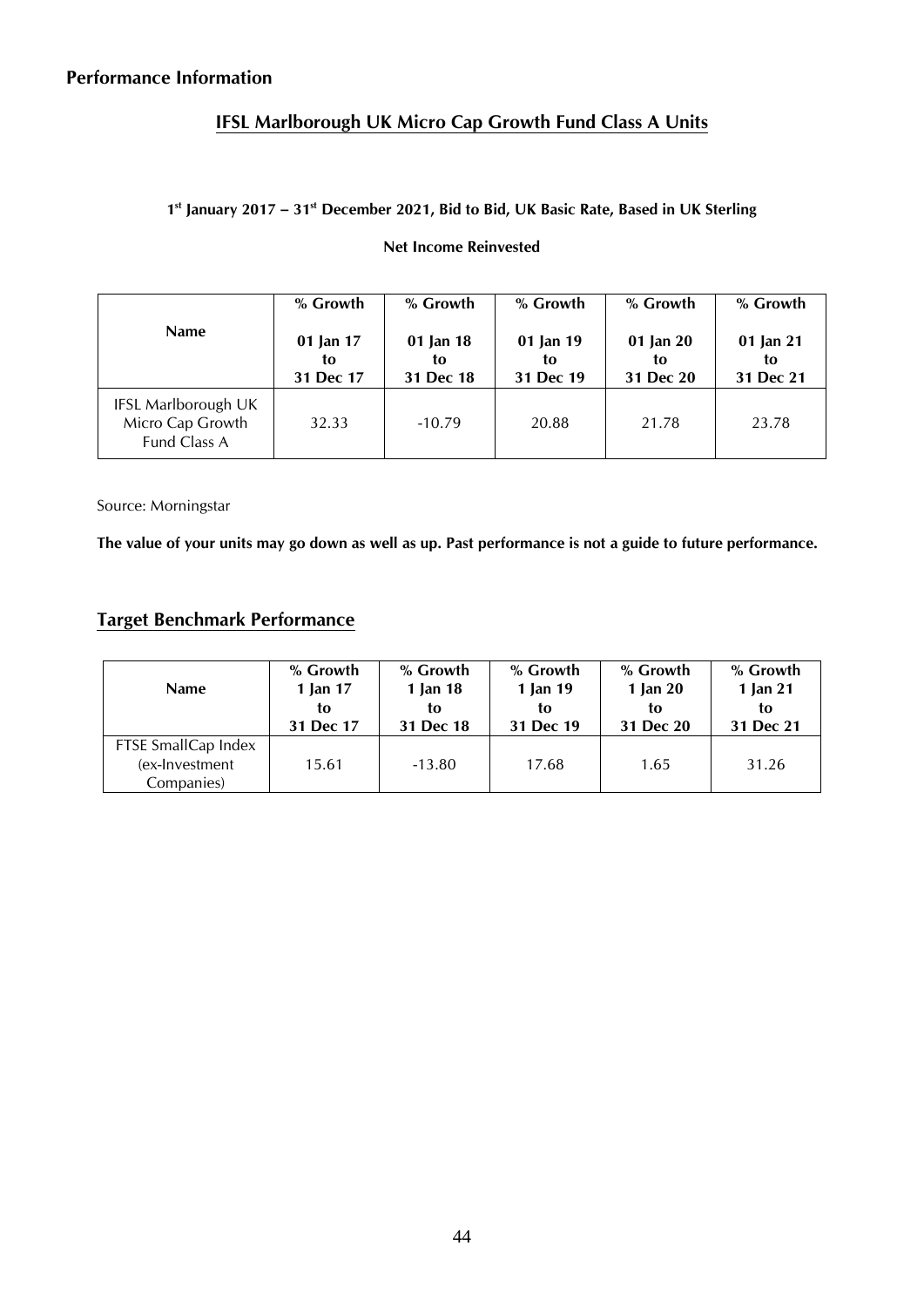# *IFSL Marlborough High Yield Fixed Interest Fund*

| Date of authorisation:                                                                           | 25 October 2004                                                                                                                                                                                                                                                                                                                                                                                                                            |
|--------------------------------------------------------------------------------------------------|--------------------------------------------------------------------------------------------------------------------------------------------------------------------------------------------------------------------------------------------------------------------------------------------------------------------------------------------------------------------------------------------------------------------------------------------|
| Investment Objective:                                                                            | The aim of the Fund is to provide investors with income, that is, money<br>paid out of your investment as interest, as well as the opportunity for some<br>growth over a period of five or more years, however, there is no certainty<br>this will be achieved.                                                                                                                                                                            |
| Current Investment Policy,<br>general<br>nature of portfolio and any intended<br>specialisation: | At least 80% of the Fund will be invested in high yield bonds issued by<br>companies and institutions. These will be sub-investment grade or unrated<br>bonds, which are loans issued by entities which can be more vulnerable<br>to changing market conditions that typically pay higher rates of interest<br>than investment grade bonds.                                                                                                |
|                                                                                                  | The Fund may also invest in investment grade bonds, bonds issued by<br>governments, bonds which may be converted into shares (known as<br>convertible bonds), preference shares, permanent interest bearing shares<br>and money market instruments (which are shorter term loans). Whilst the<br>Fund will not buy shares in companies there may be times where the Fund<br>holds shares following a restructuring of an existing holding. |
|                                                                                                  | The Fund is actively managed which means the investment team decides<br>which investments to buy or sell and when. Investment decisions are taken<br>based on individual company research in addition to the team's view on<br>global economic and market conditions.                                                                                                                                                                      |
|                                                                                                  | The investment manager uses the ICE Bank of America Merrill Lynch<br>European Currency High Yield Constrained (hedged to sterling) Index as a<br>reference point when constructing the portfolio and for risk management<br>purposes.                                                                                                                                                                                                      |
|                                                                                                  | The Fund uses derivatives (instruments whose returns are linked to another<br>asset, market or other variable factor) and forward transactions linked to<br>exchange rates, for the purposes of efficient portfolio management in order<br>to reduce currency risk in the Fund, also known as hedging.                                                                                                                                     |
|                                                                                                  | The Fund will typically hold less than 5% in cash to enable the ready<br>settlement of liabilities, for the efficient management of the Fund and in<br>pursuit of the Fund's objectives although may occasionally exceed this<br>figure.                                                                                                                                                                                                   |
| Assessing performance:                                                                           | The Investment Association (IA), the trade body for UK investment<br>managers, has created a number of 'sectors' as a way of dividing funds into<br>broad groups with similar characteristics.                                                                                                                                                                                                                                             |
|                                                                                                  | The Fund's investment policy puts it in the IA Sterling High Yield sector.<br>You may want to assess the Fund's performance compared to the<br>performance of this sector.                                                                                                                                                                                                                                                                 |
| <b>Valuation Point:</b>                                                                          | 12 noon on each business day excluding the last business day before 25<br>December.                                                                                                                                                                                                                                                                                                                                                        |
| Types of Units in issue:                                                                         | Class A and Class P Income Units                                                                                                                                                                                                                                                                                                                                                                                                           |
| Accounting Reference Date:                                                                       | 31 December                                                                                                                                                                                                                                                                                                                                                                                                                                |
| Annual Management Charge:                                                                        | Class A Units: 1.50%<br>Class P Units: 0.75%                                                                                                                                                                                                                                                                                                                                                                                               |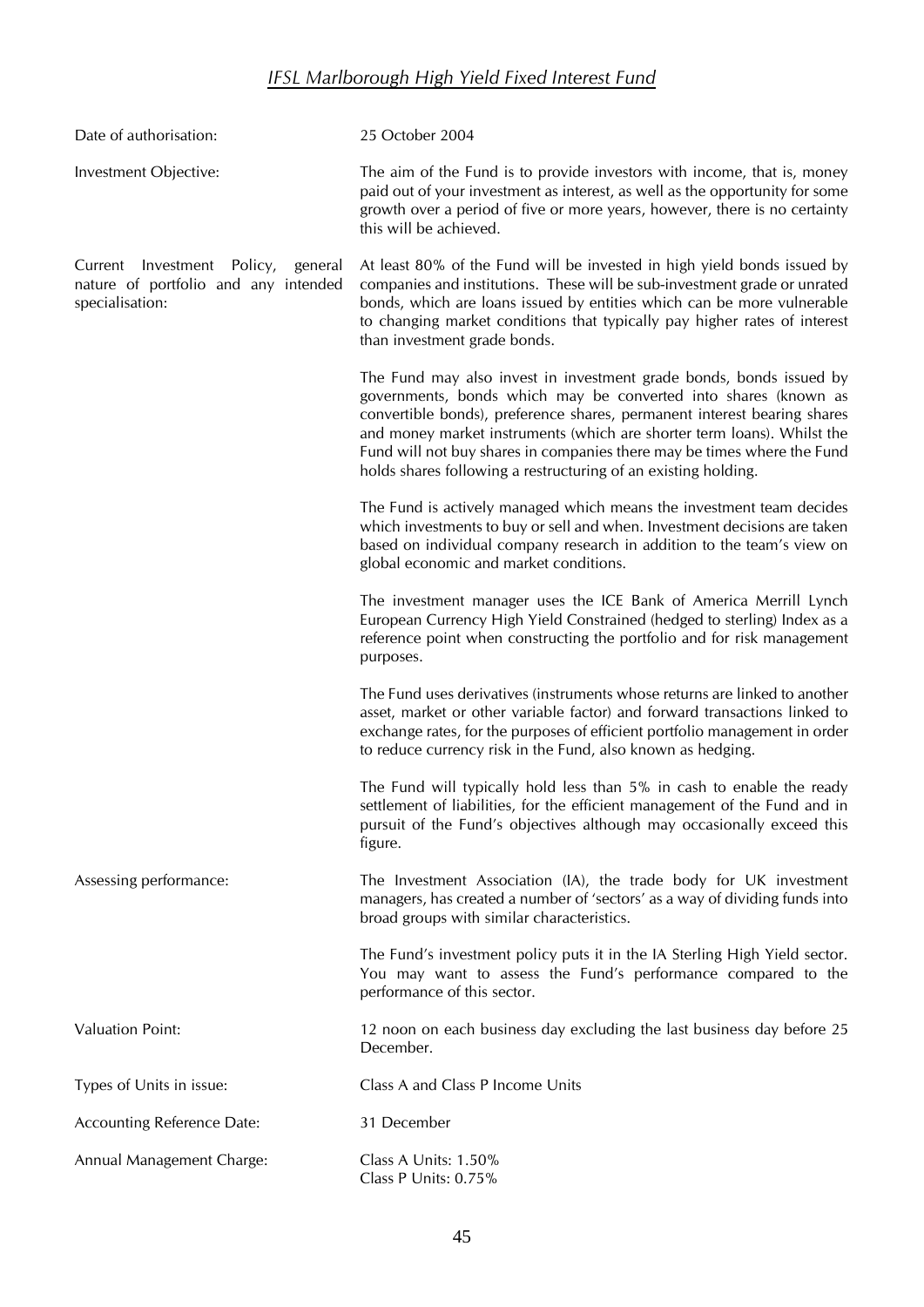|                                                                       | Charged equally between capital and income accounts which may<br>constrain the capital growth of the Scheme. Any increase in the annual<br>management charge is subject to 60 days' prior written notice in<br>accordance with COLL. |
|-----------------------------------------------------------------------|--------------------------------------------------------------------------------------------------------------------------------------------------------------------------------------------------------------------------------------|
| Preliminary Charge:                                                   | Class A Units: 5.25%<br>Class P Units: 0.00%                                                                                                                                                                                         |
|                                                                       | Any increase in the preliminary charge is subject to 60 days' prior written<br>notice in accordance with COLL.                                                                                                                       |
| Basis of calculating periodic charge<br>(Management and Trustee fee): | The periodic charge shall accrue daily and be calculated on the basis of<br>the value of the property of the Scheme on the first or only valuation point<br>on each business day.                                                    |
| Interim Accounting Period:                                            | 1 January to 30 June                                                                                                                                                                                                                 |
| Annual Income Allocation Date:                                        | Last day in February                                                                                                                                                                                                                 |
| Interim Income Allocation Date:                                       | 31 May, 31 August and 30 November                                                                                                                                                                                                    |
| <b>Grouping Periods:</b>                                              | 1 January to 31 March (First Grouping Period), and 1 April to 30 June<br>(Second Grouping Period), 1 July to 30 September (Third Grouping Period)<br>and 1 October to 31 December (Fourth Grouping Period)                           |
| Dates of the publication of the annual                                | Last day of February and 31 August respectively                                                                                                                                                                                      |

and half-yearly long reports: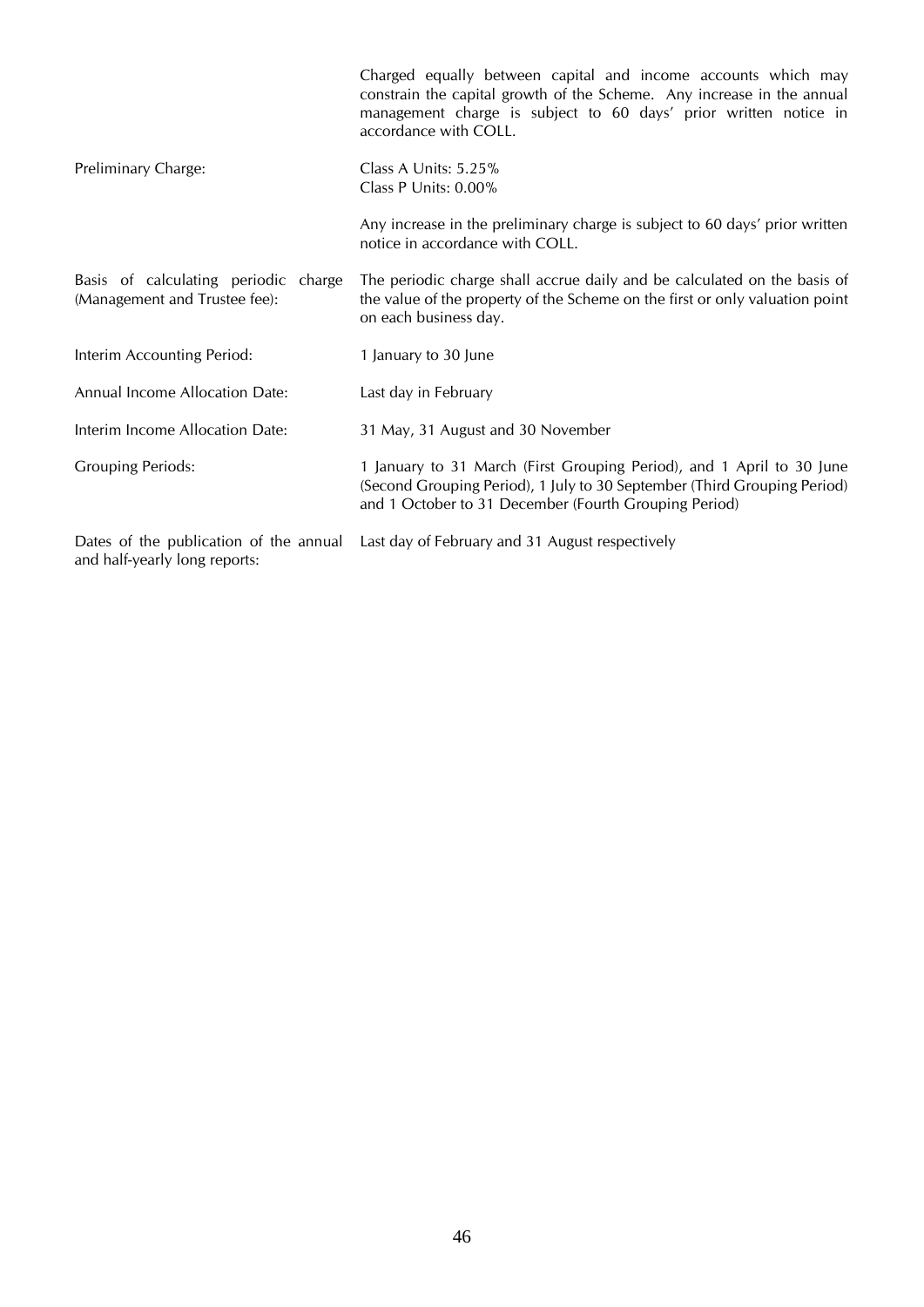## **Performance Information**

## **IFSL Marlborough High Yield Fixed Interest Fund Class A Units**

## **1 st January 2017 – 31 st December 2021, Bid to Bid, UK Basic Rate, Based in UK Sterling**

## **Net Income Distributed**

|                                                         | % Growth                     | % Growth                     | % Growth                     | % Growth                     | % Growth                     |
|---------------------------------------------------------|------------------------------|------------------------------|------------------------------|------------------------------|------------------------------|
| <b>Name</b>                                             | 01 Jan 17<br>to<br>31 Dec 17 | 01 Jan 18<br>to<br>31 Dec 18 | 01 Jan 19<br>to<br>31 Dec 19 | 01 Jan 20<br>to<br>31 Dec 20 | 01 Jan 21<br>to<br>31 Dec 21 |
| IFSL Marlborough High<br>Yield Interest Fund<br>Class A | 7.36                         | $-4.70$                      | 10.45                        | 3.57                         | 3.37                         |

Source: Morningstar

**The value of your units may go down as well as up. Past performance is not a guide to future performance.**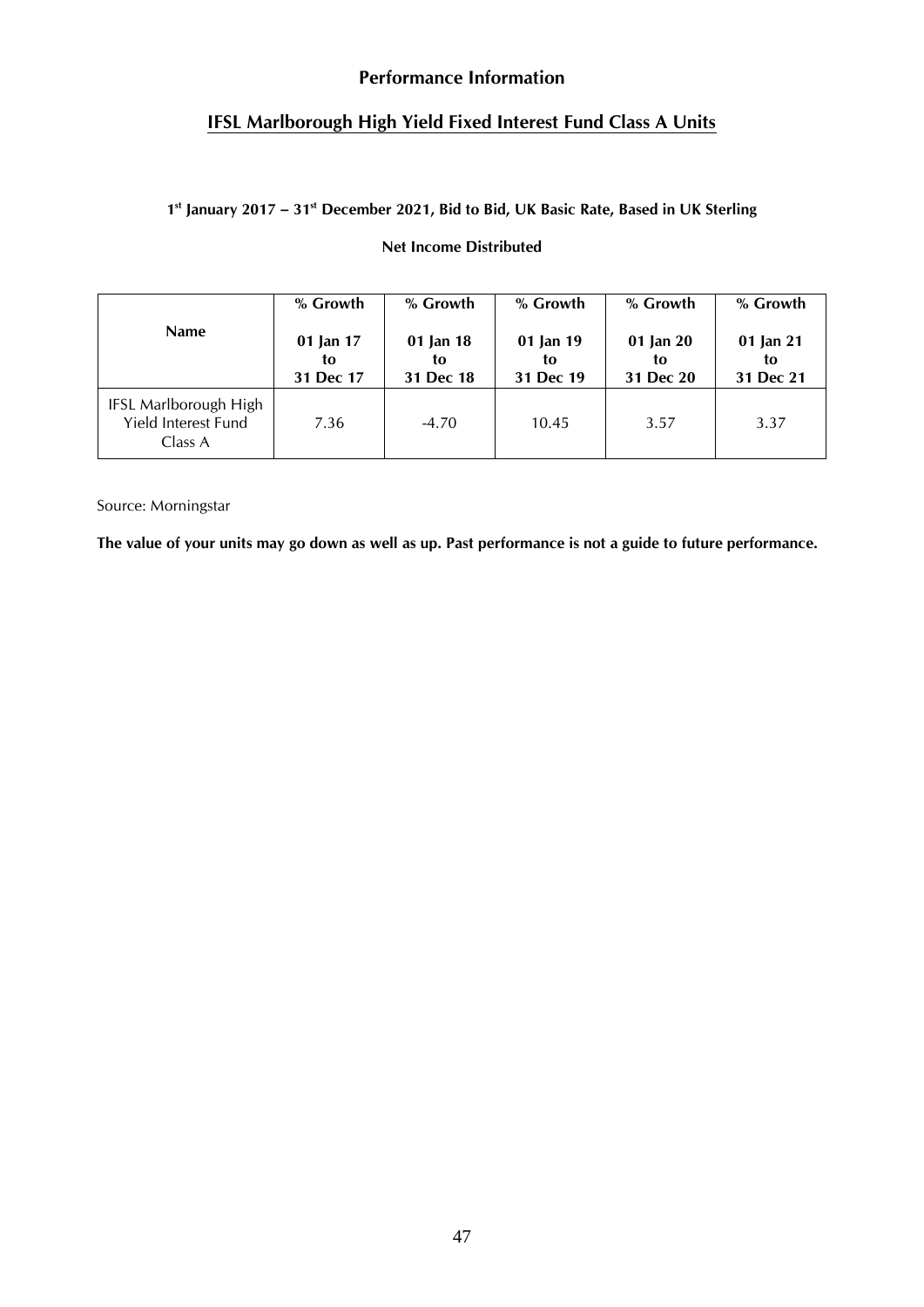# *IFSL Marlborough Multi-Cap Growth Fund*

| Date of authorisation:                                                                        | 7 June 1995                                                                                                                                                                                                                                                                                                                                                                                                                                                                         |
|-----------------------------------------------------------------------------------------------|-------------------------------------------------------------------------------------------------------------------------------------------------------------------------------------------------------------------------------------------------------------------------------------------------------------------------------------------------------------------------------------------------------------------------------------------------------------------------------------|
| Investment Objective:                                                                         | The aim of the Fund is to provide capital growth, that is, to increase the<br>value of your investment, over a period of 5 or more years. The Fund aims<br>to deliver greater returns than the FTSE All-Share Index over any 3 year<br>period after charges, however, there is no certainty this will be achieved.                                                                                                                                                                  |
| Current Investment Policy, general<br>nature of portfolio and any intended<br>specialisation: | The Fund will invest at least 80% in the shares of companies and<br>investment trusts listed on UK stock exchanges. This will include a range<br>of small, medium and large companies.                                                                                                                                                                                                                                                                                              |
|                                                                                               | Companies purchased will be those which the Manager considers to be<br>the leading companies amongst their peers. These are typically companies<br>the Manager believes have a superior business model, the potential to<br>increase their market share or which are operating in markets where the<br>Manager expects demand for the company's products or services to grow.<br>The Manager may also take advantage of shorter term opportunities<br>identified from time to time. |
|                                                                                               | Following the same investment philosophy, the Fund may also invest in<br>the shares of companies which are listed on overseas stock exchanges.                                                                                                                                                                                                                                                                                                                                      |
|                                                                                               | The Fund is actively managed, which means the Manager decides which<br>investments to buy and sell and when.                                                                                                                                                                                                                                                                                                                                                                        |
|                                                                                               | The Fund will normally be fully invested save for an amount to enable<br>ready settlement of liabilities (including redemption of shares) and efficient<br>management of the Fund both generally and in relation to strategic<br>objectives however may hold higher cash balances in extreme market<br>conditions.                                                                                                                                                                  |
| Performance target:                                                                           | The performance target is the level of performance the Fund aims to<br>deliver, however, there is no certainty this will be achieved. The FTSE All-<br>Share Index has been chosen as the performance target as it has similar<br>aims and objectives to the Fund.                                                                                                                                                                                                                  |
| Assessing performance:                                                                        | The Investment Association (IA), the trade body for UK investment<br>managers, has created a number of 'sectors' as a way of dividing funds into<br>broad groups with similar characteristics.                                                                                                                                                                                                                                                                                      |
|                                                                                               | The Fund's investment policy puts it in the IA UK All Companies sector.<br>You may want to assess the Fund's performance compared to the<br>performance of this sector.                                                                                                                                                                                                                                                                                                             |
| <b>Valuation Point:</b>                                                                       | 12 noon on each business day excluding the last business day before 25<br>December.                                                                                                                                                                                                                                                                                                                                                                                                 |
| Types of Units in issue:                                                                      | Class A and Class P Income and Accumulation Units                                                                                                                                                                                                                                                                                                                                                                                                                                   |
| <b>Accounting Reference Date:</b>                                                             | 20 March                                                                                                                                                                                                                                                                                                                                                                                                                                                                            |
| Annual Management Charge:                                                                     | Class A Units 1.50% and Class P Units 0.75%                                                                                                                                                                                                                                                                                                                                                                                                                                         |
|                                                                                               | Any increase in the annual management charge is subject to 60 days' prior<br>written notice in accordance with COLL.                                                                                                                                                                                                                                                                                                                                                                |
| Preliminary Charge:                                                                           | Class A Units 5.00% and Class P Units 0.00%                                                                                                                                                                                                                                                                                                                                                                                                                                         |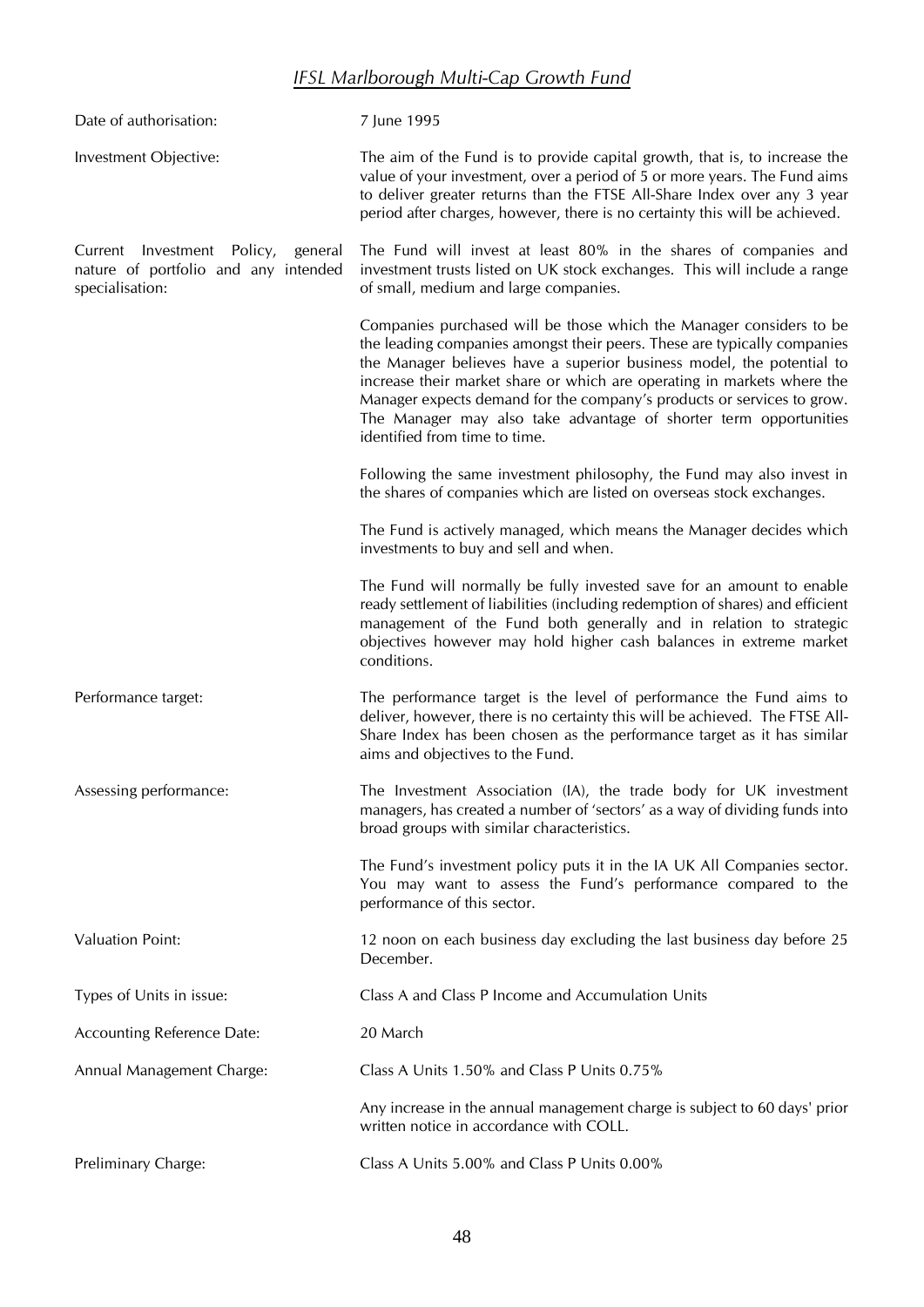|                                                                         | Any increase in the preliminary charge is subject to 60 days' prior written<br>notice in accordance with COLL.                                                                    |
|-------------------------------------------------------------------------|-----------------------------------------------------------------------------------------------------------------------------------------------------------------------------------|
| Basis of calculating periodic charge<br>(Management and Trustee fee):   | The periodic charge shall accrue daily and be calculated on the basis of<br>the value of the property of the Scheme on the first or only valuation point<br>on each business day. |
| Interim Accounting Period:                                              | 21 March to 20 September                                                                                                                                                          |
| Annual Income Allocation Date:                                          | 20 May                                                                                                                                                                            |
| Interim Income Allocation Date:                                         | 20 November                                                                                                                                                                       |
| <b>Grouping Periods:</b>                                                | 21 March to 20 September (First Grouping Period), 21 September to 20<br>March (Second Grouping Period)                                                                            |
| Dates of the publication of the annual<br>and half-yearly long reports: | 20 May and 20 November respectively                                                                                                                                               |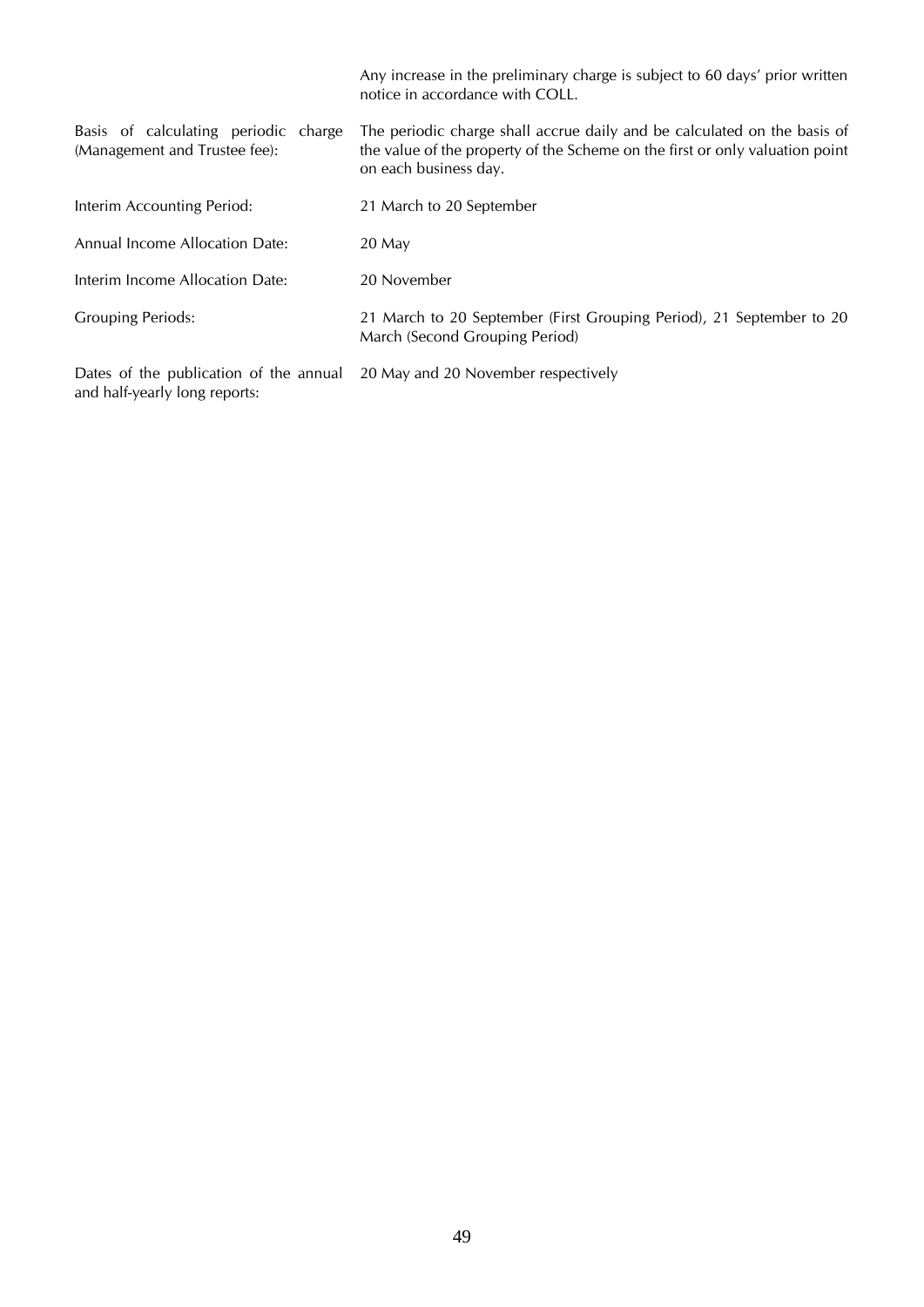## **Performance Information**

## **IFSL Marlborough Multi-Cap Growth Fund Class A Units**

### **1 st January 2017 – 31 st December 2021, Bid to Bid, UK Basic Rate, Based in UK Sterling**

### **Net Income Distributed**

| <b>Name</b>                                                       | % Growth  | % Growth  | % Growth  | % Growth  | % Growth  |
|-------------------------------------------------------------------|-----------|-----------|-----------|-----------|-----------|
|                                                                   | 01 Jan 17 | 01 Jan 18 | 01 Jan 19 | 01 Jan 20 | 01 Jan 21 |
|                                                                   | to        | to        | to        | to        | to        |
|                                                                   | 31 Dec 17 | 31 Dec 18 | 31 Dec 19 | 31 Dec 20 | 31 Dec 21 |
| <b>IFSL Marlborough</b><br>Multi-Cap Growth Fund<br>Class A Units | 27.75     | $-18.02$  | 28.95     | 8.32      | 16.95     |

Source: Morningstar

 **The value of your units may go down as well as up. Past performance is not a guide to future performance.**

## **Target Benchmark Performance**

| <b>Name</b>                 | % Growth  | % Growth  | % Growth  | % Growth   | % Growth  |
|-----------------------------|-----------|-----------|-----------|------------|-----------|
|                             | 1 Jan 17  | 1 Jan 18  | 1 Jan 19  | 1 Jan $20$ | 1 Jan 21  |
|                             | to        | to        | to        | to         | to        |
|                             | 31 Dec 17 | 31 Dec 18 | 31 Dec 19 | 31 Dec 20  | 31 Dec 21 |
| <b>FTSE All-Share Index</b> | 13.10     | $-9.47$   | 19.17     | $-9.82$    | 18.32     |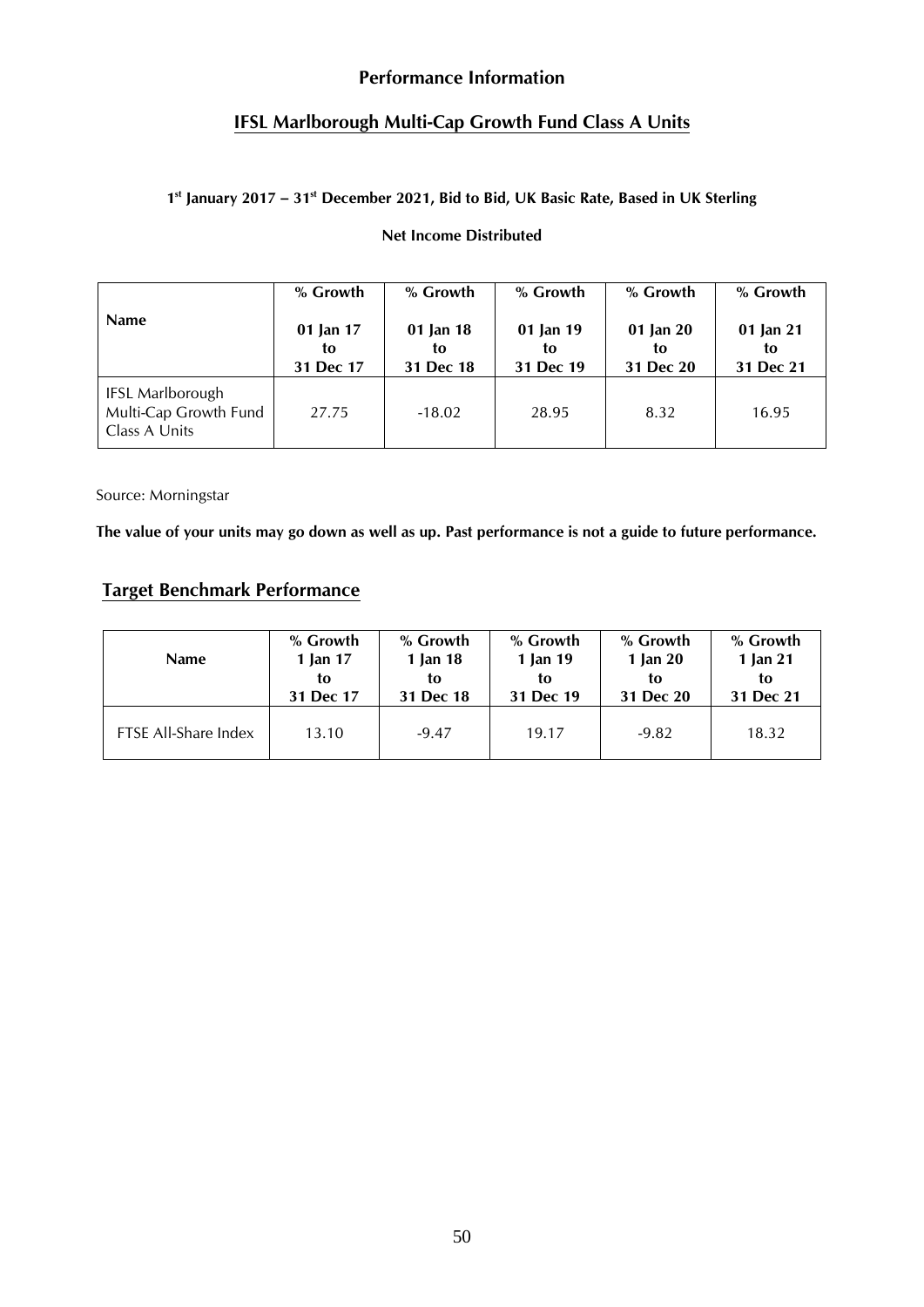# *IFSL Marlborough Extra Income Fund*

| Date of authorisation:                                                                           | 7 June 1995                                                                                                                                                                                                                                                                                                                                                                                                                                                                                     |
|--------------------------------------------------------------------------------------------------|-------------------------------------------------------------------------------------------------------------------------------------------------------------------------------------------------------------------------------------------------------------------------------------------------------------------------------------------------------------------------------------------------------------------------------------------------------------------------------------------------|
| Investment Objective:                                                                            | The aim of the Fund is to pay an income in excess of that of the FTSE All<br>Share Index over any 3 year period whilst taking less risk, after any charges<br>have been taken out of the Fund. The Fund also aims to deliver capital<br>growth, that is to increase the value of your investment, over a period of 5<br>or more years.                                                                                                                                                          |
| Current Investment Policy,<br>general<br>nature of portfolio and any intended<br>specialisation: | The Investment Manager will aim to maintain volatility of the Fund (a<br>measure of the size of short term changes in value) below 80% of the<br>volatility of the FTSE All Share Index over any three year period.                                                                                                                                                                                                                                                                             |
|                                                                                                  | The Fund will invest between 70% and 85% in the shares of companies<br>and investment trusts.                                                                                                                                                                                                                                                                                                                                                                                                   |
|                                                                                                  | It will also invest up to 30% in bonds, which are loans issued by companies<br>and other institutions. Bonds will typically be investment grade, which are<br>issued by entities that have a high capacity to repay the debt, but it may<br>occasionally hold sub-investment grade bonds as a result of changes to<br>existing holdings.                                                                                                                                                        |
|                                                                                                  | At least 80% of the Fund will be invested in the shares of companies<br>incorporated or headquartered in the UK and bonds denominated in GBP.                                                                                                                                                                                                                                                                                                                                                   |
|                                                                                                  | The Fund is actively managed, which means the manager decides which<br>investments to buy and sell and when. The fund will invest in a range of<br>assets that combined are aimed at achieving the objective. The Investment<br>Manager will look to invest in companies that are well placed to benefit<br>from current or future trends in their market environment, that exhibit some<br>competitive advantage and employ management which are effective<br>custodians of shareholder funds. |
|                                                                                                  | The Fund may also invest in companies which are listed on overseas stock<br>exchanges, other securities which offer returns linked to the company<br>performance, such as warrants, preference shares and convertible bonds,<br>as well as unquoted companies and other funds.                                                                                                                                                                                                                  |
|                                                                                                  | The Fund will normally be fully invested save for an amount to enable<br>ready settlement of liabilities (including redemption of shares) and efficient<br>management of the Fund both generally and in relation to strategic<br>objectives however may hold higher cash balances in extreme market<br>conditions.                                                                                                                                                                              |
| Performance target:                                                                              | We have chosen a performance target for the fund, which is to pay an<br>income in excess of that of the FTSE All Share Index over any three year<br>accounting period whilst taking less risk. We have chosen this as it is a<br>reasonable reflection of what can be achieved by a fund investing in these<br>markets and asset classes, without taking more risk than a portfolio invested<br>only in equities.                                                                               |
| Assessing performance:                                                                           | The Investment Association (IA), the trade body for UK investment<br>managers, has created a number of 'sectors' as a way of dividing funds into<br>broad groups with similar characteristics.                                                                                                                                                                                                                                                                                                  |
|                                                                                                  | The Fund's investment policy put it in the IA Mixed Investment 40-85%<br>Shares sector. You may want to assess the Fund's performance compared<br>to the performance of this sector.                                                                                                                                                                                                                                                                                                            |
| <b>Valuation Point:</b>                                                                          | 12 noon on each business day excluding the last business day before 25<br>December.<br>$\epsilon$ 1                                                                                                                                                                                                                                                                                                                                                                                             |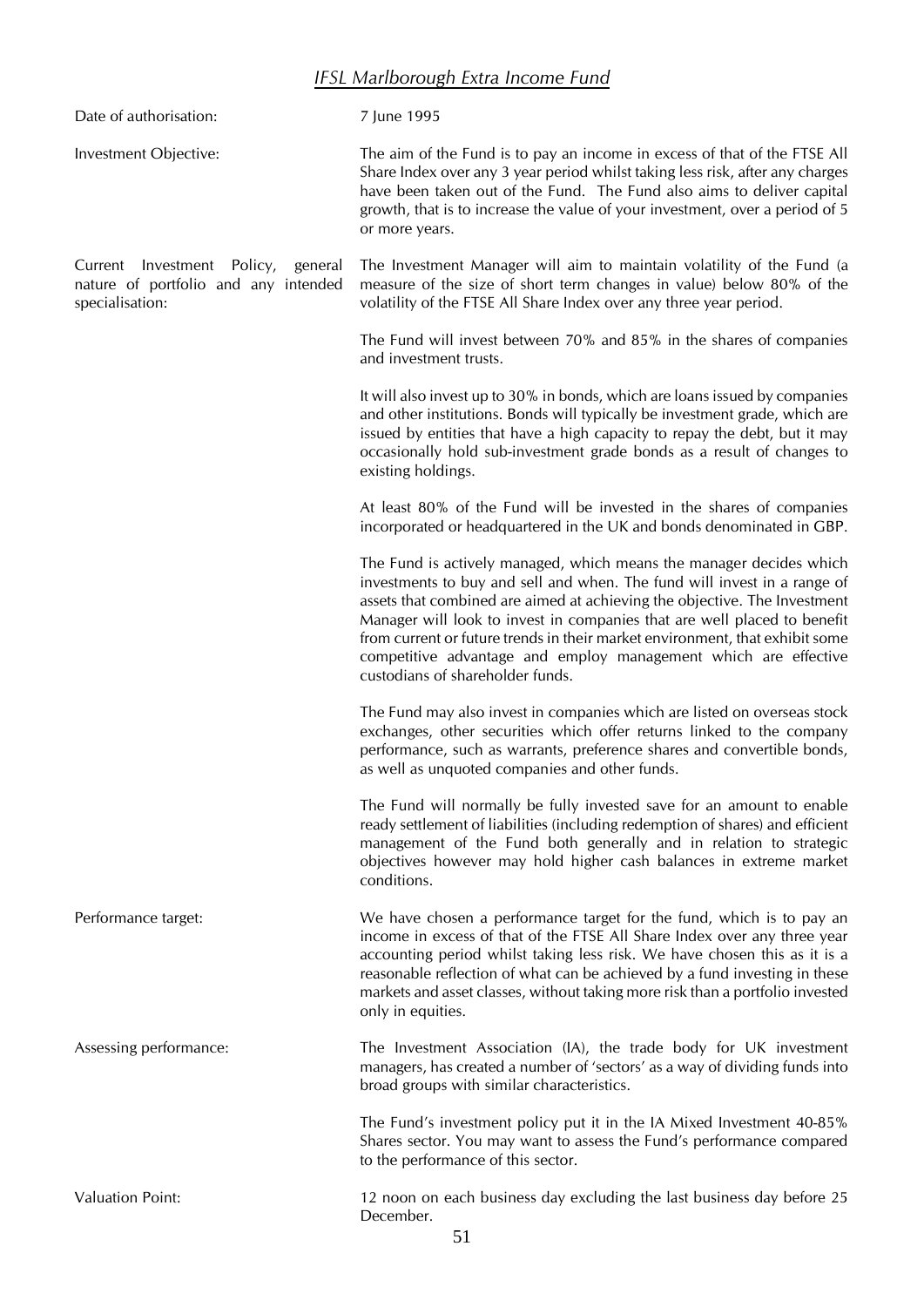| Types of Units in issue:                                                | Class A and Class P Income Units                                                                                                                                                                                    |  |  |
|-------------------------------------------------------------------------|---------------------------------------------------------------------------------------------------------------------------------------------------------------------------------------------------------------------|--|--|
| <b>Accounting Reference Date:</b>                                       | 20 April                                                                                                                                                                                                            |  |  |
| Annual Management Charge:                                               | Class A Units: $1.50\%$<br>Class P Units: 0.75%                                                                                                                                                                     |  |  |
|                                                                         | Charged wholly to the capital account which may constrain the capital<br>growth of the Scheme. Any increase in the annual management charge is<br>subject to 60 days' prior written notice in accordance with COLL. |  |  |
| Preliminary Charge:                                                     | Class A Units: 5.00%<br>Class P Units: 0.00%                                                                                                                                                                        |  |  |
|                                                                         | Any increase in the preliminary charge is subject to 60 days' prior written<br>notice in accordance with COLL.                                                                                                      |  |  |
| Basis of calculating periodic charge<br>(Management and Trustee fee):   | The periodic charge shall accrue daily and be calculated on the basis of<br>the value of the property of the Scheme on the first or only valuation point<br>on each business day.                                   |  |  |
| Interim Accounting Period:                                              | 21 April to 20 October                                                                                                                                                                                              |  |  |
| Annual Income Allocation Date:                                          | 20 June                                                                                                                                                                                                             |  |  |
| Interim Income Allocation Date:                                         | 20 September, 20 December and 20 March                                                                                                                                                                              |  |  |
| <b>Grouping Periods:</b>                                                | 21 April to 20 July (First Grouping Period), and 21 July to 20 October<br>(Second Grouping Period), 21 October to 20 January (Third Grouping<br>Period) and 21 January to 20 April (Fourth Grouping Period)         |  |  |
| Dates of the publication of the annual<br>and half-yearly long reports: | 20 June and 20 December                                                                                                                                                                                             |  |  |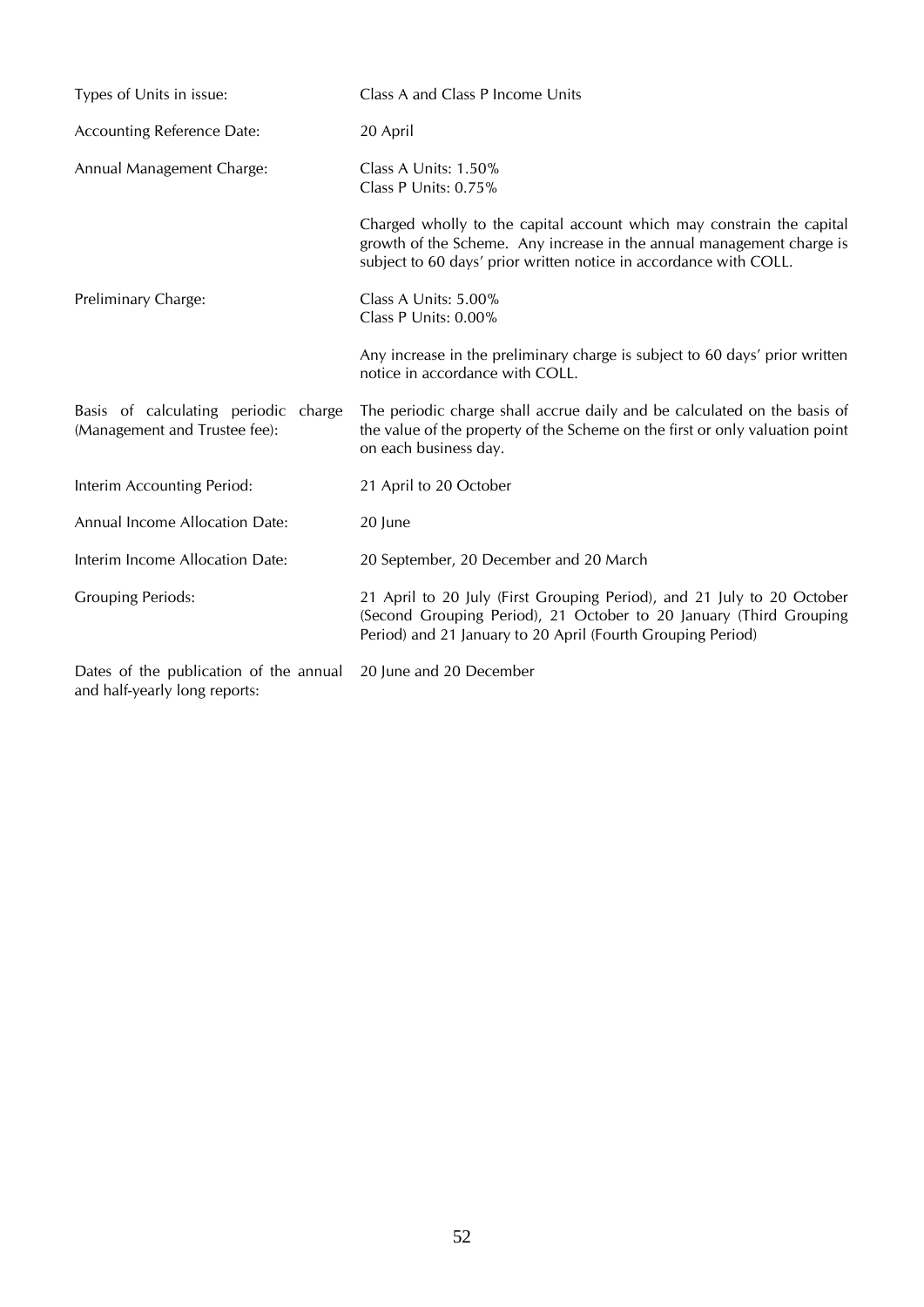## **Performance Information**

## **IFSL Marlborough Extra Income Fund Class A Units**

## **1 st January 2017 – 31 st December 2021, Bid to Bid, UK Basic Rate, Based in UK Sterling**

## **Net Income Distributed**

| <b>Name</b>                                   | % Growth                     | % Growth                     | % Growth                     | % Growth                         | % Growth                     |
|-----------------------------------------------|------------------------------|------------------------------|------------------------------|----------------------------------|------------------------------|
|                                               | 01 Jan 17<br>to<br>31 Dec 17 | 01 Jan 18<br>tο<br>31 Dec 18 | 01 Jan 19<br>to<br>31 Dec 19 | $01$ Jan $20$<br>to<br>31 Dec 20 | 01 Jan 21<br>to<br>31 Dec 21 |
| IFSL Marlborough Extra<br>Income Fund Class A | 13.71                        | $-10.01$                     | 19.74                        | 1.23                             | 12.92                        |

Source: Morningstar

**The value of your units may go down as well as up. Past performance is not a guide to future performance.**

## **Target Benchmark Performance**

| <b>Name</b>          | % Growth  | % Growth  | % Growth  | % Growth   | % Growth  |
|----------------------|-----------|-----------|-----------|------------|-----------|
|                      | 1 Jan 17  | 1 Jan 18  | 1 Jan 19  | 1 Jan $20$ | 1 Jan 21  |
|                      | to        | tο        | tο        | to         | to        |
|                      | 31 Dec 17 | 31 Dec 18 | 31 Dec 19 | 31 Dec 20  | 31 Dec 21 |
| FTSE All Share Index | 13.10     | $-9.47$   | 19.17     | $-9.82$    | 18.32     |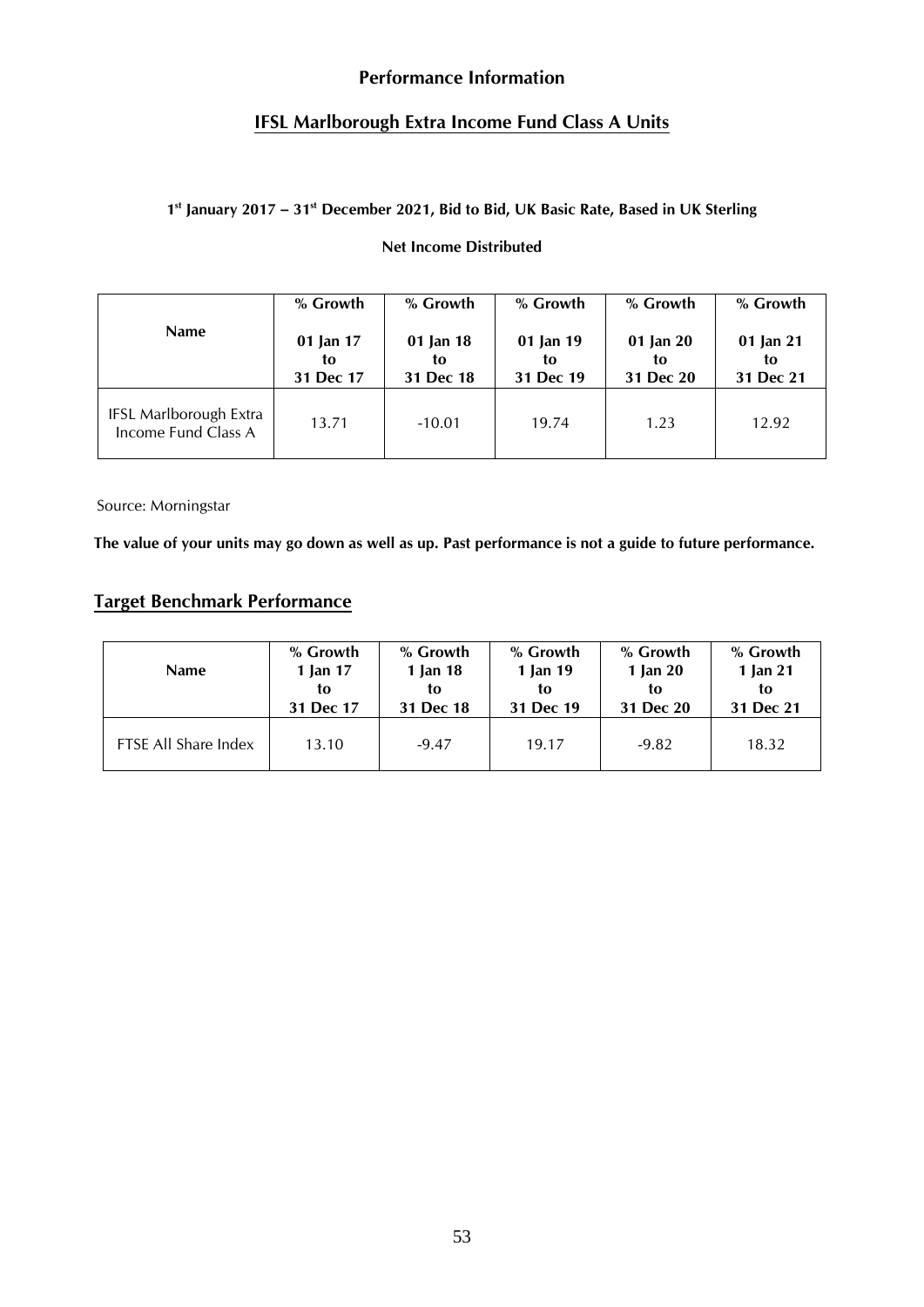# **APPENDIX 2 - Investment and Borrowing Powers:**

#### *IFSL Marlborough Bond Income Fund IFSL Marlborough Global Bond Fund*

The IFSL Marlborough Bond Income Fund and the IFSL Marlborough Global Bond Fund (together referred to in this Appendix as "the Schemes"), may exercise the full authority and powers permitted by COLL applicable to a UCITS Scheme. However, this is subject to the applicable investment limits and restrictions set out in COLL, the relevant Trust Deeds, this Prospectus and the Schemes' investment objectives and policies.

In accordance with the Schemes' investment policies, the Schemes shall invest mainly in a diversified portfolio of fixed interest securities and other transferable securities. The capital property attributable to the Schemes is required to consist of such investments however investment in other asset classes of assets such as other transferable securities, cash, money market instruments and deposits, derivatives and forward transactions, and Units and/or shares in collective investment Schemes, is permitted as set out in COLL as such rules apply to UCITS Schemes and as summarised below. Therefore, the capital property may at any time consist of a mixture of these assets as set out below.

The Manager shall ensure that, taking into account the applicable investment objectives, the Scheme property of the Schemes aims to provide a prudent spread of risk.

Save for any investment acquired for the purposes of hedging (referred to in more detail below), the property of the Schemes may not include any investment to which a liability (whether actual or contingent) is attached unless the maximum amount of such liability is ascertained at the time when such investment is acquired for the account of the Scheme in question.

#### *Collective Investment Schemes*

Up to 5% in value of the property of the Schemes may consist of units and/or shares in other collective investment schemes.

Not more than 5% in value of the property of the Schemes may consist of units or shares in any one collective investment scheme.

A Scheme must not invest in units or shares of a collective investment scheme (the "second scheme") unless the second scheme satisfies the conditions referred to below and provided that no more than 5% of the value of the scheme property attributed to a scheme is invested in second Schemes within categories (b) to (d) below.

The second scheme must fall within one of the following categories:

- (a) A scheme which satisfies the conditions necessary for it to enjoy the rights conferred by the UCITS Directive;
- (b) A scheme which is recognised under the provisions of section 270 of the Financial Services and Markets Act 2000 (Schemes authorised in designated countries or territories);
- (c) A scheme which is authorised as a non-UCITS retail Scheme (as defined in COLL) and in respect of which the requirements of article 50(1)(e) of the UCITS Directive are met;
- (d) A scheme which is authorised in another EEA State (and in respect of which the requirements of article 50(1)(e) of the UCITS Directive are met).

The second scheme must comply, where relevant, with those COLL provisions regarding investment in other group schemes and associated schemes (referred to below).

The second scheme must have terms which prohibit more than 10% in value of the scheme property consisting of units in collective investment schemes.

The schemes may invest in shares or units of collective investment Schemes which are managed or operated by (or, in the case of companies incorporated under the OEIC Regulations, have as their authorised corporate director) the Manager or an associate of the Manager. However, if the Schemes invest in units in another collective investment scheme managed or operated by the Manager or by an associate of the Manager, the Manager must pay into the property of the Scheme before the close of the business on the fourth business day after the agreement to invest or dispose of units: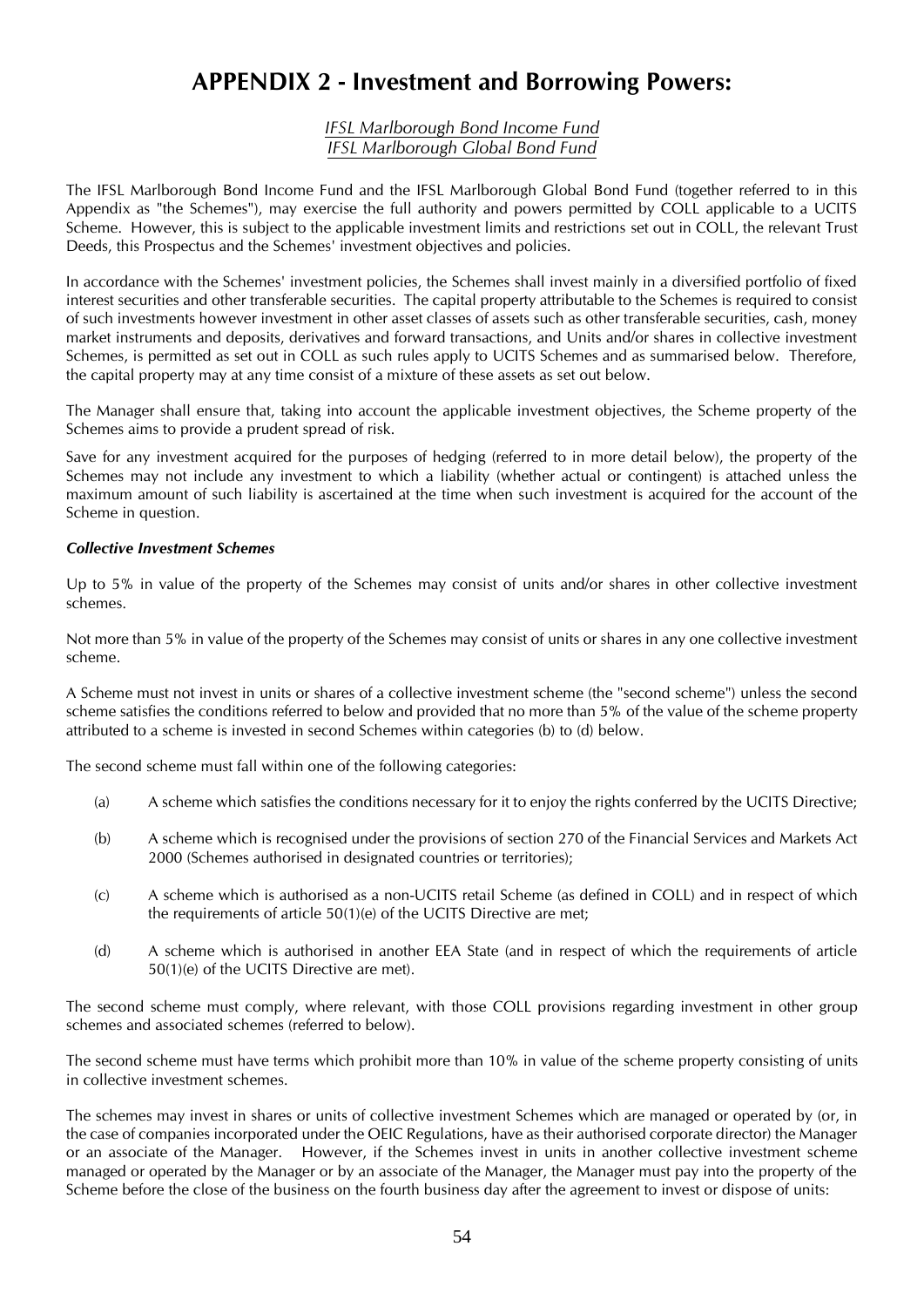- (a) on investment if the Manager pays more for the Units issued to it than the then prevailing creation price, the full amount of the difference or, if this is not known, the maximum permitted amount of any charge which may be made by the issuer on the issue of the Units; and,
- (b) on a disposal any amount charged by the issuer on the redemption of such Units.

Any addition to or deduction from the consideration paid on the acquisition or disposal of units in the second scheme, which is for the benefit of the second scheme and is, or is like, a dilution levy made in accordance with COLL or Stamp Duty Reference Tax provision made in accordance with COLL is to be treated as part of the price of units and not as part of any charge.

Any charge made in respect of one charge of units in one sub-fund or separate part of the second scheme for units in another sub-fund or separate part of that scheme is to be included as part of the consideration paid for the units.

#### *Transferable Securities*

Up to 100% of the Scheme property attributable to the Schemes may consist of transferable securities. For the purposes of COLL a transferable security is an investment which is either a share, debenture, an alternative debenture, a government and public security, a warrant or a certificate representing certain securities.

The Fund may invest in transferable securities which fulfil the following criteria:

• the potential loss which the Fund may incur with respect to holding the transferable security is limited to the amount paid for it;

• its liquidity does not compromise the ability of the Manager to comply with its obligation to redeem units at the request of any qualifying unitholder;

• reliable valuation is available for the transferable securities as follows:

(a) in the case of a transferable security admitted to or dealt in on an eligible market, where there are accurate, reliable and regular prices which are either market prices or prices made available by valuation systems independent from issuers;

(b) in the case of a transferable security not admitted to or dealt in on an eligible market, where there is a valuation on a periodic basis which is derived from information from the issuer of the transferable security or from competent investment research;

• appropriate information is available for the transferable security as follows:

(a) in the case of a transferable security admitted to or dealt in on an eligible market, where there is regular, accurate and comprehensive information available to the market on the transferable security or, where relevant, on the portfolio of the transferable security;

(b) in the case of a transferable security not admitted to or dealt in on an eligible market, where there is regular and accurate information available to the Manager on the transferable security or, where relevant, on the portfolio of the transferable security;

- it is negotiable; and
- its risks are adequately captured by the risk management process of the Manager.

Unless there is information available to the Manager that would lead to a different determination, a transferable security which is admitted to or dealt in on an eligible market shall be presumed not to compromise the ability of the Manager to comply with its obligation to redeem Units at the request of any qualifying unitholder; and to be negotiable.

Not more than 10% in value of the Scheme property attributable to a Scheme may consist of transferable securities which are not admitted to or dealt in an eligible market, and for money market instruments which do not fall within the criteria set out under the section entitled 'Money Market Instruments' below.

Not more than 5% in value of the Scheme property attributable to a Scheme may consist of transferable securities or money market instruments (referred to below) issued by any single body. This limit may be raised to 10% in respect of up to 40% in value of the Scheme property attributable to a Scheme.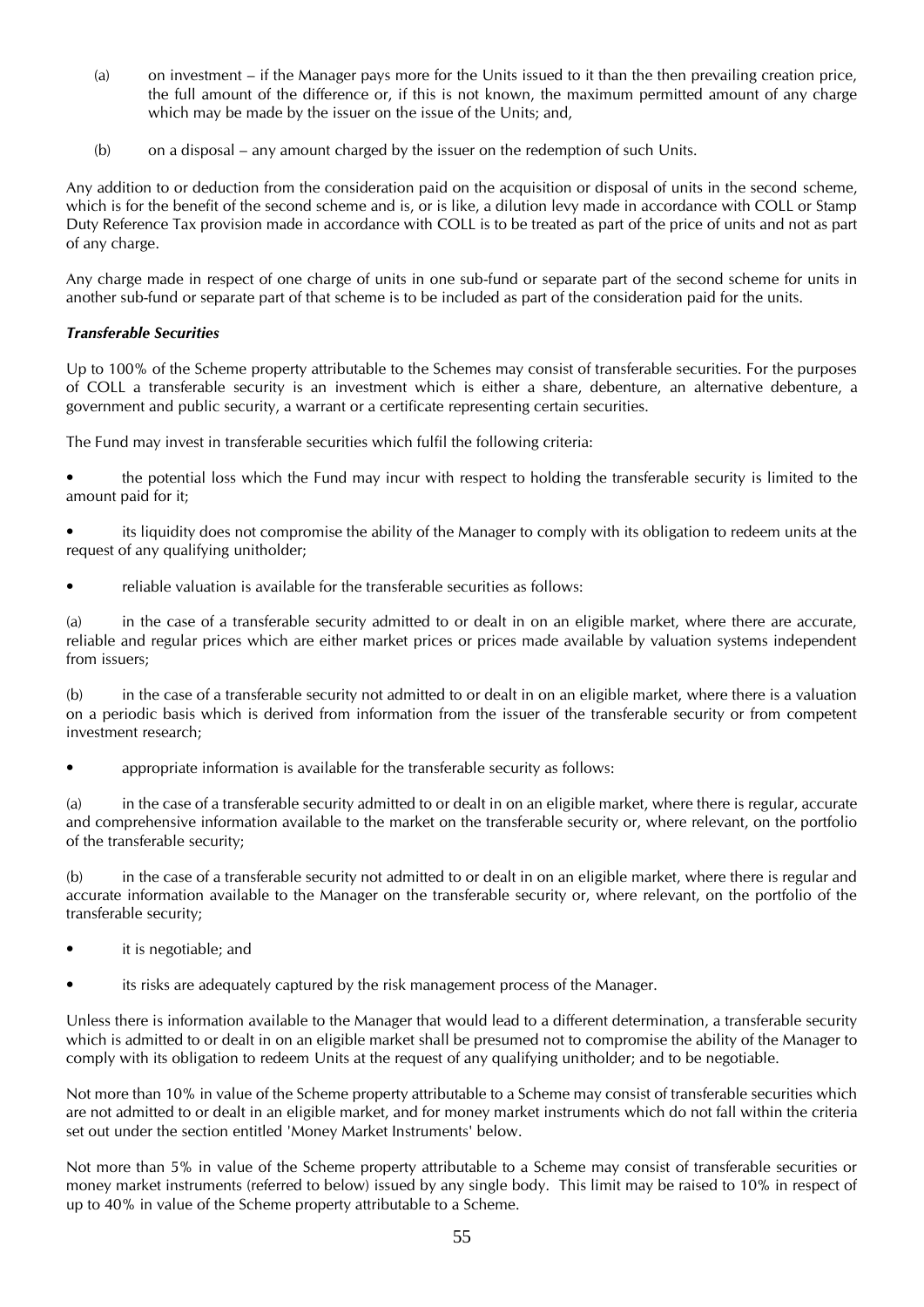Not more than 20% in value of the Scheme property attributable to a Scheme is to consist of transferable securities and money market instruments issued by the same group.

Up to 5% in value of the Scheme property attributable to a Scheme may consist of warrants although it is not anticipated that investment in warrants by any Scheme will affect the level of volatility of that Scheme. Warrants may only be held if it is reasonably foreseeable that the exercise of the rights conferred by the warrants will not contravene COLL. Securities on which any sum is unpaid may be held provided that it is reasonably foreseeable that the amount of any existing and potential call for any sum unpaid could be paid by the relevant Scheme at any time when the payment is required without contravening COLL.

#### *Closed end funds constituting transferable securities*

A unit in a closed end fund shall be taken to be a transferable security for the purposes of investment by the Fund, provided it fulfils the criteria for transferable securities set out above, and either:

- where the closed end fund is constituted as an investment company or a unit trust:
- (a) it is subject to corporate governance mechanisms applied to companies; and

(b) where another person carries out asset management activity on its behalf, that person is subject to national regulation for the purpose of investor protection; or

- where the closed end fund is constituted under the law of contract:
- (a) it is subject to corporate governance mechanisms equivalent to those applied to companies; and
- (b) it is managed by a person who is subject to national regulation for the purpose of investor protection.

#### *Cash and Near Cash*

Up to 50% of the Scheme property attributable to the IFSL Marlborough Bond Income Fund and up to 100% of the Scheme property attributable to the IFSL Marlborough Global Bond Fund may consist of cash or near cash to enable:

- (a) the pursuit of the Scheme's investment objectives; or
- (b) the redemption of units; or
- (c) the efficient management of the Scheme in accordance with its objectives or any other purposes which may reasonably be regarded as ancillary to the objectives of the Scheme.

Cash forming part of the property of a Scheme may be placed in any current or deposit account with the Trustee, the Manager, Investment Managers or any Sub-Investment Managers or any associate of any of them provided it is an eligible institution or approved bank and the arrangements are at least as favourable to the Scheme concerned as would be those of any comparable arrangements effected on normal commercial terms negotiated at arm's length between two independent parties.

#### *Government and Public Securities*

The Scheme property of the Schemes may consist of government and public securities provided no more than 35% in value of the Scheme property is invested in such securities issued by any one body. There is no limit on the amount which may be invested in such securities or in any one issue.

#### *Covered bonds*

In general a covered bond is a bond that is issued by a credit institution which has its registered office in an EEA State and is subject by law to special public supervision designed to protect bondholders and in particular protection under which sums deriving from the issue of the bond must be invested in conformity with the law in assets which, during the whole period of validity of the bond, are capable of covering claims attaching to the bond and which, in the event of failure of the issuer, would be used on a priority basis for the reimbursement of the principal and payment of the accrued interest, and which may be collateralised.

#### *Approved Money Market Instruments*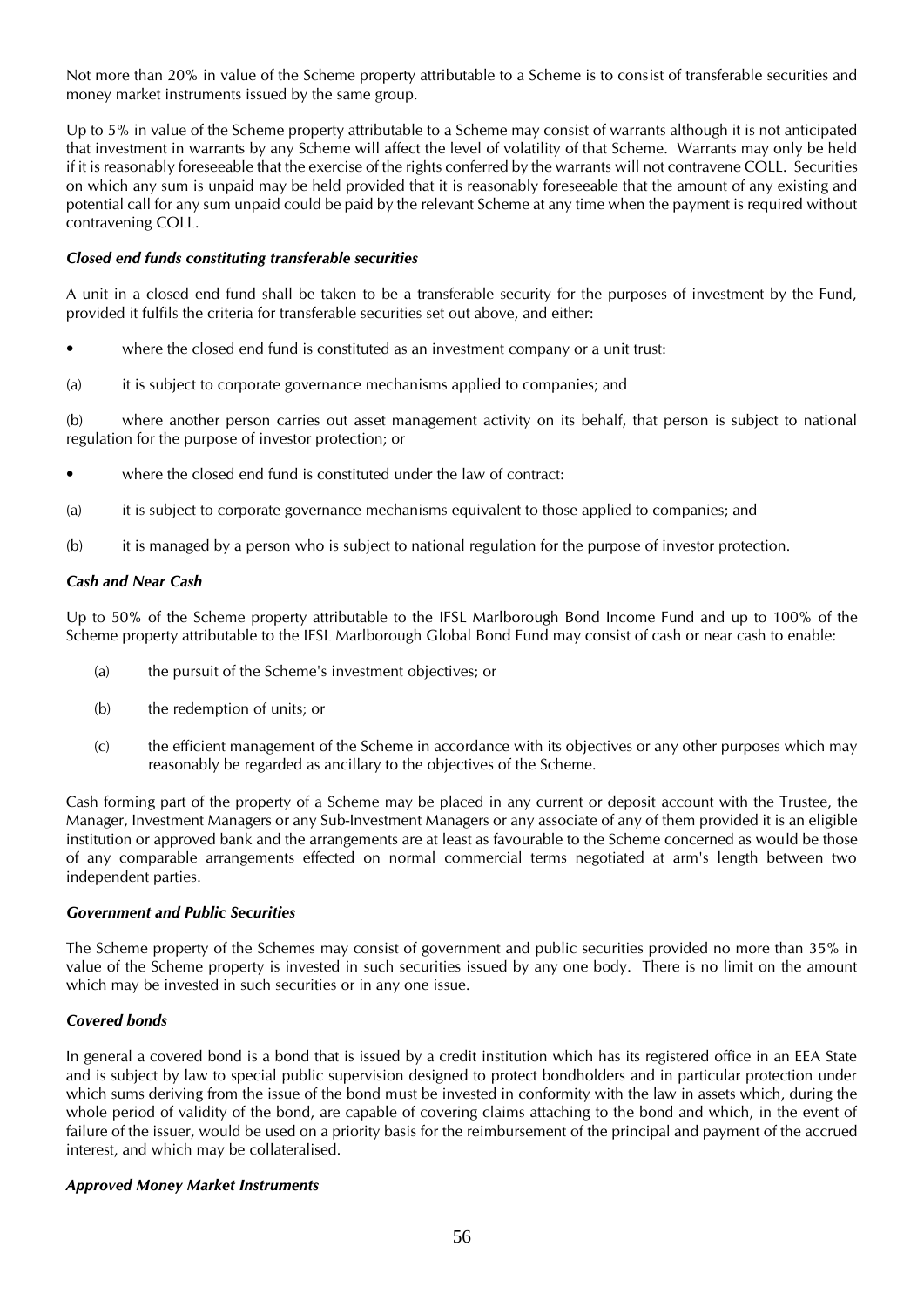Up to 100% of the scheme property attributable to the Fund may consist of money market instruments which are normally dealt in on the money market, are liquid and whose value can be accurately determined at any time, being an 'approved money market instrument' in accordance with the rules in COLL.

A money market instrument that is normally dealt in on the money market and is admitted to or dealt in on an eligible market shall be presumed to be liquid and have a value which can be accurately determined at any time unless there is information available to the Manager that would lead to a different determination.

The Fund may invest in an approved money market instrument if it is:

(a) issued or guaranteed by a central, regional or local authority or central bank of the United Kingdom or an EEA state or if the EEA State is a federal state, one of the members making up the federation, the European Central Bank, the European Union or the European Investment Bank, a non-EEA state or, in the case of a federal state, by one of the members making up the federation, or by a public international body to which one or more EEA states belongs; or

(b) an establishment subject to prudential supervision in accordance with criteria defined by Community Law or an establishment which is subject to and complies with prudential rules governed by the FCA to be at least as stringent as those laid down by Community Law; or

(c) issued by a body, any securities of which are dealt in on an eligible market.

#### *Money-market instruments with regulated issuer*

In addition to instruments admitted to or dealt in on an eligible market, the Fund may invest in an approved moneymarket instrument provided it fulfils the requirements in COLL governing regulated issuers of money-market instruments such that the issue or the issuer is regulated for the purpose of protecting investors and savings and the instrument is issued or guaranteed, in accordance with COLL.

The Fund may also with the express consent of the FCA invest in an approved money-market instrument provided:

(a) the issue or issuer is itself regulated for the purpose of protecting investors and savings in accordance with COLL;

(b) investment in that instrument is subject to investor protection equivalent to that provided by instruments which satisfy the requirements of COLL 5.2.10BR(1)(a),(b) or (c); and

(c) the issuer is a company whose capital and reserves amount to at least EUR 10 million and which presents and publishes its annual accounts in accordance with the requirements of the Companies Act 2006 applicable to public companies limited by shares or by guarantee, or private companies limited by shares or by guarantee, or, for companies incorporated in the EEA, Directive 78/660/EEC, is an entity which, within a group of companies which includes one or several listed companies, is dedicated to the financing of the group or is an entity which is dedicated to the financing of securitisation vehicles (as defined in COLL) which benefit from a banking liquidity line (as defined in COLL).

Transferable securities and approved money market instruments held within the Fund must be:

(a) admitted to or dealt in on an eligible market which is a regulated market; or

(b) dealt in on an eligible market which is a market in an EEA State which is regulated, operates regularly and is open to the public; or

(c) admitted to or dealt in on an market which the Manager, after consultation with and notification to the Trustee decides that market is appropriate for the investment of, or dealing in, the scheme property, is listed in the Prospectus, and the Trustee has taken reasonable care to determine that adequate custody arrangements can be provided for and all reasonable steps have been taken by the Manager in deciding whether that market is eligible; or

(d) recently issued transferable securities provided that the terms of the issue include an undertaking that application will be made to be admitted to an eligible market, and such admission is secured within a year of issue.

The Fund may invest no more than 10% of the scheme property in transferable securities and money market instruments other than those referred to in (a) to (e) above.

#### *Derivatives*

#### *General*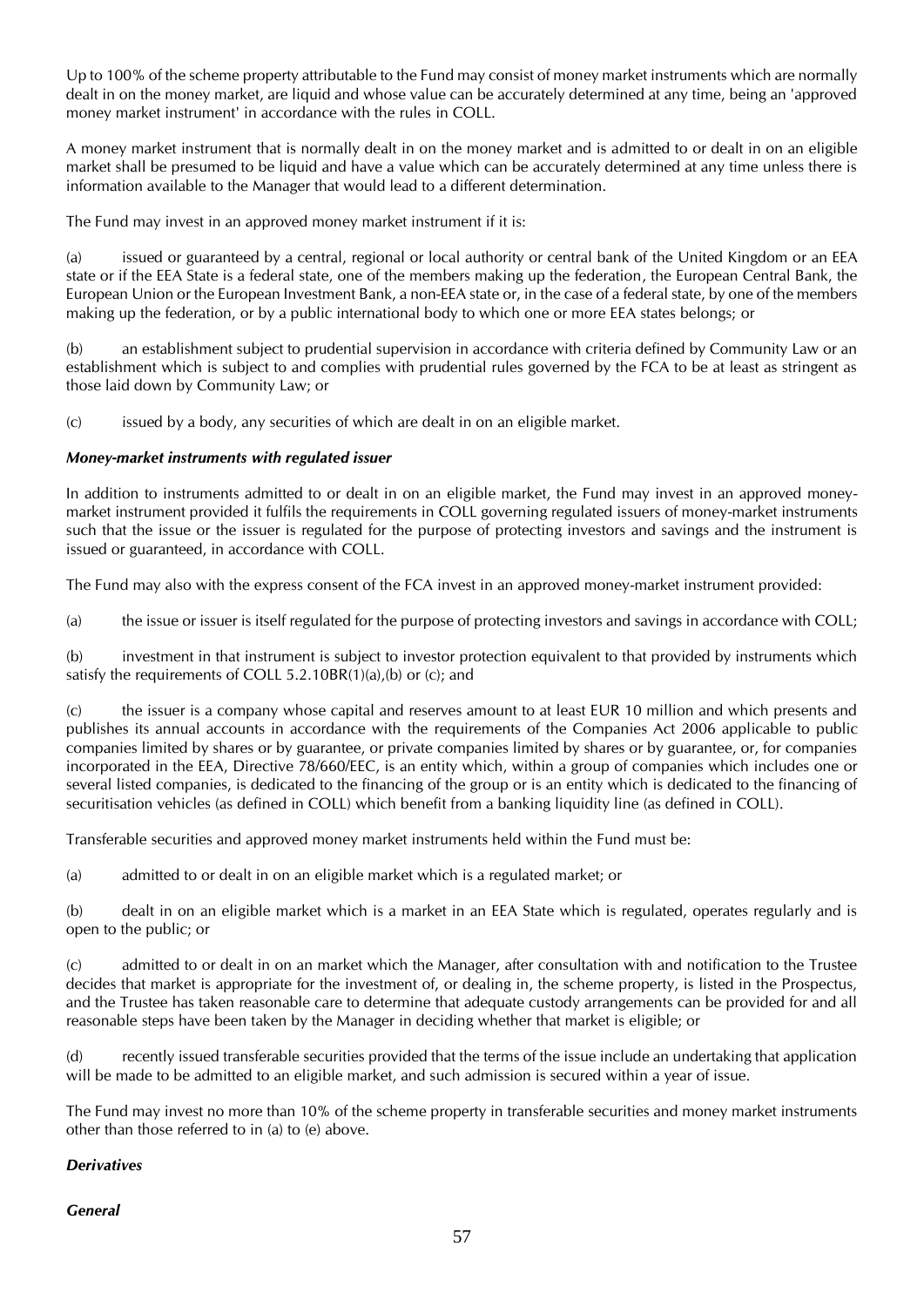A transaction in derivatives or a forward transaction must not be effected for a Scheme unless the transaction is of a kind specified below and the transaction is covered.

Where a Scheme invests in derivatives, the exposure to the underlying assets must not exceed the general limits on spread as set out in the paragraph headed "Spread – General" below, except for index-based derivatives where the rules below apply.

Where a transferable security or money market instrument embeds a derivative, this must be taken into account for the purposes of complying with this section.

A transferable security or an approved money market instrument will embed a derivative if it contains a component which fulfils the following criteria:

- a) by virtue of that component some or all of the cash flows that otherwise would be required by the transferable security or approved money market instrument which functions as host contract can be modified according to a specified interest rate, financial instrument price, foreign exchange rate, index of prices or rates, credit rating or credit index or other variable, and therefore vary in a way similar to a stand-alone derivative;
- b) its economic characteristics and risks are not closely related to the economic characteristics and risks of the host contract; and
- c) it has significant impact on the risk profile and pricing of the transferable security or approved money-market instrument.

A transferable security or an approved money-market instrument does not embed a derivative where it contains a component which is contractually transferable independently of the transferable security or the approved money-market instrument. That component shall be deemed to be a separate instrument.

Where a Scheme invests in an index based derivative, provided the relevant index falls within COLL 5.2.33R, the underlying constituents of the index do not have to be taken into account for the purposes of COLL 5.2.11R and COLL 5.2.12R.

#### *Permitted Transactions (derivatives and forwards)*

#### **In accordance with the Schemes' investment objectives and policies, the Manager envisages that the Schemes will specifically invest directly in derivatives, rather than simply for hedging purposes.**

Derivatives transactions must either be in an approved derivative (being a derivative which is dealt in on an eligible derivatives market as set out in Appendix 4) or an over the counter derivative with an approved counterparty.

A transaction in a derivative must not cause a Scheme to diverge from its investment objectives as stated in the instrument of incorporation and the most recently published version of this prospectus.

Any over the counter transactions in derivatives must also be on approved terms, i.e. the counterparty has agreed with the Manager:

- (a) to provide a reliable and verifiable valuation in respect of that transaction at least daily and at any time at the request of the Manager; and
- (b) that it will, at the request of the Manager, enter into a further transaction to close out that transaction at any time, at a fair value, arrived at under the pricing model or other reliable basis agreed.

The underlying assets of a transaction in a derivative may only consist of any one or more of the following:

transferable security;

money market instruments;

deposits;

derivatives;

collective investment Schemes;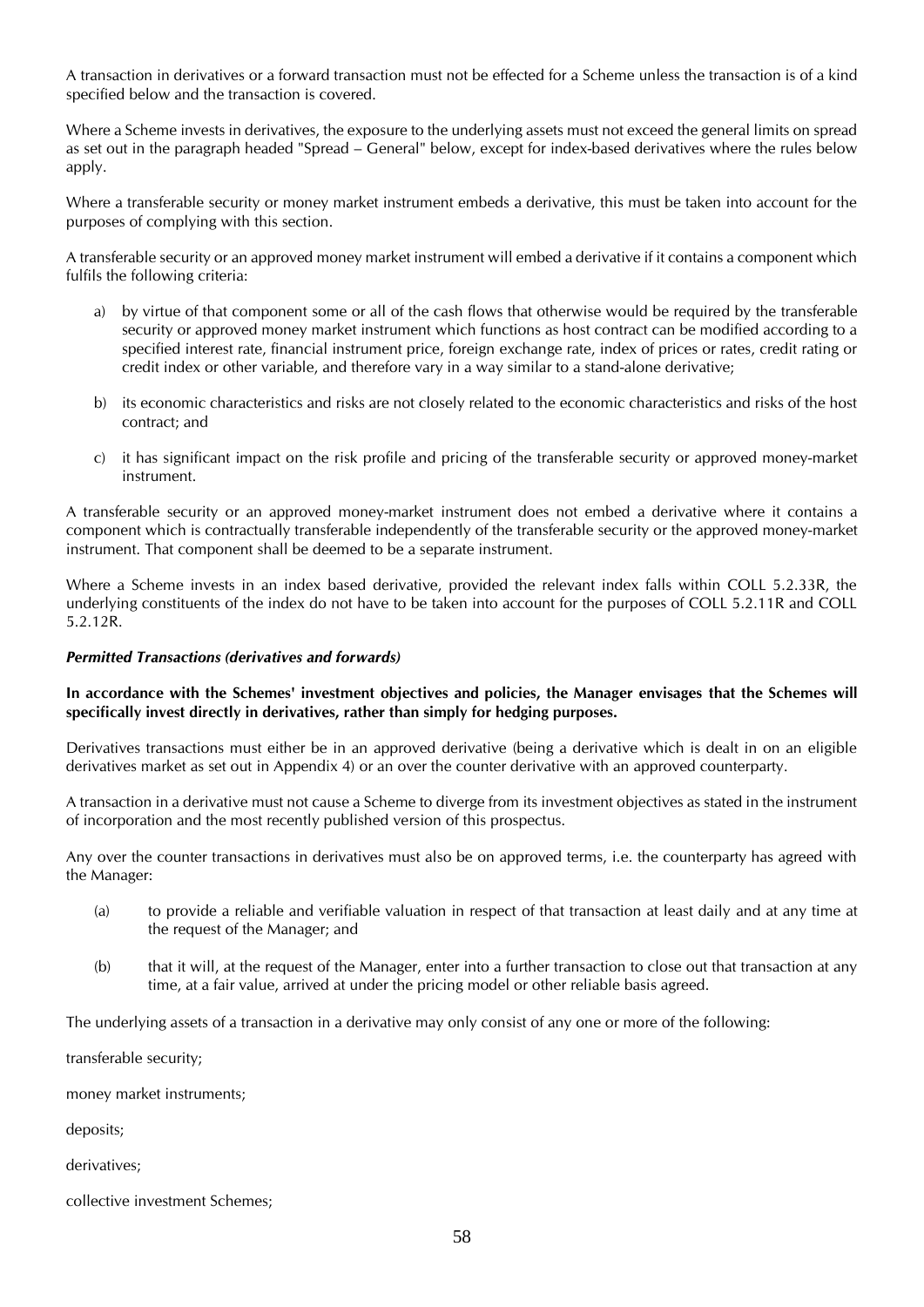financial indices;

interest rates;

foreign exchange rates; and

currencies.

A transaction in a derivative must not be entered into if the intended effect is to create the potential for an uncovered sale of one or more transferable securities, money market instruments, Units in collective investment Schemes or derivatives provided that a sale is not to be considered as uncovered if the conditions in COLL 5.2.22(3)R are (Requirement to cover sales) are satisfied.

Any forwards transaction must be made with an eligible institution or an approved bank in accordance with COLL.

#### **Financial indices underlying derivatives**

The financial indices referred to above are those which satisfy the following criteria:

- a) the index is sufficiently diversified;
- b) the index represents an adequate benchmark for the market to which it refers; and
- c) the index is published in an appropriate manner.

A financial index is sufficiently diversified if:

- a) it is composed in such a way that price movements or trading activities regarding one component do not unduly affect the performance of the whole index;
- b) where it is composed of assets in which a Scheme is permitted to invest, its composition is at least diversified in accordance with the requirements with respect to spread and concentration set out in this section; and
- c) where it is composed of assets in which the Scheme cannot invest, it is diversified in a way which is equivalent to the diversification achieved by the requirements with respect to spread and concentration set out in this section.

A financial index represents an adequate benchmark for the market to which it refers if:

- a) it measures the performance of a representative group of underlyings in a relevant and appropriate way;
- b) it is revised or rebalanced periodically to ensure that it continues to reflect the markets to which it refers, following criteria which are publically available; and
- c) the underlyings are sufficiently liquid, allowing users to replicate it if necessary.

A financial index is published in an appropriate manner if:

- a) its publication process relies on sound procedures to collect prices, and calculate and subsequently publish the index value, including pricing procedures for components where a market is not available; and
- b) material information on matters such as index calculation, rebalancing methodologies, index changes or any operational difficulties in providing timely or accurate information is provided on a wide and timely basis.

Where the composition of underlyings of a transaction in a derivative does not satisfy the requirements for a financial index, the underlyings for that transaction shall where they satisfy the requirements with respect to other underlyings pursuant to COLL 5.2.20R(2), be regarded as a combination of those underlyings.

#### *Transactions for the purchase of property*

A derivative or forward transaction which will or could lead to the delivery of property for the account of a Scheme may be entered into only if:

(a) that property can be held for the account of the Scheme; and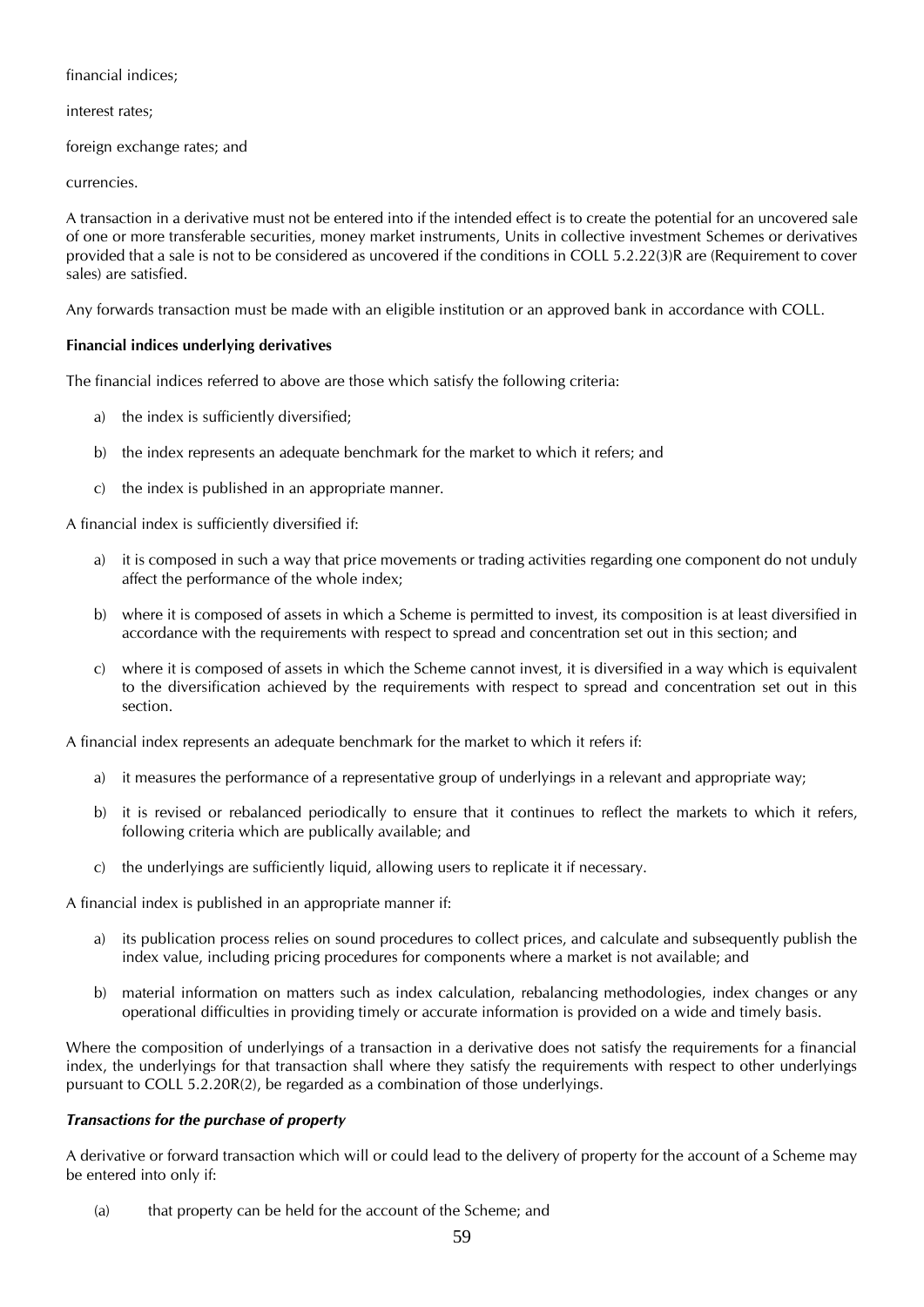(b) the Manager having taken reasonable care determines that delivery of the property under the transaction will not occur or will not lead to a breach of COLL.

#### *Requirement to cover sales*

No agreement by or on behalf of the Schemes to dispose of property or rights may be made unless the obligation to make the disposal and any other similar obligation could immediately be honoured by the Scheme(s) by delivery of property or the assignment of rights, and the property and rights above are owned by the Funds at the time of the agreement. This requirement does not apply to a deposit. FCA Guidance states that the requirement set out above can be met where:

- (a) the risks of the underlying financial instrument of a derivative can be appropriately represented by another financial instrument which is highly liquid; or
- (b) the Manager or the Trustee has the right to settle the derivative in cash, and cover exists within the Scheme property which falls within one of the following asset classes:
	- (i) cash;
	- (ii) liquid debt instruments (e.g. government bonds of first credit rating) with appropriate safeguards (in particular, haircuts); or
	- (iii) other highly liquid assets having regard to their correlation with the underlying of the financial derivative instruments, subject to appropriate safeguards (e.g. haircuts where relevant).

In the asset classes referred to above, an asset may be considered as liquid where the instrument can be converted into cash in no more than seven business days at a price closely corresponding to the current valuation of the financial instrument on its own market.

#### *Over-the-counter ("OTC") transactions in derivatives*

Any transaction in an OTC derivative must be:

- (a) with an approved counterparty. A counterparty to a transaction in derivatives is approved only if the counterparty is an eligible institution or an approved bank or a person whose permission (as published in the FCA register), or whose home state authorisation, permits it to enter into such transactions as principal off exchange;
- (b) on approved terms. The terms of a transaction in derivatives are approved only if the Manager:
	- (i) carries out at least daily a reliable and verifiable valuation in respect of that transaction corresponding to its fair value and which does not rely only on market quotations by the counterparty; and
	- (ii) can enter into one or more further transactions to sell, liquidate or close out that transaction at any time, at its fair value;
- (c) capable of reliable valuation. A transaction in derivatives is capable of reliable valuation only if the Manager having taken reasonable care determines that, throughout the life of the derivative (if the transaction is entered into), it will be able to value the investment concerned with reasonable accuracy:
	- (i) on the basis of an up-to-date market value which the Manager and the Trustee have agreed is reliable; or
	- (ii) if the value referred to in (i) is not available, on the basis of a pricing model which the Manager and the Trustee have agreed uses an adequate recognised methodology; and
- (d) subject to verifiable valuation. A transaction in derivatives is subject to verifiable valuation only if, throughout the life of the derivative (if the transaction is entered into) verification of the valuation is carried out by:
	- (i) an appropriate third party which is independent from the counterparty of the derivative, at an adequate frequency and in such a w ay that the Manager is able to check it; or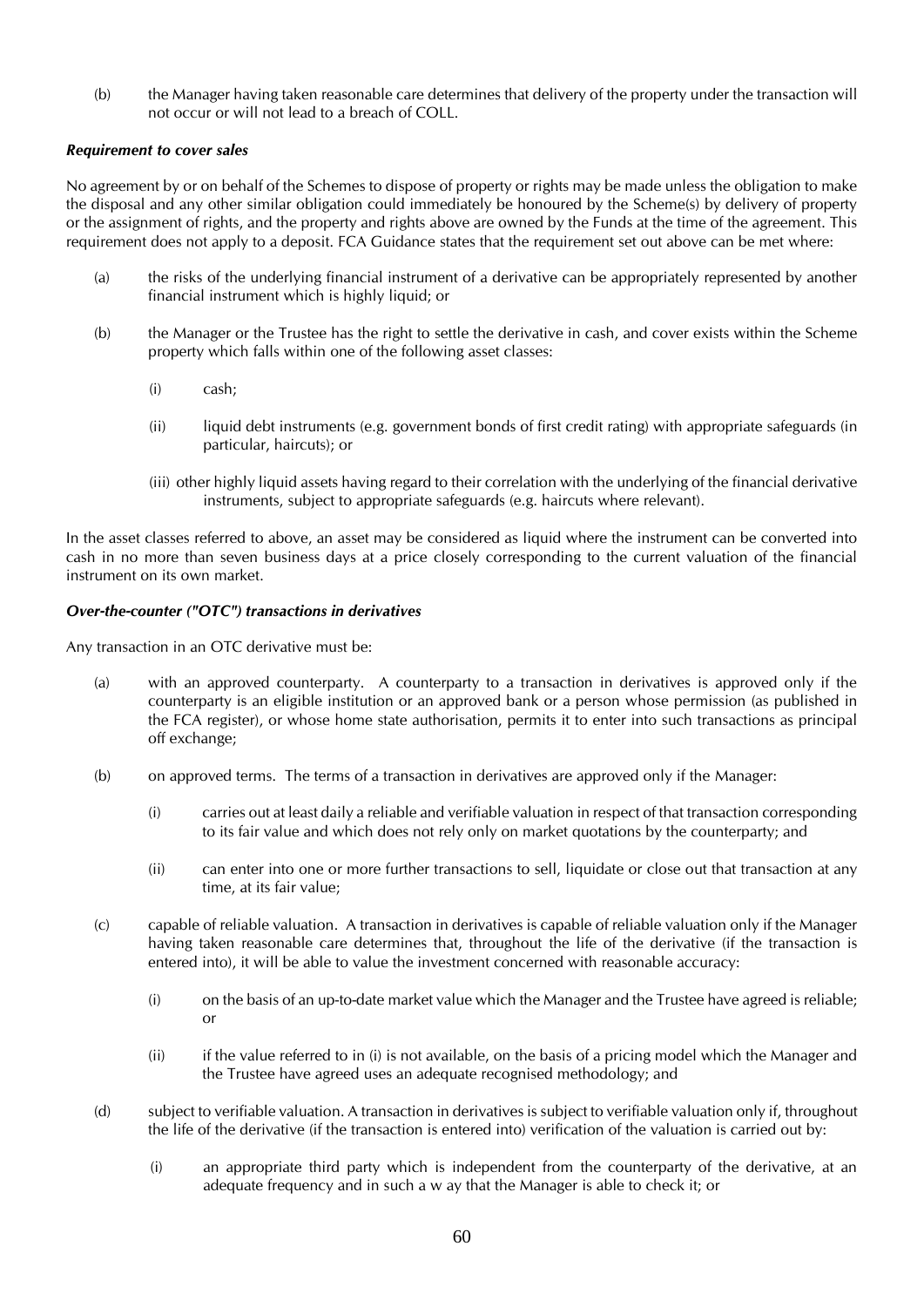(ii) a department within the Manager which is independent from the department in charge of managing the scheme property and which is adequately equipped for such a purpose.

For the purposes of paragraph (b) above, "fair value" is the amount for which an asset could be exchanged, or a liability settled, between knowledgeable, willing parties in an arms' length transaction.

The Trustee must take reasonable care to ensure that the Manager has systems and controls that are adequate to ensure compliance with (a) to (d) above.

For the purposes of (b) above the Manager must: (i) establish, implement and maintain arrangements and procedures which ensure appropriate, transparent and fair valuation of the exposure of the Scheme to OTC derivatives; and (ii) ensure that the fair value of OTC derivatives is subject to adequate, accurate and independent assessment. Such arrangements and procedures must be adequate and proportionate to the nature and complexity of the OTC derivative concerned and adequately documented.

#### *Collateral required under OTC derivative transactions must be:*

- (a) marked to market on a daily basis and exceed the value of the amount of risk;
- (b) exposed only to negligible risks (e.g. government bonds of first credit rating and is liquid);
- (c) held by a third party custodian not related to the provider or is legally secured from the consequences of a failure of a related party;
- (d) be fully enforceable by the Scheme(s) at any time.

OTC derivative positions with the same counterparty may be netted provided that the netting procedures comply with the conditions set out in Part Three, Title II, Chapter 6, Section 7 (Contractual netting (Contracts for novation and other netting agreements)) of the UK CRR; and are based on legally binding agreements.

#### **The commitment approach**

The global exposure of a Scheme is calculated by using the commitment approach in accordance with COLL. The Manager must ensure that it applies this approach to all derivative and forward transactions (including embedded derivatives), whether used as part of a Scheme's investment policy, for the purposes of risk reduction or the purposes of efficient portfolio management and convert each derivative or forward transaction into the market value of an equivalent position in the underlying asset of that derivative or forward (the "standard commitment approach")

The Manager may apply other calculation methods which are equivalent to the standard commitment approach. The Manager may also take account of netting and hedging arrangements when calculating the global exposure of a Scheme, where such arrangement do not disregard obvious and material risks, and result in a clear reduction in risk exposure.

Where the reduction of derivatives or forward transactions does not generate incremental exposure for a Scheme, the underlying exposure need not be included in the commitment calculation.

Where the commitment approach is used, temporary borrowing arrangements entered into on behalf of a Scheme need not form part of the global exposure calculation.

#### *Risk Management:*

The Manager uses a risk management process, as reviewed by the Trustee, enabling it to monitor and measure frequently as appropriate the risk of a Scheme's positions and their contribution to the overall risk profile of the Scheme. **The Schemes' investment powers in relation to derivatives means that for regulatory purposes the Schemes are regarded as high volatility funds. However, the Manager's investment in and use of derivative techniques has the overall intention of reducing the volatility of returns, reflecting the investment policy for the Schemes generally**. **The Manager therefore does not anticipate that such use of derivatives will have any significant effect of the risk profile of the Schemes**.

Before using the risk management process, the Manager will notify the FCA of the details including the methods for estimating risks in derivative and forwards transactions and the types of derivatives and forwards that will be used within the Schemes together with their underlying risks and any relevant quantitative limits.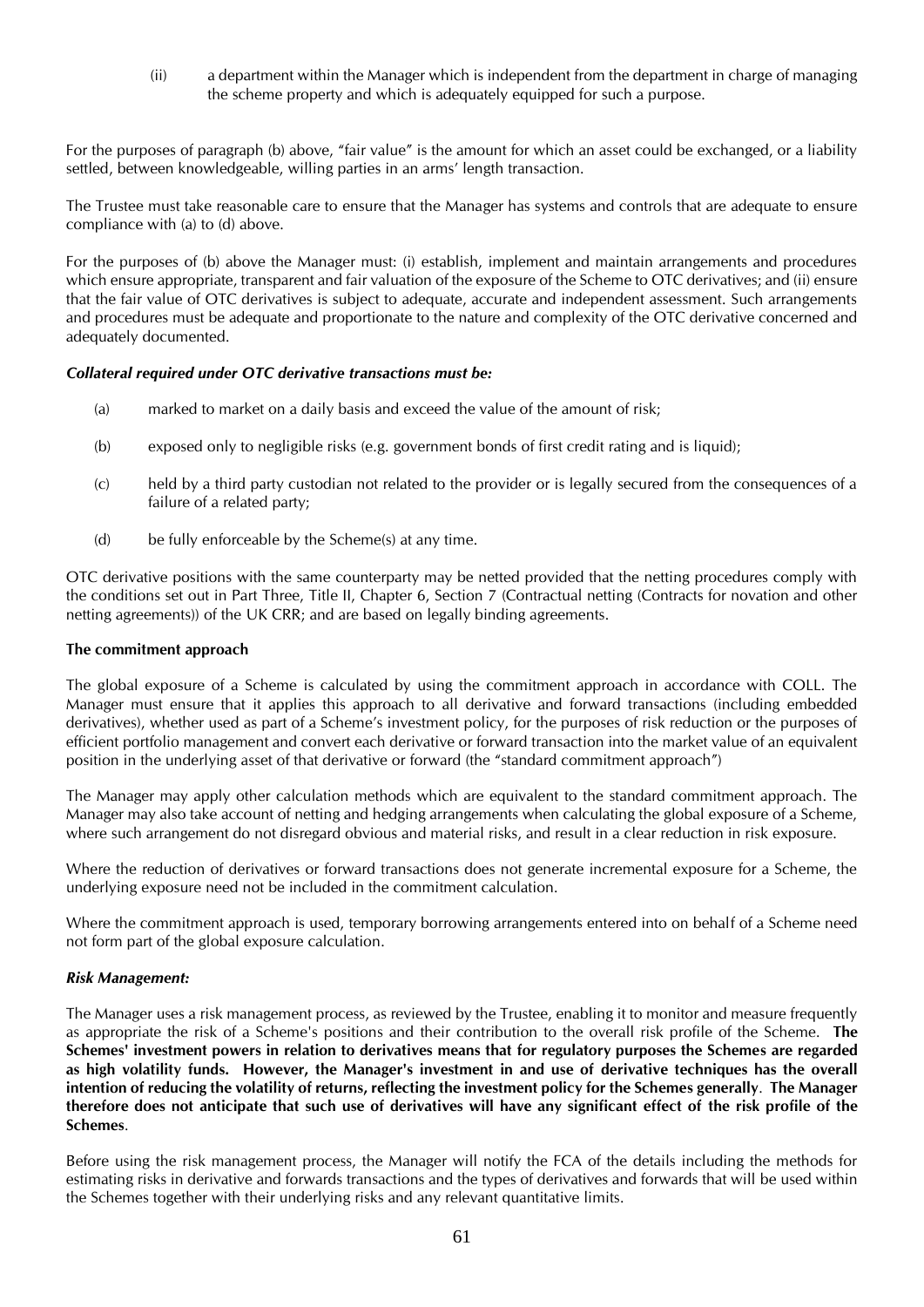Any material alteration of the above details of the risk management procedures will be notified by the Manager in advance to the FCA.

#### *Derivative exposure*

The Schemes may invest in derivatives and forwards transactions only where the exposure to which the Schemes are committed by that transaction itself is suitably covered from within the Scheme's property. Exposure will include any initial outlay in respect of that transaction.

Cover ensures that the Schemes are not exposed to the risk of loss of property, including money, to an extent greater than the net value of the Schemes' property. Therefore, the Schemes must hold property sufficient in value or amount to match the exposure arising from a derivative obligation to which the Scheme is committed. The detailed requirements for cover of the Scheme are set out below.

A future is to be regarded as an obligation to which a Scheme is committed (in that, unless closed out, the future will require something to be delivered, or accepted and paid for); a written option as an obligation to which a scheme is committed (in that it gives the right of potential exercise to another thereby creating exposure); and a bought option as a right (in that the purchaser can, but need not, exercise the right to require the writer to deliver and accept and pay for something).

Cover used in respect of one transaction in derivatives or forwards transactions should not be used for cover in respect of another transaction in derivatives or a forward transaction.

#### *Cover for transaction in derivatives and forward transactions*

Global exposure relating to derivatives and forward transactions held in a Scheme must not exceed the net value of the Scheme Property. Global exposure of a Scheme must be calculated on an at least daily basis, and must take into account the current value of the underlying assets, the counterparty risk, future market movements and the time available to liquidate the positions and includes underwriting commitments.

Property the subject of a transaction under COLL 5.4 (Stock Lending) is only available for cover if the Manager has taken reasonable care to determine that it is obtainable (by return or reacquisition) in time to meet the obligation for which cover is required.

The global exposure of a Scheme must be calculated either as i) the incremental exposure and leverage generated through the use of derivatives and forward transactions (including embedded derivatives), which may not exceed 100% of the net value of the scheme property; or ii) the market risk of the scheme property (being the risk of loss of a Scheme resulting from the fluctuation in the market value of positions in a Scheme's portfolio attributable to changes in market variables, such as interest rates, foreign exchange rates, equity and commodity prices or an issuer's credit worthiness).

#### *Deposits*

Up to 100% of the Scheme property attributable to a Scheme may consist of deposits (as defined in COLL) but only if it:

- is with an approved bank;
- is repayable on demand or has the right to be withdrawn; and
- matures in no more than 12 months.

#### *Immovable and Movable Property*

It is not intended that the Scheme should have any interest in any immovable property or tangible movable property.

#### *Spread – General*

In applying any of the restrictions referred to above, not more than 20% in the value of the Scheme property is to consist of any combination of two or more of the following:

- (a) transferable securities or money market instruments issued by; or
- (b) deposits made with; or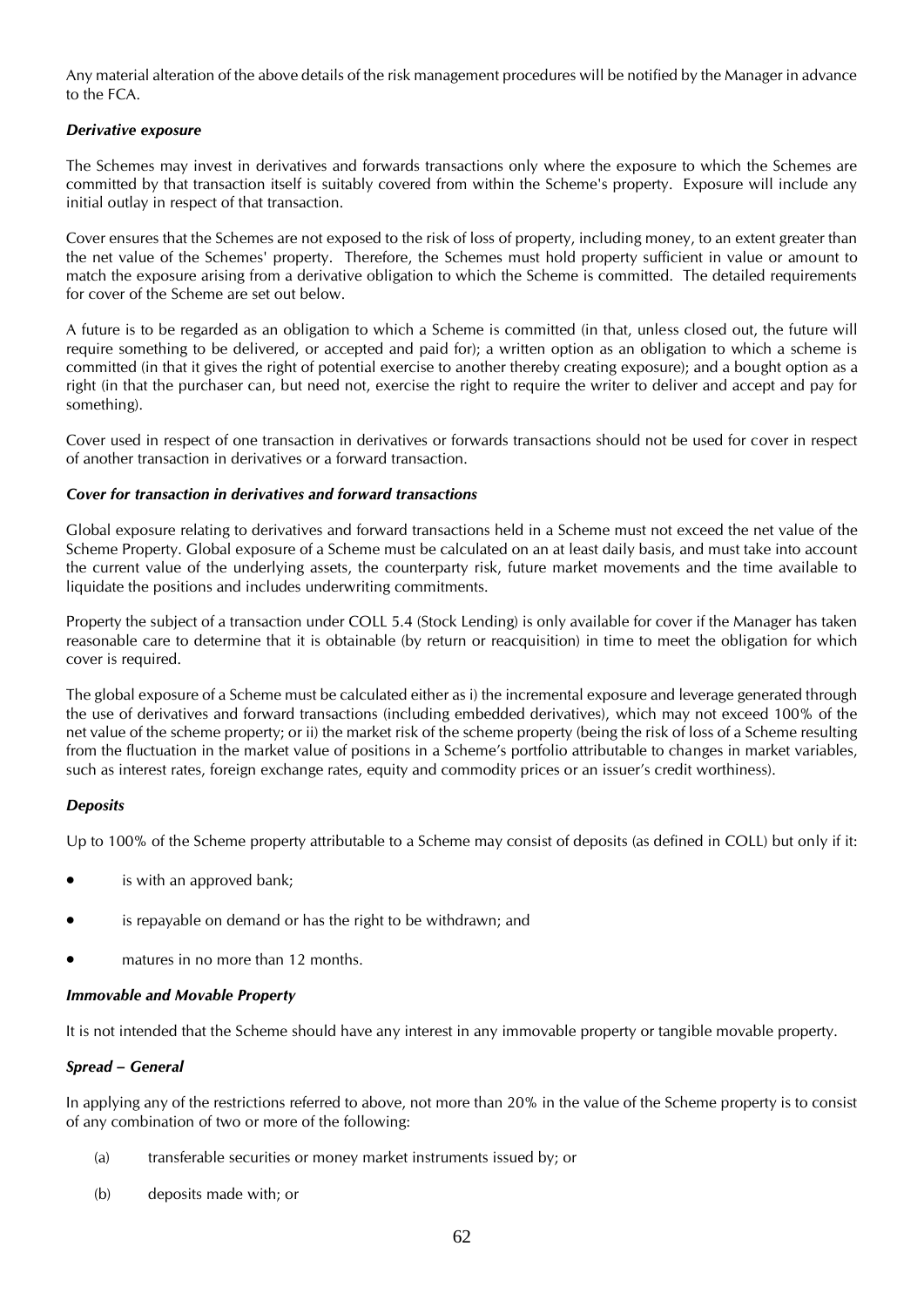(c) exposures from over the counter derivatives transactions made with a single body.

In applying any limit to transferable securities or money market instruments, any certificates representing certain securities are to be treated as equivalent to the underlying security.

The exposure to any one counterparty in an over the counter derivative transaction must not exceed 5% in value of the Scheme property. This limit may be raised to 10% where the counterparty is an approved bank as defined in COLL.

#### *Concentration*

The Schemes must not hold:

- (a) transferable securities other than debt securities which:
	- do not carry a right to vote on any matter at a general meeting of the body corporate that issued them; and
	- represent more than 10% of these securities issued by that body corporate;
- (b) more than 10% of the debt securities issued by any single issuing body;
- (c) more than 25% of the Units in a collective investment Scheme;
- (d) more than 10% of the money market instrument issued by a single body; and
- (e) need not comply with the limits in paragraphs a) to d) if, at the time of acquisition, the net amount in issue of the relevant investment cannot be calculated.

#### *Significant Influence*

The Schemes may only acquire transferable securities issued by a body corporate carrying rights to vote at a general meeting of that body provided that before the acquisition the aggregate number of such securities held by the Schemes does not allow it to exercise 20% or more of the votes cast at a general meeting of that body and the acquisition will not give the Schemes such power. For the purposes of this restriction the holdings of all collective investment Schemes operated or managed by the Manager are aggregated.

#### *Borrowing*

Subject to the Scheme's Trust Deed and COLL (as it relates to UCITS Schemes), the Schemes may borrow money for the purposes of achieving the objectives of the Schemes on terms that such borrowings are to be repaid out of the Scheme property of the relevant Scheme. The Manager does not anticipate significant use of this borrowing power. Such borrowing may only be made from an eligible institution or approved bank (as defined in COLL) and must be on a temporary basis only. No period of borrowing may exceed 90 days without the prior consent of the Trustee (which may give such consent only on conditions as appear to the Trustee appropriate to ensure that the borrowing does not cease to be on a temporary basis). The borrowing of a Scheme must not, on any business day, exceed 10 per cent of the value of the property of the relevant Scheme. As well as applying to borrowing in a conventional manner, the 10 per cent limit applies to any other arrangement designed to achieve a temporary injection of money into the property of the Scheme in the expectation that such will be repaid. For example, by way of a combination of derivatives which produces an effect similar to borrowings.

The above provisions on borrowing do not apply to "back to back" borrowing for hedging purposes, being an arrangement under which an amount of currency is borrowed from an eligible institution and an amount in another currency at least equal to the amount of currency borrowed is kept on deposit with the lender (or their agent or nominee).

Borrowings may be made from the Trustee, the Manager or any associate of any of them provided that such lender is an eligible institution or approved bank and the arrangements are at least as favourable to the Scheme concerned as would be those of any comparable arrangements effected on normal commercial terms negotiated at arm's length between two independent parties.

#### *Underwriting*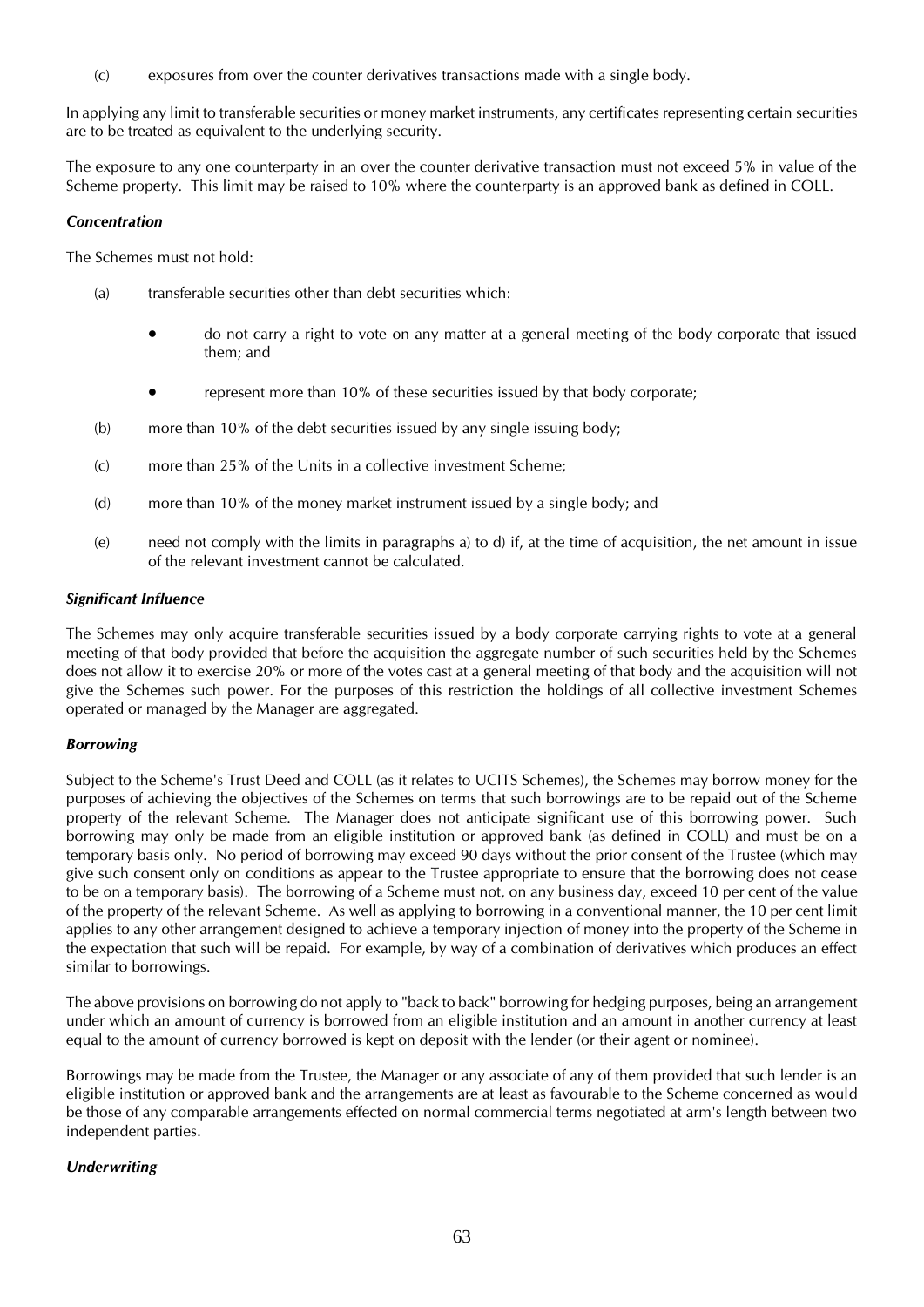The Schemes may enter into underwriting and sub-underwriting contracts and placings, subject to certain conditions set out in COLL 5.5.8R.

#### *Stock Lending*

The Schemes or the Trustee may enter into a stock lending arrangement of the kind described in section 263B of the Taxation of Chargeable Gains Act 1992 but only if:

- (a) all the terms of the agreement under which securities are to be reacquired by the Trustee for the account of the Scheme are in a form which is acceptable to the Trustee and are in accordance with good market practice;
- (b) the counterparty is an authorised person or a person authorised by a home state regulator; and
- (c) collateral is obtained to secure the obligation of the counterparty under the terms referred to in (a) above.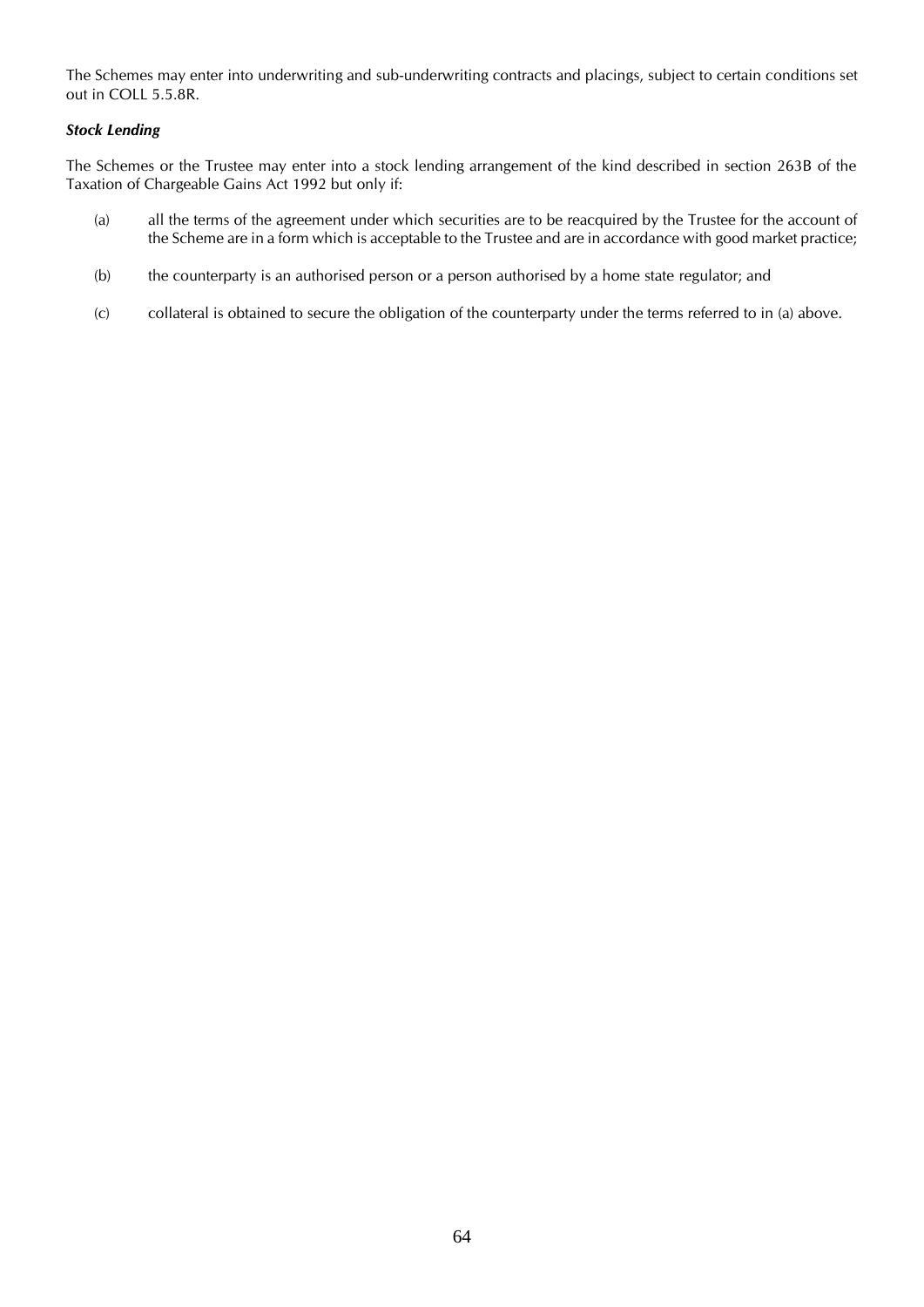# **APPENDIX 3 - Investment and Borrowing Powers:**

*IFSL Marlborough Special Situations Fund IFSL Marlborough UK Micro-Cap Growth Fund IFSL Marlborough High Yield Fixed Interest Fund IFSL Marlborough Multi-Cap Growth Fund IFSL Marlborough Extra Income Fund*

The investment and borrowing powers summarised in this Appendix are applicable to the following Schemes: IFSL Marlborough Special Situations Fund, IFSL Marlborough UK Micro-Cap Growth Fund, IFSL Marlborough High Yield Fixed Interest Fund, IFSL Marlborough Multi-Cap Growth Fund, IFSL Marlborough Extra Income Fund, referred to as "the Schemes" throughout this Appendix.

Except as provided below the Schemes may exercise the full authority and powers permitted by COLL for UCITS Schemes but are subject to the following applicable restrictions and to the relevant investment objectives and policies.

Save for any investment acquired for the purposes of hedging, the property of the Schemes may not include any investment to which a liability (whether actual or contingent) is attached unless the maximum amount of such liability is ascertained at the time when such investment is acquired for the account of the relevant Scheme.

#### **The Schemes may invest in derivatives for the purpose of hedging only (see the section on "Hedging" below).**

1. Up to 100% of the Scheme property of each Scheme may be invested in transferable securities which meet the following criteria:

- the potential loss which the Fund may incur with respect to holding the transferable security is limited to the amount paid for it;
- its liquidity does not compromise the ability of the Manager to comply with its obligation to redeem units at the request of any qualifying unitholder;
- reliable valuation is available for the transferable securities as follows:

(a) in the case of a transferable security admitted to or dealt in on an eligible market, where there are accurate, reliable and regular prices which are either market prices or prices made available by valuation systems independent from issuers;

(b) in the case of a transferable security not admitted to or dealt in on an eligible market, where there is a valuation on a periodic basis which is derived from information from the issuer of the transferable security or from competent investment research;

• appropriate information is available for the transferable security as follows:

(a) in the case of a transferable security admitted to or dealt in on an eligible market, where there is regular, accurate and comprehensive information available to the market on the transferable security or, where relevant, on the portfolio of the transferable security;

(b) in the case of a transferable security not admitted to or dealt in on an eligible market, where there is regular and accurate information available to the Manager on the transferable security or, where relevant, on the portfolio of the transferable security;

- it is negotiable; and
- its risks are adequately captured by the risk management process of the Manager.

Unless there is information available to the Manager that would lead to a different determination, a transferable security which is admitted to or dealt in on an eligible market shall be presumed not to compromise the ability of the Manager to comply with its obligation to redeem Units at the request of any qualifying unitholder; and to be negotiable.

#### *Closed end funds constituting transferable securities*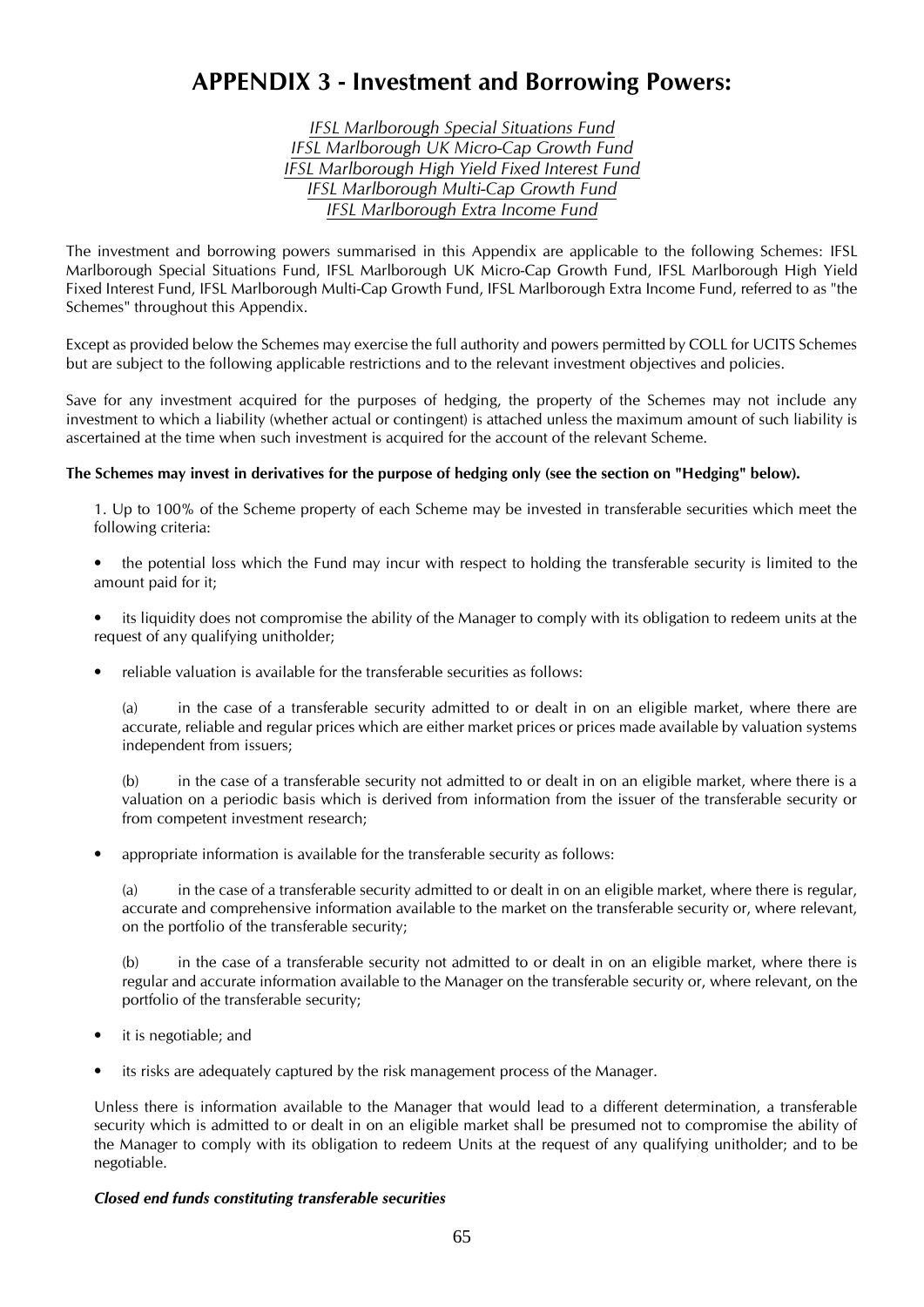A unit in a closed end fund shall be taken to be a transferable security for the purposes of investment by the Fund, provided it fulfils the criteria for transferable securities set out above, and either:

- where the closed end fund is constituted as an investment company or a unit trust:
- (a) it is subject to corporate governance mechanisms applied to companies; and

(b) where another person carries out asset management activity on its behalf, that person is subject to national regulation for the purpose of investor protection; or

- where the closed end fund is constituted under the law of contract:
- (a) it is subject to corporate governance mechanisms equivalent to those applied to companies; and

(b) it is managed by a person who is subject to national regulation for the purpose of investor protection.

2. Not more than 10% of the property of the Schemes can be invested in transferable securities which are not either officially listed in an EEA State or traded on or under the rules of an eligible securities market as listed in Appendix 1.

3. The property of the Schemes may be invested in transferable securities, on which any sum is unpaid only if it is reasonably foreseeable that the amount of any existing and potential call for any sum unpaid, could be paid by the Schemes at the time when payment is required without contravening COLL.

4. With the exception of those money market instruments specified in 8 below, not more than 5% in value of the property of the Schemes may normally be invested in any class of transferable securities issued by one issuer, although up to 10% in value of the property of the Schemes can be invested in a particular issuer provided that the total value of all those investments exceeding the 5% limit does not exceed 40% in value of the property of the Schemes.

5. Subject to 13 below, not more than 35% of the property of the Schemes may be invested in Government and public securities issued by any one body.

6. Up to 5% in value of the property of the Schemes may consist of units and/or shares in other collective investment schemes.

Not more than 5% in value of the property of the Schemes may be invested in units or shares of any one collective investment scheme and then only if certain conditions are met. The Schemes are permitted to invest in schemes managed or operated by the Manager or its associates and COLL requires that the Manager pays into the relevant Scheme property the amount or equivalent of any charges on issue or disposal of such Units or shares (excluding any form of dilution levy) borne by the Scheme.

The Schemes may invest in units in a collective investment scheme if it is one of the following schemes:

- a scheme which complies with the conditions necessary for it to enjoy the rights referred in the UCITS Directive;
- a scheme that is recognised under section 270 of the Act;
- a scheme that is authorised as a non-UCITS retail Scheme (provided that the requirements of article 19(1)(e) of the UCITS Directive are met); or
- $\bullet$  a scheme that is authorised in another EEA State (provided that the requirements of article 19(1)(e) are complied with),

and where in each case the scheme complies with the rules relating to investment in other group schemes contained in COLL and is itself a scheme that has terms which prohibit more than 10% of its assets consisting of Units in collective investment schemes.

6. Not more than 20% of the value of the property of the Schemes may consist of transferable securities issued by the same group as defined in COLL.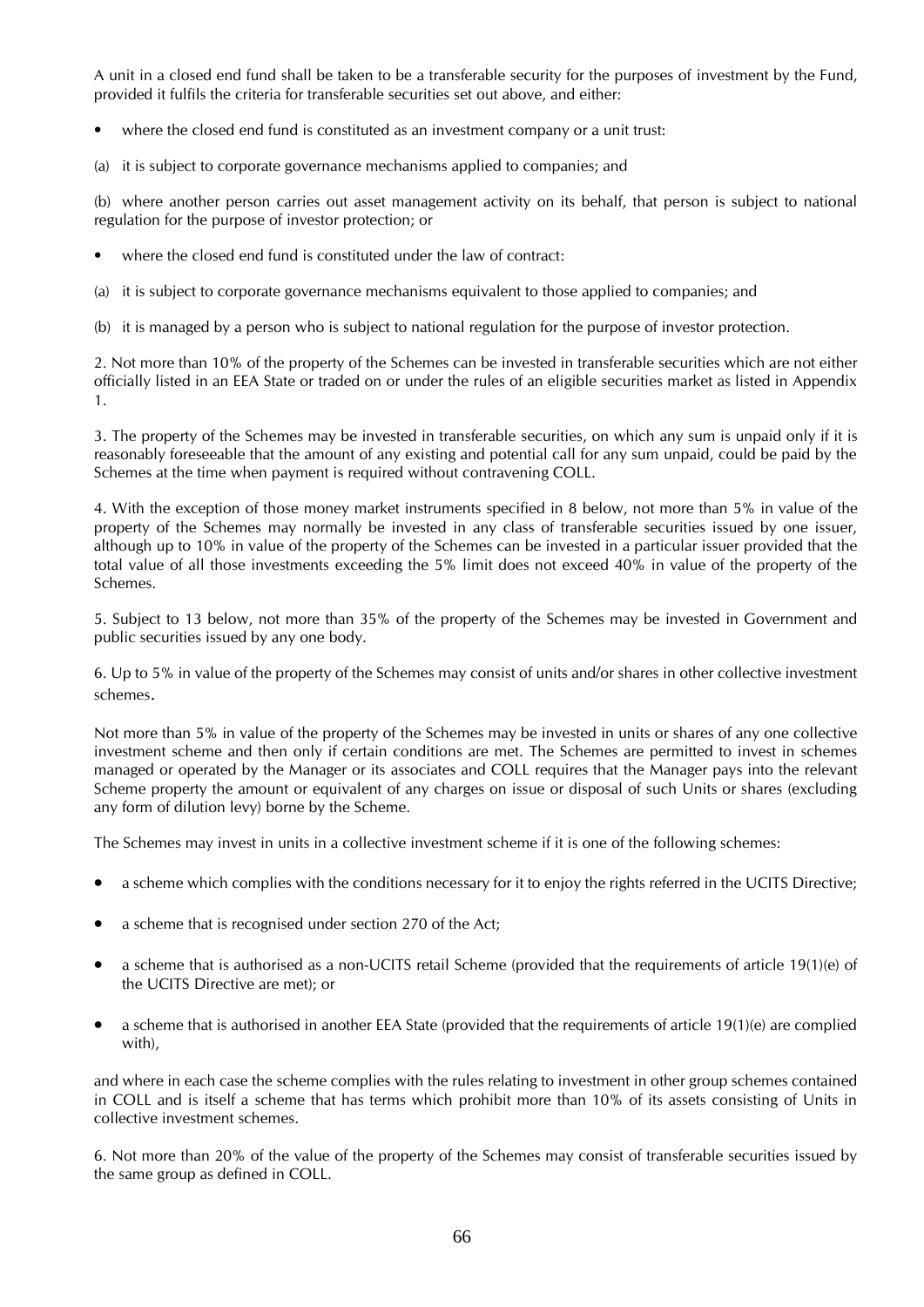7. Not more than 5% in value of the property of the Schemes may consist of warrants. Warrants may only be held if it is reasonably foreseeable that the exercise of the rights conferred by the warrants will not contravene COLL. Securities on which any sum is unpaid may be held provided that it is reasonably foreseeable that the amount of any existing and potential call for any sum unpaid could be paid by the Schemes at any time when the payment is required without contravening COLL.

8. Up to 100% in value of the property of the Schemes can consist of money market instruments, provided each money market instrument is listed on or normally dealt on an eligible market; or is issued or guaranteed by a central, regional or local authority, a central bank of an EEA State, the European Central Bank, the European Union or the European Investment Bank, a non-EEA State or, in the case of a Federal State, by one of the members making up the federation, or by a public international body to which one or more EEA States belong; or issued by a body, any securities of which are dealt in on an eligible market; or issued or guaranteed by an establishment subject to prudential supervision in accordance with criteria defined by Community law or by an establishment which is subject to and complies with prudential rules considered by the FCA to be at least as stringent as those laid down by Community law. Notwithstanding the above up to 10% of the property of the Schemes may be invested in money market instruments which do not meet these criteria.

9. Up to 20% in value of the property of the Schemes can consist of deposits with a single body. The Schemes may only invest in deposits with an approved bank and which are repayable on demand, or have the right to be withdrawn, and maturing in no more than 12 months.

10. The Schemes may invest up to 20% in shares and debentures which are issued by the same body where their investment policy is to replicate the composition of an index whose composition is sufficiently diversified, which is an appropriate benchmark for the market to which it refers and which is published in an appropriate manner. This limit can be raised for each Scheme up to 35% in value of the Scheme property, but only in respect of one body and where justified by exceptional market conditions.

11. Underwriting and sub-underwriting contracts and placings may also, subject to certain conditions set out in COLL be entered into for the account of the Schemes.

#### **Policy on the extent to which Schemes are fully invested**

In the case of all the Schemes the property may consist of cash and near cash rather than securities where this may reasonably be regarded as ancillary to the objectives of the Scheme concerned or to assist in its efficient management.

#### *Derivatives*

#### *General*

A transaction in derivatives or a forward transaction must not be effected for a Scheme unless the transaction is of a kind specified below and the transaction is covered.

Where a Scheme invests in derivatives, the exposure to the underlying assets must not exceed the general limits on spread as set out in the paragraph headed "Spread – General" below, except for index-based derivatives where the rules below apply.

Where a transferable security or money market instrument embeds a derivative, this must be taken into account for the purposes of complying with this section.

A transferable security or an approved money market instrument will embed a derivative if it contains a component which fulfils the following criteria:

- a) by virtue of that component some or all of the cash flows that otherwise would be required by the transferable security or approved money market instrument which functions as host contract can be modified according to a specified interest rate, financial instrument price, foreign exchange rate, index of prices or rates, credit rating or credit index or other variable, and therefore vary in a way similar to a stand-alone derivative;
- b) its economic characteristics and risks are not closely related to the economic characteristics and risks of the host contract; and
- c) it has significant impact on the risk profile and pricing of the transferable security or approved money-market instrument.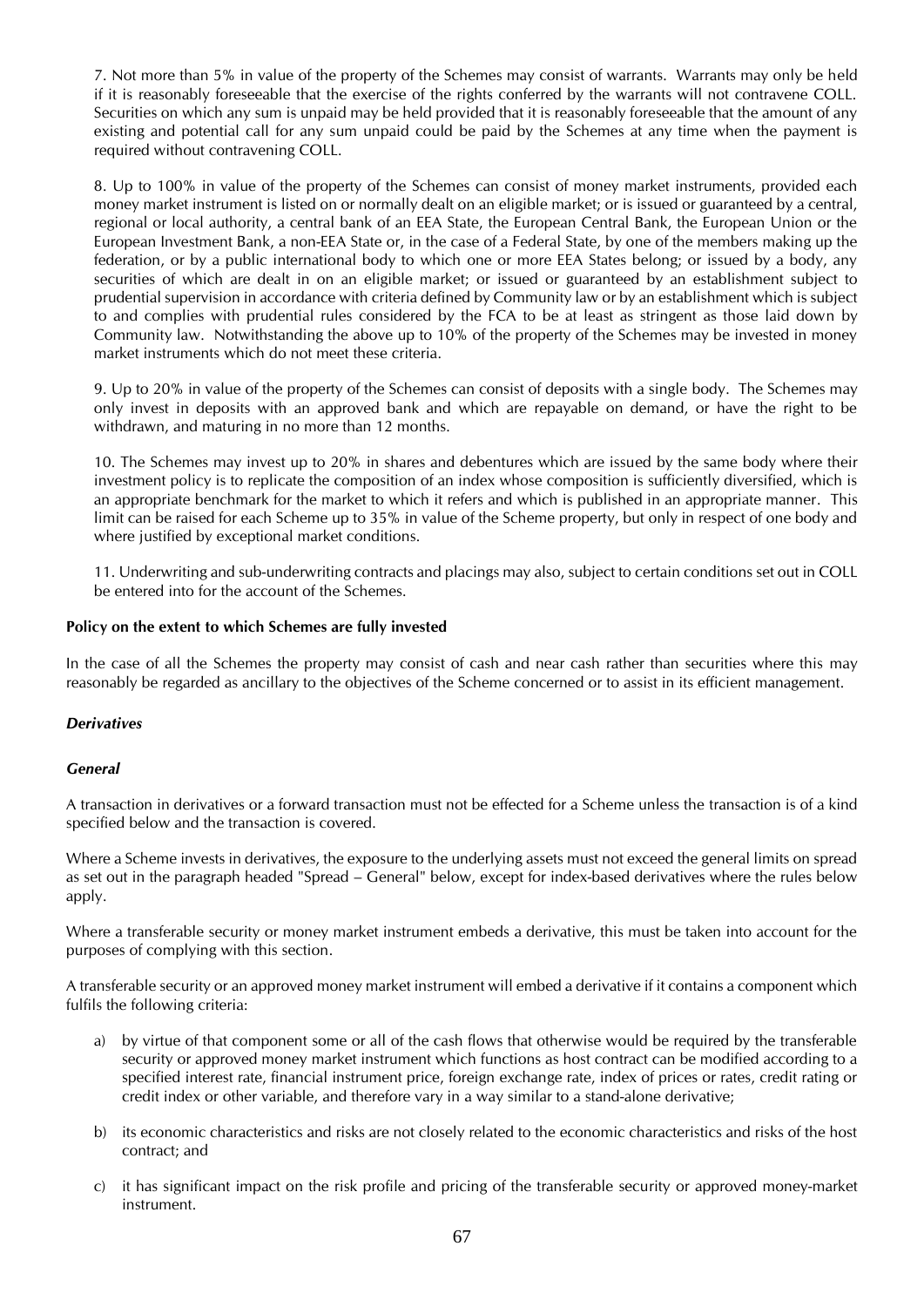A transferable security or an approved money-market instrument does not embed a derivative where it contains a component which is contractually transferable independently of the transferable security or the approved money-market instrument. That component shall be deemed to be a separate instrument.

Where a Scheme invests in an index based derivative, provided the relevant index falls within COLL 5.2.33R, the underlying constituents of the index do not have to be taken into account for the purposes of COLL 5.2.11R and COLL 5.2.12R.

#### *Hedging*

**The Manager may enter into transactions permitted by COLL for the purpose of hedging for the Schemes. The Manager does not anticipate that the intended use of derivatives and forwards transactions will have any detrimental effect on the overall risk profile of the Schemes.** In general, COLL permits the use of these transactions in the following ways:

- (a) transactions which are economically appropriate for the purpose of hedging; and
- (b) fully covered by cash or other property sufficient to meet any obligation to pay or deliver that could arise; and
- (c) aiming for either:
	- the reduction of risk;
	- the reduction of cost; or
	- the generation of additional income or capital with an acceptably low level of risk.

Permitted hedging transactions (excluding stock lending transactions) are transactions in derivatives (i.e. options, futures or contract for differences) which are dealt in or traded on an eligible derivatives market; a forward transaction in a currency and certain off-exchange options or contracts for differences resembling options or futures in certain circumstances. The eligible derivatives market referred to for this purpose is the London International Financial Futures & Options Exchange (L.I.F.F.E.).

#### *Permitted Transactions (derivatives and forwards)*

Derivatives transactions must either be in an approved derivative (being a derivative which is dealt in on an eligible derivatives market as set out in Appendix 4) or an over the counter derivative with an approved counterparty.

A transaction in a derivative must not cause a Scheme to diverge from its investment objectives as stated in the instrument of incorporation and the most recently published version of this prospectus.

Any over the counter transactions in derivatives must also be on approved terms, i.e. the counterparty has agreed with the Manager:

- (a) to provide a reliable and verifiable valuation in respect of that transaction at least daily and at any time at the request of the Manager; and
- (b) that it will, at the request of the Manager, enter into a further transaction to close out that transaction at any time, at a fair value, arrived at under the pricing model or other reliable basis agreed.

The underlying assets of a transaction in a derivative may only consist of any one or more of the following:

- **transferable security**;
- money market instruments;
- deposits;
- derivatives;
- collective investment Schemes;
- financial indices;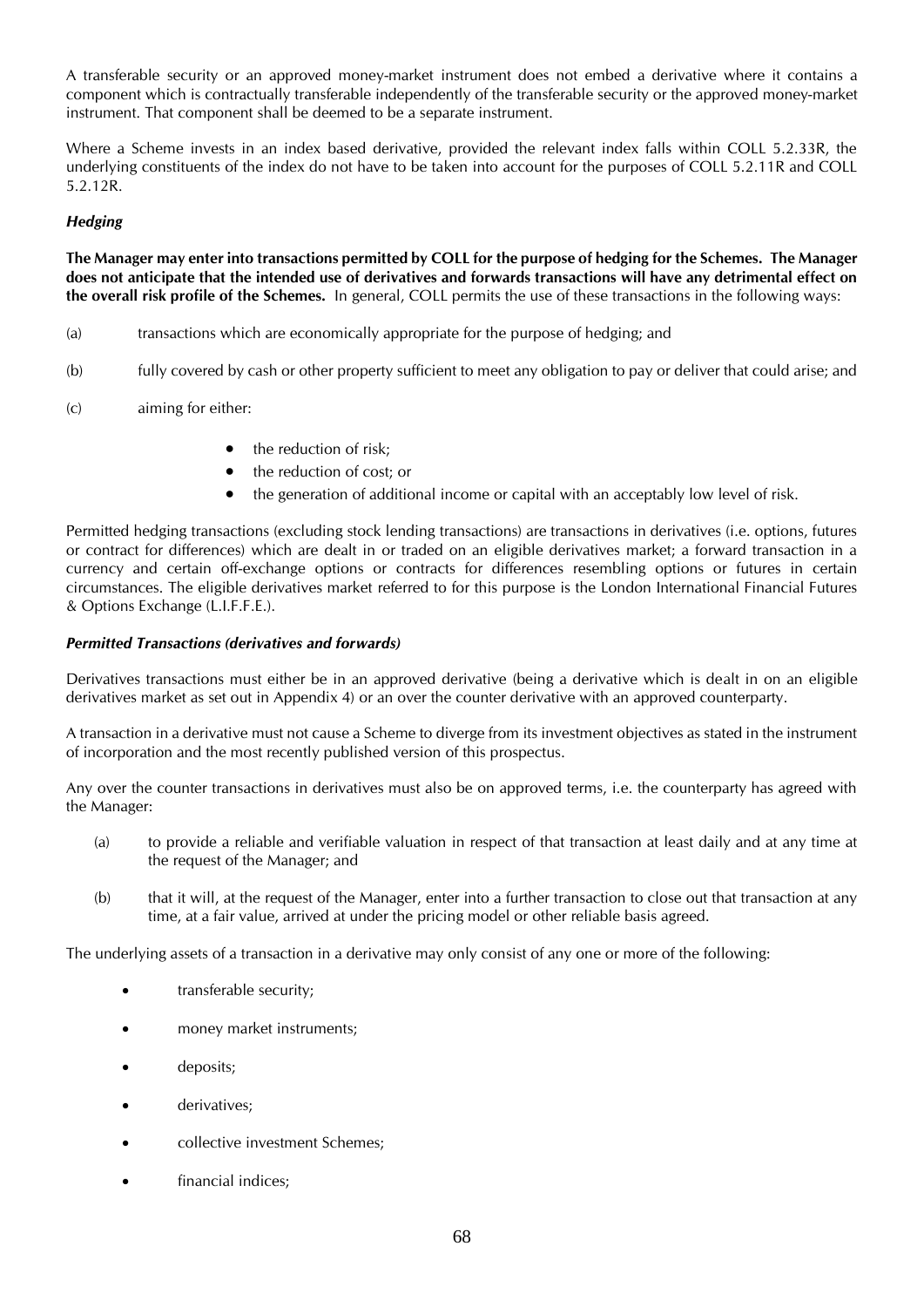- interest rates;
- foreign exchange rates; and
- currencies.

A transaction in a derivative must not be entered into if the intended effect is to create the potential for an uncovered sale of one or more transferable securities, money market instruments, Units in collective investment Schemes or derivatives provided that a sale is not to be considered as uncovered if the conditions in COLL 5.2.22(3)R are (Requirement to cover sales) are satisfied.

Any forwards transaction must be made with an eligible institution or an approved bank in accordance with COLL.

## **Financial indices underlying derivatives**

The financial indices referred to above are those which satisfy the following criteria:

- a) the index is sufficiently diversified;
- b) the index represents an adequate benchmark for the market to which it refers; and
- c) the index is published in an appropriate manner.

A financial index is sufficiently diversified if:

- a) it is composed in such a way that price movements or trading activities regarding one component do not unduly affect the performance of the whole index;
- b) where it is composed of assets in which a Scheme is permitted to invest, its composition is at least diversified in accordance with the requirements with respect to spread and concentration set out in this section; and
- c) where it is composed of assets in which the Scheme cannot invest, it is diversified in a way which is equivalent to the diversification achieved by the requirements with respect to spread and concentration set out in this section.

A financial index represents an adequate benchmark for the market to which it refers if:

- a) it measures the performance of a representative group of underlyings in a relevant and appropriate way;
- b) it is revised or rebalanced periodically to ensure that it continues to reflect the markets to which it refers, following criteria which are publically available; and
- c) the underlyings are sufficiently liquid, allowing users to replicate it if necessary.

A financial index is published in an appropriate manner if:

- a) its publication process relies on sound procedures to collect prices, and calculate and subsequently publish the index value, including pricing procedures for components where a market is not available; and
- b) material information on matters such as index calculation, rebalancing methodologies, index changes or any operational difficulties in providing timely or accurate information is provided on a wide and timely basis.

Where the composition of underlyings of a transaction in a derivative does not satisfy the requirements for a financial index, the underlyings for that transaction shall where they satisfy the requirements with respect to other underlyings pursuant to COLL 5.2.20R(2), be regarded as a combination of those underlyings.

#### *Transactions for the purchase of property*

A derivative or forward transaction which will or could lead to the delivery of property for the account of a Scheme may be entered into only if:

(a) that property can be held for the account of the Scheme; and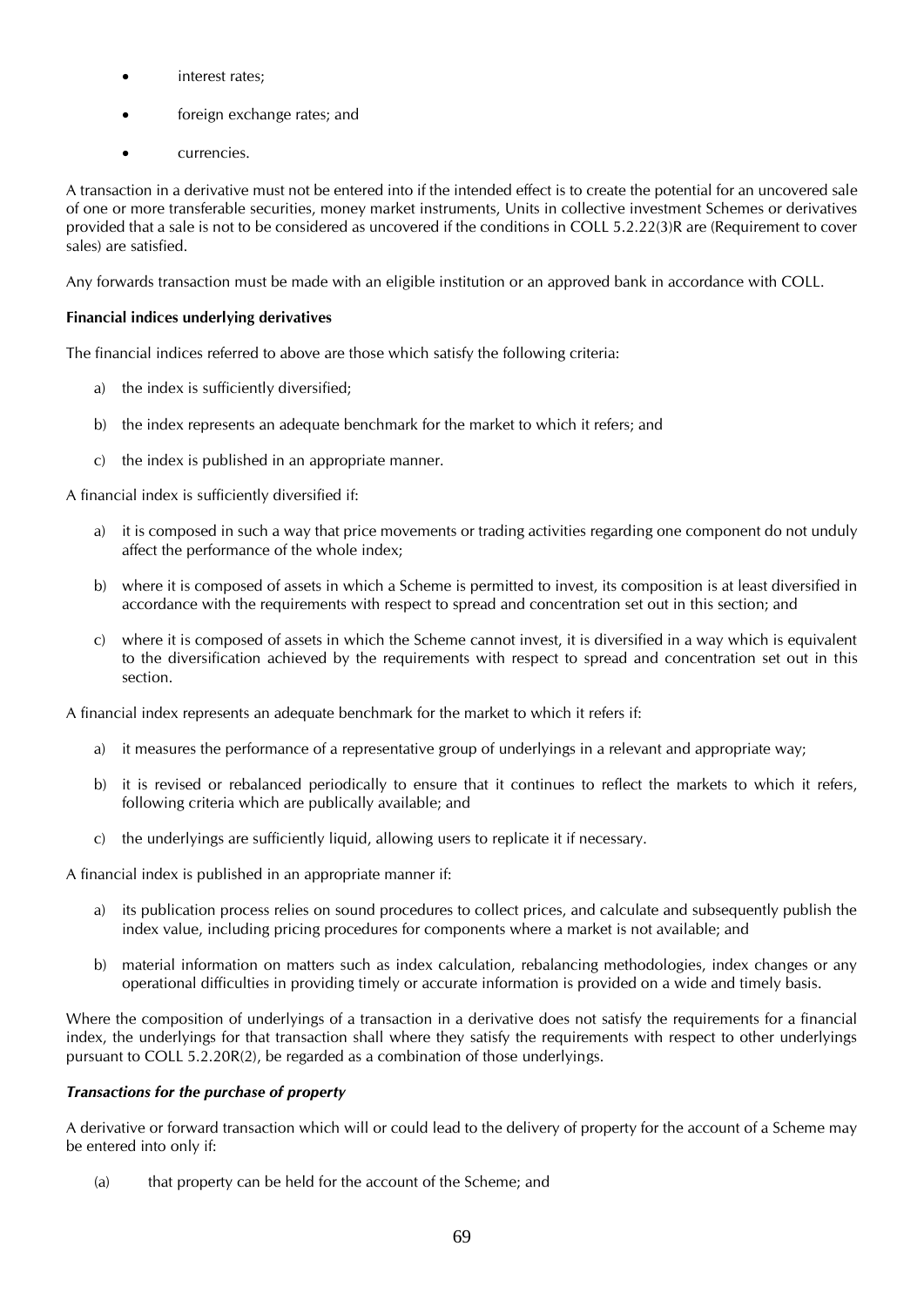(b) the Manager having taken reasonable care determines that delivery of the property under the transaction will not occur or will not lead to a breach of COLL.

#### *Requirement to cover sales*

No agreement by or on behalf of the Schemes to dispose of property or rights may be made unless the obligation to make the disposal and any other similar obligation could immediately be honoured by the Scheme(s) by delivery of property or the assignment of rights, and the property and rights above are owned by the Funds at the time of the agreement. This requirement does not apply to a deposit. FCA Guidance states that the requirement set out above can be met where:

- (a) the risks of the underlying financial instrument of a derivative can be appropriately represented by another financial instrument which is highly liquid; or
- (b) the Manager or the Trustee has the right to settle the derivative in cash, and cover exits within the Scheme property which falls within one of the following asset classes:
	- (i) cash;
	- (ii) liquid debt instruments (e.g. government bonds of first credit rating) with appropriate safeguards (in particular, haircuts); or
	- (iii) other highly liquid assets having regard to their correlation with the underlying of the financial derivative instruments, subject to appropriate safeguards (e.g. haircuts where relevant).

In the asset classes referred to above, an asset may be considered as liquid where the instrument can be converted into cash in no more than seven business days at a price closely corresponding to the current valuation of the financial instrument on its own market.

#### *Over-the-counter ("OTC") transactions in derivatives*

Any transaction in an OTC derivative must be:

- (a) with an approved counterparty. A counterparty to a transaction in derivatives is approved only if the counterparty is an eligible institution or an approved bank or a person whose permission (as published in the FCA register), or whose home state authorisation, permits it to enter into such transactions as principal off exchange;
- (b) on approved terms. The terms of a transaction in derivatives are approved only if the Manager:
	- (i) carries out at least daily a reliable and verifiable valuation in respect of that transaction corresponding to its fair value and which does not rely only on market quotations by the counterparty; and
	- (ii) can enter into one or more further transactions to sell, liquidate or close out that transaction at any time, at its fair value;
- (c) capable of reliable valuation. A transaction in derivatives is capable of reliable valuation only if the Manager having taken reasonable care determines that, throughout the life of the derivative (if the transaction is entered into), it will be able to value the investment concerned with reasonable accuracy:
	- (i) on the basis of an up-to-date market value which the Manager and the Trustee have agreed is reliable; or
	- (ii) if the value referred to in (i) is not available, on the basis of a pricing model which the Manager and the Trustee have agreed uses an adequate recognised methodology; and
- (d) subject to verifiable valuation. A transaction in derivatives is subject to verifiable valuation only if, throughout the life of the derivative (if the transaction is entered into) verification of the valuation is carried out by:
	- (i) an appropriate third party which is independent from the counterparty of the derivative, at an adequate frequency and in such a w ay that the Manager is able to check it; or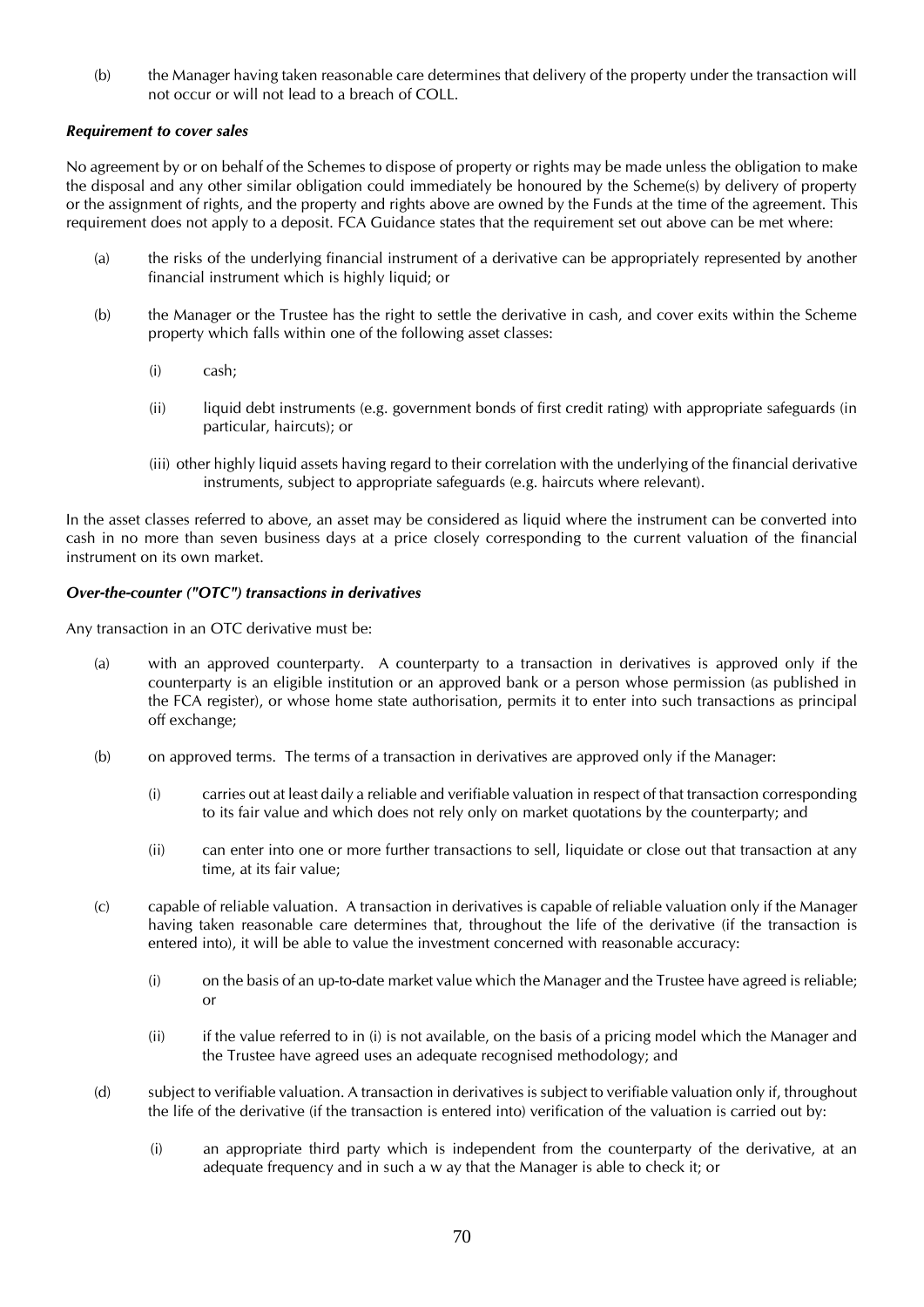(ii) a department within the Manager which is independent from the department in charge of managing the scheme property and which is adequately equipped for such a purpose.

For the purposes of paragraph (b) above, "fair value" is the amount for which an asset could be exchanged, or a liability settled, between knowledgeable, willing parties in an arms' length transaction.

The Trustee must take reasonable care to ensure that the Manager has systems and controls that are adequate to ensure compliance with (a) to (d) above.

For the purposes of (b) above the Manager must: (i) establish, implement and maintain arrangements and procedures which ensure appropriate, transparent and fair valuation of the exposure of the Scheme to OTC derivatives; and (ii) ensure that the fair value of OTC derivatives is subject to adequate, accurate and independent assessment. Such arrangements and procedures must be adequate and proportionate to the nature and complexity of the OTC derivative concerned and adequately documented.

#### *Collateral required under OTC derivative transactions must be:*

- (a) marked to market on a daily basis and exceed the value of the amount of risk;
- (b) exposed only to negligible risks (e.g. government bonds of first credit rating and is liquid);
- (c) held by a third party custodian not related to the provider or is legally secured from the consequences of a failure of a related party;
- (d) be fully enforceable by the Scheme(s) at any time.

OTC derivative positions with the same counterparty may be netted provided that the netting procedures comply with the conditions set out in Part Three, Title II, Chapter 6, Section 7 (Contractual netting (Contracts for novation and other netting agreements)) of the UK CRR; and are based on legally binding agreements.

#### **The commitment approach**

The global exposure of a Scheme is calculated by using the commitment approach in accordance with COLL. The Manager must ensure that it applies this approach to all derivative and forward transactions (including embedded derivatives), whether used as part of a Scheme's investment policy, for the purposes of risk reduction or the purposes of efficient portfolio management and convert each derivative or forward transaction into the market value of an equivalent position in the underlying asset of that derivative or forward (the "standard commitment approach").

The Manager may apply other calculation methods which are equivalent to the standard commitment approach. The Manager may also take account of netting and hedging arrangements when calculating the global exposure of a Scheme, where such arrangement do not disregard obvious and material risks, and result in a clear reduction in risk exposure.

Where the reduction of derivatives or forward transactions does not generate incremental exposure for a Scheme, the underlying exposure need not be included in the commitment calculation.

Where the commitment approach is used, temporary borrowing arrangements entered into on behalf of a Scheme need not form part of the global exposure calculation.

#### *Risk Management:*

The Manager uses a risk management process, as reviewed by the Trustee, enabling it to monitor and measure frequently as appropriate the risk of a Scheme's positions and their contribution to the overall risk profile of the Scheme.

Before using the risk management process, the Manager will notify the FCA of the details including the methods for estimating risks in derivative and forwards transactions and the types of derivatives and forwards that will be used within the Schemes together with their underlying risks and any relevant quantitative limits.

Any material alteration of the above details of the risk management procedures will be notified by the Manager in advance to the FCA.

#### *Derivative exposure*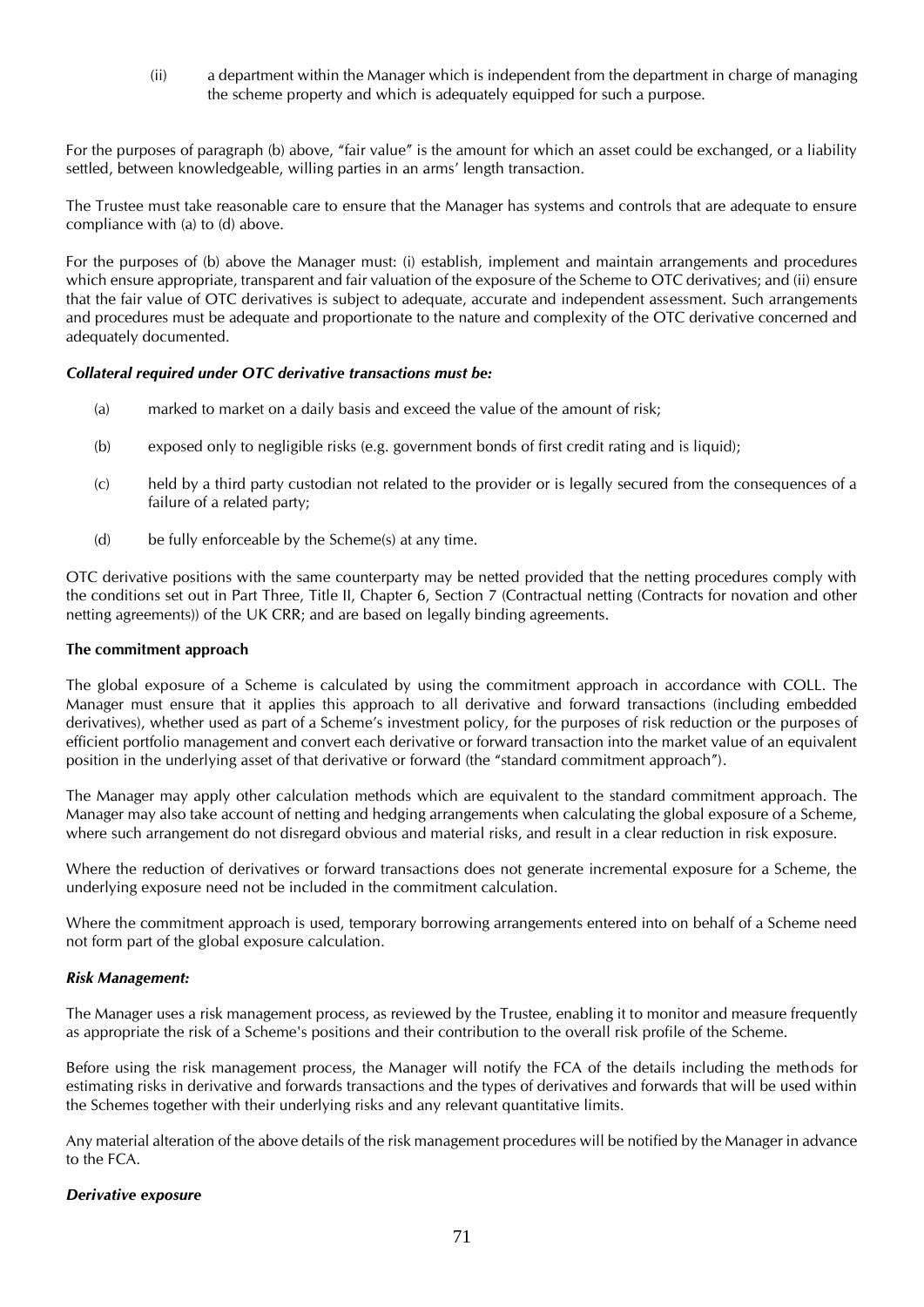The Schemes may invest in derivatives and forwards transactions only where the exposure to which the Schemes are committed by that transaction itself is suitably covered from within the Scheme's property. Exposure will include any initial outlay in respect of that transaction.

Cover ensures that the Schemes are not exposed to the risk of loss of property, including money, to an extent greater than the net value of the Schemes' property. Therefore, the Schemes must hold property sufficient in value or amount to match the exposure arising from a derivative obligation to which the Scheme is committed. The detailed requirements for cover of the Scheme are set out below.

A future is to be regarded as an obligation to which a Scheme is committed (in that, unless closed out, the future will require something to be delivered, or accepted and paid for); a written option as an obligation to which a scheme is committed (in that it gives the right of potential exercise to another thereby creating exposure); and a bought option as a right (in that the purchaser can, but need not, exercise the right to require the writer to deliver and accept and pay for something).

Cover used in respect of one transaction in derivatives or forwards transactions should not be used for cover in respect of another transaction in derivatives or a forward transaction.

#### *Cover for transaction in derivatives and forward transactions*

Global exposure relating to derivatives and forward transactions held in a Scheme must not exceed the net value of the Scheme Property. Global exposure of a Scheme must be calculated on an at least daily basis, and must take into account the current value of the underlying assets, the counterparty risk, future market movements and the time available to liquidate the positions and includes underwriting commitments.

Property the subject of a transaction under COLL 5.4 (Stock Lending) is only available for cover of the Manager has taken reasonable care to determine that it is obtainable (by return or reacquisition) in time to meet the obligation for which cover is required.

The global exposure of a Scheme must be calculated either as i) the incremental exposure and leverage generated through the use of derivatives and forward transactions (including embedded derivatives), which may not exceed 100% of the net value of the scheme property; or ii) the market risk of the scheme property (being the risk of loss of a Scheme resulting from the fluctuation in the market value of positions in a Scheme's portfolio attributable to changes in market variables, such as interest rates, foreign exchange rates, equity and commodity prices or an issuer's credit worthiness).

#### **Borrowing Powers**

Subject to compliance with COLL each of the Schemes may borrow sums of money repayable out of the property of the Scheme concerned.

The Manager must ensure that such borrowing is on a temporary basis and for this purpose must have regard to:

- (a) the duration of any period of borrowing;
- (b) the number of occasions on which borrowing is undertaken in any period.

The Manager must ensure that no period of borrowing exceeds 90 days, whether in respect of any specific sum or at all, without the prior consent of the trustee.

In any event, the borrowing may not on any business day exceed 10% of the value of the property of the Scheme.

Currency other than sterling may be borrowed from an eligible institution for the purpose of hedging, under arrangements whereby a sum in sterling at least equivalent to the amount of currency borrowed is placed and kept on deposit by the Scheme concerned with the lender or its agents.

Borrowing may be made from the trustee or an associate on its best commercial terms.

#### **Stock Lending**

The Manager may request the Trustee to enter into stock lending transactions; such transactions must comply with COLL. Any interest earned in respect of such loans shall become part of the property of the Schemes concerned.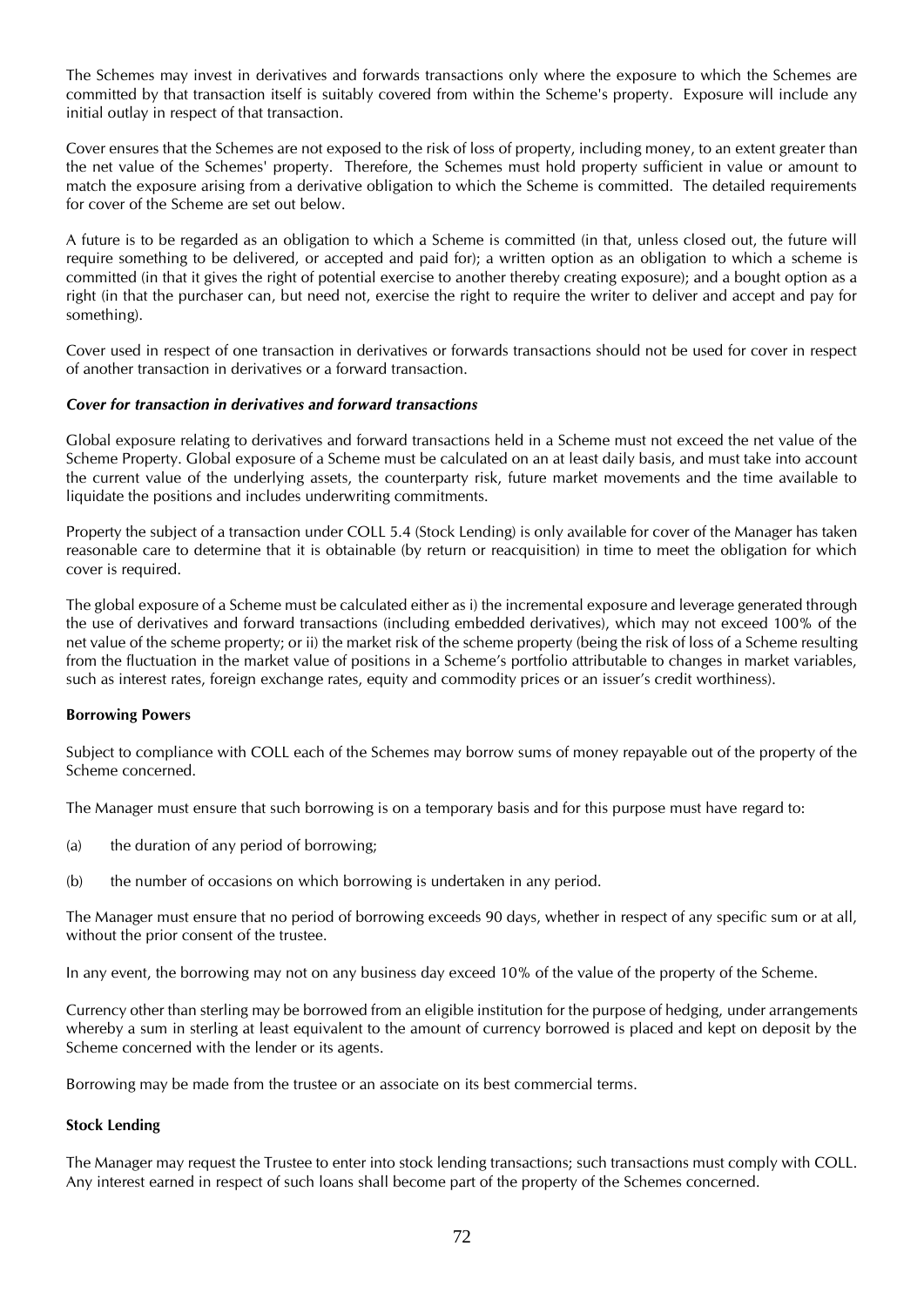#### **Concentration**

The Schemes must not hold more than:

- 10% of the transferable securities issued by a body corporate which do not carry rights to vote on any matter at a general meeting of that body; or
- 10% of the debt securities issued by any one issuer; or
- 10% of the money market instruments issued by any single body; or
- 25% of the Units in a collective investment Scheme.

The Schemes need not comply with the above limits if, at the time of acquisition, the net amount in issue of the relevant investment cannot be calculated.

### **Significant Influence**

The Schemes may only acquire transferable securities issued by a body corporate carrying rights to vote at a general meeting of that body provided that before the acquisition the aggregate number of such securities held by a Scheme does not allow it to exercise 20% or more of the votes cast at a general meeting of that body and the acquisition will not give the Scheme such power. For the purposes of this restriction the holdings of all authorised unit trusts operated or managed by the Manager are aggregated.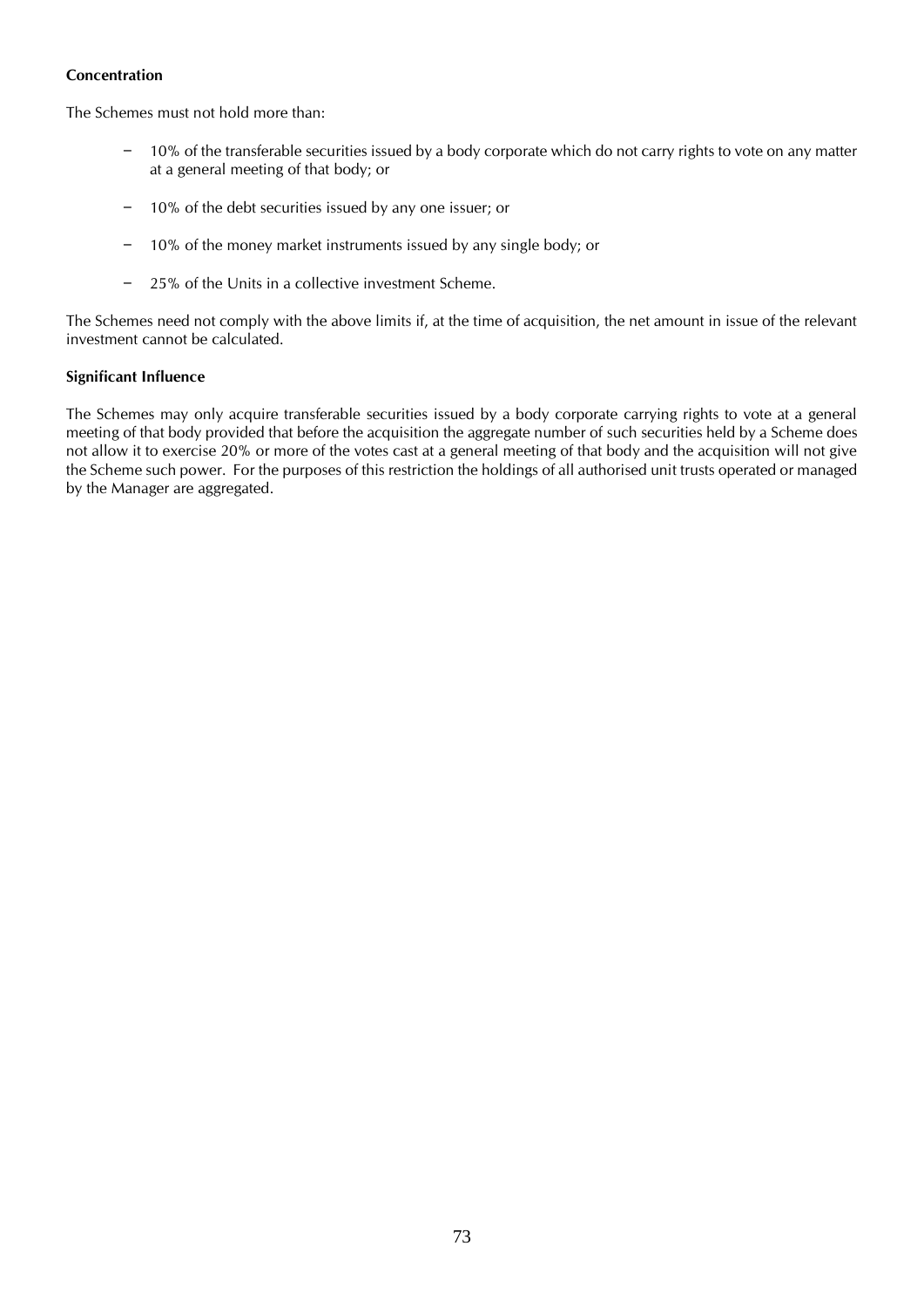## **APPENDIX 4 - Eligible Markets**

Set out below are the securities markets through which the Scheme's may invest or deal in approved securities (subject to the investment objective and policy of each Scheme):

- (a) a "regulated market" as defined in COLL;
- (b) a securities market established in any EEA State (which as at the date of this Prospectus includes Austria, Belgium, Bulgaria, Croatia, Czech Republic, Denmark, Estonia, Finland, France, Germany, Greece, Hungary, Iceland, Ireland, Italy, Latvia, Liechtenstein, Lithuania, Luxembourg, Malta, Netherlands, Norway, Poland, Portugal, Republic of Cyprus, Romania, Slovakia, Slovenia, Spain and Sweden) which is regulated, operates regularly and is open to the public; or
- (c) the principal or only market established under the rules of any of the following investment exchanges:

| London Stock Exchange                   |
|-----------------------------------------|
| The Alternative Investment Market (AIM) |
| NYSE MKT                                |
| <b>NYSE</b>                             |
| NASDAQ Stock Exchange                   |
| NYSE Arca                               |
| NASDAQ OMX BX                           |
| Chicago Stock Exchange                  |
| Australian Securities Exchange          |
| The Stock Exchange of Hong Kong         |
| Singapore Exchange                      |
| Korea Exchange                          |
| <b>TSX Venture Exchange</b>             |
| Toronto Stock Exchange                  |
| The International Stock Exchange (TISE) |
|                                         |

#### **Eligible Derivatives Markets**

Set out below are the derivatives markets through which the Schemes may deal (subject to the investment objective and policy of each Scheme):

| Country                         | <b>Market</b>               |
|---------------------------------|-----------------------------|
| UK                              | <b>ICE Futures Europe</b>   |
| The United States of<br>America | Chicago Mercantile Exchange |
| Europe                          | Euronext Amsterdam          |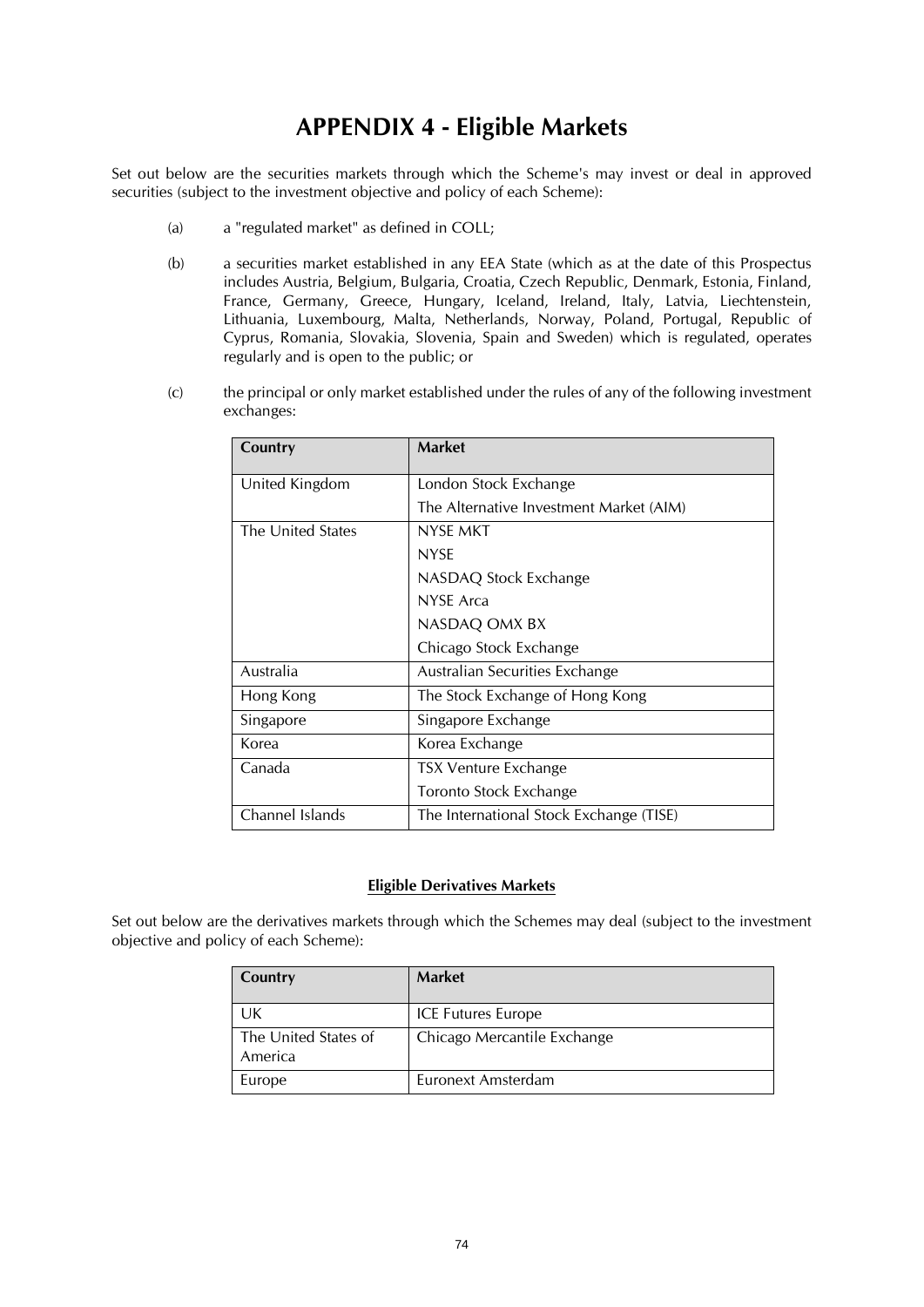## **APPENDIX 5 - Valuation of the property of the Schemes**

The value of the property of the Schemes shall be the value of its assets less the value of its liabilities determined in accordance with the following provisions.

- 1. All the property of the Schemes (including receivables) is to be included, subject to the following provisions.
- 2. Property which is not cash (or other assets dealt with in paragraph 3 below) shall be valued as follows and the prices used shall (subject as follows) be the most recent prices which it is practicable to obtain:
	- (a) units or shares in a collective investment scheme:
		- (i) if a single price for buying and selling units or shares is quoted, at that price; or
		- (ii) if separate buying and selling prices are quoted, at the average of the two prices provided the buying price has been reduced by any initial charge included therein and the selling price has been increased by any exit or redemption charge attributable thereto; or
		- (iii) if, in the opinion of the Manager, the price obtained is unreliable or no recent traded price is available or if no recent price exists, at a value which, in the opinion of the Manager, is fair and reasonable;
	- (b) exchange-traded derivative contracts:
		- (i) if a single price for buying and selling the exchange-traded derivative contract is quoted, at that price; or
		- (ii) if separate buying and selling prices are quoted, at the average of the two prices;
	- (c) over-the-counter derivative contracts shall be valued in accordance with the method of valuation as shall have been agreed between the Manager and the Trustee;
	- (d) any other investment:
		- (i) if a single price for buying and selling the security is quoted, at that price; or
		- (ii) if separate buying and selling prices are quoted, at the average of the two prices; or
		- (iii) if, in the opinion of the Manager, the price obtained is unreliable or no recent traded price is available or if the most recent price available does not reflect the Manager's best estimate of the value, at a value which, in the opinion of the Manager, is fair and reasonable; and
	- (e) property other than that described in (a), (b), (c) and (d) above: at a value which, in the opinion of the Manager, represents a fair and reasonable mid market price.
- 3. Cash and amounts held in current, deposit and margin accounts and in other time-related deposits shall be valued at their nominal values.
- 4. In determining the value of the scheme property, all instructions given to issue or cancel units shall be assumed (unless the contrary is shown) to have been carried out and any cash payment made or received and all consequential action required by the Regulations or the Trust Deed shall be assumed (unless the contrary has been shown) to have been taken.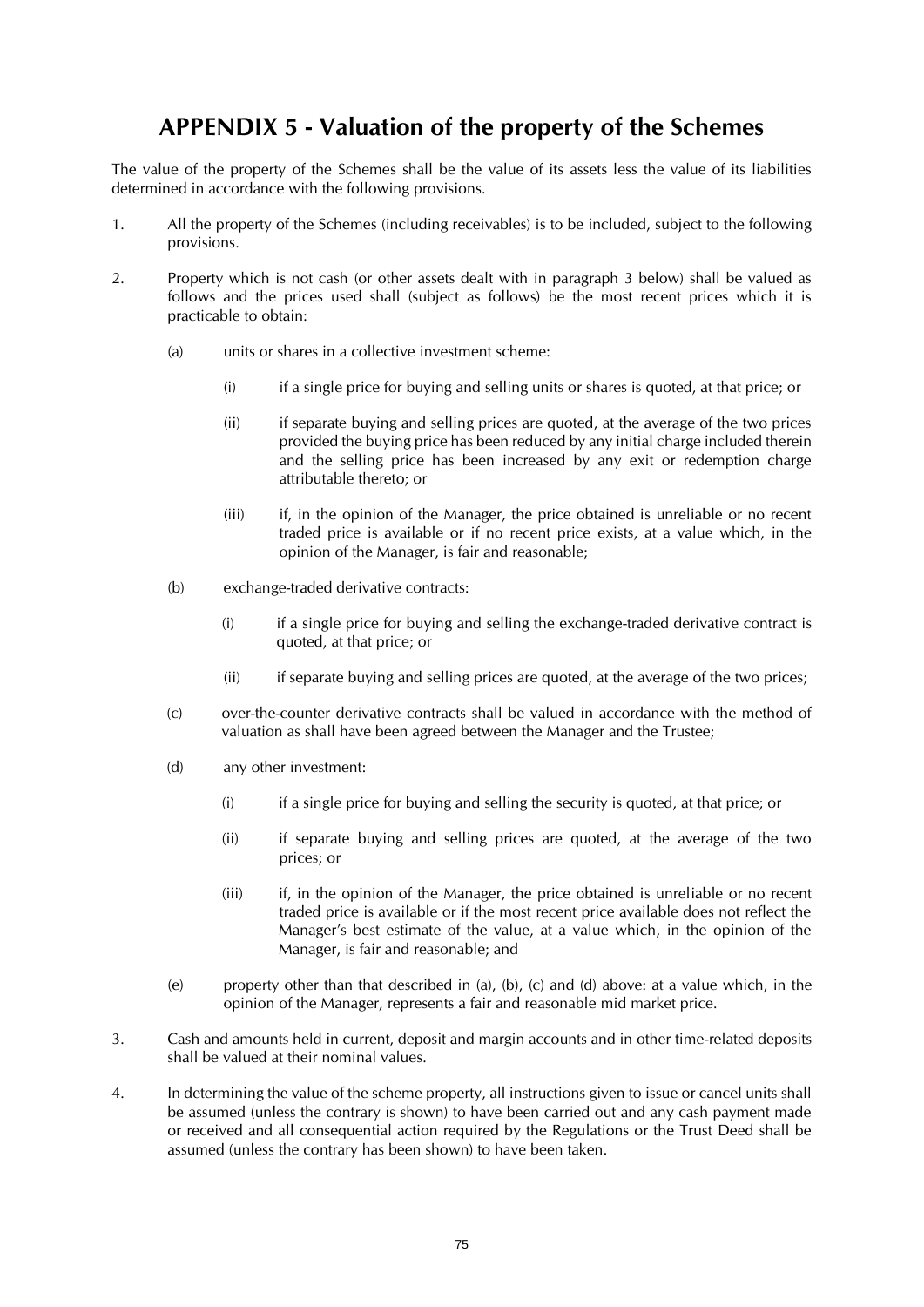- 5. Subject to paragraphs 6 and 7 below, agreements for the unconditional sale or purchase of property which are in existence but uncompleted shall be assumed to have been completed and all consequential action required to have been taken. Such unconditional agreements need not be taken into account if made shortly before the valuation takes place and, in the opinion of the Manager, their omission shall not materially affect the final net asset amount.
- 6. Futures or contracts for differences which are not yet due to be performed and unexpired and unexercised written or purchased options shall not be included under paragraph 5.
- 7. All agreements are to be included under paragraph 5 which are, or ought reasonably to have been, known to the person valuing the property assuming that all other persons in the Manager's employment take all reasonable steps to inform it immediately of the making of any agreement.
- 8. Deduct an estimated amount for anticipated tax liabilities (on unrealised capital gains where the liabilities have accrued and are payable out of the property of the Schemes; on realised capital gains in respect of previously completed and current accounting periods; and on income where liabilities have accrued) including (as applicable and without limitation) capital gains tax, income tax, corporation tax, value added tax, stamp duty and stamp duty reserve tax.
- 9. Deduct an estimated amount for any liabilities payable out of the property of the Schemes and any tax thereon treating periodic items as accruing from day to day.
- 10. Deduct the principal amount of any outstanding borrowings whenever payable and any accrued but unpaid interest on borrowings.
- 11. Add an estimated amount for accrued claims for tax of whatever nature which may be recoverable.
- 12 Add any other credits or amounts due to be paid into the property of the Schemes.
- 13 Add a sum representing any interest or any income accrued due or deemed to have accrued but not received and any stamp duty reserve tax provision anticipated to be received.
- 14 Currencies or values in currencies other than the base currency shall be converted at the relevant valuation point at a rate of exchange that is not likely to result in any material prejudice to the interests of unit holders or potential unit holders.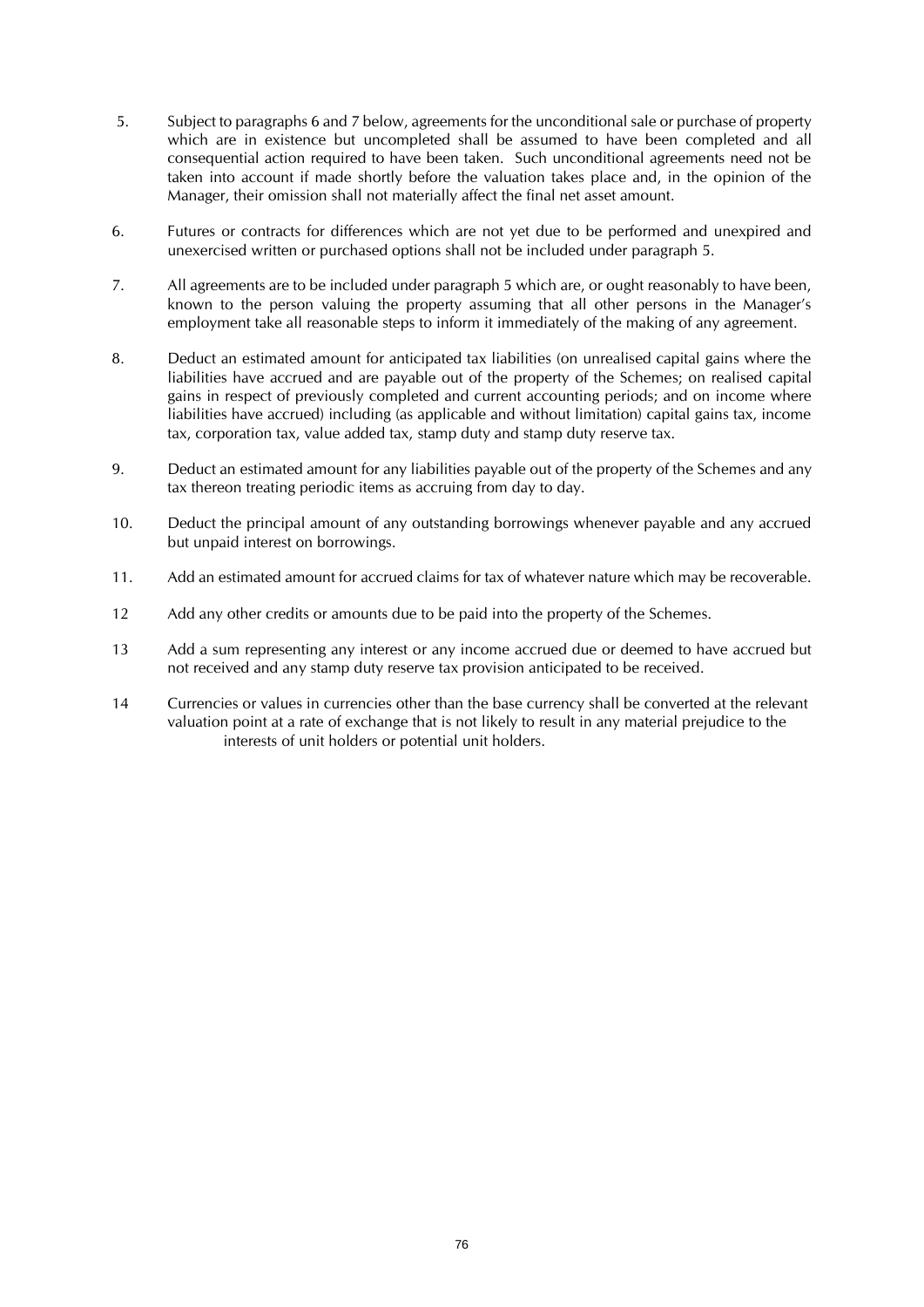## **APPENDIX 6 - Further Information**

Investment Fund Services Limited acts as authorised corporate director or authorised unit trust manager in respect of the following OEICs and unit trusts:

- ACUMEN OEIC
- **IFSL AMR OEIC**
- **IFSL Avellemy OEIC**
- IFSL Avellemy Multi-Manager OEIC
- IFSL Bowland Fund
- IFSL CAF Investment Fund
- IFSL Equilibrium OEIC
- IFSL Hathaway Fund
- IFSL James Hambro Umbrella Fund
- IFSL Marlborough Balanced Fund
- IFSL Marlborough Bond Income Fund
- IFSL Marlborough Cautious Fund
- IFSL Marlborough Emerging Markets Trust
- IFSL Marlborough European Special Situations Fund
- IFSL Marlborough Extra Income Fund
- IFSL Marlborough Global Bond Fund
- IFSL Marlborough Global Fund
- IFSL Marlborough Global Innovation Fund
- IFSL Marlborough High Yield Fixed Interest Fund
- IFSL Marlborough Multi-Asset OEIC
- IFSL Marlborough Multi-Cap Growth Fund
- IFSL Marlborough No2 OEIC
- IFSL Marlborough OEIC
- IFSL Marlborough Special Situations Fund
- IFSL Marlborough UK Micro-Cap Growth Fund
- IFSL Marlborough US Multi-Cap Income Fund
- IFSL Optima Fund
- IFSL Ravenscroft OEIC
- IFSL RC Brown UK Primary Opportunities Fund
- IFSL Rockhold OEIC
- IFSL Sanlam OEIC
- IFSL Signia OEIC
- IFSL SIM Junior Gold & Silver Miners Fund
- IFSL Tilney Bestinvest Multi Asset Portfolio
- IFSL Tilney Bestinvest Multi Asset Portfolio Series II
- **IFSL Trade Union Unit Trust**
- IFSL YOU Asset Management Funds
- Mazarin OEIC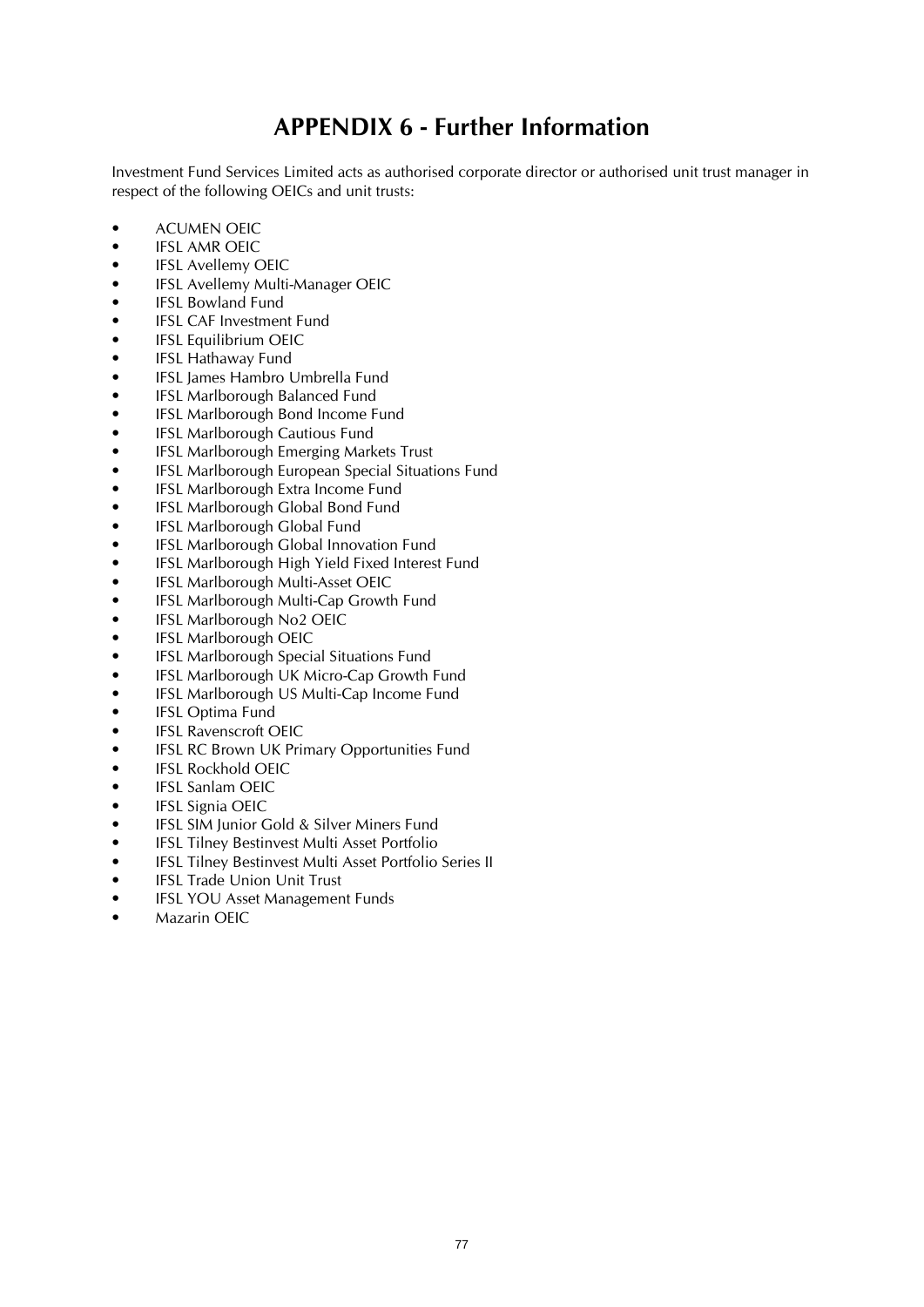#### **The directors of Investment Fund Services Limited are:**

#### **Andrew Staley**

In addition to his role as non-executive director of the Manager, Mr Staley also acts as managing director of Marlborough Investment Management Limited and is a director of Novia Global Limited, Marlborough Investment Management (UK) Limited, Marlborough Unit Trust Managers Limited, Marlborough Group Holdings Limited, Marlborough Fund Managers Limited, UK Travel Limited and UFC Fund Management PLC.

#### **Wayne Green**

Also a director of Marlborough Group Holdings Limited, IFSL Platform Services Limited, IFSL Platform Service Providers Limited, Marlborough Investment Management International Limited, Marlborough International Management Limited, Marlborough Fund Managers Limited, MFM Unit Trust Managers Limited, IFSL Professional Services Limited and IFSL International Limited.

#### **Allan Hamer**

Also a director of Marlborough Group Holdings Limited, Marlborough Fund Managers Limited, MFM Unit Trust Managers Limited, IFSL Professional Services Limited and Marlborough International Fund PCC Limited.

#### **Helen Redmond**

Also a director of IFSL Professional Services Limited.

#### **Helen Derbyshire**

Also a director of Marlborough Group Holdings Limited and Marlborough Fund Managers Limited.

**Guy Sears** - independent non-executive director – Also a non-executive director of Marlborough Fund Managers Limited.

**Sarah Peaston** - independent non-executive director – Also a non-executive director of Marlborough Fund Managers Limited and IFSL Administration Limited.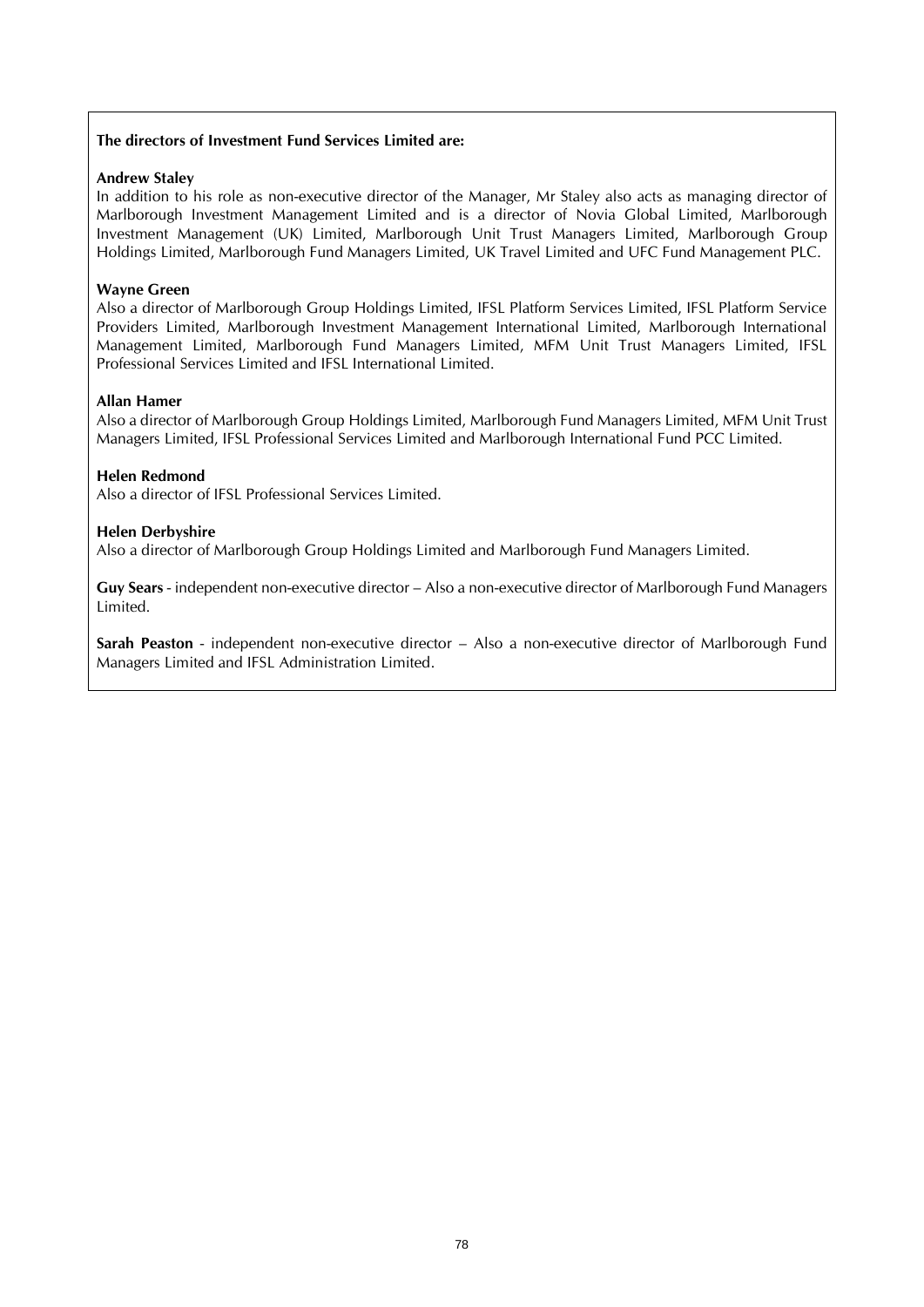# **APPENDIX 7 - List of Trustee Delegates**

| <b>Trustee Delegates</b> |                                                               |  |  |
|--------------------------|---------------------------------------------------------------|--|--|
| Argentina                | HSBC Bank Argentina SA * Restricted Market                    |  |  |
| Austria                  | <b>HSBC Trinkaus &amp; Burkhardt AG</b>                       |  |  |
| Belgium                  | <b>BNP Paribas Securities Services (Belgium)</b>              |  |  |
| Belgium                  | Euroclear Bank S.A./N.V.                                      |  |  |
| <b>Brazil</b>            | Banco Bradesco SA                                             |  |  |
| <b>Bulgaria</b>          | UniCredit Bulbank AD                                          |  |  |
| Chile                    | <b>Banco Santander Chile</b>                                  |  |  |
| China                    | HSBC Bank (China) Ltd                                         |  |  |
| Colombia                 | Itau Securities Services Colombia S.A. Sociedad Fiduciara     |  |  |
| Costa Rica               | Banco Nacional De Costa Rica                                  |  |  |
| Croatia                  | Privredna Banka Zagreb                                        |  |  |
| Cyprus                   | HSBC France, Athens Branch                                    |  |  |
| Czech Republic           | Ceskoslovensak Obchodni Banka                                 |  |  |
| Denmark                  | Skandinaviska Enskilda Banken AB (publ), Copenhagen Branch    |  |  |
| Egypt                    | <b>HSBC Bank Egypt SAE</b>                                    |  |  |
| Estonia                  | AS SEB Pank                                                   |  |  |
| Finland                  | Skandinaviska Enskilda Banken AB (publ.), Helsinki Branch     |  |  |
| France                   | <b>CACEIS Bank</b>                                            |  |  |
| Germany                  | HSBC Trinkaus & Burkhardt                                     |  |  |
| Greece                   | HSBC France, Athens Branch                                    |  |  |
| Hong Kong                | The Hongkong and Shanghai Banking Corporation Ltd (HK)        |  |  |
| Hungary                  | Unicredit Bank Hungary Zrt                                    |  |  |
| India                    | The Hongkong and Shanghai Banking Corporation Ltd (India)     |  |  |
| Indonesia                | The Hongkong and Shanghai Banking Corporation Ltd (Indonesia) |  |  |
| Ireland                  | <b>HSBC Bank Plc</b>                                          |  |  |
| Israel                   | Bank Leumi Le-Israel BM                                       |  |  |
| Italy                    | <b>BNP Paribas Securities Services (Italy)</b>                |  |  |
| Jordan                   | Bank of Jordan                                                |  |  |
| Latvia                   | AS SEB Banka                                                  |  |  |